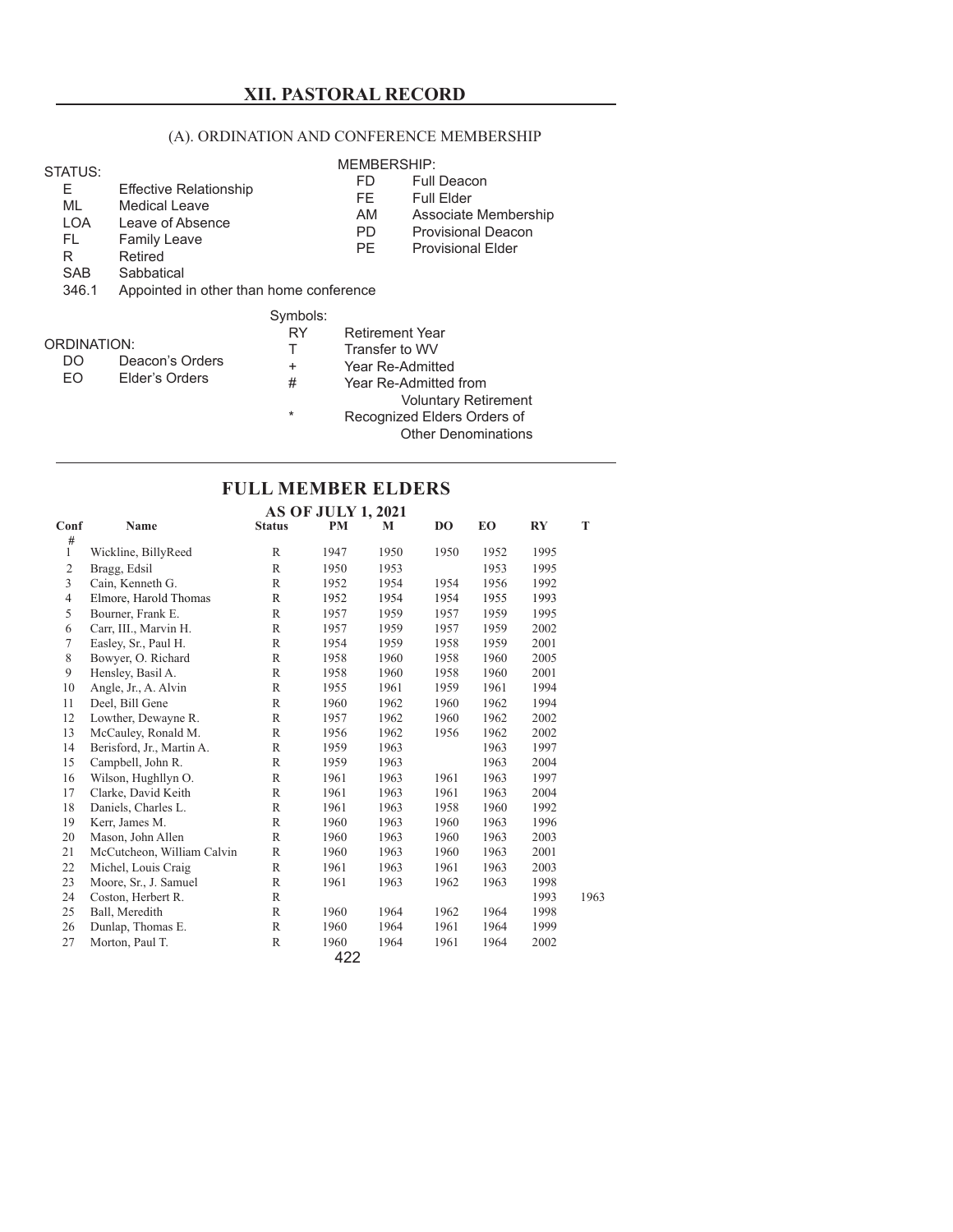| Conf        | ັ<br>Name                                | <b>Status</b>    | $PM$         | $\mathbf M$  | DO                                   | EO           | $\mathbf{R}\mathbf{Y}$ | T    |
|-------------|------------------------------------------|------------------|--------------|--------------|--------------------------------------|--------------|------------------------|------|
| $2^{#}_{8}$ |                                          |                  |              |              |                                      |              |                        |      |
|             | Thompson, III., William G.               | R                | 1960         | 1964         | 1961                                 | 1964         | 1999                   |      |
| 29          | Shields, Robert Carl                     | R                | 1963         | 1965         | 1963                                 | 1965         | 2003                   |      |
| 30          | Villinger, Fredric W.                    | R                | 1962         | 1965         | 1962                                 | 1965         | 2003                   |      |
| 31<br>32    | Coleman, Donald D.                       | R                | 1963         | 1966         | 1963                                 | 1966         | 1998                   |      |
| 33          | Geiger, Joseph N.<br>Jenkins, Harry R.   | R<br>$\mathbb R$ | 1963<br>1964 | 1966<br>1966 | 1964<br>1964                         | 1966<br>1966 | 2006<br>2007           | 1966 |
| 34          | Miller, William D.                       | $\mathbb R$      | 1963         | 1966         | 1963                                 | 1966         | 2002                   |      |
| 35          | Schell, Clifford G.                      | R                | 1964         | 1966         | 1965                                 | 1966         | 2008                   |      |
| 36          | Taylor, Wayland P.                       | $\mathbb R$      | 1964         | 1966         | 1963                                 | 1966         | 2001                   | 1964 |
| 37          | Roberts, Aulbert L.                      | R                | 1963         | 1967         |                                      | 1967         | 1992                   |      |
| 38          | Ambrose, Kenneth P.                      | $\mathbb R$      | 1963         | 1967         | 1963                                 | 1967         | 2007                   |      |
| 39          | DeMoss, J. William                       | $\mathbb R$      | 1965         | 1967         | 1965                                 | 1967         | 2003                   |      |
| 40          | Underwood, Donald R.                     | $\mathbb R$      | 1964         | 1967         | 1964                                 | 1967         | 1999                   |      |
| 41          | Beard, Clyde W.                          | $\mathbb R$      | 1962         | 1967         | 1962                                 | 1967         | 2001                   | 1968 |
| 42          | Waters, Dale C.                          | R                | 1963         | 1968         |                                      | 1968         | 1999                   |      |
| 43          | Husk, Arnold Glen                        | $\mathbb R$      | 1966         | 1968         | 1966                                 | 1968         | 2003                   |      |
| 44          | Norton, James Earle                      | $\mathbb R$      | 1966         | 1968         | 1966                                 | 1968         | 2003                   |      |
| 45          | Peters, David R.                         | R                | 1966         | 1968         | 1966                                 | 1968         | 2008                   |      |
| 46          | Starling, Samuel E.                      | R                | 1963         | 1968         | 1963                                 | 1968         | 2002                   |      |
| 47          | Peterson, Charles Morgan                 | $\mathbb R$      | 1966         | 1969         | 1966                                 | 1969         | 2015                   |      |
| 48          | Tucker, Andrew A.                        | $\mathbb R$      | 1963         | 1969         |                                      | 1969         | 2001                   |      |
| 49          | Payne, Doyle E.                          | $\mathbb R$      |              |              |                                      |              | 1996                   | 1969 |
| 50          | Beale, Gary Ray                          | $\mathbb R$      | 1967         |              |                                      |              | 2011                   | 1970 |
| 51          | Cole, Robert C.                          | $\mathbb R$      | 1966         | 1970         | 1969                                 | 1970         | 1997                   |      |
| 52          | Swecker, Stephen L.                      | R                | 1968         | 1970         | 1968                                 | 1970         | 2009                   |      |
| 53          | Waybright, Roger L.                      | $\mathbb R$      | 1967         | 1970         | 1969                                 | 1970         | 2008                   |      |
| 54          | Johnson, Daniel B.                       | $\mathbb R$      | 1968         | 1971         | 1968                                 | 1971         | 2008                   |      |
| 55          | Meighen, Donald David                    | $\mathbb R$      | 1968         | 1971         | 1968                                 | 1971         | 2007                   |      |
| 56          | Cruikshank, Robert E.                    | $\mathbb R$      | 1965         | 1967         | 1965                                 | 1967         | 1994                   | 1972 |
| 57          | Dorsey, Steven E.                        | R                | 1969         | 1972         | 1969                                 | 1972         | 2013                   |      |
| 58          | Carter, Ellen S.                         | $\mathbb R$      | 1969         | 1972         | 1969                                 | 1972         | 2007                   |      |
| 59          | Shields, Jerry Kermit                    | $\mathbb R$      | 1969         | 1972         | 1969                                 | 1972         | 2015                   |      |
| 60          | Smith, Roger Lee                         | $\mathbb R$      | 1969         | 1972         | 1969                                 | 1972         | 2010                   |      |
| 61          | Albright, Larry Keith                    | R                | 1969         | 1973         | 1969                                 | 1973         | 2002                   |      |
| 62          | Cox, David                               | R                | 1972         | 1973         | 1970                                 | 1973         | 1991                   | 1973 |
| 63          | Riecks, John Charles                     | $\mathbb R$      | 1970         | 1973         | 1970                                 | 1973         | 2003                   |      |
| 64<br>65    | Shepherd, II., James E.<br>Barkat, Aslam | $\mathbb R$<br>R | 1970<br>1973 | 1973<br>1974 | 1970                                 | 1973         | 2005<br>2014           | 1973 |
| 66          | Faulknier, Warren G.                     | R                | 1968         | 1974         | 1971                                 | 1974         | 2008                   |      |
| 67          | Kerr, Thomas Patrick                     | R                | 1971         | 1974         | 1971                                 | 1974         | 2014                   |      |
| 68          | Lipphardt, John W.                       | $\mathbb R$      | 1971         | 1974         | 1971                                 | 1974         | 2016                   |      |
| 69          | Staub, Robert K.                         | $\mathbb R$      | 1971         | 1974         | 1971                                 | 1974         | 2013                   |      |
| 70          | Farley, Leo C.                           | R                | 1963         |              | 1963                                 | 1965         | 2000                   | 1975 |
| 71          | Bryan, Daniel D.                         | $\, {\bf R}$     | 1972         | 1975         | 1972                                 | 1975         | 2015                   |      |
| 72          | Coffman, Jr., Hobart D.                  | R                | 1971         | 1975         | 1971                                 | 1975         | 2016                   |      |
| 73          | Jarrett, Sue Culbertson                  | R                | 1972         | 1975         | 1972                                 | 1975         | 2010                   |      |
| 74          | Erenrich, David Eugene                   | $\mathbb R$      | 1971         | 1975         | 1971                                 | 1975         | 2013                   |      |
| 75          | Kope, William G.                         | R                | 1970         | 1975         | 1970                                 | 1975         | 2002                   |      |
| 76          | Peery, Edward J.                         | $\mathbb R$      | 1968         | 1975         | 1968                                 | 1975         | 2015                   |      |
| $77 \,$     | Ridenour, Allen Clyde                    | $\mathbb R$      | 1971         | 1975         |                                      | 1975         | 1997                   |      |
| 78          | Wildman, John Edwin                      | R                | 1969         | 1975         | 1969                                 | 1975         | 2002                   |      |
| 79          | Holmes, William C.                       | R                | 1973         | 1976         | 1972                                 | 1976         | 1996                   |      |
| 80          | Jarrett, Joseph Dall                     | R                | 1972         | 1976         | 1972                                 | 1976         | 9/1/09                 |      |
| 81          | Thurmond, Reba                           | $\mathbb R$      | 1972         | 1976         | 1972                                 | 1976         | 1998                   |      |
| 82          | Osgood, Theodore J.                      | R                |              |              | Central Kansas 65 NW Indiana 68 2002 |              |                        | 1976 |
| 83          | Conley, Ellis Evins                      | R                | 1974         | 1977         | 1974                                 | 1977         | 2019                   |      |
| 84          | Engle, Stephen G.                        | R                | 1974         | 1977         | 1974                                 | 1977         | 1999                   |      |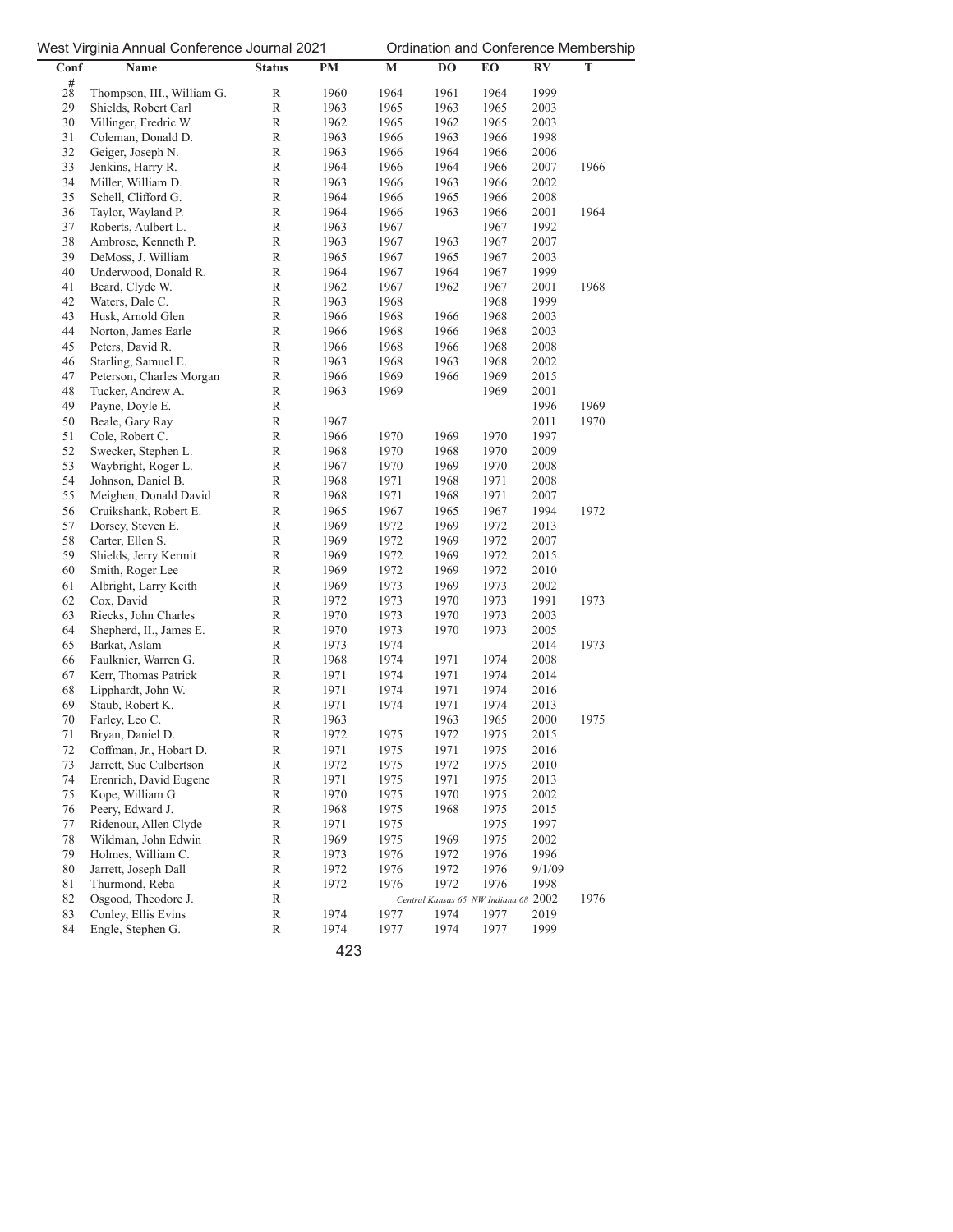| Conf    | Name                            | <b>Status</b> | PM   | $\mathbf M$ | DO   | EО   | $\mathbf{R}\mathbf{Y}$ | T    |
|---------|---------------------------------|---------------|------|-------------|------|------|------------------------|------|
| #       |                                 |               |      |             |      |      |                        |      |
| 85      | Roberts, III., Samuel R.        | R             | 1974 | 1977        | 1974 | 1977 | 2012                   |      |
| 86      | Dumire, Eileen M.               | $\mathbb R$   | 1974 | 1977        | 1974 | 1977 | 2009                   | 1974 |
| 87      | Shomo, Frank T.                 | R             | 1975 | 1977        | 1975 | 1977 | 2019                   |      |
| 88      | Thorp, Jr., Albert Lindsay      | R             | 1973 | 1977        | 1973 | 1977 | 2011                   |      |
| 89      | Whitlatch, Ronald Allen         | $\mathbb R$   | 1975 | 1977        | 1975 | 1977 | 2016                   |      |
| 90      | Wilson, William H.              | $\mathbb R$   | 1973 | 1977        | 1973 | 1977 | 2013                   |      |
| 91      | Agnew, Daniel C.                | R             |      | $1978+$     |      |      | 2002                   |      |
| 92      | Hogan, Danny Allen              | $\mathbb R$   | 1976 | 1978        | 1976 | 1978 | 2014                   |      |
| 93      | Stinespring, Wilbert (Casey) A. | $\mathbb R$   | 1974 | 1978        | 1974 | 1978 | 2008                   |      |
| 94      | Frank, Karen Tenney             | 346.1         | 1975 | 1977        | 1975 | 1977 |                        |      |
| 95      | Young, William Roger            | $\mathbb R$   | 1976 | 1978        | 1976 | 1978 | 2015                   |      |
| 96      | Bradfield, Michael T.           | R             | 1976 | 1979        | 1976 | 1979 | 2018                   |      |
| 97      | Calhoun, William Ellis          | R             | 1975 | 1979        | 1975 | 1979 | 2014                   |      |
| 98      | Chapman, Michael Stewart        | R             | 1975 | 1979        | 1975 | 1979 | 2011                   |      |
| 99      | Elkins, Heather Murray          | $\mathbb R$   | 1975 | 1979        | 1975 | 1979 | 2013                   |      |
| 100     | Humphreys, Gordon T.            | $\mathbb R$   | 1975 | 1979        | 1975 | 1979 | 2009                   |      |
| 101     | Jarvis, Patricia A.             | R             | 1974 | 1979        | 1974 | 1979 | 2005                   |      |
| 102     | Knight, Roy Dean                | R             | 1976 | 1979        | 1976 | 1979 | 2016                   |      |
| 103     | Russell, Paul D.                | R             | 1977 | 1979        | 1977 | 1979 | 2016                   |      |
| 104     | Shreve, Joseph M.               | $\mathbb R$   | 1975 | 1979        | 1975 | 1979 | 2013                   |      |
| 105     | Wood, Gerald Emerson            | 346.1         | 1976 | 1979        | 1976 | 1979 |                        |      |
| 106     | Aitken, II., Thomas L           | $\mathbb R$   | 1977 | 1980        | 1977 | 1980 | 1999                   |      |
| 107     | Barnett, Roderick E.            | R             | 1976 | 1980        | 1976 | 1980 | 2007                   |      |
| 108     | Bowyer, Ronald E.               | R             | 1977 | 1980        | 1977 | 1980 | 2012                   |      |
| 109     | Conner, I. Mark                 | $\mathbb R$   | 1976 | 1980        | 1976 | 1980 | 2019                   |      |
| 110     | Flanagan, Randall F.            | $\mathbb R$   | 1977 | 1980        | 1977 | 1980 |                        |      |
| 111     | Forren, Edwin Dallas            | $\mathbb R$   | 1978 | 1980        | 1979 | 1980 | 2017                   |      |
| 112     | Grant, Edward Lee               | R             | 1977 | 1980        | 1978 | 1980 |                        |      |
| 113     | Hayes, Gregory Lee              | R             | 1977 | 1980        | 1977 | 1980 | 2017                   |      |
| 114     | Reed, Bruce Douglas             | $\mathbb R$   | 1977 | 1980        | 1977 | 1980 | 2013                   |      |
| 115     | Shepard, Gary N.                | $\mathbb R$   | 1977 | 1980        | 1977 | 1980 | 2015                   |      |
| 116     | Alvarez, Terry Kent             | $\mathbb R$   | 1978 | 1981        |      | 1981 | 2010                   |      |
| 117     | Hill, Robert Lee                | R             | 1977 | 1981        | 1977 | 1981 | 2003                   |      |
| 118     | Jacobson, Mary Elizabeth        | E             | 1976 | 1981        | 1976 | 1981 |                        |      |
| 119     | Lepp, John George               | $\mathbb R$   | 1979 | 1981        | 1980 | 1981 | 1999                   |      |
| 120     | Nelson, Gary Eugene             | $\mathbb R$   | 1978 | 1981        | 1979 | 1981 | 2018                   |      |
| 121     | Moll, Barry Robert              | $\mathbb R$   | 1977 | 1981        | 1977 | 1981 | 2018                   |      |
| 122     | Stackpole, Gary Lee             | $\mathbb R$   | 1971 | $1982+$     | 1971 | 1974 | 2008                   | 1973 |
| 123     | Almond, Lois Katherine          | R             | 1979 | 1983        | 1980 | 1983 | 2009                   |      |
| 124     | Grimes, Steve Louis             | $\mathbb R$   | 1981 | 1983        | 1981 | 1983 | 2018                   |      |
| 125     | Hallett, Helga P.               | $\mathbb R$   | 1979 | 1983        | 1980 | 1983 | 2003                   |      |
| 126     | Kasongo, Michael O.             | $\mathbb R$   |      |             |      |      | 2013                   | 1983 |
| 127     | Maxson, Donald Steve            | $\mathbb R$   | 1979 | 1983        | 1980 | 1983 | 2018                   |      |
| 128     | McCune, James Alexander         | $\mathbb R$   | 1980 | 1983        | 1981 | 1983 | 2020                   |      |
| 129     | Nolan, Kenneth Edward           | R             | 1979 | 1983        | 1980 | 1983 | 2016                   |      |
| 130     | Oates, Helen Rachael            | $\mathbf E$   | 1979 | 1983        | 1980 | 1983 |                        |      |
| 131     | Rector, Stephen Paul            | E             | 1979 | 1983        | 1980 | 1983 |                        |      |
| 132     | Stevens, Bennie Lee             | $\mathbb R$   | 1979 | 1983        | 1978 | 1983 | 2006                   |      |
| 133     | DeQuasie, Richard Keith         | $\mathbb R$   | 1980 | 1984        | 1981 | 1984 | 2017                   |      |
| 134     | Frye, Laben Frank               | R             | 1980 | 1984        | 1981 | 1984 | 2014                   |      |
| 135     | Hevener, Leon Hasper            | R             | 1980 | 1984        | 1981 | 1984 | 2007                   |      |
| 136     | Leap, Keith Edwin               | $\mathbb R$   | 1980 | 1984        | 1981 | 1984 | 2009                   |      |
| 137     | Pullins, Charles Adrian         | $\mathbb R$   | 1979 | 1984        | 1980 | 1984 | 2012                   |      |
| 138     | Sauvage, John Richard           | $\mathbb R$   | 1981 | 1984        | 1982 | 1984 | 2015                   |      |
| 139     | White, Stephen James            | R             | 1981 | 1984        | 1982 | 1984 | 2016                   |      |
| $140\,$ | Wilson, Jr., Charles Edward     | R             | 1980 | 1984        | 1981 | 1984 | 2010                   |      |
| 141     | Flynn, Mark Warren              | E             | 1980 | 1985        | 1981 | 1985 |                        |      |
|         |                                 |               |      |             |      |      |                        |      |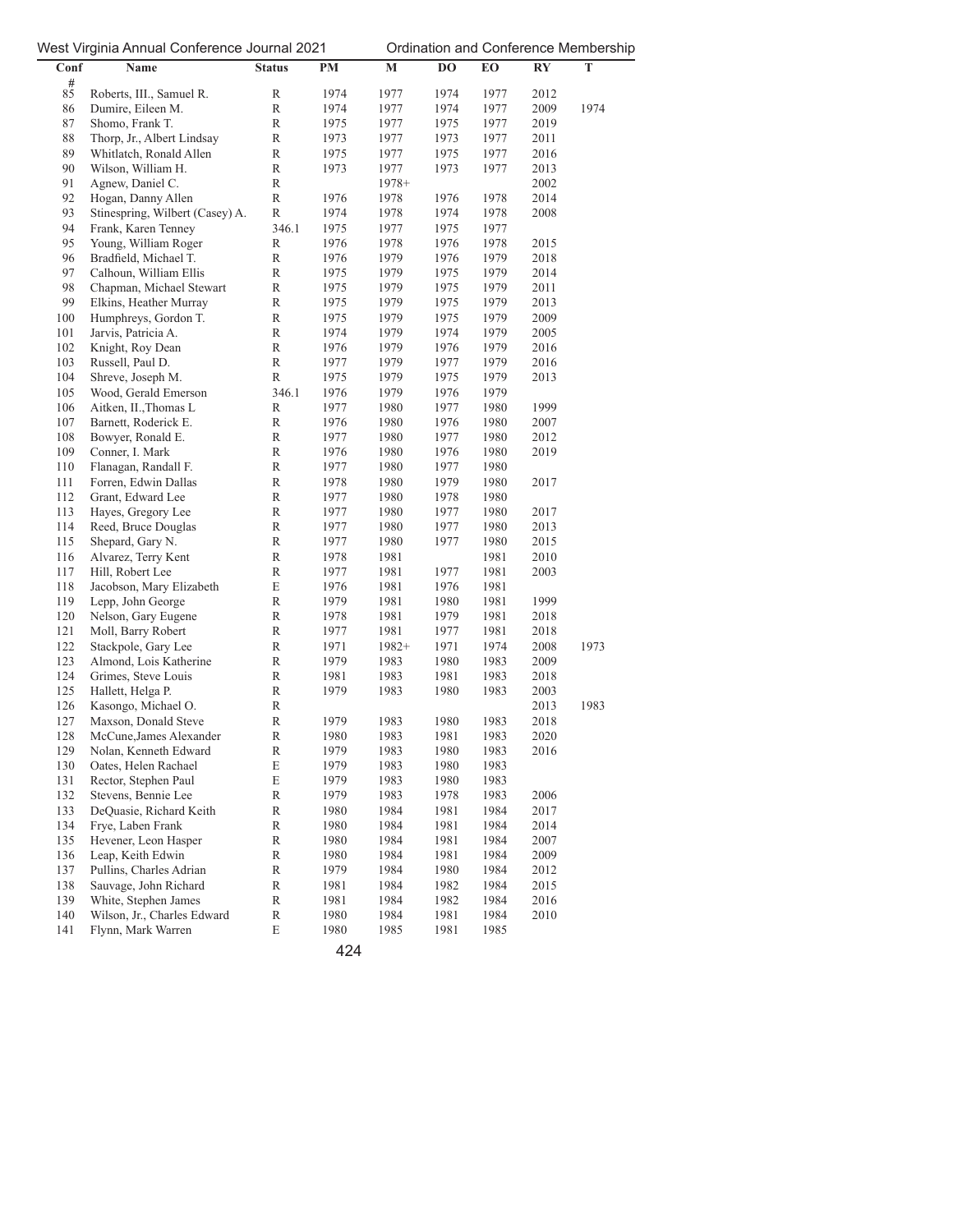| Conf       | Name                                       | <b>Status</b>    | PM           | $\mathbf M$                                     | DO   | EO           | <b>RY</b>    | T    |
|------------|--------------------------------------------|------------------|--------------|-------------------------------------------------|------|--------------|--------------|------|
| #          |                                            |                  |              |                                                 |      |              |              |      |
| 142        | Hinzman, James Lee                         | R                | 1980         | 1985                                            | 1981 | 1985         | 2012         |      |
| 143        | Keely, Thomas Clifton                      | R                | 1981         | 1985                                            | 1982 | 1985         | 2000         |      |
| 144        | Kelly, III., James Floyd                   | R                | 1981         | 1985                                            | 1983 | 1985         | 2019         |      |
| 145        | Mateer, Paul Richard                       | E                | 1983         | 1985                                            | 1983 | 1985         |              |      |
| 146        | Nolan, Thomas Patrick                      | E                | 1982         | 1985                                            | 1982 | 1985         |              |      |
| 147        | Riggs, James Robert                        | E                | 1983         | 1985                                            | 1983 | 1985         |              |      |
| 148        | Tutwiler, Edwin Allan                      | R                | 1981         | 1985                                            | 1982 | 1985         | 2012         |      |
| 149        | Wilkins, Robert Clark                      | R                | 1982         | 1985                                            | 1982 | 1985         | 2011 (12/31) |      |
| 150        | Anderson, Robert Malcolm                   | R                | 1982         | 1986                                            | 1982 | 1986         |              |      |
| 151        | Cottrill, Richard Dickson                  | $\mathbb R$      | 1984         | 1986                                            |      |              | 2007         | 1984 |
| 152        | Gooden, Darrell Leon                       | R                | 1983         | 1986                                            | 1983 | 1986         | 2011         |      |
| 153        | Hallett, Martin Harry                      | $\mathbb R$      | 1984         | 1986                                            | 1984 | 1986         | 2015         |      |
| 154        | Merrifield, Stanley Ward                   | R                | 1982         | 1986                                            |      | 1986         | 2011         |      |
| 155        | Heilman, Joseph Elwood                     | R                | $1983+$      | 1986                                            |      | 1986         | 2008         |      |
| 156        | Nettles, Jonathan Keith                    | E                | 1983         | 1986                                            | 1983 | 1986         |              |      |
| 157        | Robertson, Norvell Dale                    | R                |              |                                                 |      |              | 2003         | 1986 |
| 158        | Selvaraj, Y. Moses                         | R                |              |                                                 |      |              | 2004         | 1986 |
| 159        | Butcher-Winfree, Joy Ann                   | R                | 1984         | 1987                                            | 1984 | 1987         | 2012         |      |
| 160        | Conrad, Timothy Gerald                     | R                | 1985         | 1987                                            | 1985 | 1987         | 2019         |      |
| 161        | Crawford, Larry Veon                       | R                | 1984         | 1987                                            | 1984 | 1987         | 2010         |      |
| 162        | Godwin, Gregory Allen                      | R                | 1984         | 1987                                            | 1984 | 1987         | 2020         |      |
| 163        | Krimmel, Kenneth William                   | E                | 1985         | 1987                                            | 1985 | 1987         |              |      |
| 164        | Isaiah, Loretta Delaine                    | E                |              | 1987                                            |      | 1987         |              | 1985 |
| 165<br>166 | Isaiah, Ravi Jones Ephariam                | E<br>E           |              | 1987                                            | 1984 | 1987         |              | 1985 |
| 167        | Lantz, Kevin Patton<br>Price, William Ford | E                | 1984<br>1983 | 1987<br>1987                                    | 1983 | 1987<br>1987 |              |      |
| 168        | Steele, James Calvin                       | R                | 1984         | 1987                                            | 1984 | 1987         | 2006         |      |
| 169        | Harless, Jr., Okey B.                      | R                | 1985         | 1988                                            | 1985 | 1988         |              |      |
| 170        | Hevener, Hal Jesse                         | R                | 1985         | 1988                                            | 1985 | 1988         | 2018         |      |
| 171        | Holliday, Richard C.                       | $\mathbb R$      | 1963         | $1988+$                                         | 1963 | 1967         | 2005         |      |
| 172        | Keener, Alice Faye                         | $\mathbb R$      | 1984         | 1988                                            | 1984 | 1988         | 2003         |      |
| 173        | Kimble, Daniel Edward                      | E                | 1985         | 1988                                            | 1985 | 1988         |              |      |
| 174        | Ramsey, Ken Alan                           | E                | 1986         | 1988                                            | 1986 | 1988         |              |      |
| 175        | Brown, William Ray                         | E                | 1986         | 1989                                            | 1986 | 1989         |              |      |
| 176        | Curtis, Michael Alan                       | R                | 1985         | 1989                                            | 1985 | 1989         | 2007         |      |
| 177        | Liston, Judith Ann                         | R                | 1986         | 1989                                            | 1986 | 1989         | 2016         |      |
| 178        | Kenaston, Joseph Sheldon                   | E                | 1983         | 1989                                            | 1983 | 1989         |              |      |
| 179        | Linger, Michael Dean                       | E                | 1985         | 1989                                            | 1985 | 1989         |              |      |
| 180        | Malcolm, Thomas W.                         | R                | 1974         | 1978                                            | 1974 | 1978         | 2008         | 1989 |
|            |                                            |                  |              | (transferred to Holston Conference 1988 - 1989) |      |              |              |      |
| 181        | Rhodes, Steven Charles                     | R                | 1985         | 1989                                            | 1985 | 1989         | 2011         |      |
| 182        | Allen, Jeffrey Scott                       | E                | 1988         | 1990                                            | 1988 | 1990         |              |      |
| 183        | Burke, Paul L.                             | R                |              |                                                 |      |              | 1998         | 1990 |
| 184        | Brown, Karen Beth                          | R                | 1987         | 1990                                            | 1987 | 1990         | 2016         |      |
| 185        | Carpenter, Billy Ray                       | R                | 1987         | 1990                                            |      | 1990         | 2010         |      |
| 186        | Carpenter, Bryan David                     | $\mathbb R$      | 1987         | 1990                                            | 1987 | 1990         | 2017         |      |
| 187        | Friend, Margo Exline                       | $\mathbb R$      | 1984         | 1990                                            | 1984 | 1990         | 2002         |      |
| 188        | Halloran, Timothy Wyant                    | R                | 1987         | 1990                                            | 1987 | 1990         | 2020         |      |
| 189        | Merrill, Thomas R.                         | $\mathbb R$      |              |                                                 |      |              | 1996         | 1990 |
| 190        | Sweet, Leonard I.                          | $\mathbb R$      |              |                                                 |      |              | 2019         | 1990 |
| 191        | Taylor, Michael Eugene                     | $\mathbb R$      | 1986         | 1990                                            | 1986 | 1990         | 2008         |      |
| 192        | Baker, Jr., Glen                           | $\mathbb R$      | 1989         | 1991                                            | 1966 | 1968         | 2000         |      |
| 193        | Craft, Edward Arthur                       | E                | 1988         | 1991                                            | 1988 | 1991         |              |      |
| 194<br>195 | Godwin, Jeffrey Linn<br>Hardman, Edward E. | E<br>$\mathbb R$ | 1986         | 1991                                            | 1986 | 1991         | 1999         | 1991 |
| 196        | Jasper, Jeremiah Andre                     | E                | 1989         | 1991                                            | 1989 | 1991         |              |      |
|            |                                            |                  |              |                                                 |      |              |              |      |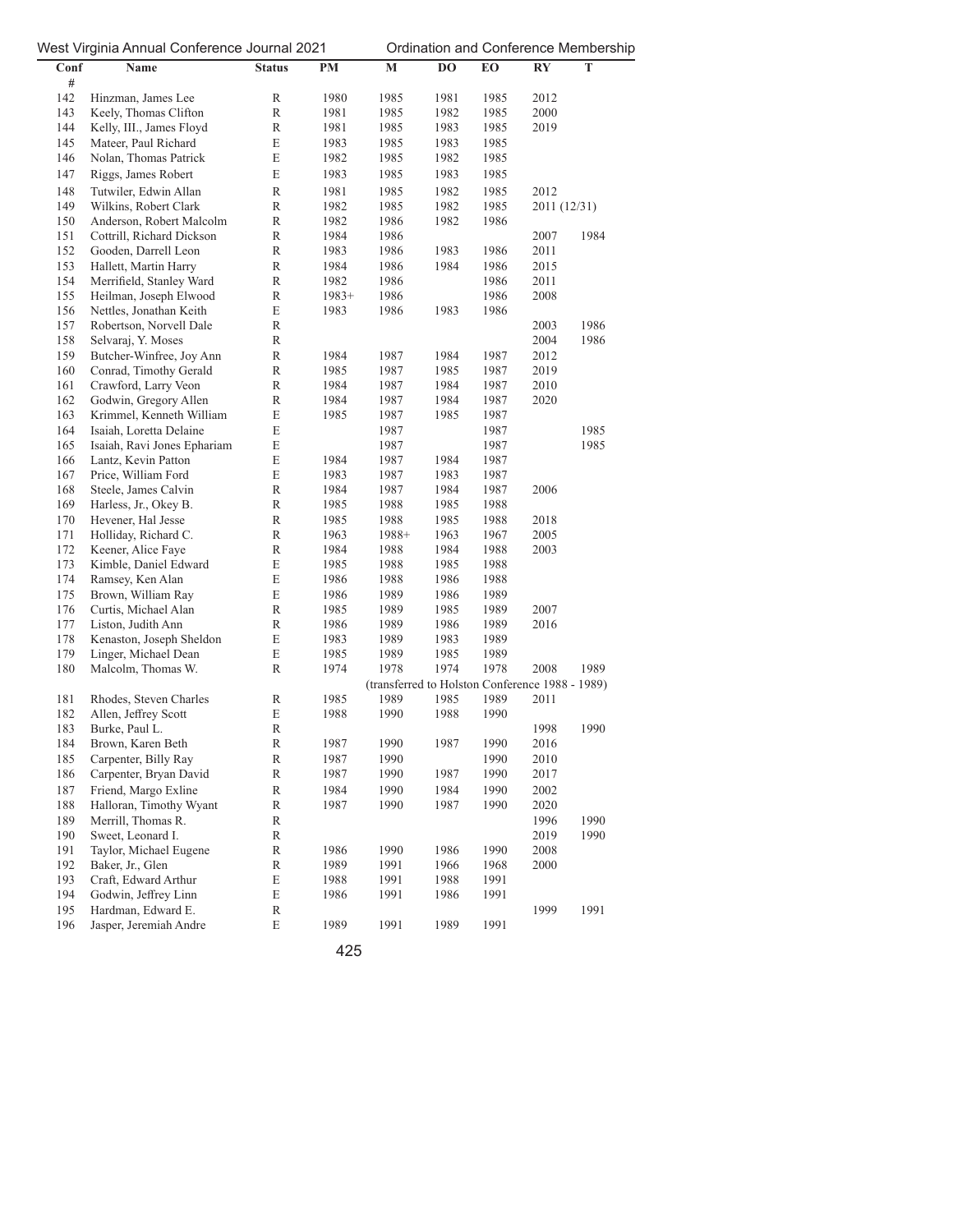| Conf       | Name                                             | <b>Status</b>    | PM           | $\mathbf M$  | DO           | EO           | <b>RY</b>    | T    |
|------------|--------------------------------------------------|------------------|--------------|--------------|--------------|--------------|--------------|------|
| 197        |                                                  |                  |              |              |              |              |              |      |
|            | Kinsey, William R.                               | R                |              |              |              |              | 1995         | 1991 |
| 198        | Petrich, Peggy Ruth Scharff                      | R                | 1987         | 1991         | 1987         | 1991         | 2006         |      |
| 199        | Allen, John Eugene                               | $\mathbb R$      | 1990         | 1992         | 1990         | 1992         | 2013         |      |
| 200        | Rapking, Alicia Randolph                         | E                | 1989         | 1992         | 1989         | 1992         |              |      |
| 201        | Starling, Barbara Suits                          | $\mathbb R$      | 1989         | 1992         | 1989         | 1992         | 2002         |      |
| 202        | Johnson, Allen Ernest                            | R                | 1987         | 1993         | 1987         | 1993         | 2015         |      |
| 203<br>204 | McDowell, Thomas Darrell                         | E<br>$\mathbb R$ | 1990         | 1993         | 1990         | 1993         |              |      |
| 205        | Sale, Richard Harvey                             | $\mathbb R$      | 1991         | 1994         | 1991         | 1994         | 2018<br>2015 |      |
| 206        | Skaggs, Mark Douglas<br>Evans, Rupert            | R                | 1992         | 1994         | 1992         | 1994         | 2006         | 1995 |
| 207        | Brown, Brent Lee                                 | E                | 1992         | 1995         | 1992         | 1995         |              |      |
| 208        | Burdette, Sr., James D.                          | R                | 1992         | 1995         | 1992         | 1995         | 2008         |      |
| 209        | Carr, Margaret Ellen                             | E                | 1993         | 1995         | 1993         | 1995         |              |      |
| 210        | Carr, Sharon Godwin                              | $\mathbb R$      | 1991         | 1995         | 1991         | 1995         | 2011         |      |
| 211        | Deane, Teresa Morris                             | E                | 1989         | 1995         | 1989         | 1995         |              |      |
| 212        | Gooding, Kevin Lee                               | E                | 1992         | 1995         | 1992         | 1995         |              |      |
| 213        | Jerman, Jr., Phillip Charles                     | R                | 1993         | 1995         | 1993         | 1995         | 2012         |      |
| 214        | Johns-Gooding, Jennifer Sue                      | LOA              | 1992         | 1995         | 1992         | 1995         |              |      |
| 215        | Estep, Michael Eugene                            | E                | 1993         | 1996         | 1993         | 1996         |              |      |
| 216        | Finegan, Mary Ellen                              | R                | 1994         | 1996         | 1991         | 1996         | 2020         |      |
| 217        | Rhodes, Damon Earl                               | E                | 1993         | 1996         | 1993         | 1996         |              |      |
| 218        | Seders, Brian Levi                               | E                | 1992         | 1996         | 1992         | 1996         |              |      |
| 219        | Stoddard, Robert                                 | $\mathbb R$      |              |              |              | 2013         |              | 1996 |
| 220        | Allen, Timothy J.                                | $\mathbb R$      | 1993         | 1997         | 1993         | 1997         | 2018         |      |
| 221        | Anderson, Steven Jeffrey                         | E                | 1994         | 1997         | 1994         | 1997         |              |      |
| 222        | Atkinson, Michael Q.                             | E                | 1994         | 1997         | 1994         | 1997         |              |      |
| 223        | Bennett, Stephanie J.                            | E                | 1994         | 1997         | 1994         | 1997         |              |      |
| 224        | Brown, J. Montgomery                             | $\mathbb R$      | 1994         | 1997         | 1994         | 1997         | 2018         |      |
| 225        | Deane, Thomas E.                                 | R                | 1994         | 1997         | 1994         | 1997         | 2012         |      |
| 226        | Fuller, David W.                                 | $\mathbb R$      | 1990         | 1997         | 1990         | 1997         |              |      |
| 227        | Ritchie, Karen A. Martin                         | <b>LTFT</b>      | 1993         | 1997         | 1993         | 1997         |              |      |
| 228        | Miller, Charles D.                               | R                | 1993         | 1997         | 1993         | 1997         | 2020         |      |
| 229        | Reed, James Harry                                | $\mathbb R$      | 1993         | 1997         | 1993         | 1997         |              |      |
| 230        | Shields, Betty Jean                              | $\mathbb R$      | 1994         | 1997         | 1994         | 1997         | 2008         |      |
| 231        | Williams, Robert Lee                             | E                | 1993         | 1997         | 1993         | 1997         |              |      |
| 232        | Wachter, Samuel                                  | R                |              |              |              |              | 2009         | 1997 |
| 233        | Bailey, Barbara Jo Morris                        | R                | 1996         | 1998         | 1996         | 1998         | 2013         |      |
| 234        | Winfree, Olen E.                                 | E                | 1994         | 1998         | 1994         | 1998         |              |      |
| 235        | McCartney, Rose Marie                            | $\mathbb R$      | 1995         | 1998         | 1995         | 1998         | 2018         |      |
| 236        | McGraw, Kenton                                   | $\mathbb R$      | 1993         | 1998         | 1993         | 1998         | 2000         |      |
| 237        | McKee, Lisa Lavelle                              | МL               | 1996         | 1998         | 1996         | 1998         |              |      |
| 238        | Sears, Gregory Scott                             | E                | 1994         | 1998         | 1994         | 1998         |              |      |
| 239        | Shanholtzer, Amy Mock                            | E                | 1995         | 1998         | 1995         | 1998         |              |      |
| 240        | Sturm, James L.                                  | R                | 1994         | 1998         | 1994         | 1998         | 2012         |      |
| 241        | West, Ernest Jay                                 | E                | 1994         | 1998         | 1994         | 1998         |              |      |
| 242        | Cale, III, Samuel O.                             | R                | 1991         | 1999         | 1991         | 1999         | 2015         |      |
| 243        | Liston, Douglas E.                               | R                | 1997         | 1999         | 1997         | 1999         | 2007         |      |
| 244        | Ambler, Kathryn A.                               | R                | 1997         | 1999         | 1997         | 1999         | 2019         |      |
| 245        | Rex, Anne E.                                     | $\mathbb R$      | 1997         | 1999         | 1997         | 1999         | 2019         |      |
| 246        | Richards, Michael G.                             | R                | 1995         | 1999         | 1995         | 1999         | 2013         |      |
| 247        | Allen-Villinger, Elizabeth                       | R                | 1982         | 2000         | 1982         | 2000         | 2003         |      |
| 248        | Crites, Jr., Luther E.                           | R                | 1997         | 2000         | 1997         | 2000         |              |      |
| 249<br>250 | Forkey, Keith David                              | R<br>E           | 1998         | 2000<br>2000 | 1998         | 2000<br>2000 |              |      |
| 251        | Kinkead, Angela Gay<br>Ognibene, Martha Sherwood | E                | 1992<br>1997 | 2000         | 1992<br>1997 | 2000         |              |      |
| 252        | Shuman, Pamela S.                                | R                | 1994         | 2000         | 1994         | 2000         | 2017         |      |
| 253        | Sulgit, Clare Juliette                           | E                | 1996         | 2000         | 1996         | 2000         |              |      |
|            |                                                  |                  |              |              |              |              |              |      |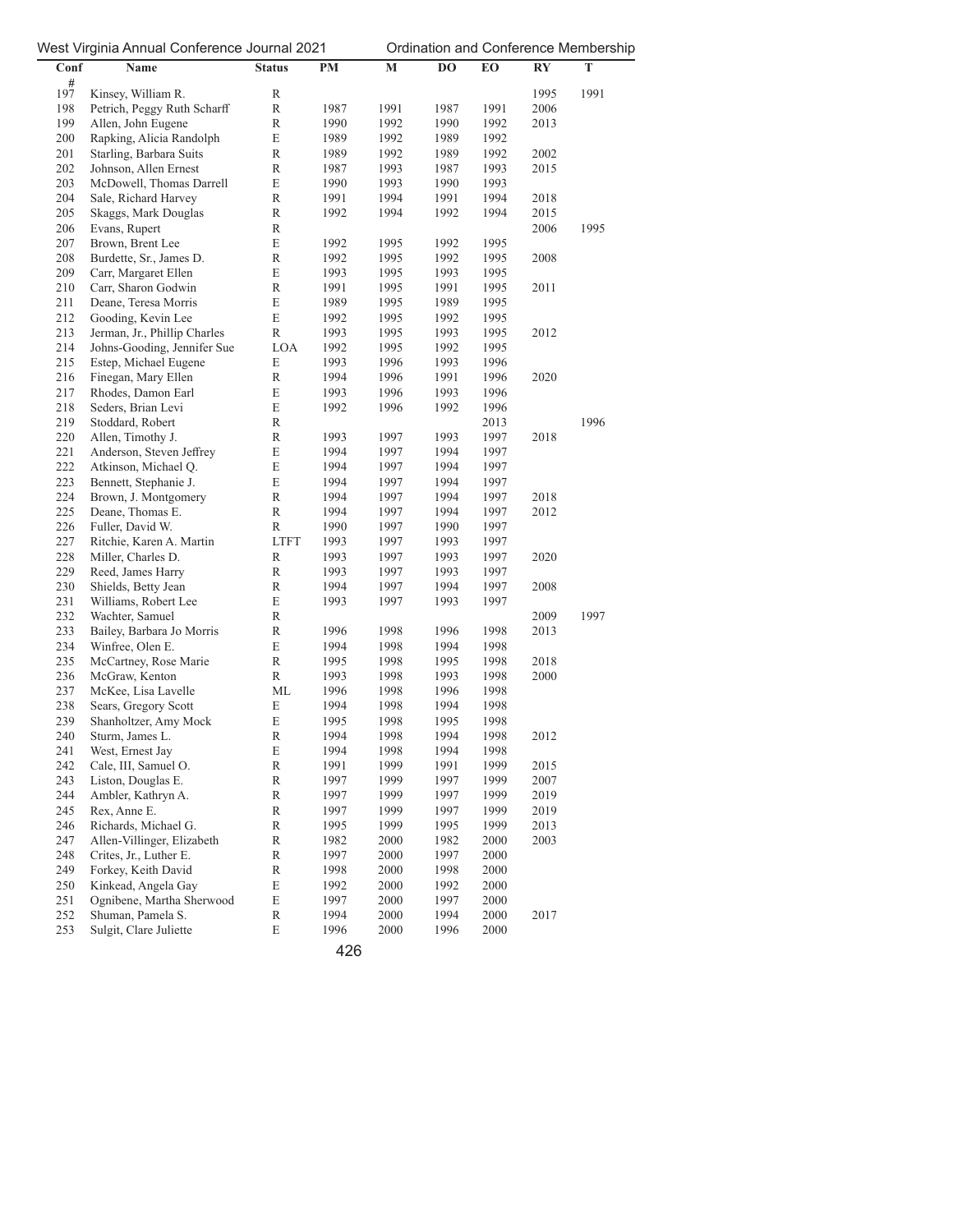|            | ∽ີ. ∙ <b>.</b> ອ.                      |               |           |              |              |              |         |             |
|------------|----------------------------------------|---------------|-----------|--------------|--------------|--------------|---------|-------------|
| Conf       | Name                                   | <b>Status</b> | <b>PM</b> | M            | DO           | EO           | RY      | $\mathbf T$ |
| #          |                                        |               |           |              |              |              |         |             |
| 254<br>255 | Bennett, Bradley Stephen               | E<br>R        | 1997      | 2001<br>2001 | 1997<br>1998 | 2001<br>2001 |         |             |
|            | Cale, Nancy Kinley<br>Ford, Michael L. |               | 1998      |              |              |              | 2017    |             |
| 256        |                                        | $\mathbb R$   | 1990      | 2001         | 1990         | 2001         | 2013    |             |
| 257        | Ragland, Mary E. Harrison              | $\mathbb R$   | 1999      | 2001         |              |              | 2015    | 1999        |
| 258        | Ingleton, William Scott                | E             | 1998      | 2001         | 1998         | 2001         |         |             |
| 259        | Lightner, Steve Edward                 | $\mathbb R$   | 1995      | 2001         | 1995         | 2001         | 2010    |             |
| 260        | Miller, Sharon J. Treolo               | R             | 1999      | 2001         | 1999         | 2001         | 2020    |             |
| 261        | Parkins, Jay Doyle                     | E             | 1998      | 2001         | 1998         | 2001         |         |             |
| 262        | Peters, Lawrence Allan                 | 344.1D        | 1998      | 2001         | 1998         | 2001         |         |             |
| 263        | Thompson, Bart                         | E             | 1998      | 2001         | 1998         | 2001         |         |             |
| 264        | Williams, Jennifer E.                  | E             |           |              |              |              |         | 2002        |
| 265        | Bender, Kevin Lyle                     | E             | 2000      | 2002         | 2000         | 2002         |         |             |
| 266        | Brown, Charles R.                      | 346.1         | 1998      | 2002         | 1998         | 2002         |         |             |
| 267        | Cale, IV, Samuel Oliver                | E             | 1999      | 2002         | 1999         | 2002         |         |             |
| 268        | Dague, Debra Kay                       | E             | 1998      | 2002         | 1998         | 2002         |         |             |
| 269        | Lamb, Sara Facemyer                    | E             | 1999      | 2002         | 1999         | 2002         |         |             |
| 270        | Nickell, Jane Ellen                    | E             | 2000      | 2002         | 2000         | 2002         |         |             |
| 271        | Richards, Michael Charles              | E             | 1998      | 2002         | 1998         | 2002         |         |             |
| 272        | Duffield, Carol                        | R             | 1999      | 2003         | 2001         | 2003         | 2017    |             |
| 273        | Firth, Sandra K.                       | $\mathbb R$   | 2000      | 2003         |              | 2003         | 10/1/08 | 2000        |
| 274        | Markins, Teresa Gayle                  | E             | 2000      | 2003         | 2000         | 2003         |         |             |
| 275        | McKay, Carol                           | E             | 2000      | 2003         | 2000         | 2003         |         |             |
| 276        | McKee, John Stewart                    | E             | 1997      | 2003         | 1997         | 2003         |         |             |
| 277        | Smith, Janice Virginia                 | $\mathbb R$   | 2001      | 2003         | 2001         | 2003         | 2015    |             |
| 278        | Stemple, Daniel C.                     | $\mathbb R$   | 1997      | 2003         | 2001         | 2003         | 2013    |             |
| 279        | Dawson, William Leo                    | E             | 2001      | 2004         | 2001         | 2004         |         |             |
| 280        | Dotson, Matthew                        | E             | 2002      | 2004         | 2002         | 2004         |         |             |
| 281        | Meadows, Steven Michael                | E             | 2001      | 2004         | 2001         | 2004         |         |             |
| 282        | Peyton, Dallas V.                      | $\mathbb R$   | 1999      | 2004         | 2001         | 2004         | 2013    |             |
| 283        | West, Edith Sharon                     | $\mathbb R$   |           |              |              | 2004         | 2008    | 2001        |
| 284        | Yanero, Etheldeane                     | $\mathbb R$   | 2002      | 2004         | 1999         | 2004         | 2011    |             |
| 285        | Calvert, G. David                      | $\mathbb R$   | 2002      | 2005         |              | 2002*        | 2020    |             |
| 286        | Tribett, Carl David                    | E             | 2002      |              | 2002         | 2005         |         |             |
| 287        | Bolling, Julia                         | $\mathbb R$   | 2002      | 2006         | 2002         | 2006         | 2016    |             |
| 288        | Taylor, Marcy A.                       | E             | 1999      | 2006         | 1999         | 2006         |         |             |
| 289        | Duckworth, Michael Christopher         | E             | 2003      | 2006         | 2003         | 2006         |         |             |
| 290        | Hall, David L.                         | E             | 2003      | 2006         | 2003         | 2006         |         |             |
| 291        | Kanode, Jeffrey                        | E             | 2002      | 2006         | 2002         | 2006         |         |             |
| 292        | Peters, M. Elizabeth                   | $\mathbb R$   | 2003      | 2006         |              | 2006         | 2020    |             |
| 293        | Waide, Michael Paul                    | E             | 2003      | 2006         |              | 2006         |         |             |
| 294        | Dukes, Philip Dale                     | $\mathbb R$   | 2004      | 2007         |              | 2007         | 2013    |             |
| 295        | Hill, H. Thomas                        | R             | 2004      | 2007         |              | 2007         | 2018    |             |
| 296        | Martin, James W.                       | E             | 2004      | 2007         |              | 2007         |         |             |
| 297        | Vincent, Randall C.                    | R             | 2003      | 2007         |              | 2007         | 2014    |             |
| 298        | Otto, Jennifer Jill Roller             | E             | 2004      | 2007         |              | 2007         |         |             |
| 299        | Shortridge, Melissa D.                 | E             | 2004      | 2007         |              | 2007         |         |             |
| 300        | Russo, Johnna L Wheaton                | LOA           | 2004      | 2007         |              | 2007         |         |             |
| 301        | Hamrick, Steven                        | E             | 2005      | 2008         |              | 2008         |         |             |
| 302        | Helmick, Paul                          | E             | 2005      | 2008         |              | 2008         |         |             |
| 303        | James, Mark V.                         | E             | 2005      | 2008         |              | 2008         |         |             |
| 304        | Linhart, William A.                    | R             | 2005      | 2008         |              | 2008         | 2012    |             |
|            | Malick, James R.                       |               |           |              |              |              |         |             |
| 305        |                                        | R             | 2005      | 2008         |              | 2008         |         |             |
| 306        | Plyburn, James Alan                    | E             | 2005      | 2008         |              | 2008         |         |             |
| 307        | Vetter, Judy R.                        | R             | 2005      | 2008         |              | 2008         | 2018    |             |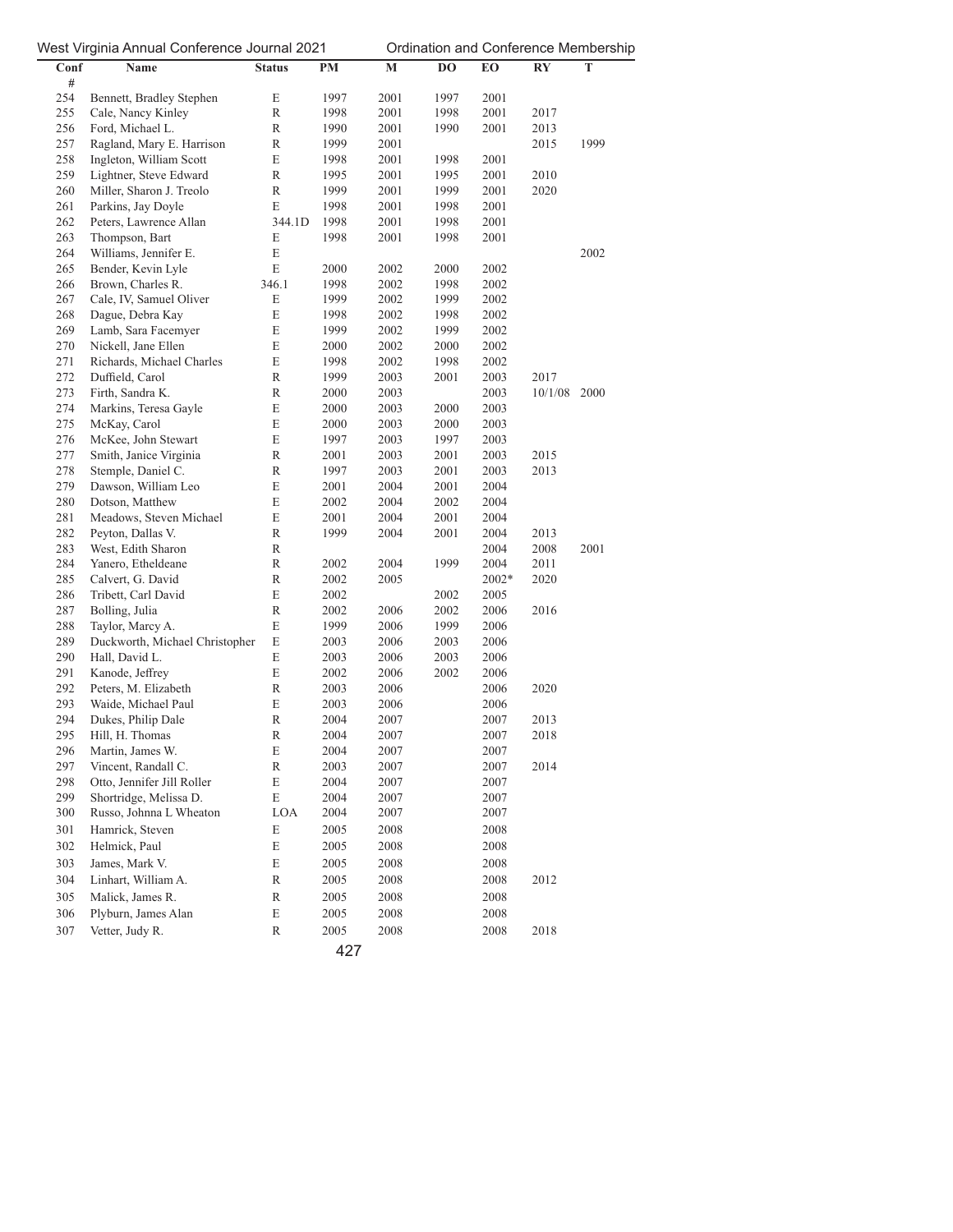| Conf<br># | Name                            | <b>Status</b> | PM     | $\mathbf M$                        | DO | EO                     | <b>RY</b> | $\mathbf T$     |
|-----------|---------------------------------|---------------|--------|------------------------------------|----|------------------------|-----------|-----------------|
| 308       | Buckland, Jr., Larry Dwaine     | E             | 2006   | 2009                               |    | 2009                   |           |                 |
| 309       | Cartwright, Lynn Johnson        | $\mathbb R$   | 2003   | 2009                               |    | 2009                   |           |                 |
| 310       | Eakle, Cynthia K.               | E             | 2005   | 2009                               |    | 2009                   |           |                 |
| 311       | Ludle, Michael D.               | E             | 2005   | 2009                               |    | 2009                   |           |                 |
| 312       | Watkins, Earnest R.             | 346.1         | 2005   | 2009                               |    | 2009                   |           |                 |
| 313       | Mash, Carolyn Diane             | E             | 2006   | 2009                               |    | 2009                   |           |                 |
| 314       | Roberts, Gerald A.              | E             | 2006   | 2009                               |    | 2009                   |           |                 |
| 315       | Baker, Bryan Conrad             | LOA           | 2007   | 2010                               |    | 2010                   |           |                 |
| 316       | Carroll, Jody Vdovjak           | МL            | 2006   | 2010                               |    | 2010                   |           |                 |
| 317       | Ferguson, Scott Mitchell        | E             | 2007   | 2010                               |    | 2010                   |           |                 |
| 318       | Green, Sharletta Michelle       | E             | 2007   | 2010                               |    | 2010                   |           |                 |
| 319       | McNiel, Richard "Richie" Eugene | E             | 2007   | 2010                               |    | 2010                   |           |                 |
| 320       | Thompson, Thurman David         | R             | 2006   | 2010                               |    | 2010                   |           |                 |
| 321       | Tucker, David E.                | R             |        |                                    |    | 2011                   | 2019      |                 |
|           |                                 |               |        |                                    |    | (readmitted)           |           |                 |
| 322       | Bleigh, Timothy D.              | LOA           | 2008   | 2011                               |    | 2011                   |           |                 |
| 323       | Brumley, Mary Elizabeth         | E             | 2008   | 2011                               |    | 2011                   |           |                 |
| 324       | Long, Brian Keith               | E             | 2008   | 2011                               |    | 2011                   |           |                 |
| 325       | Markins, Gregory A.             | E             | 2008   | 2011                               |    | 2011                   |           |                 |
| 326       | Peters, Kenneth S.              | R             | 2008   | 2011                               |    | 2011                   | 2020      |                 |
| 327       | Stilgenbauer, David W.          | E             | 2007   | 2011                               |    | 2011                   |           |                 |
| 328       | Weaver, Eric C.                 | E             | 2005   | 2011                               |    | 2011                   |           |                 |
| 329       | Swearengin, Rick Dale           | E             | 2009   | 2012                               |    | 2012                   |           |                 |
| 330       | Waller, Richard Basil           | R             | 2009   | 2012                               |    | 2012                   | 2017      |                 |
| 331       | St. Clair, J. William           | LOA           | 2007   | 2012                               |    | 2012                   |           |                 |
| 332       | Beckette, Thomas Edward         | R             | 2010   | 2013                               |    | 2013                   | 2019      |                 |
| 333       | Edin, Timothy Philip            | E             | 2010   | 2013                               |    | 2013* (from Free       |           |                 |
|           |                                 |               |        |                                    |    | Methodist Church)      |           |                 |
| 334       | Fulton, Robert Paul             | E             |        | 2013                               |    | 2013+ (readmitted from |           |                 |
|           |                                 |               |        |                                    |    | Nazarene Church)       |           |                 |
| 335       | Gedon, Steve Carl               | E             | 2010   | 2013                               |    | 2013                   |           |                 |
| 336       | Hyde, Shauna Maria              | E             | 2010   | 2013                               |    | 2013                   |           |                 |
| 337       | Knowlton, Paul Scott            | E             | 2010   | 2013                               |    | 2013                   |           |                 |
| 338       | Lowther, Daniel C.              | E             | 2010   | 2013                               |    | 2013                   |           |                 |
| 339       | Lowther, W. Sue                 | E             | 2010   | 2013                               |    | 2013                   |           |                 |
| 340       | Biondi, David Mark              | R             |        |                                    |    | 2016                   |           | 2014            |
|           |                                 |               |        |                                    |    |                        |           | (from WPA)      |
| 341       | Godwin, Lauren Ann              | E             | 2011   | 2014                               |    | 2014                   |           |                 |
| 342       | Kelley, Timothy J.              | E             | 2011   | 2014                               |    | 2014                   |           |                 |
| 343       | Kenaston, Diane Michelle        | SAB           | 2011   | 2014                               |    | 2014                   |           |                 |
| 344       | Martin, Kelly Louise            | E             | 2011   | 2014                               |    | 2014                   |           |                 |
| 345       | Rowe. Kara Daneen               | E             | 2010   | 2014                               |    | 2014                   |           |                 |
| 346       | Steele, Jacob D.                | E             | 2011   | 2014                               |    | 2014                   |           |                 |
| 347       | Williams, Felica Wooten         | E             | 2011   | 2014                               |    | 2014                   |           |                 |
| 348       | Hill, Joseph Bruce Allen        | E             | 2012   | 2015                               |    | 2015                   |           |                 |
| 349       | Van Stavern, Rebecca            | E             | 2012   | 2015                               |    | 2015                   |           |                 |
| 350       | Van Stavern, William Carl       | E             | 2012   | 2015                               |    | 2015                   |           |                 |
| 351       | Johnson, Matthew                | E             |        |                                    |    |                        |           | 2015            |
|           |                                 |               |        |                                    |    |                        |           | (From Kentucky) |
| 352       | Blankenship, James Craig        | E             | (1985) | $(1987)/2015$ (1985) $(1987)/2015$ |    |                        |           |                 |
|           |                                 |               |        |                                    |    |                        |           |                 |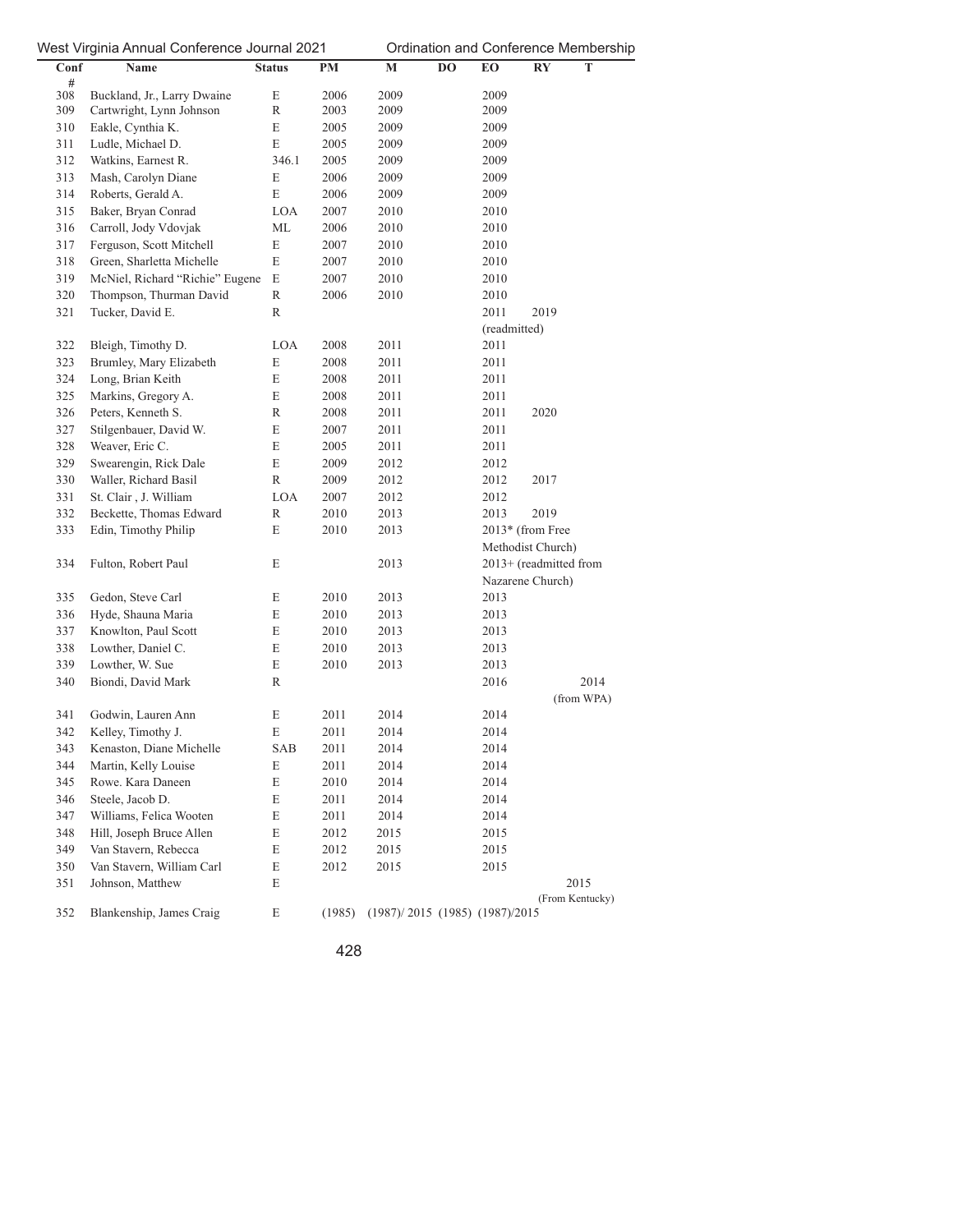|      | West Virginia Annual Conference Journal 2021 |               |           |      |                                              | Ordination and Conference Membership |                        |                  |  |
|------|----------------------------------------------|---------------|-----------|------|----------------------------------------------|--------------------------------------|------------------------|------------------|--|
| Conf | Name                                         | <b>Status</b> | <b>PM</b> | M    | DO                                           | EO                                   | $\mathbf{R}\mathbf{Y}$ | T                |  |
| $\#$ |                                              |               |           |      | surrendered credentials 1988 readmitted 2015 |                                      |                        |                  |  |
| 353  | Biondi, Darick John                          | LOA           | 2013      | 2016 |                                              |                                      |                        |                  |  |
| 354  | Briggs-Biondi, Cynthia                       | E             | 2013      | 2016 |                                              |                                      |                        |                  |  |
| 355  | Boggs, Cindy                                 | $\mathbf E$   | 2013      | 2016 |                                              |                                      |                        |                  |  |
| 356  | Carper, Annette Marie                        | E             | 2008      | 2016 |                                              |                                      |                        |                  |  |
| 357  | Naglic, Franklin John                        | R             | 2013      | 2016 |                                              | 2016                                 | 2018                   |                  |  |
| 358  | Tennant, Andrew Douglas                      | $\mathbf E$   | 2013      | 2016 |                                              |                                      |                        |                  |  |
| 359  | Rexrode Wolfe, Krysta                        | E             | 2013      | 2016 |                                              |                                      |                        |                  |  |
| 360  | Caltrider, Jarrod Lee                        | E             | 2014      | 2017 |                                              |                                      |                        |                  |  |
| 361  | May, Corbet Neilson                          | ML            | 2014      | 2017 |                                              |                                      |                        |                  |  |
| 362  | Moon, Jonathan Charles                       | $\mathbf E$   | 2014      | 2017 |                                              |                                      |                        |                  |  |
| 363  | Scott, Christopher Charles                   | E             | 2014      | 2017 |                                              |                                      |                        |                  |  |
| 364  | Rebelo, Paul S.                              | E             | 2015      | 2017 | 1994                                         | 1997                                 |                        | 2015             |  |
|      |                                              |               |           |      |                                              |                                      |                        | (From Disciples  |  |
|      |                                              |               |           |      |                                              |                                      |                        | of Christ as PE) |  |
| 365  | Bart, Kerry W.                               | E             |           |      |                                              |                                      |                        | 2017 (EPA)       |  |
| 366  | Hakes, Larry A.                              | E             |           |      |                                              |                                      |                        | 2017 (Wisconsin) |  |
| 367  | Bennett, Christopher (Chip)                  | $\mathbf E$   | 2015      | 2018 |                                              | 2018                                 |                        |                  |  |
| 368  | Dierdorff, Jonathan Andrew                   | $\mathbf E$   | 2015      | 2018 |                                              | 2018                                 |                        |                  |  |
| 369  | May, Charles W.                              | $\mathbf E$   | 2015      | 2018 |                                              | 2018                                 |                        |                  |  |
| 370  | Tate, Karen Kay                              | $\mathbf E$   | 2013      | 2018 |                                              | 2018                                 |                        |                  |  |
| 371  | Stonestreet, Raymond D.                      | E             | 2015      | 2018 |                                              | 2018                                 |                        |                  |  |
| 372  | Burrough, James William                      | $\mathbf E$   | 2016      | 2019 |                                              |                                      |                        |                  |  |
| 373  | Coble, Deborah Lynn                          | E             |           |      |                                              |                                      |                        | $2019$ (Iowa)    |  |
| 374  | Fox, Lisa Marie                              | E             | 2016      | 2019 |                                              |                                      |                        |                  |  |
| 375  | James, Shea Marie                            | E             |           |      |                                              |                                      |                        | 2019 (KY)        |  |
| 376  | Loudermilk, Michael Aaron                    | $\mathbf E$   | 2016      | 2019 |                                              |                                      |                        |                  |  |
| 377  | Murphy, James O                              | LOA           |           |      |                                              |                                      |                        | 2019 (NC)        |  |
| 378  | Starkey, Bonnie Kay                          | $\mathbf E$   | 2016      | 2019 |                                              |                                      |                        |                  |  |
| 379  | Moon, Jenna W.                               | $\mathbf E$   | 2017      | 2020 |                                              |                                      |                        |                  |  |
| 380  | Napier, Paula L.                             | $\mathbf E$   | 2017      |      |                                              |                                      |                        |                  |  |
| 381  | Potesta, Michael A.                          | $\mathbf E$   | 2017      | 2020 |                                              |                                      |                        |                  |  |
| 382  | Blosser, Shannon                             | E             |           |      |                                              |                                      |                        | 2020 (KY)        |  |
| 383  | Leftwich, Neil                               | E             |           |      |                                              |                                      |                        | 2020 (Desert     |  |
|      |                                              |               |           |      |                                              |                                      |                        | Southwest)       |  |
| 384  | Burgess, Sharmune C.                         | E             | 2018      |      |                                              |                                      |                        |                  |  |
| 385  | Paugh, Matthew Aaron                         | E             | 2018      |      |                                              |                                      |                        |                  |  |

# **FULL MEMBER DEACONS**

| 386 | Farley, Daniel W.         | R |      | 1997 | 1997 | 2012 |
|-----|---------------------------|---|------|------|------|------|
| 387 | Lacaria, John Franklin    | R |      | 1997 | 1997 | 2017 |
| 388 | Lowther, Mary Virginia    | R |      | 1997 | 1997 | 2002 |
| 389 | White, Nancy K. Henderson | E |      | 1998 | 1998 |      |
| 390 | Echols, Sue W.            | R |      | 2000 | 2000 | 2014 |
| 391 | Harman, Janet             | R |      | 2001 | 2001 | 2018 |
| 392 | Baker, Elizabeth          | R |      | 2002 | 2002 | 2013 |
| 393 | Ellis, Suzanne C.         | R | 2001 | 2004 | 2004 | 2011 |
| 394 | Fizer, Claudia A. Krebs   | R | 2002 | 2005 | 2005 | 2011 |
| 395 | Flanagan, Janet           | R | 2007 | 2011 | 2011 |      |
| 396 | Rogerson, Barbara Bartz   | E | 2008 | 2011 | 2011 |      |
|     |                           |   | 429  |      |      |      |

429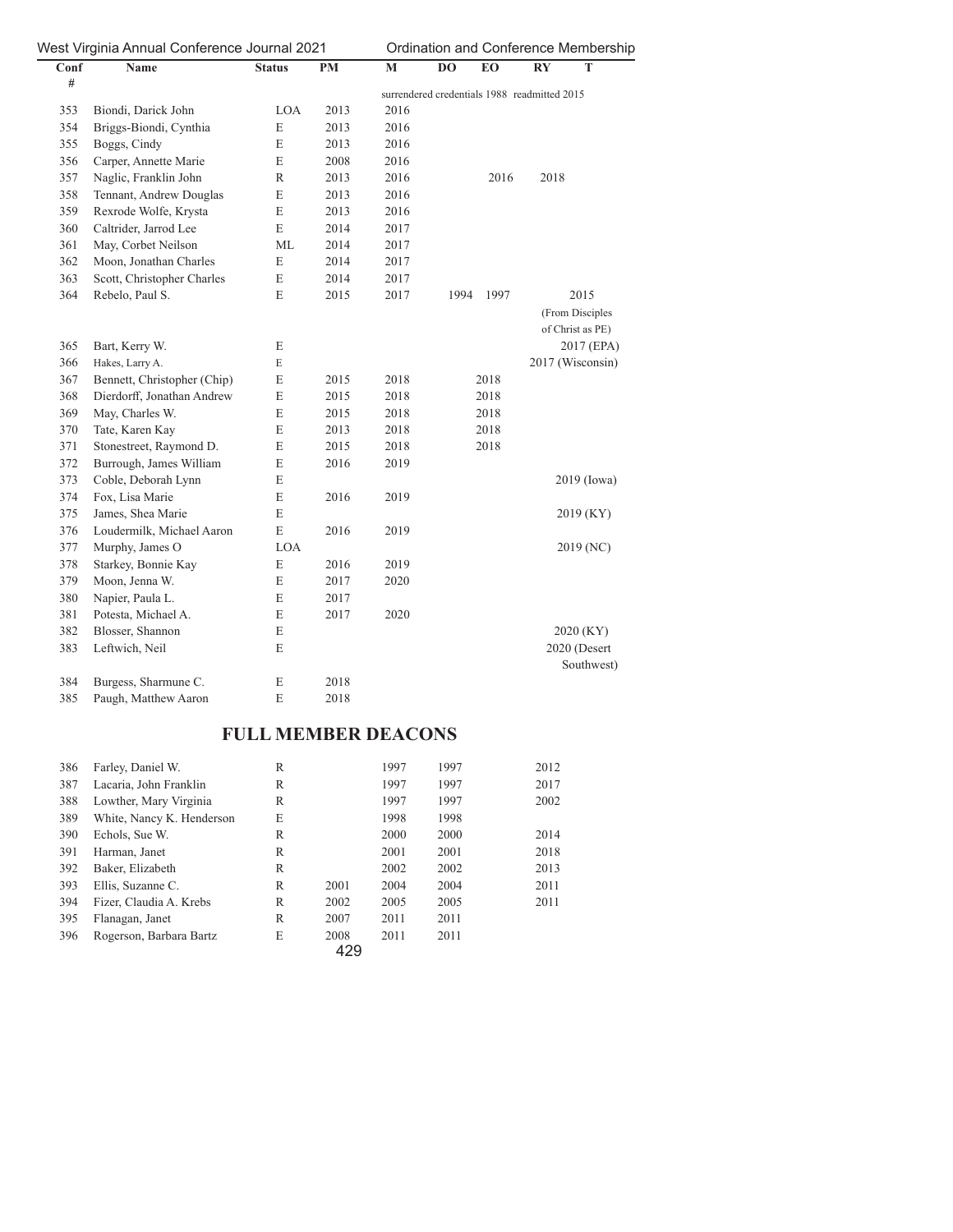| Ordination and Conference Membershi |  |  |  |  |
|-------------------------------------|--|--|--|--|
|-------------------------------------|--|--|--|--|

| Conf | Name                     | <b>Status</b> | <b>PM</b> | M    | <b>DO</b> | <b>EO</b> | т<br>$\mathbf{R}\mathbf{Y}$ |  |
|------|--------------------------|---------------|-----------|------|-----------|-----------|-----------------------------|--|
| #    |                          |               |           |      |           |           |                             |  |
| 397  | Andrews, Dina            | E             | 2010      | 2014 | 2014      |           |                             |  |
| 398  | Donathan, David Franklin | E             | 2011      | 2014 | 2014      |           |                             |  |
| 399  | Ruehl, Christina Smith   | 346.1         | 2011      | 2014 | 2014      |           |                             |  |
| 400  | Williams, George Alan    | E             | 2012      | 2015 | 2015      |           |                             |  |
| 401  | MacDonald, Bonnie Glass  | E             |           |      |           |           | 2015 (KY)                   |  |
| 402  | Taylor, Jeffrey A.       | E             | 2013      | 2016 |           |           |                             |  |
| 403  | Ployd, Adam Douglas      | E             | 2014      | 2017 |           |           |                             |  |
| 404  | Webb, Joseph Delano      | E             | 2016      | 2019 |           |           |                             |  |
| 405  | Moore, Heather Renee     | E             | 2017      | 2020 |           |           |                             |  |
| 406  | Wiblin, Maria            | E             |           |      |           |           | $2020$ (Iowa)               |  |

# **PROVISIONAL MEMBERS (Elder Track)**

| 407 | Mayes, Nancy C.           | $\mathbb{R}$ | 2002 | 2004 |
|-----|---------------------------|--------------|------|------|
| 408 | Stilgenbauer, Shari Dawn  | E            | 2015 |      |
| 409 | Stilgenbauer, Donald C.   | E            | 2018 |      |
| 410 | Allen, Sarah Emily        | E            | 2019 |      |
| 411 | Blanchard, Rodney Lee     | E            | 2019 |      |
| 412 | Burge, Michael Anthony    | E            | 2019 |      |
| 413 | Lowden, Sarah Elizabeth   | E            | 2019 |      |
| 414 | Maleke, Raymond           | E            | 2019 |      |
| 415 | McCune, Dustin D.G.       | E            | 2019 |      |
| 416 | Skinner, Cynthia Lou      | E            | 2019 |      |
| 417 | Collins, Jonathon Charles | E            | 2020 |      |
| 418 | Davis, Bradley Gene       | E            | 2020 |      |
| 419 | Hurley, Darrell Todd      | E            | 2021 |      |
| 420 | Rexroad, Michael Lewis    | E            | 2021 |      |

# **ASSOCIATE MEMBERS**

| $\text{Conf}$ # | Name                       | <b>Status</b> | AM   | D <sub>O</sub> | EO   | <b>RY</b> | T |
|-----------------|----------------------------|---------------|------|----------------|------|-----------|---|
| 421             | Thomas, Donald M.          | R             | 1970 | 1959           | 1961 | 1992      |   |
| 422             | Butcher, Verlin E.         | $\mathbb{R}$  | 1971 | 1962           | 1964 | 1996      |   |
| 423             | Duskey, Harold L.          | $\mathbb{R}$  | 1971 |                |      | 1999      |   |
| 424             | McCauley, Carroll L.       | $\mathbb{R}$  | 1971 |                |      | 2000      |   |
| 425             | Lewis, T. Gregory          | $\mathbb{R}$  | 1974 |                |      |           |   |
| 426             | Sager, Ralph G.            | $\mathbb{R}$  | 1975 | 1970           |      | 1995      |   |
| 427             | Johnson, Jimmy Joe         | $\mathbb{R}$  | 1981 | 1969           |      | 2001      |   |
| 428             | Harrison, Sr., Roger Alan  | R             | 1982 | 1975           |      | 2001      |   |
| 429             | Lively, Judith Ann         | $\mathbb{R}$  | 1984 | 1984           |      | 2004      |   |
| 430             | Tenney, Jr., Conrad Junior | $\mathbb{R}$  | 1984 | 1984           |      | 1993      |   |
| 431             | McBee, Betty Helen         | R             | 1985 | 1985           |      | 1991      |   |
| 432             | Thornton, Janieve Michauz  | $\mathbb{R}$  | 1986 | 1986           |      | 2011      |   |
| 433             | Jones, Carroll             | $\mathbb{R}$  | 1987 | 1987           |      | 1997      |   |
| 434             | Phillips, Gary Ray         | $\mathbb{R}$  | 1988 | 1988           |      | 2007      |   |
| 435             | Fitzwater, Donald Lee      | $\mathbb{R}$  | 1989 | 1989           |      | 2006      |   |
| 436             | Francis, Harold Bryan      | $\mathbb{R}$  | 1989 | 1989           |      | 2004      |   |
| 437             | Stevens, Charles Lynn      | $\mathbb{R}$  | 1990 | 1990           |      | 2014      |   |
| 438             | Hicks, Charles Ernest      | R             | 1991 | 1991           |      | 2020      |   |
| 439             | Bramble, George Vernon     | $\mathbb{R}$  | 1992 | 1992           |      |           |   |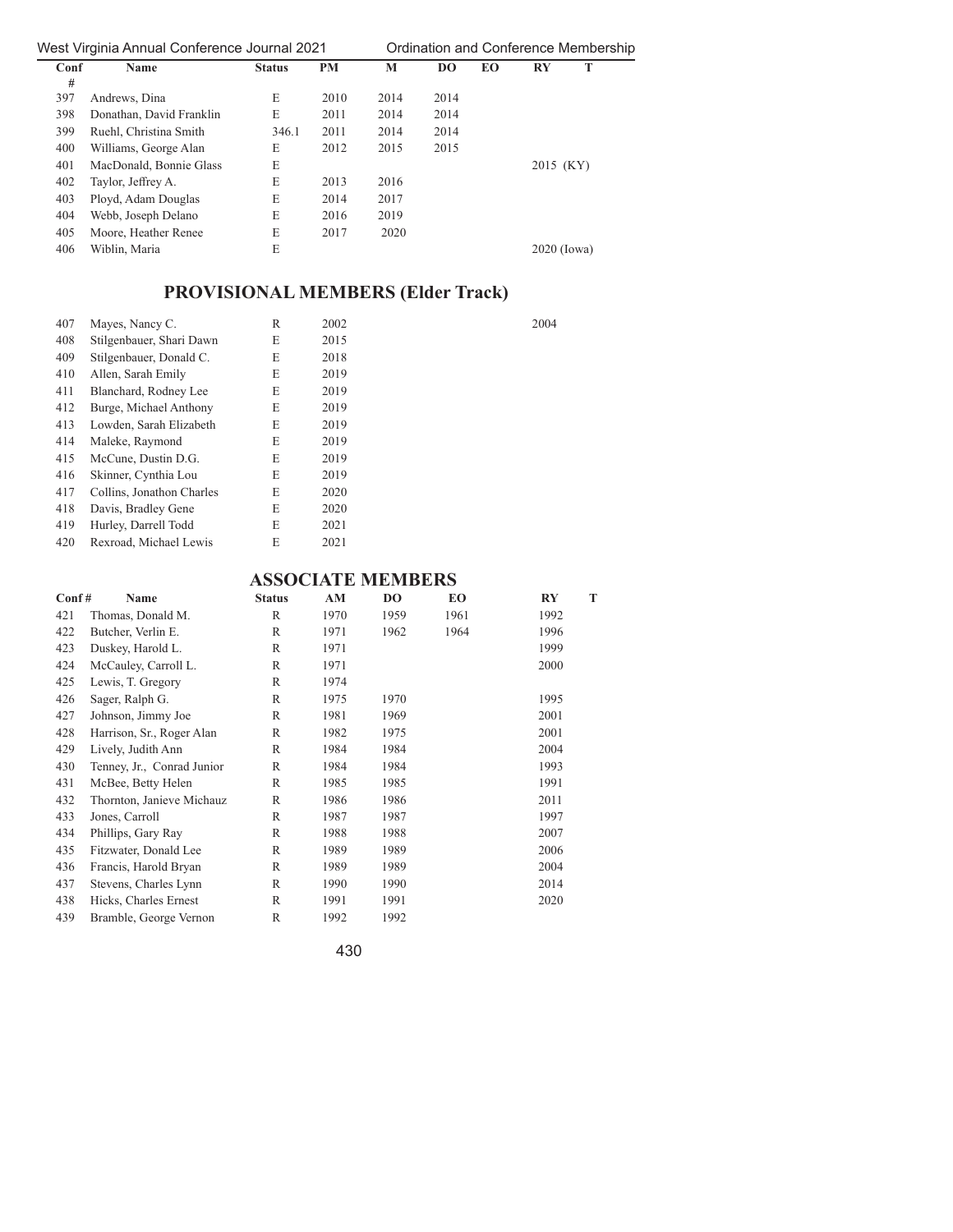| $   -$<br>Conf | ອ……<br>Name                 | <b>Status</b> | $PM$ | M    | DO   | EO   | RY   | T |
|----------------|-----------------------------|---------------|------|------|------|------|------|---|
| #              |                             |               |      |      |      |      |      |   |
| 440            | Ford, Irene Elaine          | R             | 1992 | 1992 |      |      | 1996 |   |
| 441            | Robinette, Jr., Lacy Joseph | R             | 1992 | 1992 |      |      | 2001 |   |
| 442            | McVey, Robert D.            | R             | 1993 | 1993 |      |      | 2014 |   |
| 443            | Newlon, Donald Keith        | R             | 1995 | 1995 |      |      | 2004 |   |
| 444            | Cosner, Angela Mae          | R             | 1996 | 1996 |      |      |      |   |
| 445            | Dobbins, Wilma M.           | E             | 1996 | 1996 |      |      |      |   |
| 446            | Holcomb, Robert Dean        | R             | 1996 | 1996 |      |      | 2014 |   |
| 447            | Robertson, Olen Bruce       | $\mathbb R$   | 1996 | 1975 |      |      | 2004 |   |
| 448            | Helms, Gary E.              | R             | 1997 | 1997 |      |      | 2010 |   |
| 449            | Milliren, Robert L.         | R             | 1997 | 1997 |      |      | 2007 |   |
| 450            | Sisler, Shelba J.           | $\mathbb{R}$  | 1997 | 1997 |      |      | 2001 |   |
| 451            | Morrison, John M.           | R             | 1998 | 1998 |      |      | 2019 |   |
| 452            | Mullins, Walter C.          | $\mathbb R$   | 1998 | 1998 |      |      | 2010 |   |
| 453            | Peggs, Clara Jane           | R             | 1998 | 1998 |      |      | 2012 |   |
| 454            | White, Nancy Hager          | E             | 1998 | 1998 |      |      | 2003 |   |
| 455            | Price, Kenneth E.           | R             |      |      | 1999 |      | 2016 |   |
| 456            | Sandy, Lois Rae             | R             | 1999 | 1999 |      |      | 2007 |   |
| 457            | Smith, Michael D.           | $\mathbb R$   | 1999 | 1999 |      |      | 2020 |   |
| 458            | Frum, John W.               | $\mathbb R$   | 2000 | 2000 |      |      | 2016 |   |
| 459            | Groves, Sammy R.            | $\mathbb{R}$  | 2000 | 2000 |      |      | 2008 |   |
| 460            | Runnion, Sandra S.          | $\mathbb R$   | 2000 | 2000 |      |      | 2008 |   |
| 461            | Shreve, Deborah L.          | R             | 2000 | 2000 |      |      | 2017 |   |
| 462            | Brown, Ronald Cyril         | E             | 2001 | 2001 |      |      |      |   |
| 463            | Crawford, Flo Ann           | R             | 2002 | 2002 |      |      | 2010 |   |
| 464            | Furr, J. Russell            | $\mathbb{R}$  | 2002 | 2002 |      |      | 2019 |   |
| 465            | Chester, Richard L.         | $\,$ R        | 2003 | 2003 |      |      | 2019 |   |
| 466            | Payton, Linda D.            | R             | 2004 | 2004 |      | 2015 |      |   |
| 467            | Beecher, Barbara Antoinette | R             | 2005 | 2005 |      |      | 2012 |   |
| 468            | Daily, James E.             | R             | 2005 | 2005 |      |      | 2009 |   |
| 469            | Justice, C. Richard         | R             | 2005 | 2005 |      |      | 2018 |   |
| 470            | Massey, John A.             | R             | 2005 | 2005 |      |      | 2013 |   |
| 471            | Wine, W. Martin             | R             | 2005 | 2005 |      |      | 2017 |   |
| 472            | Blanchard, Jr., William B.  | R             | 2006 |      |      |      | 2020 |   |
| 473            | Duncan, Ricky A.            | R             | 2006 | 2006 |      |      | 2019 |   |
| 474            | Saunders, Dennis Wayne      | $\,$ R        | 2006 | 2006 |      |      | 2014 |   |
| 475            | Harrison, Ann W.            | R             | 2007 | 2007 |      |      | 2010 |   |
| 476            | Choi, Teresa Yeon           | R             | 2008 | 2008 |      |      | 2019 |   |
| 477            | Stewart, Dorothy Smith      | E             | 2008 | 2008 |      |      |      |   |
| 478            | Lancaster, David L.         | R             | 2009 | 2009 |      |      | 2019 |   |
| 479            | Sisler, Robert A.           | R             | 2009 |      |      |      |      |   |
| 480            | Mayfield, Jeffrey Lee       | E             | 2010 |      |      |      |      |   |
| 481            | Heckert, Rodney D.          | E             | 2011 |      |      |      |      |   |
| 482            | Stump, Judith M.            | R             | 2012 |      |      |      | 2015 |   |
| 483            | Zimmer, Mary Ellen          | E             | 2012 |      |      |      |      |   |
| 484            | Flynn, Judith Ann           | E             | 2016 |      |      |      |      |   |
| 485            | Rankin, Gary Neil           | R             | 2016 |      |      |      |      |   |
|                |                             |               |      |      |      |      |      |   |

AFFILIATE MEMBERS [Without Vote] Christoper A. Wood (Baltimore-Washington Conference)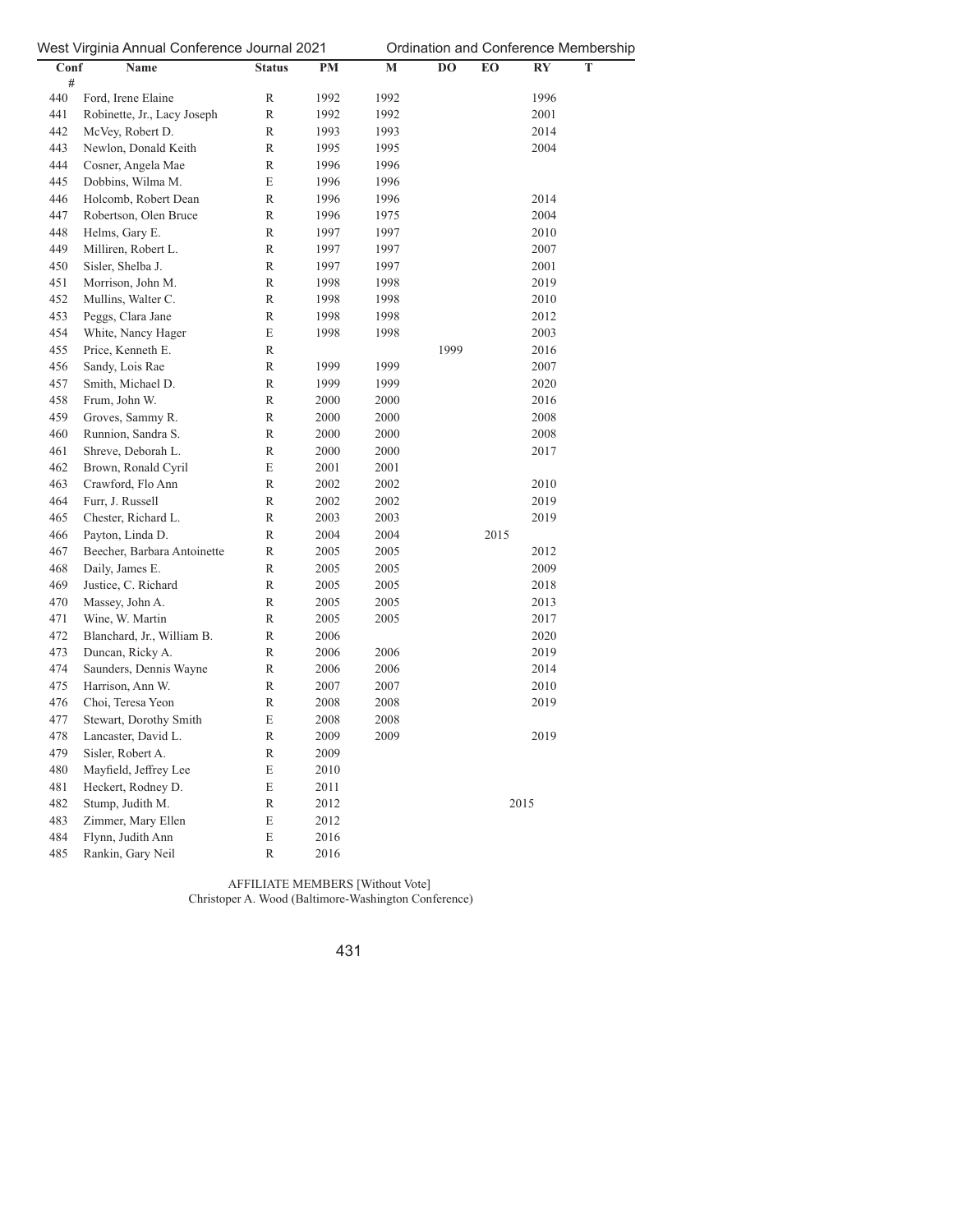## ELDERS (B). ACADEMIC AND SERVICE RECORDS

Corrections/Additional material may be submitted at any time to:

Judith M. Kenaston, Journal Editor

Box 2313, Charleston, WV 25328 E-Mail jkenaston@wvumc.org or online at www.wvumc.org

#### ELDERS IN FULL CONNECTION

**AGNEW, DANIEL C**. 02/12/37 [Diane] **(Academic):** B.S. Shenandoah 1959; Attended Eastern Mennonite; **(Service):** Director, Public Relations & Resources, Burlington Home 1971; Trinity, Terra Alta 1976; New Creek 1977; Leave of Absence 1981; Evangelical, Franklin 1983; Leave of Absence 1984; Harner Chapel 1986; Retired 2002; Northeast-Garrett (R) 2002.

**AITKEN, THOMAS L.** 09/26/50 [Luanne] **(Academic):** B.A. WVWC 1972; M.Div. Asbury 1979; **(Service):** Associate St. Marks, 1979; Christ, Weirton 1984; First, Clarksburg 1991; Sabbatical 1996; Central, Fairmont 1997; Retired 1999.

**ALBRIGHT, LARRY K.** 08/30/40 [Freda] **(Academic):** B.A. Marshall 1968; M.Div. Wesley 1972; **(Service):** Pritchard Ct. 1964; Lavalette Ct. 1966; Springfield Ct. 1970; St. John's, Teays 1972; St. John's, Teays-Winfield 1973; St. John's, Teays 1974; Marlinton 1976; Grace, Bluefield 1978; South Side 1981; Sand Hill, 1983; Kanawha Central 1987; St. John's, Spencer 1992; Bellemead 2000; Retired 2002; Bellemead (R) 2002-2013.

**ALLEN JEFFREY SCOTT** 04/20/60 [Laura] **(Academic):** B.A. WVU 1985; M.Div. Candler 1986; **(Service):** Keystone-Northfork 1987; Director of Community Development Outreach Ministries 1993; Sabbatical Leave 2006; Under appointment in the Kentucky Annual Conference 2007; West Virginia Council of Churches 2008; Simpson, Charleston 2011; Director, West Virginia Council of Churches 2012.

**ALLEN, JOHN EUGENE** 10/19/50 [Donna] **(Academic):** B.A. Glenville 1986; M.Div. United 1990; **(Service):** Pleasant Hill (Calhoun) 1981; St Paul's (New Parish, OH); Williamson Memorial 1990; St. Paul, South Charleston 1996; Spring Hill, South Charleston 2005; Spruce Street 2007; Retired 2013.

**ALLEN TIMOTHY J.** 05/30/54 [Kelly] **(Academic):** B.A. Marshall, 1980; M.Div., Wesley; D.Min., Wesley; **(Service):** Bachtel, 1977; Christ, Huntington, 1978; Robinson Chapel-Mt. Salem, 1980; Paradoe Charge, 1982; Mt. Olive-Bedford, 1984; Smith Memorial, 1985; Dillon Chapel, 1988; Grantsville Charge, 1991; Bridgeport Associate, 1994; Perry Memorial 1996; First, Weirton 2002; First, Parkersburg 2004; Christ (Wheeling) 2010; Spruce Street 2013; Retired 2018; Fairview (R) 2018.

**ALLEN-VILLINGER, ELIZABETH** 03/21/45: [Fredric] **(Academic):** B.S., Bluefield State 1973; M.Div. Pittsburgh Theological 1985; D.Min. United Theological Seminary; Associate Member 1982; Ordained Elder 2000; **(Service):** Ronceverte-Monroe 1976; Lincoln-Monroe 1979; Jones, Fairmont 1982; Associate Spruce Street-Jones 1985; War-Caretta 1986; Leave of Absence 1987;Director, Charleston District Outreach Ministry 1989; Meadowdale 1993; Bethlehem-Love-Otterbein [LTFT] 1995; Colliers 1999; Trinity-Walden 2001; Concord 2003-2004; Retired 2003.

**ALMOND, LOIS KATHERINE** 05/01/49 [Thomas Keely] **(Academic):** B.A. Allegheny College 1971; M.Div. Andover Newton 1980; **(Service):** To attend School, Boston 1980; Grantsville (MD) 1981; Boothsville 1984; Concord 1987; Sabbatical 1992; Broad Oaks 1993; Wesley, Kingwood 1998; Sabbatical 2002; Spruce Street, 2003; West Buckhannon (LTFT) 2005; Retired 2009.

**ALVAREZ, TERRY KENT** 12/30/45 [Sally] **(Academic):** B.A., Salem 1967; M.Div., Methodist Theological School in Ohio, 1980; **(Service):** Ordained Elder, 1981; Wallace 1966; Boothsville 1969; Pullman 1977; Belleville 1978; Belmont 1980; Epworth, Parkersburg 1982; Clifton Circuit 1985; Stephenson 2000; Retired 2010; Waverly (R) 2013-2021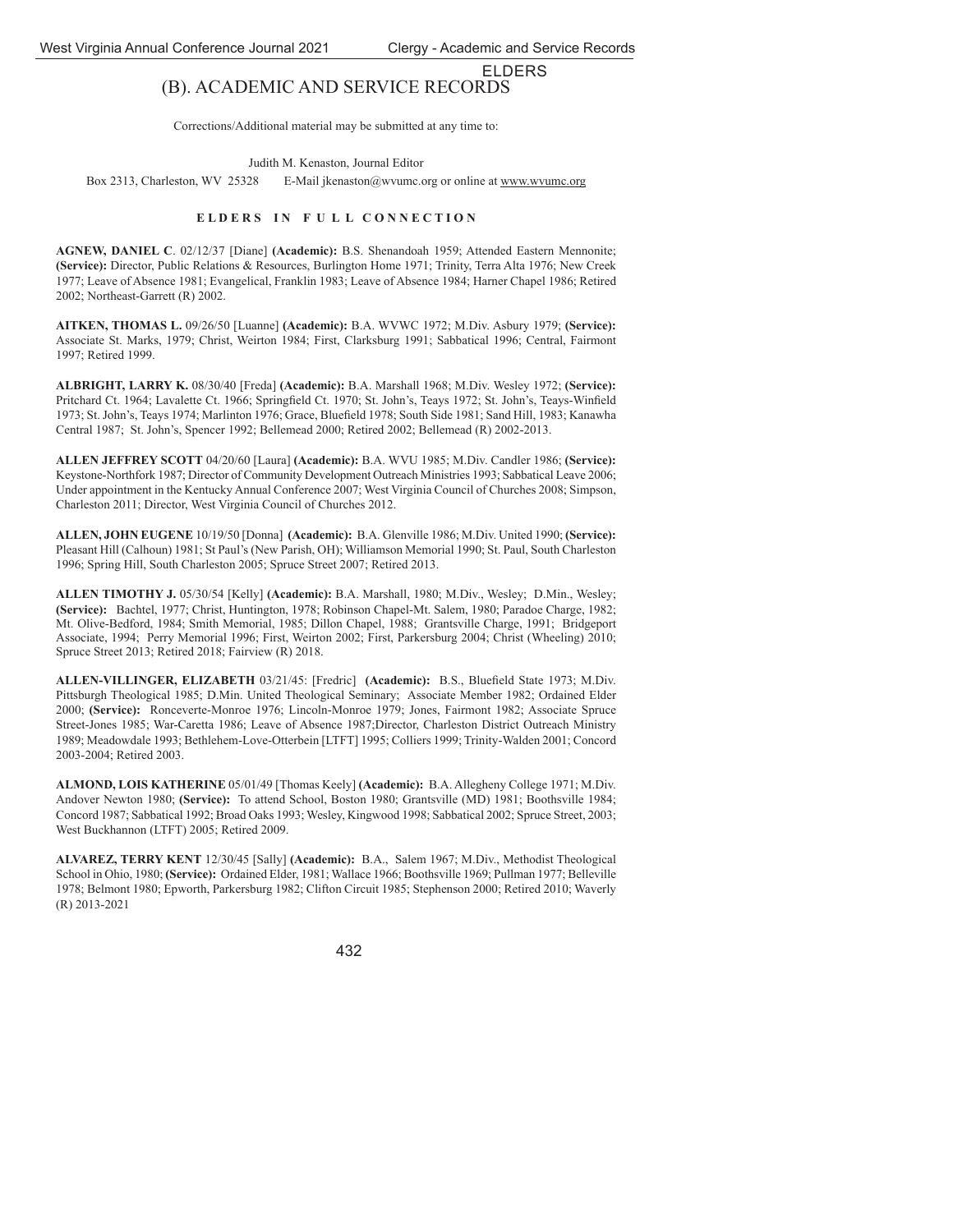**AMBLER, KATHRYN** 06/26/54: **(Academic):** B.A. Glenville State 1975; M.Div., United 1992; D.Min. Pittsburgh 1999; Ordained Deacon 1997; Ordained Elder 1999; **(Service):** Pruntytown-Fetterman 1992; Salem 1997; Broad Oaks 2000; Seventh Street, Parkersburg 2008; Middlebourne 2014; Retired.

**AMBROSE, KENNETH P.** 01/03/40 [Sharon] **(Academic):** B.A. WVWC 1962; B.D. Duke 1965; **(Service):** Assoc., Belle 1965; Humphreys, Tornado 1966; Attend School 1970; Professor, Marshall 1976; Retired 2007.

**ANDERSON, ROBERT MALCOLM** 12/01/55 [Patti] **(Academic):** B.S. WVWC 1977; M.Div. Colgate Rochester 1984; **(Service):** To attend Colgate Rochester 1982; Ansted-Victor 1984; Blacksville 1986; Trinity, Glenville 1991; Rainelle 1998; First, Shinnston 2001; St. John's (Spencer) 2006; Mountaintop Ministries 2008; Tennerton - Mt. Hope 2014; Retired 2021.

**ANDERSON, S. JEFF** 03/14/62 [Carla] **(Academic):** B.S. James Madison University 1984; M.Div. Asbury 1995: **(Service):** Cranesville 1990; Attend Asbury 1994; Wardensville 1995; Middlebourne 2000; First, Parsons 2005; Duffey Memorial 2015; LOA 2018; Trinity - Pt. Pleasant 2019.

**ANGLE, A. A., JR.** 12/16/31 [Sallie] **(Academic):** B.A. Fairmont 1955; **(Service):** Basnettville; Pisgah; New Haven; Holden; Calvary, Richwood; Reynolds Memorial; St. John, Teays Valley 1967; First, Williamson 1970; First, Pineville 1979; Huntington, Central 1984; Epworth, Ripley 1988; Fourth Street-Simpson 1990; Retired 1994.

**ATKINSON, MICHAEL Q.** 03/31/68 [Candy] **(Academic):** B.S, WVU, 1990; M.Div., Duke; **(Service):** Beckley Temple Associate 1995; First, New Martinsville 1999; New Martinsville 2002; Wesley, Morgantown 2008; St. John, Scott Depot 2015; First, Clarksburg 2020.

**BAILEY, BARBARA JO MORRIS** 07/30/46: **(Academic):** B.A., Fairmont State College 1993, M.Div., Methodist Theological School in Ohio 1996; M.A., Psychology Waynesburg University 2011; **(Service):** Monongah 1990; First Mannington 1996; Humphrey's, Tornado 1999; Trinity 2004; Retired 2013; Monongalia (R) 2014 -2015; Bentleyville (Western PA Conference) 2017-2018 (R).

**BAKER, BRYAN:** 04/30/1978 [Jaya] **(Academic):** B.A., WVWC 2000; M.Div., Duke Divinity 2007; Probationary Member 2007; Full Member 2010; **(Service):** Claypool 2007; Ronceverte 2013; Leave of Absence 2015; Pediatric Chaplain, Children's National Medical Center, Washington, DC 2020.

**BAKER, JR., GLEN** 11/08/36 [Barbara] **(Academic):** B.A. WVWC 1985; M.Div. Methodist Theological School in Ohio 1989; Completed Conference Course of Study 1967; **(Service):** Tallmansville 1962; Albright 1963; Pruntytown 1965; Highland (VA) 1966; Keezeltown (VA) 1969; Amelia (VA) 10/1970; Bowling Green (VA) 1973; Whitmell (VA) 1976; Northumberland (VA) 1977; Callaghan (VA) 1979; Brookneal (VA) 1980; Leave of Absence (VA) 01/1981; Marshall Circuit 1981; Reader 1982; Stealey St.-Lazear Chapel 1984; Wheeling Charge 1986; Washington Lands-Calvary 1991; First, Mannington 1994; McMechen-Benwood 1996; Retired 2000; West Liberty (R) 2015-2017.

**BALL, MEREDITH** 02/26/36 [Maxine] **(Academic):** B.A. University of Charleston 1959; M.Div. Methodist Theological School in Ohio 1964; **(Service):** Snow HillBomont 1958; Attend School 1961; Bellepoint 1964; Associate, Trinity, Bluefield 1967; Carr Memorial 1969; Franklin-Independence 1974; Paden City 1981; Diamond St., Fairmont 1982, St. Luke; Huntington 1988, Piedmont 1990; Main Street, Petersburg 1996; Retired 1998; Swanton-Kitzmiller (R) 1998-2001.

**BARKAT, ASLAM** 12/25/45 [Esther] **(Academic):** B.A. F.C. College, Lahore, Pakistan 1965; M. Div. Faith Theological Seminary, Pakistan 1968; M.Th. Pittsburgh Theological Seminary, 1980; **(Service):** Flemington-Rosemont Ct. 1973; Trinity-Star City 1977; Woodford Memorial, Elkins 1985; Fairmont District Superintendent 1988; Cross Lanes 1994; Suncrest 2002; Faith, Fairmont 2008; LIFE 2012; Retired 2014.

**BARNETT, RODERICK E.** 09/18/53 [Cheryl] **(Academic):** B.S. Marshall 1975; M.Div. Asbury 1979; **(Service):** Midway 1972; Midway/Buffalo 1973; Ceredo 1974; Associate, Christ, Charleston 1980; Spanishburg/Bethel 1982; Conference Approved Evangelist 1984; Retired 2007.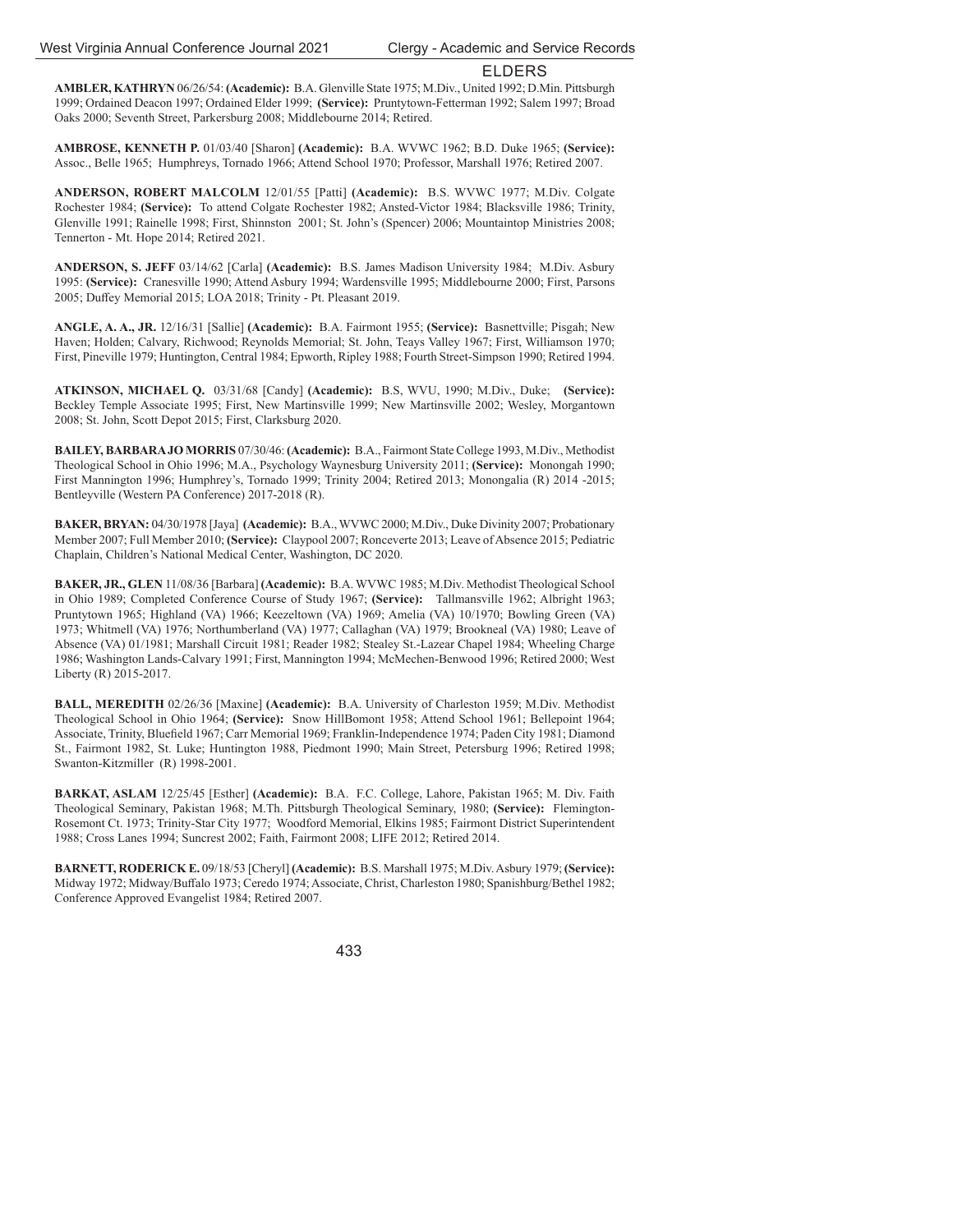BART, KERRY W. 05/19/1972 [Melissa] (Academic): B.A. Grinnell College 1994; Teacher Certification Grinnel College 1995; M.Div. Lancaster Theological Seminary 2001; CPE Lancaster 2002; **(Service):** In Eastern Pennsylvania Conference: Associate Pastor West Lawn 2002; Spring City 2006; Campbelltown 2011; In West Virginia Conference: First, Barboursville (Para. 346.1) 2014; Transferred from Eastern Pennsylvania Conference 2017; First, Barboursville 2017; Lakeview / Humphreys, Tornado 2020.

**BEALE, GARY RAY** 04/03/44 [Darlene] **(Academic):** B.A. WVWC 1966; M.Div. Wesley 1970; **(Service):** Craigsville 1966; Laurel Mt. Pleasant Chg. (Peninsula Conf.) 1967; Associate Director, House of the Carpenter 1970; Director, House of the Carpenter 1975; Retired 2011.

**BEARD, CLYDE W.** 02/26/39 [Alma Jean] **(Academic):** B.S. Frostburg 1964; S.T.M. Wesley 1967; **(Service):** Albright 1958; Short Gap 1960; Mapleton Depot (Central PA) 1964; Knoxville (Central PA) 1967; West Liberty-Short Creek 1968; Belle-Mt.Juliet 1970; Main St., Petersburg 1973; Glen Dale 1981; Christ, Parkersburg 1983, Huntington Dist. Superintendent 1990; Elm Grove 1996; Retired 2001.

**BECKETTE, THOMAS E.** 08/27/49 [Debra] **(Academic):** B.A., University of Maryland, Baltimore County 1971; M.Div. United Theological Seminary 2010; Provisional Member 2010; Full Member 2013; **(Service):** Bald Knob 2007; Associate, Temple, Beckley, 2009; Nighbert Memorial 2010; New Haven 2017; Retired 2019.

**BECKMAN, IRVIN LYNN** 12/29/44 [Mary Virginia] **(Academic):** B.A. WVU 1980; M.Div. Eastern Mennonite 1983; **(Service):** South Branch 1977; Franklin, Evangelical 1980; New Creek 1983; ReesJanes 1984; Director of Development Burlington 1988; Leave of Absence 1997-2002; Honoorable Location 2004; Retired 2007.

**BENDER, KEVIN L.** 10/02/60 [Sandra] **(Academic):** B.A. WVWC 1997; M.Div., Methodist Theological School in Ohio, 2000; **(Service):** Ordained Deacon 2000; Ordained Elder 2002; Frenchton 1990; Salem Blended 2000.

**BENNETT, BRADLEY STEPHEN** 03/11/66 [Stephanie] **(Academic):** B.S., WVU, 1989; United; **(Service):** Ordained Deacon 1997; Ordained Elder 2001;North Preston 1994; Associate First, Fairmont 1997; New Faith Community 2001; Aldersgate Co-Pastor 2009; Community - Johnson Chapel 2015; Central-Trinity (Fairmont) 2018.

**BENNETT, CHRISTOPHER W.** 12/27/80 [Karyn] (Academic): B.S., Mountain State University 2011; M.Div. Asbury Theological Seminary 2015; Provisional Membership 2015; Full Membership 2018. **(Service):** Bellemead 2013; Bellemead and Beech Hill 2018; Bellemead 2020; Southern District Superintendent 2021.

**BENNETT, STEPHANIE** 04/27/67 [Bradley] **(Academic):** B.A. Fairmont, 1990; M. Div., United, 1994; **(Service):** Masontown 1994; St. Paul's, Fairmont 1999; Johnson Chapel 2004; Aldersgate Co-Pastor 2009; Barrackville-Monumental 2015.

**BERISFORD, MARTIN A., JR.** 03/28/37 [Sandra] **(Academic):** B.A. WVU 1959; M.Div. United 1963; **(Service):** New Haven 1963; Attend School 1967; Fourth Avenue 1968; Conference Program Staff 1969; Evangel 1971; Christ, Sutton 1973; Trinity, Glenville 1976; Emmanuel, White Sulphur Springs 1981; Diamond Street, Fairmont 1988; Retired 1997; Central, Fairmont (R) 1/1 - 6/30 1999.

**BIONDI, DARICK** 11/13/84 [Cindy Briggs-Biondi] **(Academic):** B.A., Wheeling Jesuit University 2007; M. Div., Duke 2010; Provisional Member 2013; Full Member 2016; **(Service):** Christ Church Associate 2011; Glasgow - Mt. Juliet 2013; Riverbend Charge [Mt. Juliet - Chesapeake - Reynolds Memorial] 2016; Leave of Absence 2021.

**BIONDI, DAVID M.** 01/07/54 [Hollis Ann (Holly)] **(Academic):** A.B. Oberlin College 1975; M.Div. Duke Divinity 1978; Probationary Member 1978 (W.PA); Full Member 1980 (W.PA); **(Service):** [Western Pennsylvania Conference: Brave Circuit 04/01/79 - 02/01/81; Associate, Baldwin Community 02/01/1981; Jefferson 1987; Family Leave 1994; Chesapeake, WV (346.1 from W. PA) 1998; River Bend, WV (346.1 from W. PA.) 2007 -2014;] Transferred to West Virginia Conference 2014; River Bend 2014; Retired 2016.

**BLANKENSHIP, J. CRAIG. (Academic):** B.A. Penn State University 1975; M.Div. MTSO 1985; Received as elder 2015. **(Service):** Greggsville 1976; Miller Memorial (West Ohio Conference) 1978; Bowman Charge 1982; Alma-Ripley Charge 1984; To attend MTSO 1985; St. Paul, Fairmont 1986; Withdrawn to unite with another denomination 1989; Enterprise 2013 (as LP); 2015 (as FE); Elizabeth Shared Ministry 2017.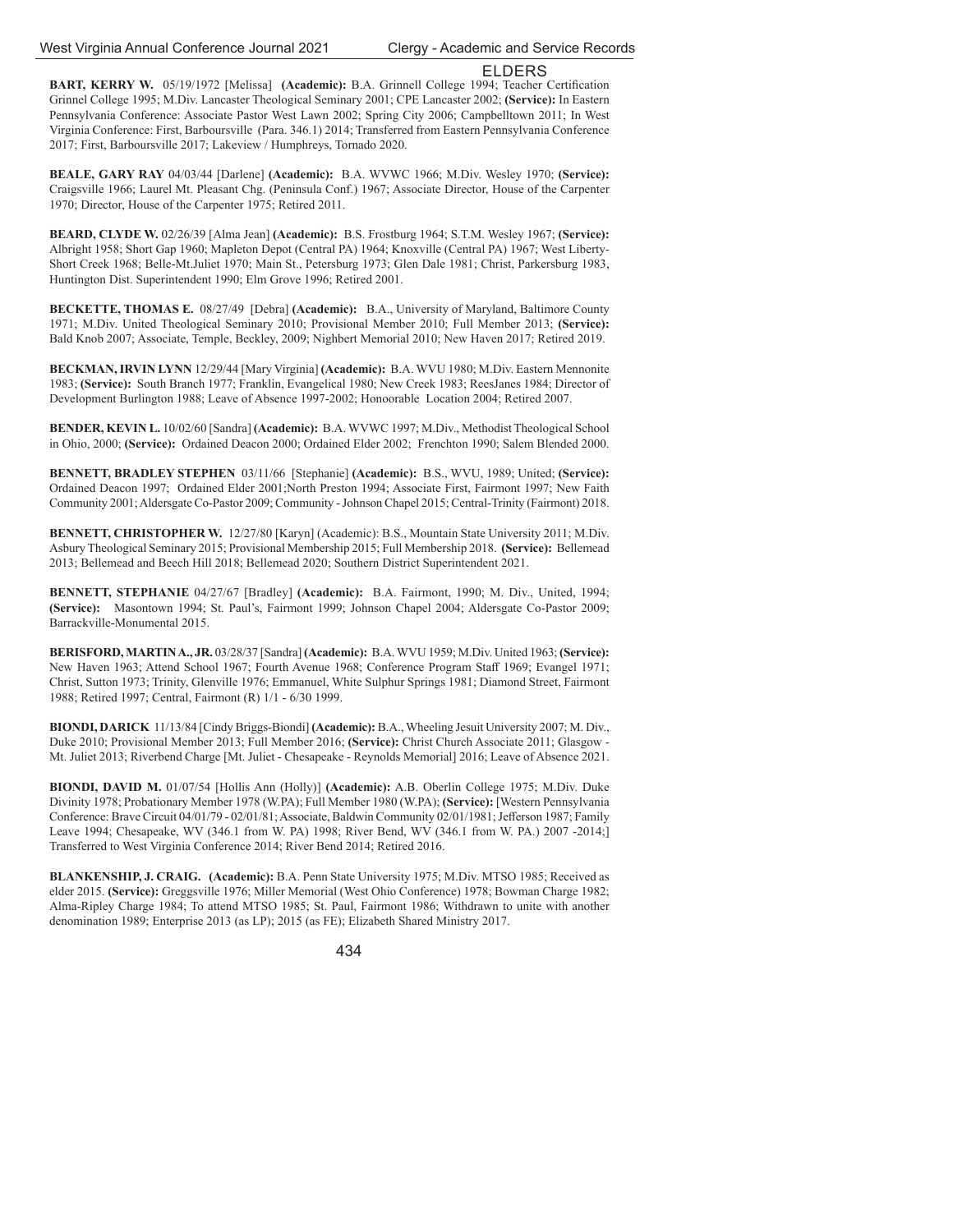**BLEIGH, TIMOTHY:** 2/18/77 [Kimberly] **(Academic):** B.A., West Virginia State, 2001; M.Div. United Theological Seminary 2008; Probationary Member 2008; Full Member 2011 **(Service):** Burbank Charge (East Ohio Conference); St. John's, Spencer 2008; Trinity Charge 2010; Fayetteville-Doggett 2016; Leave of Absence 2018.

**BLOSSER, SHANNON:** 03/07/80 [Abbi] **(Academic):** B.S. (Journalism) West Virginia University 2002; M.Div., Asbury Theological Seminary 2011 **(Service):** (Kentucky Annual Conference): Mackville/ Antioch 2011; Covington Trinity 2013; Claylick 2014; Ogden Memorial 2017; (WV on loan from KY): Beverly Hills 2019; Transferred to West Virginia Conference 2020; Pea Ridge 2020.

**BOGGS, CINDY SUE** 07/08/70 (**Academic):** RBA, West Liberty State College 2007; M.Div., UTS 2011; Provisional Member 2013; Full Member 2016 **(Service):** Greggsville - Ruble 2004; Dallas-Sand Hill 2007; First Shinnston 2013; First (Shinnston) / Lamberts Run / Ziesing / Gypsy 2021.

**BOLLING, JULIA** 11/11/50 **(Academic):** B.A. Marshall 1991; M.Div. MTSO 2002; Probationary Member 2002; Full Member 2006; **(Service):** Cabell Huntington Hospital CPR Residency 2002; Dillon Chapel (LTFT) 2010; Retired 2016.

**BOURNER, FRANK E.** 09/04/31 [Hazel] **(Academic):** B.A. Marshall 1956; M.Div. Duke 1959; **(Service):** Steelton 1959; Methodist Temple, Clarksburg 1963; Pea Ridge 1967; Associate First, Buckhannon 1969; Glen Dale 1970; Romney District Superintendent 1976; First, Huntington 1981; Beckley, Temple 1985; Retired 1995.

**BOWYER, O. RICHARD** 02/16/35 [Faith] **(Academic):** B.A. Marshall 1957; M.Div. Duke 1960; Doctor of Humane Letters, Fairmont State University 2005; **(Service):** Pritchard Ct. 1955; Associate, Cherokee Indian Mission 1957; First, Rockingham (NC) 1959; West Liberty-Short Creek & Campus Minister, West Liberty State 1960; Part Time State Director MSM/Conference Board of Education and Part Time Wesley Foundation, Fairmont State 1962; Full time Wesley Foundation, Fairmont State 1963; Attend School 1967; Wesley Foundation, Fairmont State 1968 and part time Trinity, Fairmont 1975; Wesley Foundation, Fairmont State College 1985; Retired 2005; Farmington Charge (R) July 1 - September 30, 2009.

**BOWYER, RONALD E.** 12/09/49 [Judith Ann] **(Academic):** B.A. WVWC 1975; M.Div. Wesley 1979; D.Min Wesley 2005. **(Service):** West Salem 1979;West Hamlin 1981; Burlington 1984;Asbury-Baker's Chapel-Oak Grove 1991; Capon Bridge 2001; Retired 2012.

**BRADFIELD, MICHAEL T.** 03/16/53 [Maile] **(Academic):** B.A. WVWC 1975; M.Div. Wesley 1978; M.B.A. Univ. Pittsburgh 1989; D.Min. Wesley 2003; **(Service):** Hampshire 1976; Associate, Spruce St. 1978; Associate, Bridgeport 1981; Chaplain, US Army 1982-1983, Squadron Chaplain, Fort Stewart, GA; 1983-1984, Battalion Chaplain, Savannah, GA; 1985-1987, Battalion Chaplain, Kaiserslautem, Germany; 1988-1989, Student, University of Pittsburgh [MBA]; 1989-1993, Instructor, US Army Chaplain Center and School, Fort Monmouth, NJ; 1993- 1996, Chaplaincy Resources Manager, Heidelberg, Germany; 1996-2002, Personnel Systems Coordinator, Office of the Chief of Chaplains, Pentagon, Arlington, VA; 2002, Staff Chaplain, U.S. Army Installation Management Agency, Arlington, VA; Family Leave 2004; Deputy General Secretary of Finance and Administration, GCFA 2005; Vice-President, Wesley Theological Seminary 2009; Retired 2018.

**BRAGG, EDSIL H**. 01/31/30 [Lovern] **(Academic):** B.S. Fairmont State 1974; **(Service):** Cedarville 1950; Cairo 1952; Terra Alta 1953; Roxalana 1958; Red House-Midway 1959; North View, Clarksburg 1970; First, Shinnston 1977; Associate First, Clarksburg 1981; Fourth Avenue, Huntington 1985; First, Williamson 1988; Retired 1995; Associate Bridgeport (R) 2002-2004.

**BRIGGS-BIONDI, CINDY** 8/25/82 [Darick] **(Academic):** B.A., Elon University 2004; M.Litt in Divinity, St. Andrews (Scotland) 2005; M.Div. Duke 2008; Provisional Member 2013; Full Member 2016; **(Service):** Dunbar Associate 2011; St. Paul - Brown 2016; St. Marks, Charleston 2020.

BROWN, BRENT LEE 10/29/55 [Deborah] (Academic): B.A. Bluefield College 1977; M.Div. Candler 1993; **(Service):** Attend Candler 1992; Nicholas 1993; Mullens 1998; Greenview 2001; Lindside 2011; Bland Street - Trinity, Bluefield 2016.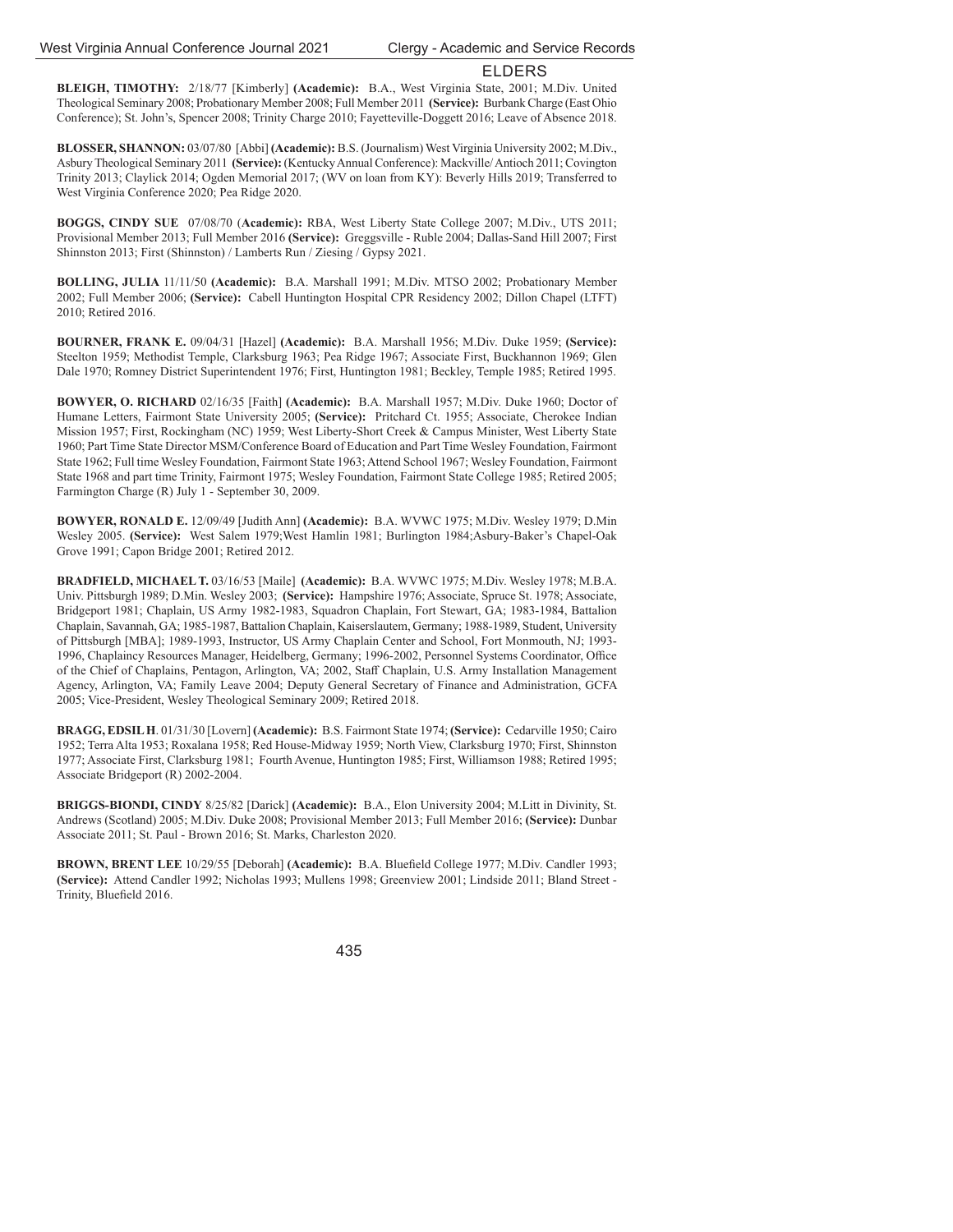**BROWN, CHARLES RICHARD** 7/23/57 [Cheri] **(Academic):** B.A., Marshall 1996; M.Div, United 2000; Ordained Deacon 1998; Ordained Elder, 2002; **(Service):** Cox Landing, 1991; South Parkersburg 2004; Lewisburg 2013; 346.1 (South Carolina) 2018.

**BROWN, J. MONTGOMERY** 1/19/53 **(Academic):** B.A. WVWC , 1974; J. D., WVU, 1977; M.Div., Methodist Theological School in Ohio, 1994; Ordained Deacon, 1994; Ordained Elder, 1997; **(Service):** North Preston Charge, 1992; Booth-Union, 1993; Fairview, 1994; First, Barboursville, 1997; St. Marks (Charleston), 2003; Retired 2018.

**BROWN, KAREN BETH** 10/06/47: **(Academic):** B.A. Glenville 1971; M.Div. Methodist Theological School in Ohio 1988; **(Service):** North Parkersburg 1984; Cameron 1988; Marlinton 1993; Lakeview 1996; Highland Ave (Fairmont) 2004; Lost Creek 2010; Retired 2016; West Marion (R) 2017 - 2018; Pruntytown / Fetterman (R) 2019.

**BROWN, WILLIAM RAY** 01/14/51 [Sylvia I.] **(Academic):** B.A. Fairmont State 1974; M.Div. Methodist Theological School in Ohio 1987; **(Service):** Attend Methodist Theological School in Ohio 1986; South Morgantown 1987, Bloomington 1990; Follansbee-Wellsburg 1996; Follansbee 1998; Grove Street, Petersburg 2005; First, Parsons 2015.

**BRUMLEY, MARY ELIZABETH** 8/16/82 **(Academic):** B. A., Marshall University 2005; M.Div. Candler School of Theology, 2008; **(Service):** To Attend School (CPE, Atlanta, GA) 2008; Chaplain, St. Joseph's Candler Hospital 2009; Chaplain, Grant Medical Center; Columbus, OH 2016.

**BRYAN, DANIEL D.** 01/24/49 : [Pam] **(Academic):** B.A. WVU 1971; M.Div. Methodist Theological School in Ohio 1974; D.Min. Methodist Theological School in Ohio 1980; **(Service):** Attend School 1973; Associate First, Buckhannon 1974; Charlton Heights-Glen Ferris 1978; St. John's, New Martinsville 1982; Piedmont 1987, Greenview 1990; Fourth Street-Simpson 1994; Woodford Memorial, 1998; East Vienna - Wesley 2007; Retired 2015.

**BUCKLAND, LARRY D.** 10/18/75 [Christi] **(Academic):** B.S. WVU 2001; M.Div. Pittsburgh Theological 2006; Probationary Member 2006; Full Member 2009. **(Service):** Westmoreland Assistant 1999; North Jackson Charge 2000; Sabra-Highland 2003; St. Paul (Fairmont) 2006; LIFE 2012.

**BURDETTE, JAMES D.** 01/18/39 [Glenna] **(Academic):** B.A. WV State 1987; M.Div. Asbury 1992; **(Service):** St. Lukes, Craigsville 1992; Otterbein, Elkins 1996; Crim Memorial 1999; Trinity, Parkersburg 2001; Retired 2008.

**BURGESS, SHARMUNE** 05/26/1957 **(Academic):** HND South Bank University, Macbeth College, London, UK 1990; M.Div. Moravian Theological 2017;Provisional Membership 2018; Full Membership 2021; **(Service):** Analomink, East Stroudsburg, PA (EPA Conf) 2012; Richmond, Bangor, PA (EPA Conf) 2014; Oak Grove - Ebenezer 2015; New Cumberland 2020.

**BURKE, PAUL L**. 01/21/36 **(Academic):** B.A. University of Charleston 1978; M.Div. Duke 1982; Transferred from North Carolina Conference 1990; **(Service):** Wesley Chapel 1990; St. John's, Vienna 1994; St. Mary's, Beckley 1995; Retired 1998.

**BURROUGH, JAMES** 02/27/1969 [Jani] **(Academic):** B.A. WVWC 2011; M.Div. UTS 2015; Provisional Membership 2016; Full Membership 2019; **(Service):** Tallmansville: Ten Mile 2006; North View 2016; Gassawy / Morrison 2021.

**BUTCHER-WINFREE, JOY ANN** 10/19/61 **(Academic):** B.A. & B.S.W. Concord 1982; M.Div. United 1985: M.S. Pastoral Counseling Loyola College (MD) 2004; Certificate in Spiritual Direction Shalem Institute, Bethesda, MD 2004; M.A. (Psychology) Marshall University 2005; PsyD Marshall University 2009**; (Service):** To attend United 1984; Associate First, Parkersburg 1985; East Princeton 1987; Cedar Grove 1991; Good Shepherd, Grafton 1995; Glen Dale 1999; To attend school 2001; Temple, Clarksburg 2002; To Attend Marshall University 2005; Levin and Associates & Milestones Physical Therapy 2009; Retired 2012; New Salem (R) 2014 - 2017.

**CAIN, KENNETH G.** 01/20/28: **(Academic):** B.A. WVWC 1952; M.Div. Garrett 1956; **(Service):** Wilsonburg 1951; Seymour, Centerville (IL) 1952; Birbeck, Prairie Center (IL) 1954; Parkersburg Ct. 1956; Ninth Avenue, Huntington 1959; Conference Coordinator of Youth Ministry 1964; First, Barboursville 1969; Warwood 1973; Wayne-Spurlock 1978; Webster Springs Ct. 1980; Washington 1984; Gassaway 1988; Retired 1992.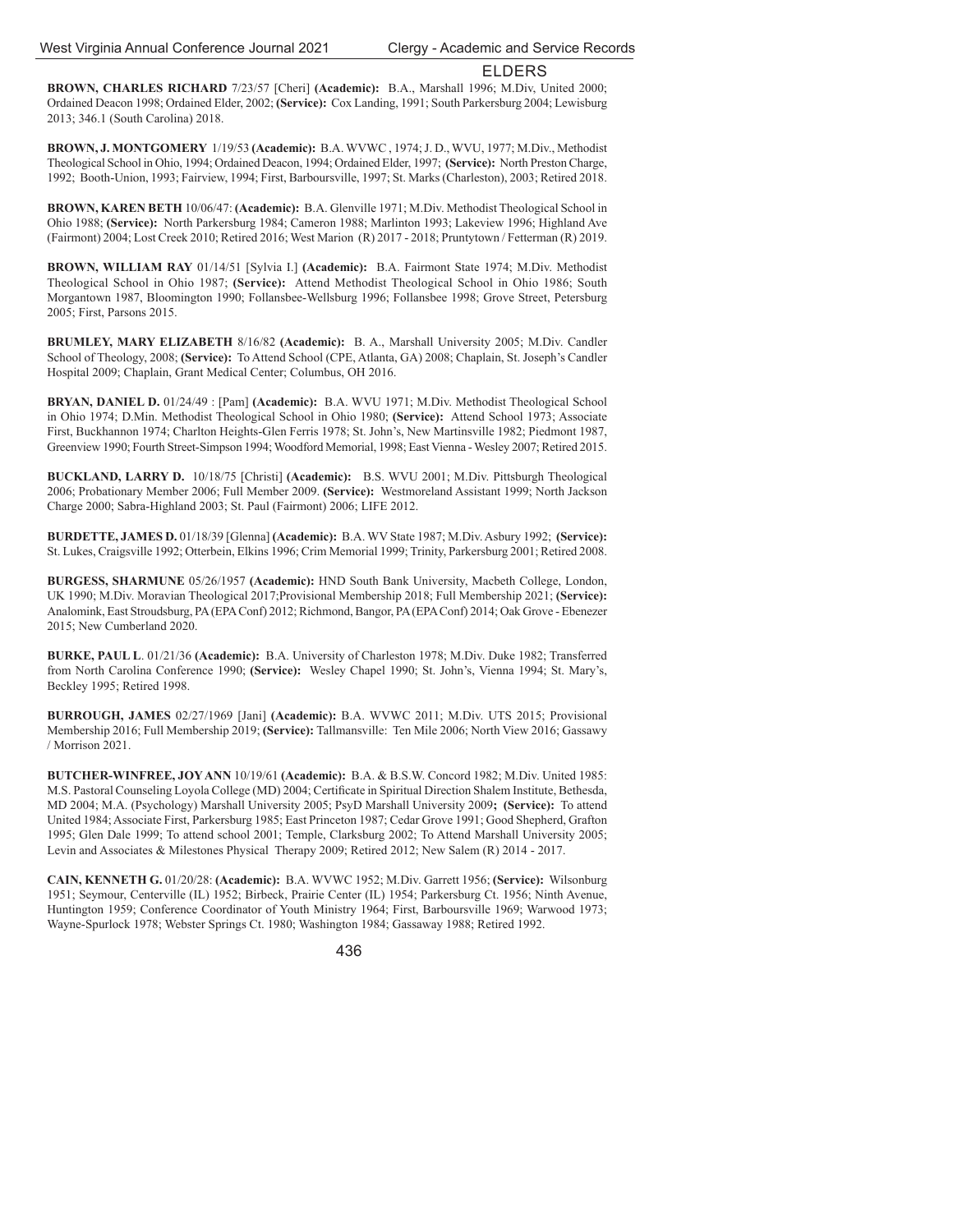**CALE, NANCY KINLEY** 09/19/51 [Samuel O. Cale, III] (Academic): B.A., WV University Institute of Technology 1996; 3-year Course of Study, Wesley 1992-1995; M.Div., Wesley Theological Seminary, 1999; Ordained Deacon 1998; Ordained Elder 2001; (Service): Springfield 1992; Chelyan 1996; Flatwoods-Heaters 2000; Daybreak Blended Ministries 2001; Flatwoods-Morrison 2002; Carr Memorial 2003; Christ (Clarksburg) - Mt. Hope 2008; Medical Leave 2011; Retired 2017.

**CALE, III., SAMUEL O.** 08/26/49 [Nancy] **(Academic):** B.A. WV Tech 1991; Ordained Deacon 1991; Ordained Elder 1999; **(Service):** Gauley Bridge-Boomer 1987; Patterson Creek 1992; Coal Fork 1996; Christ, Sutton 2000; Daybreak Blended Ministries 2001; Christ, Sutton 2002; Bluewell UMC 2003; Vincent Memorial - Broad Oaks 2008; Retired 2016; Bristol-Coplin (R) 2017; Add East View (R) 2021.

**CALE, IV., SAMUEL O.** 12/09/70 [Debra Sue] **(Academic):** WVIT; M.Div. United; Ordained Deacon 1999; Ordained Elder 2002; **(Service):** Kincaid Circuit 1992; Tunnelton 1994; St. John, Rand 1997; Meadow Bridge Circuit 1999; Mason 2001; Smith Chapel 2005; Lumberport - Otterbein 2018.

**CALHOUN, WILLIAM ELLIS** 02/22/52 [Rebecca] **(Academic):** B.S. Marshall 1974; M.Div Methodist Theological School in Ohio 1978; D.Min. Pittsburgh Theological 1989; **(Service):** Belleville 1974; Associate St. Paul's, Parkersburg 1978; Christ, Sutton 1981; Follansbee 1984; Follansbee-Wellsburg 1989; Simpson, Moundsville 1996; St. Paul's-Bethany, Parkersburg 2005; Woodford Memorial 2007; Retired 2014.

**CALTRIDER, JARROD LEE** 03/11/87 [Breanna] **(Academic):** B.A., West Virginia Wesleyan 2009; M.Div. Pittsburgh Theological Seminary 2012; Provisional Member 2014; Full Member 2017. **(Service):** Sandyville 2013; Dunbar 2020.

**CALVERT, G. DAVID** 10/11/47 [Barbara] **(Academic):** B.A., Olivet Nazarene, 1969; M.Div., Nazarene Theological, 1985; Elder's Orders recognized 2002; **(Service):** St. John's, Spencer 1999; Washington 2006; First, Williamstown 2015; Retired 2020.

**CAMPBELL, JOHN R.** 10/03/37 [Anita] **(Academic):** B.M.E. WVWC 1959; M.Div United 1963; **(Service):** St. Johns Heart and Hand House 1963; New Haven 1974; First, Dunbar 1986; Buckhannon District 1990; Johnson Memorial, Huntington 1996; Retired 2004; (St. Augustine Shores UMC, Florida, (R) 2004-2005; Trinity UMC, DeLand, Florida (R) 2007-2010; Lake Helen UMC, Lake Helen, Florida (R) 2011-2013.

**CARPENTER, BILLY RAY** 06/25/48 [Rita] **(Academic):** Course of Study 1976; B.A. WVWC 1985; M.Div. United 1988; **(Service):** Talcott 1976; North Buckhannon 1979, Attend United 1985; Community UMC (Ohio) 1985-1988; Blackwater 1988; New Cumberland 1994, Glen Dale, 2003; Retired 2010.

**CARPENTER, BRYAN DAVID** 10/27/54 [Beverly] **(Academic):** B.A. Fairmont 1985; M. Div. Methodist Theological School in Ohio 1988; **(Service):** Carr Memorial 1988; St. John's, New Martinsville 1995; Elm Grove 2001; Retired 2017.

**CARPER, ANNETTE** 03/03/58 **(Academic):** B.S., West Virginia Wesleyan 1980; M.S., Virginia Tech 1983; M.Div., United Theological Seminary 2007; Probationary Member 2008; Full Member 2016; **(Service):** New Hope Assistant 2002; North Jackson County Charge 2003; Johnson Memorial, Alderson 2008; New Haven 2011; Calvary (Moundsville) / Washington Lands 2017; Simpson / Calvary 2020.

**CARR, MARGARET E.** 02/08/61 [Jim Kepner] **(Academic):** B.A. WVWC 1983; M.Div. Harvard 1991; **(Service):** Associate Bridgeport 1990; Campus Pastor, West Liberty State College 1994; Christ (Wheeling) Associate 2007; Valley Hospice Chaplain 2010.

**CARR, III, MARVIN H.** 09/11/34 [Sarah] **(Academic):** B.S. WVU 1956; M.Div. Duke 1959; M.A. WVU 1967; S.T.M. Union 1973; D.Min. Methodist Theological School in Ohio 1983; **(Service):** Riverside-Pisgah Charge; 1959; Riverside 1961; Riverside-Scott's Run Settlement 1965; Crim Memorial, Philippi 1967; Associate Professor of Christian Education and Director of Parish Ministry, WVWC 1974; Retired 2002; Associate Professor of Christian Education and Director of Parish Ministry, WVWC (R) 2002-2013.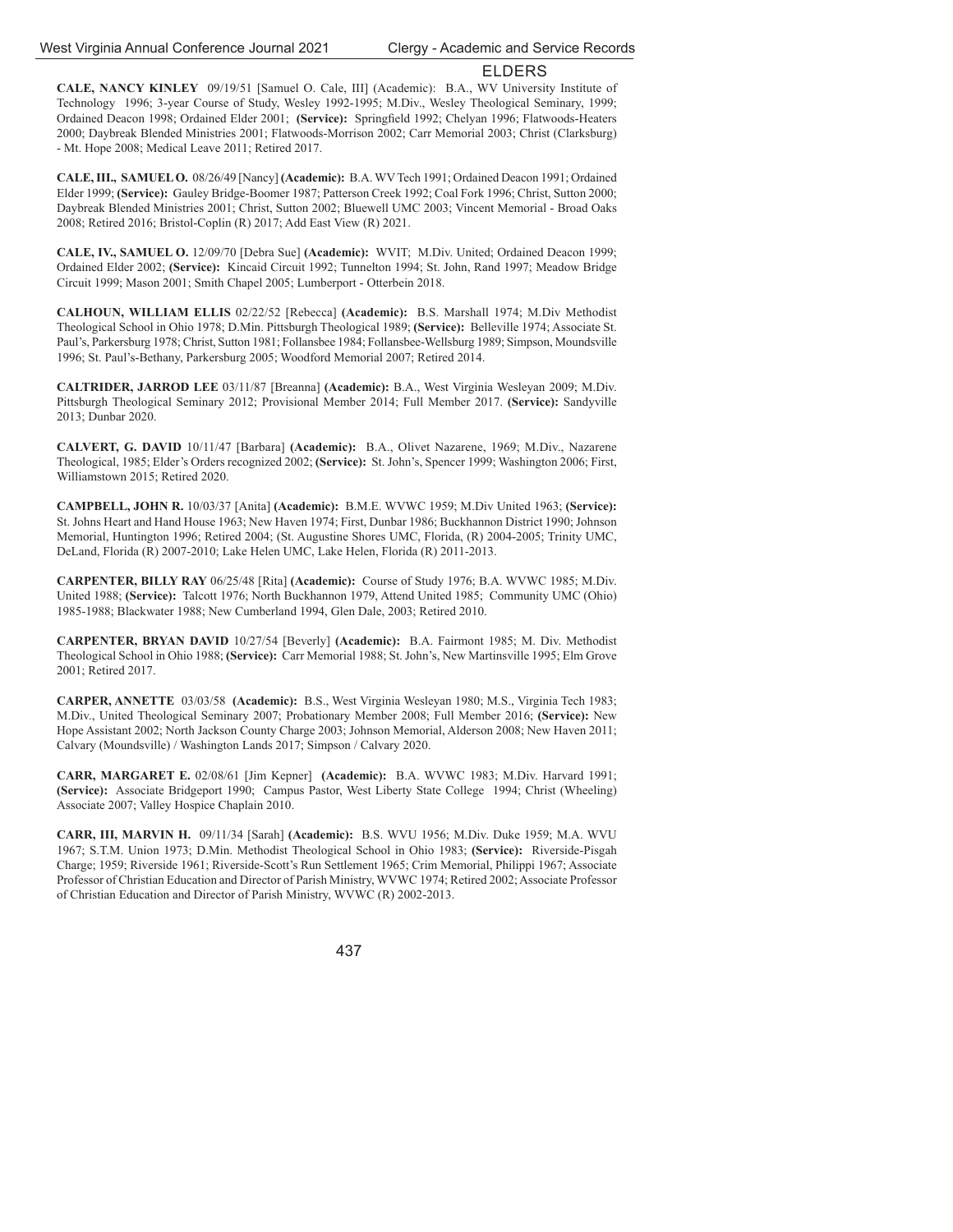**CARR, SHARON GODWIN** 03/10/46 [Robert] **(Academic):** B.A. Marshall 1967; M.Div. United 1993; **(Service):** Attend United 1991; Meadowbrook 1993; Smith Chapel 1995; Jane Lew 2005; Retired 2011.

**CARROLL, JODY VDORJAK.:** 5/26/55 [Don] **(Academic):** B.A., West Liberty State College, 2002; M.Div. MTSO, 2006; Probationary Member 2006; Full Member 2010; **(Service):** Bowman/Lynn Camp 2002 - 2004 (SLP); First (Shinnston) 2006; Mullens 2010; Warwood-Shortcreek 2011; First (Terra Alta) 2013.

**CARSE-MCLOCKLIN, SUSAN ELIZABETH** 12/07/59 [Boyd] **(Academic):** B.A. Bethany 1982; M.Div. Candler 1986; **(Service):** Campus Pastor Marshall University 1986; Attend University of Georgia 1989-1992; Leave of Absence 1992; 426.1 [North Georgia Conference] 1995; Family Leave 2004; Honorable Location 2008.

**CARTER, ELLEN STUART** 09/26/46: **(Academic):** B.A. WVWC 1968; M.Div. Boston 1971; D.Min. Methodist Theological School in Ohio 1981; B.A. WVU 1991; M.A., Spanish, WVU, 1995; Certificate in Spiritual Formation, PTS, 2005; **(Service):** Riverside-Granville 1971; Cheat Lake-Calvary 1972; Associate Bridgeport 1975; St. John's, New Martinsville 1978; Fairmont District Superintendent 1982; Sabbatical Leave 1988; First, Buckhannon 1989; Wilsontown 1994; Thomson 1996; Missionary, Southeastern Conference, Methodist Church in Mexico 1999; First, Beckley, January 2003; Warwood, 2003; Warwood-Short Creek 2004; Sabbatical Leave 2006; Retired 2007.

**CARTWRIGHT, LYNN JOHNSON**: 4/10/49 [Greg] **(Academic):** B.S. WVU 1971; MS. WVU 1973; Ed.D. WVU 1990; M.Div. United Theological Seminary 2003; Probationary Member 2003; Full Member 2009; **(Service):** Associate Trinity-Warren-St. John 2003; Trinity-Warren-St. John 2006; Milton 2009; Retired 2017.

**CHAPMAN, MICHAEL S.** 07/21/48 [Joyce] **(Academic):** B.A. Marshall 1974; M.Div. Asbury 1977; M.A.R Asbury 1978; **(Service):** Fort Gay Ct. 1977; Lavalette Ct.(Dickson Charge) 1979; Heights 1984; Southside 1992; Community of Grace Co-Pastor 2009; Central (Huntington) 2010; Retired 2011.

**CLARKE, DAVID KEITH** 08/27/39 [Kay] **(Academic):** B.A. University of Charleston 1960; M.Div. Candler 1963; **(Service):** Associate St. Andrew's, St. Albans 1963; First, Ravenswood 1968; Fairmont District Superintendent 1976; Bland Street, Bluefield 1982; Fourth St.- Simpson, Wheeling 1984; First, Williamstown 1988; Christ, Charleston 1994; Retired 2004.

**CLAY, GEORGE D.** 07/30/28 [Betty Virginia] **(Academic):** B.A. WVWC 1952; M.Div. Wesley 1956; **(Service):** Filbert 1955; Coalwood 1958; Durbin 1961; Mt. Olivet 1964; Jane Lew 1969; Christ, Clarksburg 1971; St. Paul, South Charleston 1979; Sophia-Mabscott 1985; Marlinton; Retired 1993.

**COBLE, DEBORAH LYNN** 06/24/1961 **(Academic):** B.S. Univeristy of Tennessee-Martin 1984; M.Div. Seminary Univeristy of Dubuque Theological 2007; Provisional Members Iowa Conference 2007; Full Member 2009; Transfer from Iowa Conference 2019; **(Service):** Iowa Conference Service: Student Appointment Apple River (Northern Illinois); Spirit Lake Associate 2007; Waverly, Trinity 2010; West Virginia Conference Director of Communications (346.1 2016-2019) 2019; (Added Buffalo [LTFT] 2018 - 2021.)

**COFFMAN, HOBART D.** 05/20/48 [Suzanne] **(Academic):** B.A. Union (KY) 1970; M.Div. Candler 1973; **(Service):** Associate Wesley, Morgantown 1973; Attend Emory 1981; Sabbatical Leave 1983; Walnut Grove 1984; Good Shepherd 2000; Retired 2016.

**COLE, ROBERT C.** 09/16/34 [Adele] **(Academic):** B.A. Marshall 1960; M.Div. United 1970; D.Min. United 1982; **(Service):** Ginghamsburg (OH) 1966; Dunlap (OH) 1968; Gormania Chg. 1969; Mt.Olivet-Pleasant Hill 1975; Good Hope 1982; Stonewall 1990; Retired 1997.

**COLEMAN, DONALD D.** 09/21/35 [Roberta Lee] **(Academic):** B.A. WVWC 1962; M.Div. Methodist Theological School in Ohio 1966; **(Service):** Tallmansville 1959; New Dover-Pottersburg (OH) 1963; Associate St. Paul's, Parkersburg 1966; Elizabeth 1967; Gassaway 1970; Wayne 1976; Heart & Hand House, Inc., Philippi 1978; St. John's, Spencer 1987; Calvary, Keyser 1990; Retired 1998.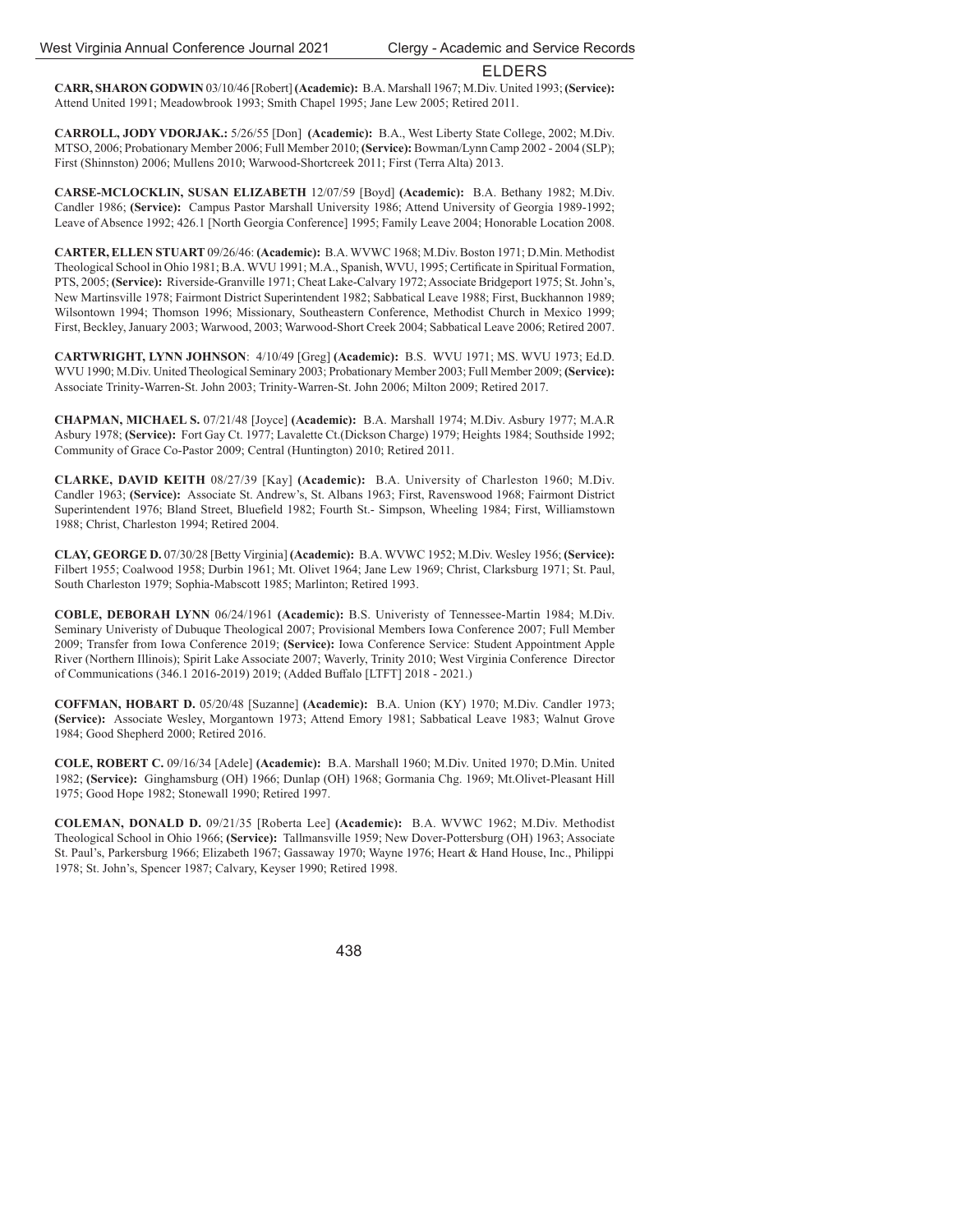**CONLEY, ELLIS E.** 03/29/51 [Julie] **(Academic):** B.A. WVWC 1973; M.Div. Candler 1976; D.Min. Drew 1989; **(Service):** To Attend Candler School of Theology 1974; Associate St. Andrews, St. Albans 1976; Wayne Mission-Spurlock 1980; Wayne 1983; St. Mary's, Beckley 07/1987; Chapel Hill 1991; First, Elkins 2001; Mon Valley Superintendent 2009; Forrest Burdette 2014; Retired 2019.

**CONNER, I. MARK** 07/31/53: **(Academic):** B.A. WVWC 1975; M.Div. Boston 1978; D.Min, Boston 1982; **(Service):** Attend Boston 1976; Associate First, Fairmont 1979; Aldersgate-Hope 1981; Barboursville 1988; Trinity, Bluefield 1997; Western District Superintendent 2004; First, Huntington 2012; Retired 2019.

**CONRAD, TIMOTHY GERALD** 12/11/53 **(Academic):** B.A. WVWC 1980; M.Div. Methodist Theological School in Ohio 1985; **(Service):** Newell 1985; Sand Hill 1987: Tunnelton 1990; To attend school 1994; Hatcher Circuit 1996; Faith, Huntington 2000; Community of Grace Co-Pastor 2009; Gateway 2010; Weirton UM Tri-Parish 2012; St. Matthew, Weston 2015; Retired 2019.

**COSTON, HERBERT R.** 09/23/25 Transferred to WV Conference 1963; **(Service):** Professor of History, West Virginia Wesleyan 1963; Retired 1993; West Virginia Wesleyan (R) 1993-2005.

**COTTRILL, RICHARD DICKSON** 04/08/43 [Cheryl] **(Academic):** B.A. Marshall 1965; M.Div. United 1973; Transferred from Church of the Brethren 1984; (Service): Assistant Moorefield 1984; St. Stephen's Charge 1985; Bethany-Logan Memorial, Parkersburg 1988; Thomson 1992; St. John's, Vienna 1995; CPE Residency, VA Hospital 1998; First, Ravenswood 2002; Retired 2007.

**COX, DAVID M.** 07/18/25 : **(Academic):** B.A. Olivet 1950; M.Div. United 1962; **(Service):** Dallas Ct. 1972; Poca-Faith 1975; Calvary, Ripley 1983; Main Street, Petersburg 1986; Retired 1991.

**CRAFT, EDWARD ARTHUR** 03/08/54 **(Academic):** B.S. West Virginia State 1977; M.Div. Asbury 1989; Ordained Deacon 1988; Ordained Elder 1991; **(Service):** To Attend School 1988; Wesley-St. Stephens 1989; Enterprise 1992; Woodford Memorial 1994; First, Williamson 1998; McMechen-Benwood 2000; Duffey Memorial 2004; Woodland - Fairview 2009; East Greenbrier 2016; White Sulphur Shared Ministries 2019; South Parkersburg 2021.

**CRAWFORD, LARRY VEON** 04/02/47 [Ann] **(Academic):** B.A. Glenville 1979; M.Div. United 1985; **(Service):** North Parkersburg Charge 1979; Fairview 1985; Aldersgate 1989; North Ravenswood 1995; Sabra-Highland, 1997; Blueville-Haymond 2001; Stonewall 2004; Retired 2010.

**CRITES, JR., LUTHER EDWIN "NIP"** 05/26/59 [Jean] **(Academic):** B.S., Eastern Mennonite, 1993; Eastern Mennonite; Ordained Deacon 1997; Ordained Elder 2000; **(Service):** Baker Charge 1988; Wardensville 2000; Leave of Absence 2006; Appointed (LTFT) to Another Annual Conference (Virginia) 2009; Retired 2021.

**CRUIKSHANK, ROBERT EUGENE** 01/07/31 [Sharon] **(Academic):** B.S. Troy State (AL) 1964; M.Div. Candler 1967; Transferred to WV Conference 1972; **(Service):** Charlton Heights 1972; Thomson, Wheeling 1975; Marlinton 1980; Calvary, Keyser 1988; St. Luke, Huntington 1990; Retired 1994.

**CURTIS, MICHAEL** 02/03/45 [Sydelle] **(Academic):** B.A. WVWC 1967; M.Div. Methodist Theological School in Ohio 1986; **(Service):** To Attend Methodist Theological School in Ohio 1985; Pineville Parish 1986; Leave Of Absence 1991; Matoaka 1992; North Ravenswood 1997; Retired 2007; West Jackson Charge (R) 2009 - 2016.

**DAGUE, DEBRA KAY** 01/07/64: **(Academic):** B.S. Wheeling Jesuit 1995; M.Div. United 2000; Ordained Deacon 1998; Ordained Elder 2002; **(Service):** Pleasant Valley 1992; Christ, Wheeling Associate 1996; Greater Wheeling Cooperative Ministry Associate 1999; First, Chester 2003; Calvary, Moundsville 2005; West Liberty Campus Pastor 2007; West Liberty Campus Pastor and West Liberty Federated Church 2017.

**DAWSON, WILLIAM LEO** 08/20/69 [Christine] Ordained Deacon 2001; Ordained Elder, 2004; **(Service):** Stonecoal Charge 1992; McHenry 2003; Sistersville First 2007; St. Luke's, Harrisville 2016.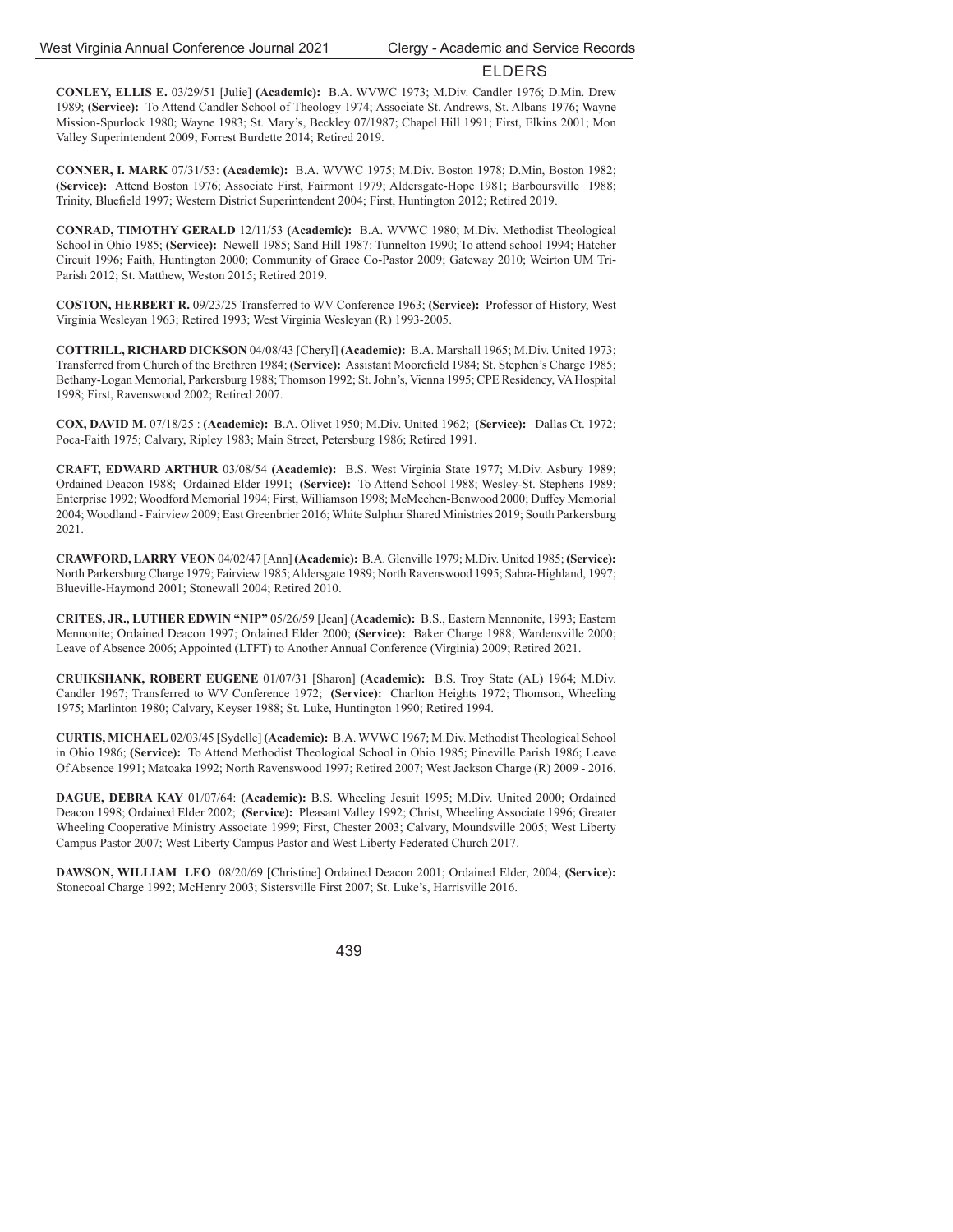**DEANE, TERESA MORRIS** 11/17/56: **(Academic):** B.A. WVU 1981; JD WVU 1984; M.Div. Methodist Theological School in Ohio 1993; **(Service):** North Jackson County Charge 1990; Bethany, Parkersburg 1992; Aldersgate 1995; Humphreys, Sissonville (LTFT) 2001; Emma Chapel - Humphreys, Sissonville (LTFT) 2005; Epworth, Ripley 2008; Johnson Memorial, Huntington 2016.

**DEANE, THOMAS E.** 03/16/48 [Meg] **(Academic):** B.S. Allegheny 1970; M.Div. Methodist Theological School in Ohio 1994; **(Service):** South Jackson County Charge 1990; Logan Memorial -Parkersburg Urban Ministries 1992; Sandyville 1995; Summit Valley-Wesley 1999; Wesley 2002; Cedar Grove 2003; Colliers 2005; Retired 2012; Logan Memorial (R) 2014 - 2016; Concord (Western North Carolina Conference) (R) 2017.

**DEEL, BILL GENE** 01/21/31 [Harriet] **(Academic):** B.S. Concord 1957; M.Div. Duke 1961; **(Service):** Coalwood 1961; Associate Trinity, Bluefield 1965; Kee Street 1967; St. Peters, St. Albans 1974; Forrest Burdette, Hurricane 1979; First, South Charleston 1986; Conference Treasurer, Executive Director of Board of Pensions-Pension Funds, Inc, and Director of Administrative Services 1988; Statistician's responsibilities added 1990; Retired 1994.

**DEMOSS, J. WILLIAM** 05/23/41 [Mary] **(Academic):** B.A. WVWC 1964; M.Div. Wesley 1967; **(Service):** Frenchton 1960; Bunker Hill (Seminary) 1964; Associate Bridgeport 1967; New Haven 1970; Otterbein, Huntington 1974; Christ, Wheeling 1989, Retired 2003.

**DEMPSEY, JAMES C**. 04/22/34 [Peggy Ann] **(Academic):** B.A. WVU 1970; M.Div. Methodist Theological School in Ohio 1973; **(Service):** Logansport 1968; Centenary 1970; Clifton 1972; Good Hope 1974; West Hamlin 1977; Trinity, Terra Alta 1980; Blackwater 1984; Christ-Guyandotte, Huntington 1988; Pendelton-Grant 1990; Wayne-Spurlock 1995; Retired 1997; Shiloh-Smith Memorial (R) 1998-2001.

**DEQUASIE, RICHARD K**. 02/03/50 [Susan] : **(Academic):** B.A. WVWC 1979; M.Div. Methodist Theological School in Ohio 1982; **(Service):** Palestine 1972; Gihon 1975; Weston Circuit 1976; Sand Hill 1979; Southside 1983; First, Milton 1992; Washington 1997; Trinity, Pt. Pleasant 2003, Morris Memorial 2011; MonValley Superintendent 2014; Little Kanawha Superintendent 2016; Retired 2017; Wayside, Vienna (R) interim Jan - June 2018; First, Parkersburg Jan - June 2019; Christ / St. Andrew's, Parkersburg (January 1, 2021 - June 30, 2021)

**DIERDORFF, JONATHAN ANDREW** 10/25/84 [Alisha] **(Academic):** B.A. 2007; M.Div. and M.A. Asbury Theological Seminary 2014; Provisional Membership 2015; Full Membership 2018; **(Service):** Meadow River 2015; St. Andrews (St. Albans) 2019.

**DORSEY, STEVEN ELLIOTT** 03/28/46 [Jennie] **(Academic):** B.S. Marshall 1968; M.Div. Duke 1971; (Service): Associate Trinity, Bluefield 1971; Athens 1974; Duff Street 1978; Trinity, Pt. Pleasant 1986; Bridgeport 1999; Retired 2013.

**DOTSON, MATTHEW BRYAN 5/17/76 [Julie] (Academic):** A.S., B.S. Bluefield State ,1998; M.Div. United Theological Seminary, 2001; Ordained Deacon 2002; Ordained Elder, 2004; **(Service):** Good Shepherd, Pt. Pleasant 2002; Good Shepherd - St. Paul 2005; Good Shepherd (merged with St. Paul) 2015; Good Shepherd (Grafton) 2018.

**DUCKWORTH, MICHAEL CHRISTOPHER** 05/18/65 **(Academic):** B.S. West Virginia University 1989; M.Div. Pittsburgh Theological Seminary 2000; Probationary Member 2003; Ordained Elder 2006; **(Service):**  East View (SLP) 1997; Stonewall (LP) 2000; Valley Chapel - Benton Ferry 2004; Capon Bridge 2012; Mt. Lake Park - Bethel 2015; Glen Dale 2019.

**DUFFIELD, CAROL** 01/03/49 **(Academic):** B.A. WVWC 1999; M.Div. MTSO 2001; Ordained Deacon 2001; Associate Member 2001; Ordained Elder, 2003; **(Service):** Gary 1993; Volga 1996; Volga and Administrator of the Upshur Parish House, 1999; Upshur Parish House Administrator 2000; Transistional Leave 2010; Appointed to West Ohio Conference 2011; Retired 2017.

**DUKES, PHILIP D.** 05/15/50 [Bobbie] **(Academic):** Anderson University 1974; M. Div. United 2003; Probationary Member 2004; Full Member 2007; **(Service):** Friendsville 2003; First, Chester 2005; Retired 2013.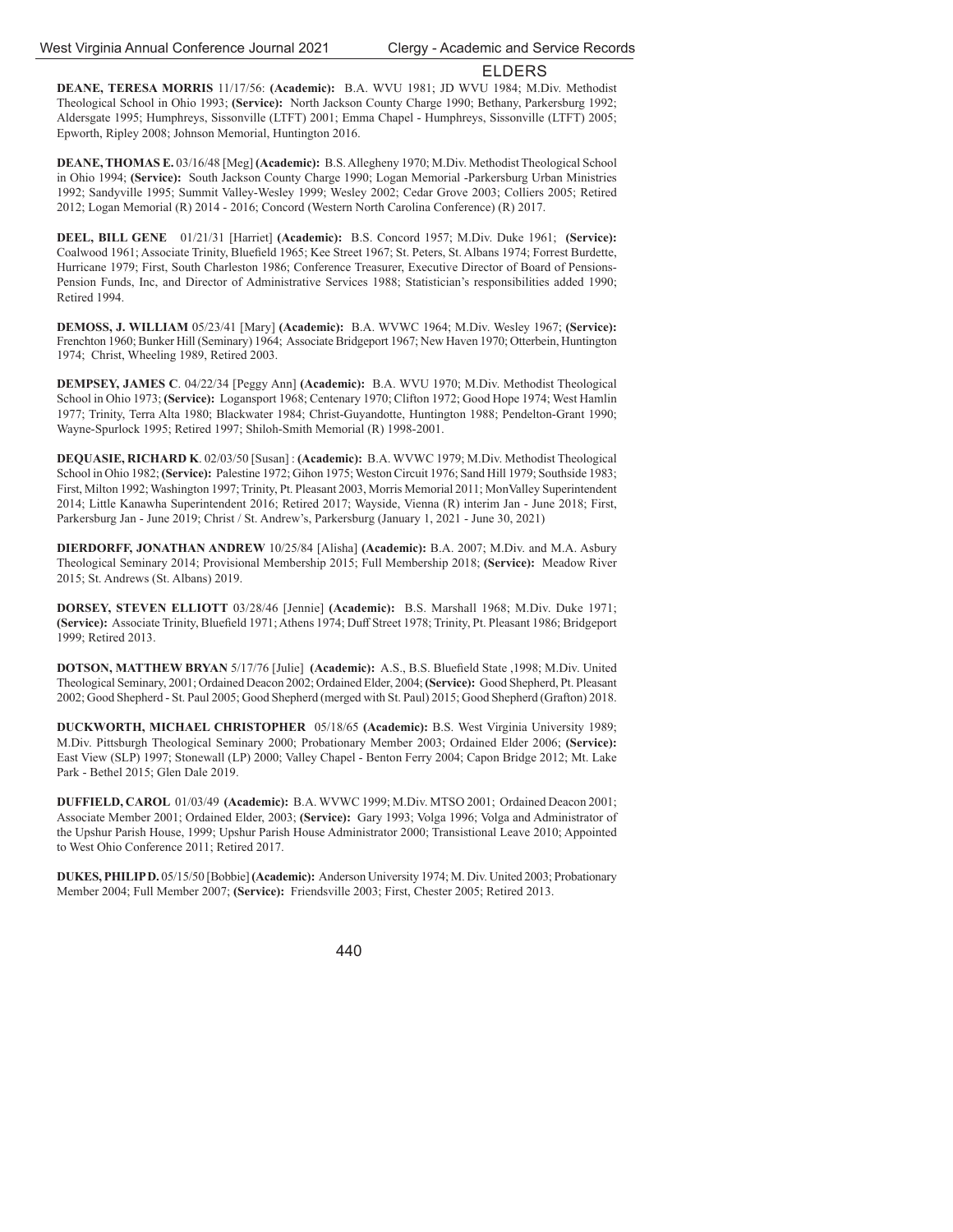**DUMIRE, EILEEN G.** 01/27/51: **(Academic):** B.A. WVWC 1973; M.Div. Wesley 1976; D.Min. United Theological 2005; **(Service):** Bloomington/Swanton 1974; Associate Grace, Keyser 1976; Wardensville 1977; Beverly 1983; Reedsville 1988; First, Hinton 1992; St. Luke's, Harrisville 1997; Asbury-Darlington-St. John's 2001; Retired 2009.

**DUNLAP, THOMAS EDWARD, SR.** 04/26/36 [Betty] **(Academic):** B.A. WVWC 1960; M.Div. Drew 1964; **(Service):** Jane Lew Ct. 1958; Vernon (NJ) 1961; Pocahontas Chg. 1964; Mt. Juliet-Belle 1966; St. Mary's, Beckley 1970; Central, Fairmont 1973; Cross Lanes 1979; Weston District Superintendent 1986; Director of Conference Council on Ministries 1991; First, South Charleston 1996; Retired 1999.

**EAKLE, CYNTHIA K**. 10/04/59 [J. Keith] **(Academic):** Regents B.A. WVU 2001; M.Div. MTSO 2006; Probationary Member 2005; Full Member 2009; **(Service):** St. Matthew Charge 1999; Associate St. Paul's-Bethany 2001; Associate Stout Memorial 2007; Edgelawn - Epworth (Parkersburg) 2009; St. Marys 2013; Stout Memorial 2016.

**EASLEY, PAUL H., SR.** 09/07/30 [Parnell] **(Academic):** B.S. WV State 1956; M.Div. Gammon 1959; MTS Iliff School of Theology 1974 **(Service):** John Wesley 1955; Brownsburg-Seebert 1956; Trinity, Fairmont 1959; Ronceverte-White Sulphur 1961; Chaplain, U.S. Army 1961; Attend Gammon 1980; Campus Minister, Clark College 1981; Retired 2001.

**EDIN, TIMOTHY** 12/03/78 [Jami] **(Academic):** B.A., Roberts Wesleyan College 2001; M.A., Northeastern Seminary 2006; M.Div., United Theological Seminary-(WV In Context) 2010; C.P.E., 2006-07; Provisional Member 2010; Elders Orders received from Free Methodist Church of North America 2010; Full Member 2013; **(Service)**: [Free Methodist: Franklin, PA; Huntington-Norwood] Ceredo 2009; Sandyville 2010; Mason 2013; Gateway 2015; North Preston Charge 2021.

**ELKINS, HEATHER MURRAY** 12/30/48 [William] **(Academic):** WVWC; B.A. Prescott College 1970; M.A. University of Arizona 1972; M.Div. Duke 1977; Ph.D., Drew 1991; **(Service):** Associate First, Buckhannon 1978; McMechen-Benwood 1981; Attend Drew 1985; Faculty Drew 1989; Academic Dean, Drew, 1997; Professor of Worship, Preaching and the Arts 2005; Retired 2013; Professor, Drew University (R) 2013-2014.

**ELMORE, HAROLD THOMAS** 07/26/30 [Sylvia] **(Academic):** B.A. University of Charleston 1952; M.Div. Vanderbilt 1955; D.D. WVWC 1982; **(Service):** Enterprise (TN) 1953; Wesley Foundation, WVU 1955; Associate, First, Clarksburg 1958; US Army Chaplaincy 1959; Trinity, Charleston 1962; Associate Christ, Charleston 1967; Lewisburg 1975; Buckhannon District Superintendent 1979; Bland Street 1984; St. Matthew's, Weston 1988; Spruce Street 1990; Retired 1993.

**ENGLE, STEPHEN G.** 02/15/51: [Carla] **(Academic):** B.A. Fairmont State 1973; M.Div. Candler 1975; **(Service):** Colfax-Walnut Grove 1971; Attend School 1974; Epworth, Parkersburg 1976; Christ, Sutton 1978; Chapel Hill, Buckhannon 1981; Lewisburg 1991; Leave of Absence 1997; Retired 1999; Associate Bridgeport (R) 2001-2002; Calvary (Clarksburg) / Mt. Clare 2021.

**ERENRICH, DAVID E.** 09/16/48 [Janice] **(Academic):** B.A. WVU 1970; M.Div. Methodist Theological School in Ohio 1973; MA Methodist Theological School in Ohio 1974; **(Service):** Hope Chg. 1969; Middleburg (OH) 1970; Lakeview, Charleston 1974; Follansbee 1977; Church of the Good Shepherd 1984; First, Huntington 1995; Northern District Superintendent 2005; Retired 2013.

**ESTEP, MICHAEL EUGENE** 09/07/67 [Sarah Ann] **(Academic):** B.A. Concord 1990; M.Div. Asbury 1994; **(Service):** Attend Asbury 1993; Kermit 1994; St. Luke's, Craigsville 1996; Ronceverte 2000; Potomac Highlands Superintendent 2013; Suncrest 2018.

**EVANS, RUPERT** 11/03/41 [Suzette] **(Academic):** M.S., United Theological of the W.I. Kingston, JA, 1971; M.A., Christian Theological Seminary, Indianapolis, IN, 1982; **(Service):** Beechamville & St. Elizabeth Circuits [Jamaica], 1971; Kewanna & Pleasant Hill [Logansport, N. Indiana], 1980; Lynhurst & Grateful Hill Circuits [Jamaica], 1982; Coke & East Kingston Circuits [Jamaica], 1991; Simpson Memorial [WV], 1994. Transferred from Carribean/Americas Conference 1995; Simpson Memorial [Charleston] 1995; Fourth Street-Simpson 1998; St. Matthew, Weston 2002; Retired 2006.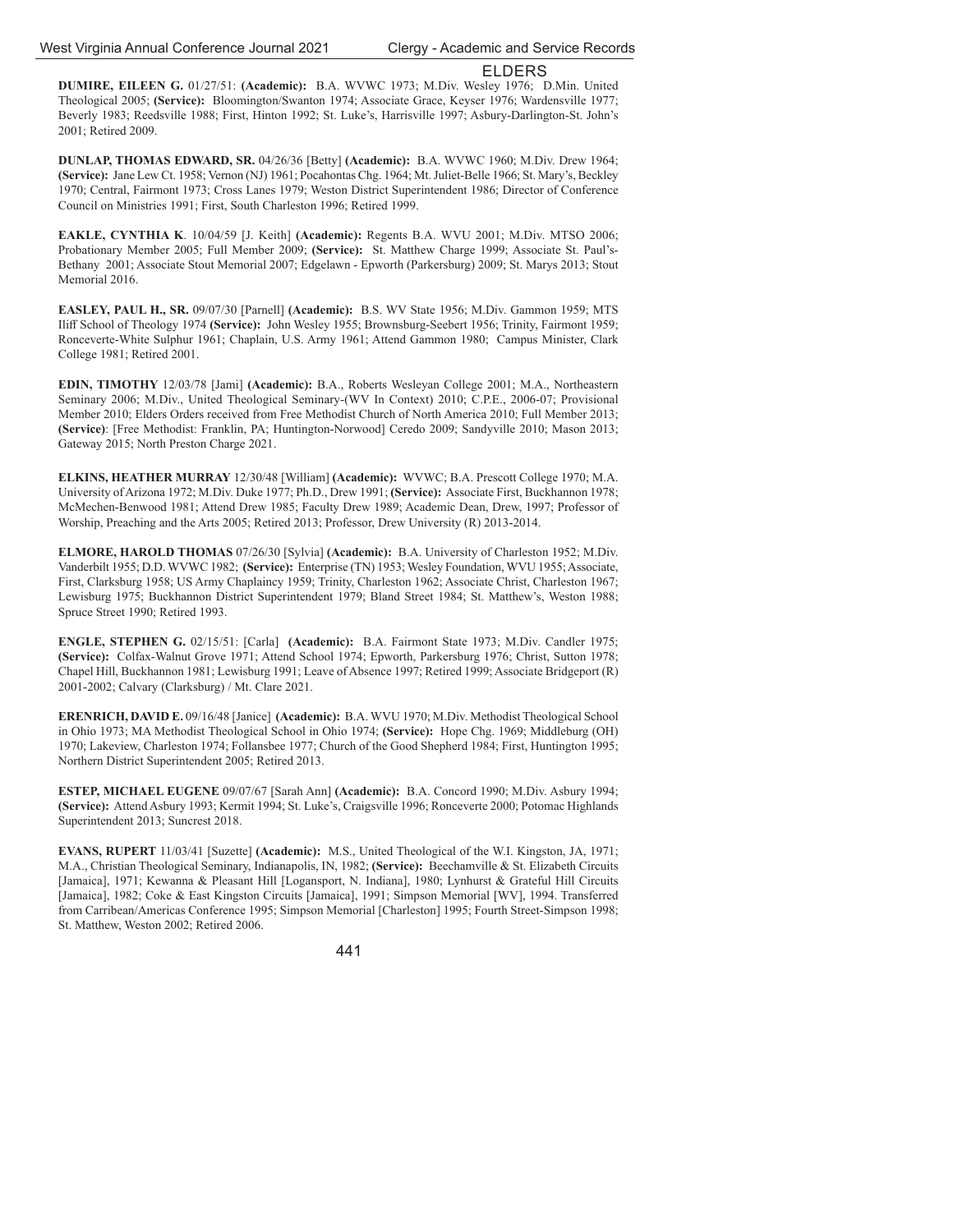**FARLEY, LEO C.** 03/03/35 [Barbara] **(Academic):** B.A. Concord 1960; M.Div. Crozer 1963; Probationary Member 1963 [Philadelphia Conference, now Eastern Pennsylvania Conf.]; Ordained Deacon 1963; Ordained Elder 1965; **(Service):** Kedron (PA) 1961; Associate Covenant (EPA) 1966; Johnson Memorial, Alderson 1975; First, Williamstown 1980; Charleston District Superintendent 1988; First, Williamstown 1994; Retired 2000; Fairview (R) 2000-2001.

**FAULKNIER, WARREN G.** 03/20/44 [Patricia] **(Academic):** B.S. Morris Harvey 1967; M.Div. United 1973; **(Service):** Robinson 1966; To attend school 1968; Cabin Creek 1969; To attend school 1970; Heights 1973; Trinity, Hamlin 1976; Ninth Avenue, Huntington 1981; Mt. Juliet, Malden 1986; Bland Street 1998; Hamlin Community 2005; Retired 2008.

**FERGUSON, SCOTT:** 07/07/1976 [Rebecca] Probationary Member 2007; Full Member 2010; **(Academic):** B.A., Marshall University 1998; M.A., Marshall Univeristy 2002; M.Div. Asbury 2007; **(Service):** Salt Rock/Mt. Pisgah (SLP) 2004; Clendenin Community Charge 2007; Clendenin Charge 2009; Potomac Highlands Superintendent 2018.

**FINEGAN, MARY ELLEN** 01/12/55 [James] **(Academic):** B.A. WVWC 1988; M.Div. Methodist Theological School in Ohio 1994; **(Service):** Hodgesville 1989; Quiet Dell 1995; Central - Trinity (Fairmont) 2007; Wesleyan District Superintendent 2012; Retired 2020.

**FIRTH, SANDRA KAY** 09/23/46 **(Academic):** RN St. Mary's Hosp. Sch of Nursing, 1967; B.A. Salem College, 1978; B.S.N. Salem College, 1980; M.Min. Trinity Theological Seminary, 1987; M.Div. United Theological Seminary, 1996; CPE residency, certified chaplain, 1996; received by transfer from United Brethren In Christ 2000 (Ordained elder in the United Brethren in Christ, 1997); Elders Orders Recognized/ Probationary-Elder, 2000; Full Member—Elder, 2003; **(Service):** Arnesttsville 1997; Retired 2008; Chaplain, Louis A. Johnson V.A. Hospital (R) 2010 - 2016.

**FLANAGAN, RANDALL FREDERICK** 10/22/54 [Janet] **(Academic):** B.A. Cum Laude WVWC 1976; M.Div. Garrett 1979; D. Min. Pittsburgh 1987; **(Service):** Adrian 1972; Palatine (IL) 1976; King's Way, Elkins 1979; Elkins East, 1980; St. Mary's, Beckley 1982; Simpson, Moundsville 07/1988; Conference Council Director 1996; Director of Connectional Ministries 2001; Christ Church, Charleston 2004; Wesley, Morgantown 2015; Retired 2021

**FLYNN, MARK WARREN** 09/23/57 [Judy] **(Academic):** B.A., Davis & Elkins 1979; M.Div. Methodist Theological School in Ohio 1983; **(Service):** Ellamore 1978; Southern Cluster Number Two Meigs Cooperative Parish (West Ohio Conference) 1979; Lerona 1983; Ronceverte 1988; First, Buckhannon 2000; Greenbrier District Superintendent 2006; Morris Memorial 2014; Duffey Memorial / Bass 2019.

**FORD, MICHAEL LEROY** 07/15/51 [Tamela] **(Academic):** B.A. WVWC 1988; Ordained Deacon 1990; Ordained Elder 2001; **(Service):** Attend Boston 1990; Attend United 1991; (426.1) South Indiana Conference 1992; First, Richwood 1995; Trinity, Glenville-Glenville Campus Ministry 1998; Glenville United Methodist Ministries 1999; Union 2004; Beverly 2009; Retired 2013; Trinity Charge (Glenville) 2020 (R).

**FORKEY, KEITH D.** 5/13/55 [April] **(Academic):** Ordained Elder 2000. Transferred in from Western Pennsylvania 1998; **(Service):** Reynolds Memorial 1998; Reynolds Memorial-Hernshaw 1999; Reynolds Memorial-Chelyan 2000; Clendenin-Brawley, 2003; New Life 2007; Mt. Olivet 2014; McMechen-Benwood / Mt. Olivet 2019; Retired 2021.

**FORREN, EDWIN DALLAS** 08/06/51 [Brenda] **(Academic):** B.S. WV Tech 1973; M.Div. Eastern Mennonite 1979; **(Service):** Leivasy 1974; Baker 1976; Union 1981; Fort Ashby 1995; Potomac Highlands Superintendent 2005; Elkins 2013; Retired 2017.

**FOX, LISA MARIE** 03/17/1978 [David] **(Academic):** BA West Liberty University 2013; M.Div. United Theological Seminary 2016; Provisional Membership 2016; Full Membership 2019; **(Service):** Lazear Chapel - Wick 2010; Dallas - Sand Hill 2013; Reedsville 2021.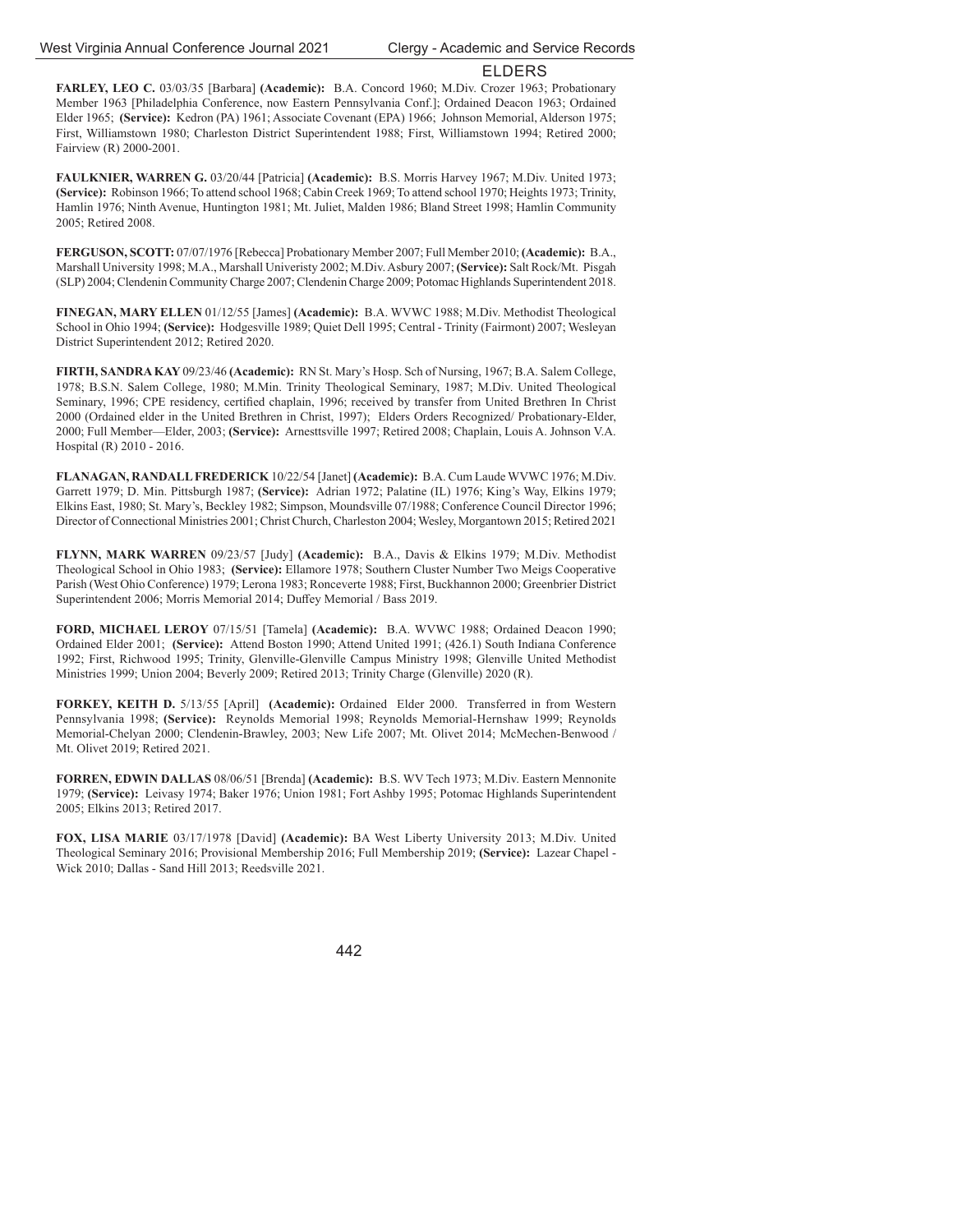**FRANK, KAREN TENNEY** 05/10/50 **(Academic):** B.A. Glenville State 1971; M.Div. United 1977; **(Service):** Associate First, Elkins 1977; Lavalette 1978; Franklin-Evangelical 1979; Ceredo 1980; Leave of Absence 1983- 85; Campus pastor Glenville 1986; Appointed To Attend School 1991; United Hospital Center 1996; Leave of Absence 2001-2002; Honorable Location 2004 - 2019; Restored from Honorable Location 2019; Appointed 346.1 North Georgia Conference 2019.

**FRIEND, MARGO EXLINE** 05/22/57: **(Academic):** B.A. WVWC 1979; M.Div. Methodist Theological School in Ohio 1985; **(Service):** Love-Otterbein Charge 1980; Pleasant Valley-Marshall 1981; Attend Methodist Theological School in Ohio 1984; Associate, First Fairmont 1986; Asbury, Charleston 12/01/87; Leave of Absence 1995 (June-December); WV Health & Human Resource Specialist 1995 (December); Program Director/Part Time Faculty, WV State College 1999 (December); Retired 2002.

**FRYE, LABEN FRANK** 12/13/51 [Devona] **(Academic):** B.A. Marshall 1979; M.Div. Candler 1981; D.Min. Trinity 1993; **(Service):** Sunrise-Mt.Salem 1976; Lavalette Circuit 1977; North Covington 1979; Kermit 1981; St. Paul's, Pt. Pleasant 1986: St. John's, Scott Depot 1989; Trinity, Pt. Pleasant 1999; Madison, 2003; Retired 2014.

**FULLER, DAVID WAYNE** 12/20/57 [Judith]: **(Academic):** A.S., Glenville State 1978; B.A., Davis and Elkins 1987; M.Div., Asbury 1991; **(Service):** Attend Asbury 1990; Pocahontas 1991; First, Parsons 1999. Family Leave 2005; Honorable Location 2007; Readmitted to membership from Honorable Location 2015; Pocahontas [LTFT] 2015; Retired 2021; Pocahontas Assistant (R) 2021.

**FULTON, ROBERT PAUL** 02/01/58 [Nina] **(Academic):** B.S. Rio Grande College 1980; M.Div. Asbury 1984; D.Min. Bethany 1993; M.A. Asbury 2006; Provisional Membership 1983; Full Membership 1986; **(Service):**  Union Charge 1978; Beale Chapel 1980; Owenton (KY) 1981; Dillon Chapel 1983; Moorefield 1985; Brushfork 1991; Christ (Parkersburg) 1994; *Transferred to the Nazarene Church (Derby Nazarene, Kansas; First Nazarene,*  Gallipolis, OH; Winfield Nazarene); Elders Orders from Nazarene Church recognized 2013; Hamlin 2013.

**GEDON, STEVE CARL** 09/21/62 [Linette] **(Academic):** B.S. Penn State University 1985; Ph.D. Duke University 1990; M.Div. Asbury Theological Seminary 2010; Provisional Member 2010; Full Member 2013; **(Service):** First, Williamstown 2005; Mt. Pleasant 2015.

**GEIGER, JOSEPH NOEL** 12/29/40 [Marsha] **(Academic):** B.A. WVWC 1963; S.T.M. Wesley 1966; B.S. Concord 1970; M.S. Radford College 1972; D.Min. Drew 1991; **(Service):** Lewis Circuit 1961; Georgetown Circuit 1963; Peterstown 1966; First, Barboursville 1973; Glen Dale 1976; Associate Director CCOM 1981; St. Luke, Huntington 1982; Bland Street 1988; Duff Street 1995; Greenbrier District Superintendent 1998; Retired 2006; New Creation 2014-2015 (R); Ronceverte 2021 (R)

**GODWIN, GREGORY ALLEN** 12/06/56 [Lisa Ann] **(Academic):** B.A. WVWC 1982; M.Div. Garrett- Evangelical 1985; **(Service):** To attend Garrett-Evangelical 1984; Lavalette 1985; Christ Weirton 1991; Lubeck 1994; Kee Street-New Century 2001; Concord 2006; First, Clarksburg 2016; Retired 2020; Resident Chaplain, Bechtel Summit (High Adventure Base Chaplain) (R) 2020.

**GODWIN, JEFFREY LINN** 11/20/58 [Diane] **(Academic):** B.A. William and Mary 1981; M.Div. Wesley 1988; M.B.A. WVU 1991; Ph.D. (Management) Virgina Tech 1998. **(Service):** To Attend School (Wesley) 1986; Leave of Absence 1988; Masontown 1989; To attend school 1994; WVWC Faculty 1998; Faculty, St. Vincent College 2010.

**GODWIN, LAUREN A.** 01/13/86 [Josh Hill] **(Academic):** B.A. Marshall University 2009; M.Div. Drew 2012; Provisional Member 2011; Full Membership 2014; **(Service):** To Attend School (Drew) 2011; Sand Hill 2012; Sand Hill/Rosemar 2014; Grace. Keyser 2016.

**GOODEN, AARON TODD:** 04/04/72 [Shannon] **(Academic):** B.A., Ohio Northern University, 1994; M.Div., Methodist Theological School in Ohio, 1999; MACE, Methodist Theological School in Ohio, 1999; Ordained Deacon, 1997; Ordained Elder, 2002; **(Service):** To attend Methodist Theological School in Ohio, 1997; First, Chester 1999; Connections, 2003; Leave of Absence 2010; Wade-Emma [LTFT] 2014; AmeriCorps Substance Abuse Prevention VISTA 2017; Leave of Absence 2018.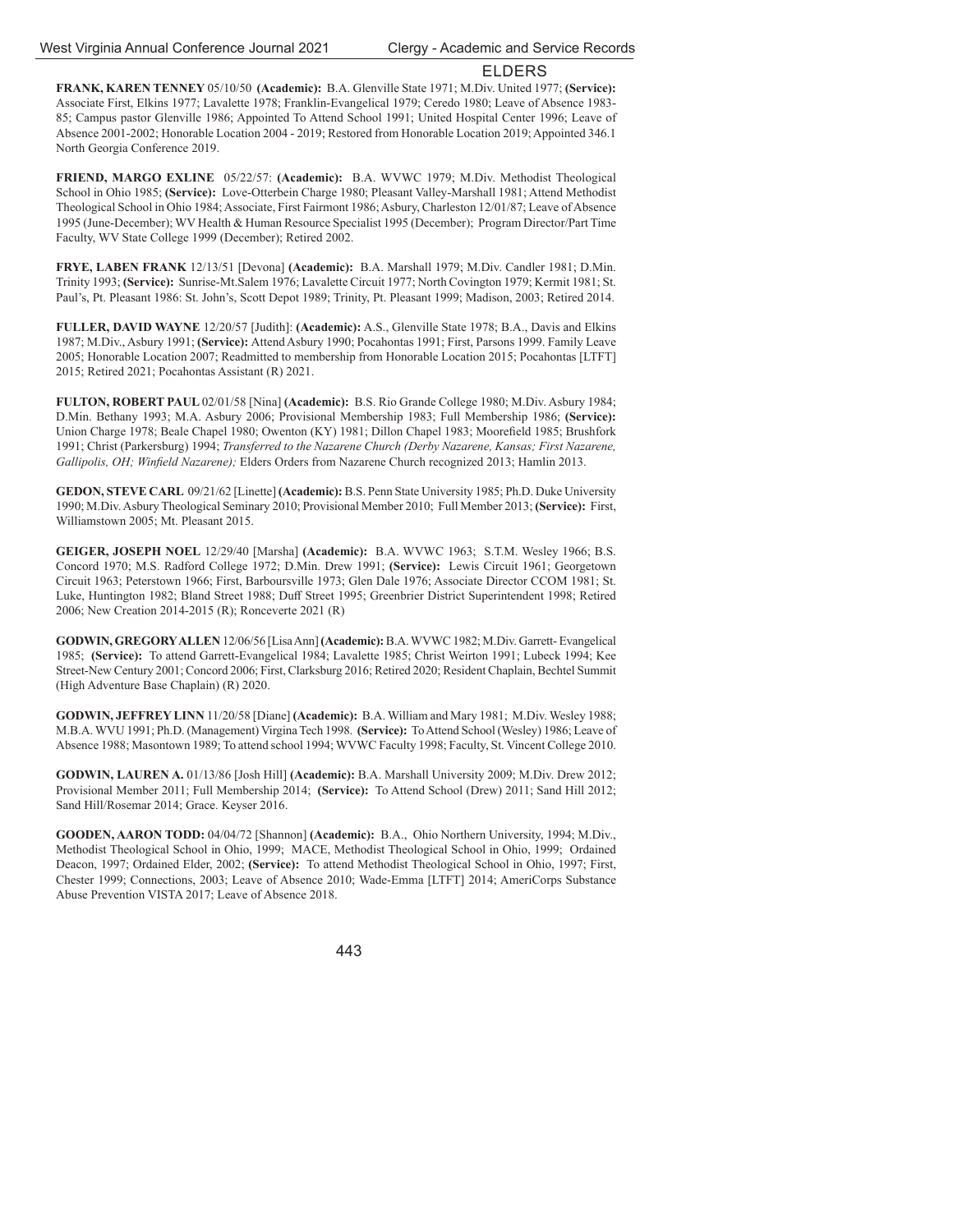**GOODEN, DARREL LEON** 12/01/46 [Cynthia] **(Academic):** B.A. WVWC 1981; M.Div. Methodist Theological School in Ohio 1984; **(Service):** Tallmansville Charge 1977; To attend Methodist Theological School in Ohio 1982; Lost Creek 1984; St. Mary's 1990; First, Ravenswood 2000; St. Paul's, Paden City 2002; Retired 2011; Tallmansville: Reed Chapel and Tallmansville: Ten Mile (R) 2012.

**GOODING, KEVIN:** 10/29/64 [Jennifer] **(Academic):** B.S. Ohio University 1987; M.Div., M.R.E. United 1992; PhD., Purdue University 2009; **(Service):** Associate Wesley, Morgantown 1992; Concord 1998; To attend school 2003; McHenry 2009; Faculty, WVU 2013.

**GRANT, EDWARD LEE** 08/08/54 [Brenda] **(Academic):** B.A. WV State 1976; M.Div. Asbury 1979; D.Min. Asbury 1994; **(Service):** Valley Grove 1975; Wesley Chapel 1976; St. Stephens 1977; Moorefield Circuit 1979; Winfield-Fraziers Bottom 1981; Steele Memorial 1995; Midland South District Superintendent 2008 - 2016; St. Andrew, St. Albans 2015; Forrest Burdette 2019; Retired 2021.

**GREEN, SHARLETTA M.:** 12/21/74 **(Academic):** B.S., West Virginia State 1998; M.A., Marshall University 2003; M.Div. Candler School of Theology Emory University 2006; Provisional Member 2007; Full Member 2010; **(Service):** Campus Ministry, Tennessee State University 2007; Serving in the Western Pennsylvania Conference 2009; Simpson - St. Stephens 2012; New Martinsville 2014; First (Parkersburg) & Logan Memorial Shared Ministry 2017.

**GRIMES, STEVE LOUIS** 12/31/52 [Elizabeth] **(Academic):** B.A. Lee College 1974; M.Div. Columbia 1977; M.Phil. Union Theological Seminary, New York; M.A.J., Marshall University 1996; **(Service):** Lindside 1980; Hundred-Rush Run 1983; Ninth Avenue 1986; Attend University of Kentucky 1989; First, Mannington 1990; Leave of Absence 1994-99; First, Welch 2001; Westmoreland 2004; Trinity - Waldon (Piedmont) 2013; Retired 2018.

**HAKES, LARRY A.** 10/25/1956 [Elizabeth] **(Academic):** B.A. University of Wisconsin - Eau Claire 1979; M.Div. United 1982; Deacon's Orders (WI) 1981; Elders Orders (WI) 1984; Transfered from Wisconsin Annual Conference 2017; **(Service):** (In WV Conf): Grove Street (Petersburg) (346.1 2015-2017); 2017.

**HALL, JR., DAVID L.** 3/18/57 [Priscilla] **(Academic):** B.S., WV Tech 1981; M.Div. Asbury Theological Seminary 2002; Probationary Member, 2003; Ordained Elder, 2006. **(Service):** New Hope 2003; Bland St. 2005; St.John's (Spencer) 2014; Valley Chapel - Benton Ferry 2018; McMechen-Benwood / Mt. Olivet 2021.

**HALLETT, HELGA P.** 10/09/49 [Martin] **(Academic):** B.S. WVU 1971; M.Div. Asbury 1981; **(Service):** Associate, Bland Street 1981; New Salem-Sandlick 1985; Lubeck 1989; Charleston District Superintendent 1994; Midland South District Superintendent 1996; Sabbatical 2002; Retired 2003.

**HALLETT, MARTIN HARRY** 07/07/53 [Helga] **(Academic):** B.S. United Wesleyan 1978; M.Div. Asbury 1983; **(Service):** New Hope 1985; Fairview 1989; West Side, Charleston 1994; St. John's, Scott Depot 1999; Retired 2015.

**HALLORAN, TIMOTHY WYANT** 11/02/58 [Reva] **(Academic):** B.S. WV Tech 1985; M.Div. Duke 1988; **(Service):** Attend Duke 1987; Associate Beckley Temple 1988; Cross Roads 1992; Suncrest 2008; Lewisburg 2018; Retired 2020.

**HAMRICK, STEVEN** 10/20/64 [Paula]: **(Academic):** B.S, B.A., Concord 1986; M. Div. Asbury Theological 2005. Probationary Member 2005; Ordained Elder 2008; **(Service):** St. Luke's, Craigsville 2005; Community of Grace 2010; Temple (Beckley) 2017; Calvary, Ripley 2021.

**HARDMAN, EDWARD E.** 11/19/36 [Lavonne] **(Academic):** B.A. Salem 1964; M.Div. United 1969: M.A. WVU 1980; **(Service):** Rhinehard 1959; Midway 1960; Greenwood 1962; Liberty 1964; New Hope (Ohio) 1966; Liberty 1969; Hammond-East View 1971; St. John's, Parsons 1974; New Haven 1991; Madison 1992; First, New Martinsville, 1997; Retired 1999; Chapel Hill Associate 2002.

HARLESS, OKEY B., JR. 03/29/51 [Jane] (Academic): B.A. Bluefield State 1983; M.Div. Duke 1986; D.Min. United 1994; **(Service):** Berwind 1979; Lerona 1981; Riverview 1986; St. Paul's, Nitro 1991; Dunbar Community 2003; Western District Superintendent 2017.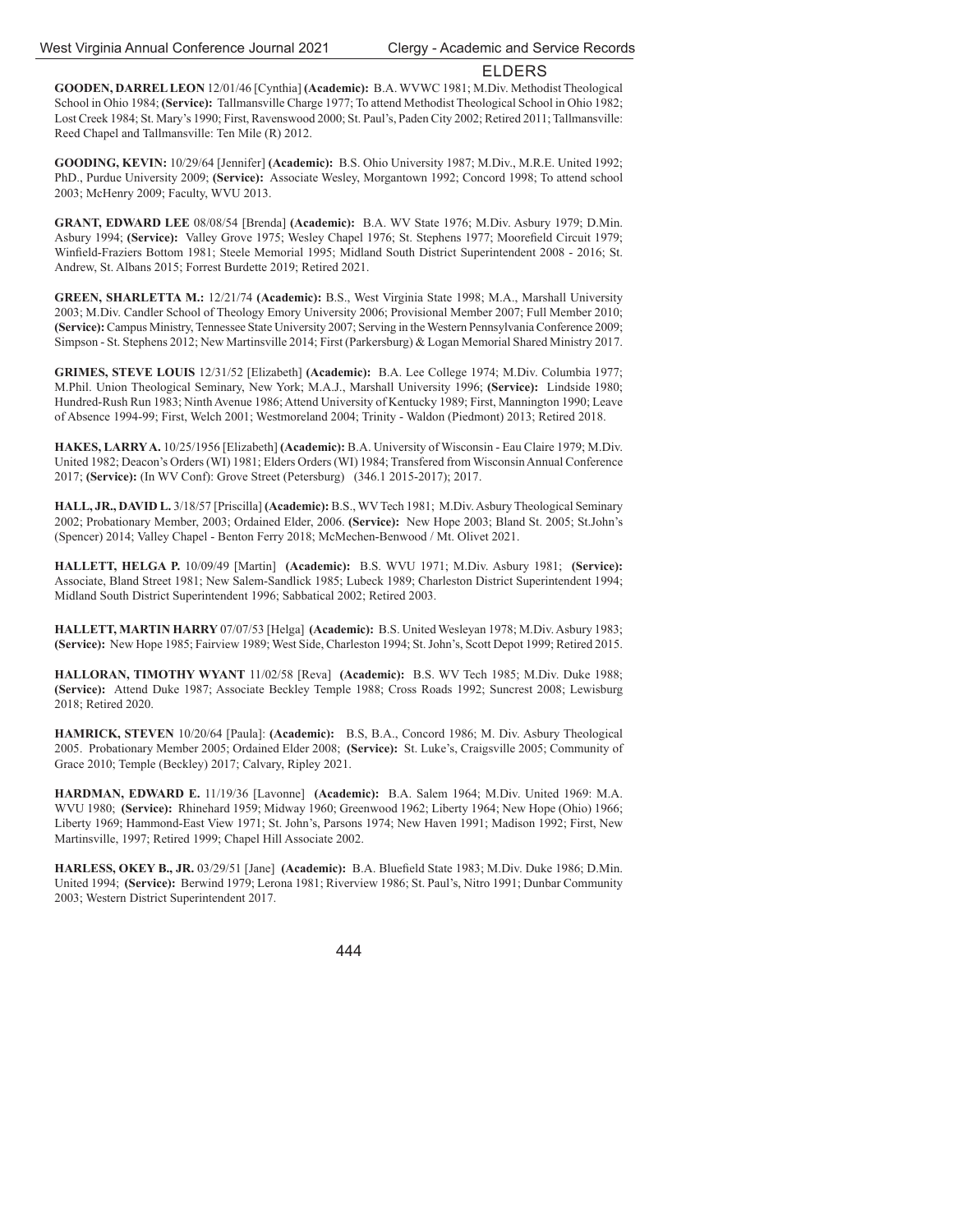**HAYES, GREGORY LEE** 07/28/54 [Diane] **(Academic):** B.A. University of Charleston 1976; M.Div. Princeton 1979; D.Min. Methodist Theological School in Ohio 1986. **(Service):** Associate, First, Princeton 1979; Bethesda 1980; Franklin-Independence 1986; Franklin 1989; Sabbatical 1990; Associate St. Marks, Charleston 1991; First, Beckley 1995; Cross Lanes 2002; Western District Superintendent 2012; Retired 2017.

**HEILMAN, JOSEPH E.** 07/29/44 [Cindy] **(Academic):** B.S. University of Richmond 1967; M.Div. Ashland 1983; **(Service):** Readmitted 1983; East-West Charge 1983; Kimball-Superior 1986; Sand Hill 1990; Cameron-Clouston 1993; Boothesville 1998; Seventh Street, Parkersburg 2002; Memorial (Spencer) 2006; Retired 2008.

**HELMICK, PAUL M.** 12/06/57 [Kathy] **(Academic):** B.A., Wheeling Jesuit University 2001; M.Div. United Theological Seminary 2005; Ordained Elder 2008; **(Service):** Jane Lew 2002; Temple, Clarksburg 2005; Reedsville 2010; First (South Charleston) 2013.

**HENSLEY, BASIL A.** 02/28/33 **(Academic):** B.A. Morris Harvey 1957; M.Div. Wesley 1960; Endorsed for Military Chaplaincy 1963; D.Min. CONRAD & Methodist Theological School in Ohio 1976; D.D. Morris Harvey 1975; D.D WVWC 1988; Distinguished West Virginian Award 1994; **(Service):** Newton Circuit 1953; Clendenin Circuit 1954; Bomont Circuit 1955; Roland Avenue (Balt. Conf.) 1957; Wayne 1960; Epworth, Ripley 1965; Weston District Superintendent 1972; First, Elkins 1978; Retired 2001.

**HEVENER, HAL JESSEE** 12/27/55 [Tina McGlone Hevener] **(Academic):** B.S. Bluefield State 1982; M.Div. United 1986; **(Service):** Bradshaw 1978; Pyrmont (West Ohio Conference) 1983; Kermit 1986; Lavalette 1991; Matewan 1993; Broad Street (Weston) 2006; Leave of Absence 2010; Central-Trinity (Fairmont) 2012; Leave of Absence 2016; Retired 2018.

**HEVENER, LEON H**. 04/05/43 [Geraldine] **(Academic):** B.A. Davis and Elkins 1979; M.Div. Eastern Menonite 1982; **(Service):** St. Paul, Parsons 1975; South Fork-Brandywine 1979; Reedsville 1984; Under Appointment in Baltimore Conference 1988; St. John's, Parsons 1991; Lost Creek, 1997; Otterbein, Elkins 2001; Retired 2007.

**HILL, JOSEPH BRUCE ALLEN** 08/01/75 [Christina] **(Academic):** B.S., Marshall University 1998; M.Div., Methesco 2012; Provisional Member 2012; Full Membership 2015; **(Service):** Johnson Memorial Associate 2011; Cross Roads (Huntington) 2014; Little Kanawha District Superintendent 2017; Midland South District Superintendent 2019; Midland South and Western Districts 2021.

**HILL, ROBERT LEE** 12/09/41 [Judith] **(Academic):** B.S. Fairmont 1975; M.Div. United 1979; **(Service):** Tyler Heights 1968; Ellamore 1970; Mansfield 1972; St. Paul (OH) 1976; Aldersgate 1980; Attend Arizona State University 1989; Counselor, Shawnee Hills 1992; Baber-Agee [LTFT] 1996; Retired 2004 (effective 12/3/2003).

**HILL, H. THOMAS** 05/27/54 [Janet] **(Academic):** B.S., WV State College 1976; M.Div. United Theological 2003; Probationary Member 2004; Full Member 2007; **(Service):** Beech Hill 2002; Pocahontas 2003; Kee St. - New Century 2006; Winfield 2011; Retired 2018.

**HINZMAN, JAMES LEE** 07/16/51 [Dana] **(Academic):** B.B.A. Marshall 1979; M.Div. Candler 1981; **(Service):** Mt. Union 1975; Attend Candler 1980; Athens General Hospital Residency Program 1983; East Jackson County Charge 1985; Athens General Hospital Pastoral Counselor 1986; Director of Commencement Center 1989; Retired 2012.

**HOGAN, DAN ALLEN** 05/28/52 [Nelda] **(Academic):** B.A. Asbury 1974; M.Div. Asbury 1977; D.Min. Drew 1992; **(Service):** Spanishburg 1977; Greenview 1982; First, Ravenswood 1990; Forrest Burdette 1998; Retired 2014.

**HOLLIDAY, RICHARD C.** 07/08/40 [Ramona] **(Academic):** B.A. University of Charleston 1962; M.Div. Duke 1967; **(Service):** West Buckingham (VA) 1964; Associate First, Princeton 1965; Associate St. Paul's, Nitro 1967; Conference Youth Coordinator 1969; Associate Johnson Memorial, Huntington 1973; Associate Christ Church, Charleston 1976; Leave of Absence 1980; Honorable Location 1988; Re-admitted 1988; Attend Academy of Parish Education 1988; Chaplain, SC Dept. of Corrections 1989; Retired 2005.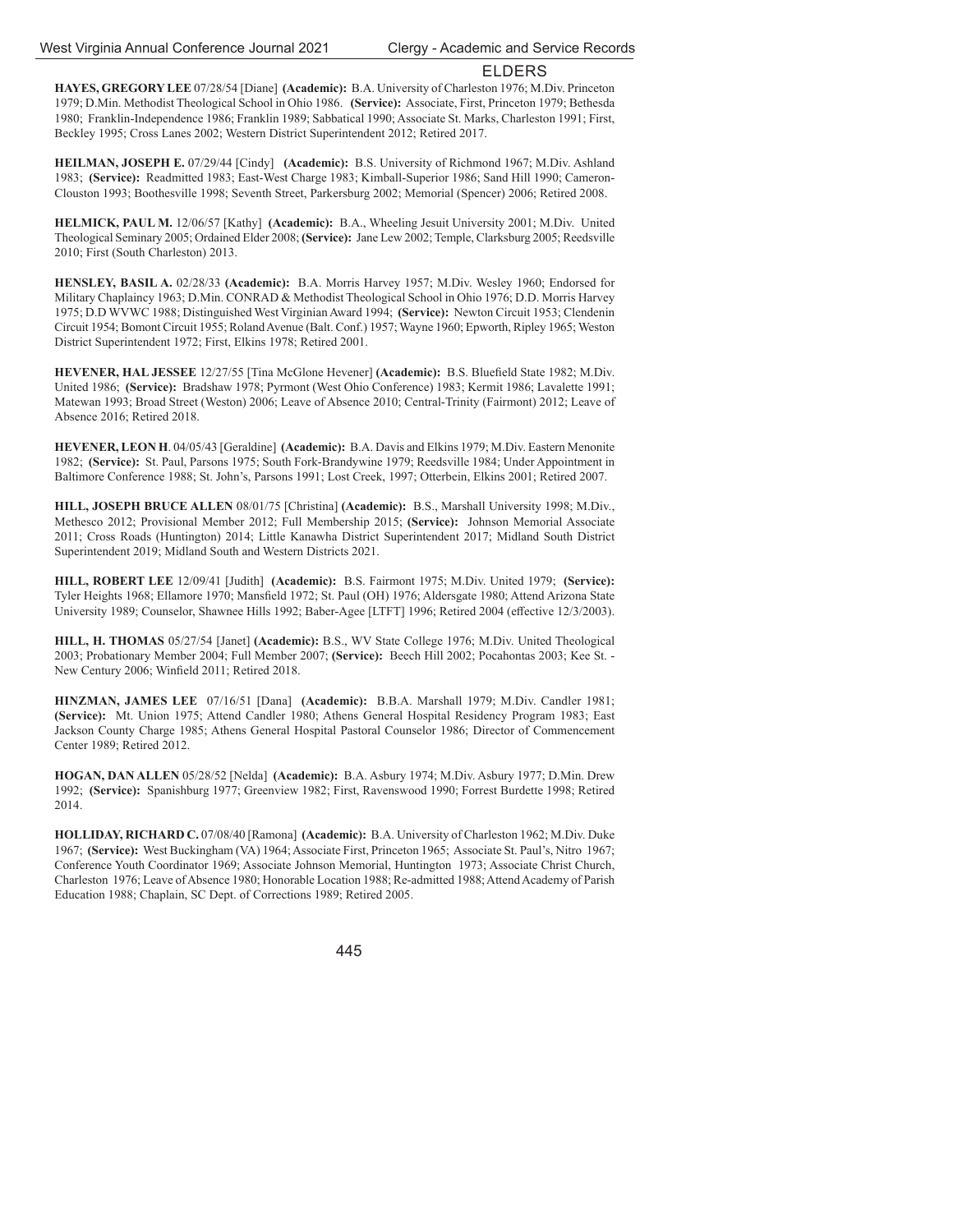**HOLMES, WILLIAM C.** 10/29/33 [Ginnie] **(Academic):** B.A. WVWC 1972; M.Div. United 1975; **(Service):** Newlon Circuit 1967; Hodgeville Circuit 1969; St. Luke (OH) 1972; Grantsville Circuit 1975; Red Hill-Murphytown Circuit 1977; Coal Fork 1978 Crumpler-McDowell 1979; War-Caretta 1981; New Salem-Sandlick 1983; Shinnston Circuit 1985; Charlton Heights-Glen Ferris 1987; Hatcher Circuit 1990; Retired 1996.

**HUMPHREYS, GORDON TAYLOR** 03/07/47 [Page] **(Academic):** B.A. Marshall 1970; M.Div. Asbury 1978; M.A.R. in Christian Education, Asbury 1978, **(Service):** Associate Christ, Wheeling 1978; Calvary, Richwood 1981; Chaplain, US Army 1982; Fayetteville-Doggett 1998; Keyser 2002; Beverly Hills 2005; Retired 2009.

**HUSK, ARNOLD G.** 01/20/40 [Norma] **(Academic):** B.A. WVWC 1964; M.Div. Wesley 1968; D.Min. McCormick 1981; **(Service):** Philippi 1963; Augusta 1965; Associate Wesley, Morgantown 1968; Moundsville Charge 1969; Kermit 1971; Harner Chapel-Jones 1972; Beaver-Blue Jay 1975; Cedar Grove, Parkersburg 1979; Coalwood-Roderfield 1981; Grace, Bluefield 1987; Jarrett-Bufflick 1994; Mullens 2001; Retired, 2003; Walnut Hill, Uniontown, PA (Western Pennsylvania Conference) 2003; Walnut Hill-Chalk Hill (WPAUMC) (R) 2013.

**HYDE, SHAUNA MARIA** 08/08/71 [Darrell Hollandsworth] **(Academic):** B.S., Marietta College 1993; M.Div., United 2007; Provisional Member 2010; Full Member 2013; **(Service):** Belmont-Nine Mile 2006; Christ Church Associate 2010; First, Ravenswood 2013; Leave of absence, December 31, 2016; Smithville October 1, 2017; Bellmont - Nine Mile (beginning October 31, 2018); Christ / Lauckport 2021.

**INGLETON, WILLIAM SCOTT** 09/27/62 **(Academic):** B.S., Shepherd College 1987; M. Div., United Theological Seminary 1996; Ordained Deacon 1998; Ordained Elder 2001; **(Service):** Troy, 1996; Pocahontas 1999; Barrackville 2003; Marlinton - Edray 2011; Meadow Bridge Circuit 2013; Lindside 2016; Fort Ashby 2018.

**ISAIAH, LORETTA D.** 02/15/60 [Ravi] **(Academic):** B.A. Otterbein College 1982: M.Div. Methodist Theological School in Ohio 1985; **(Service):** Ballah-Monumental 1985; Associate Christ Church, Charleston 1988; Humphreys, Dunbar 1993; St. Andrew, St. Albans 1999; Aldersgate 2015; Little Kanawha District Superintendent 2019.

**ISAIAH, RAVI JONES** 11/16/58 [Loretta] **(Academic):** B.A. WVWC 1981; M.Div. Methodist Theological School in Ohio 1985; D.Min. Louisville 1995; **(Service):** South Fairview 1985; Lakeview 1988; Associate Forrest Burdette 1995; Chaplain, Charleston Area Medical Center 1999.

**JACOBSON, MARY E. "BETH"** 03/14/53 [Timothy Bateman] **(Academic):** B.A. WVU 1975; M.Div. Wesley 1979; B.A. Marshall 1991; D. Min. United Theological 2005. **(Service):** Chaplain, Burlington Home 1981; Leave of Absence 1982; Kitzmiller (LTFT) 1983; Rowlesburg 1984; Oceana-Sun Hill 1988; Counselor/Therapist Potomac Highland's Guild 1991; Pastoral Counselor, Watermark Counseling 2000; Pastoral Counselor, Watermark Counseling and South Branch Charge 2016; Keyser / Faith Associate (LTFT) 2020.

**JAMES, MARK V. 0**7/13/62 [Sonnie] **(Academic):** A.A., Glenville State 1982; B.S., Alderson-Broaddus 1984; M.Div., MTSO 2005; Probationary Member 2005; Ordained Elder 2008 **(Service):** Burnsville 1999; South Fork 2004; Glenville UM Ministries 2009; First (Romney) 2017.

**JAMES, SHEA** 10/20/1984 **(Academic):** B.A. Georgetown College 2011; M.Div. Louisville Presbyterian Theological Seminary 2015**; (Service):** Kentucky Conference: Wesley Foundation Western Kentucky University 2011; West Virginia Conference Director of Young Disciples and Outdoor Ministries (346.1 2016-2019) 2019.

**JARRETT, JOSEPH D**. 08/18/45 [Sue C.] **(Academic):** B.S. W.Va. State 1967; M.Div. Methodist Theological School in Ohio1975; (Service): Belleville 1971; To Attend School 1974; Winfield 1975; Lakeview 1977; Carr Memorial 1981; Stealey 1985; Christ, Sutton 1992; Trinity-Waldon 1996; Westmoreland 2001, Milton 2004; Retired 2009; Asbury (R) 2009.

**JARRETT, SUE CULBERTSON** 12/27/46 [Joseph] **(Academic):** B.A. Marshall 1968; M.Div. Duke 1974; **(Service):** Sixth Street, Charleston 1974; Lakeview 1977; Leave of Absence 1979; Hammond 1986; Weston District Superintendent 1991; Central District Superintendent 1993; Grace, Keyser 1996; Pea Ridge 2001; Retired 2010.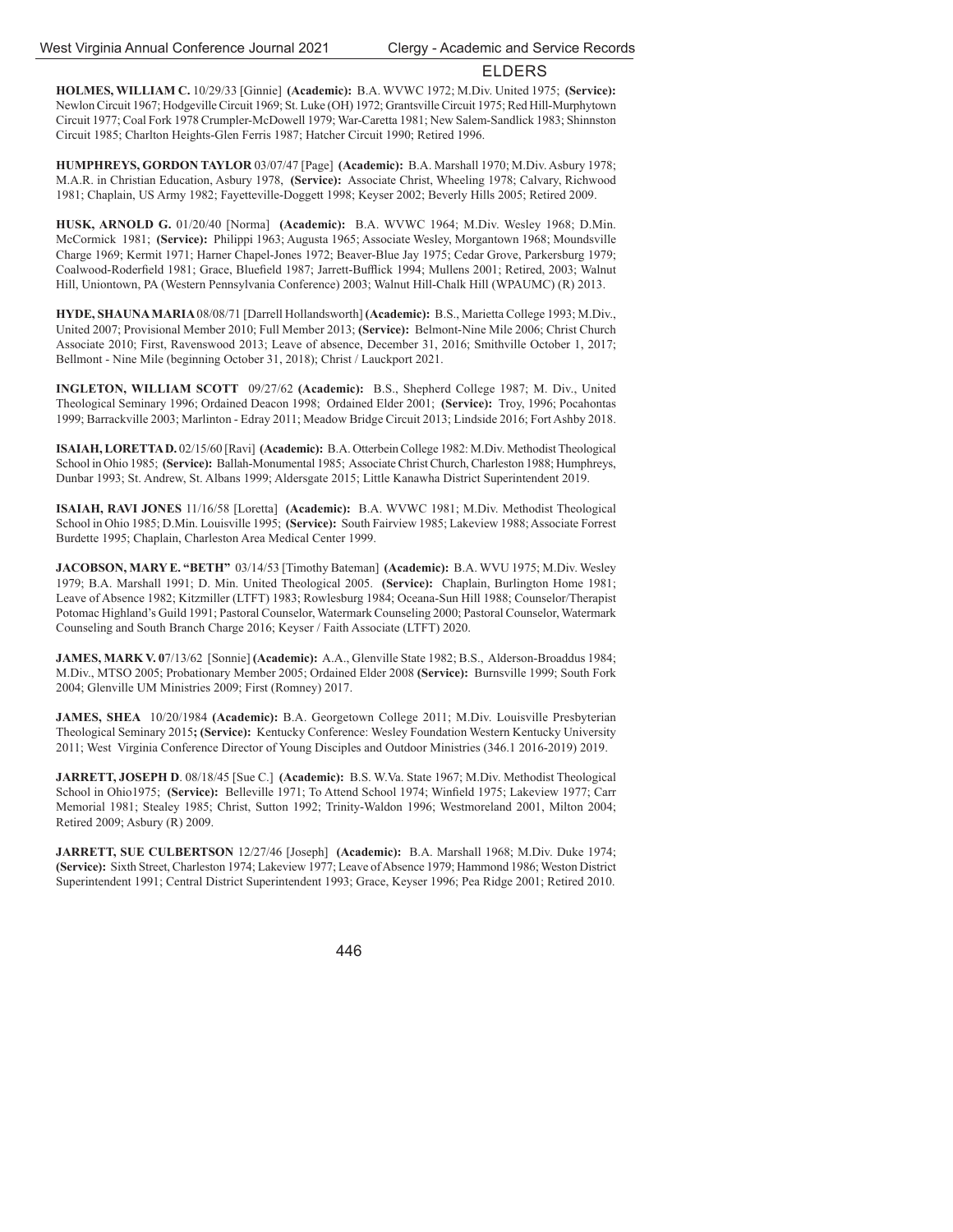**JARVIS, PATRICIA A.** 08/09/42 **(Academic):** B.A. Ohio Wesleyan 1964; M.A. Christian Theological School 1969; M.Div. United 1978; D.Min. United 1991; **(Service):** Director, Charleston District Outreach Ministries 1974; St. Stephen's-Coal Branch Heights 1978; Trinity, Glenville 1981; Wheeling District Superintendent 1986; Trinity, Bluefield 1992; Lewisburg 1997; Retired 2005.

**JASPER, JEREMIAH ANDRE** 07/13/63 [Michaela] **(Academic):** B.S. WV Tech 1986; M.Div. Garrett 1989; **(Service):** Mt. Zion-Court Street-Metropolitan 1989; Duff Street Associate 1993; Trinity-Benton Ferry 1994; Trinity-Jones 2001; Ebenezer (Huntington) 2007; Associate, Johnson Memorial, Huntington 2009; Fourth Street / Simpson 2011; Woodford Memorial 2014.

**JENKINS, HARRY R.** 08/23/41 [Clarice] **(Academic):** B.A. WVWC 1963; M. Div. Wesley 1966; **(Service):** Harrison Circuit 1960; Barton (Balt. Conf.) 1963; Associate First, Buckhannon 1966; Temple, Clarksburg 1969; Associate First, Huntington 1975; Trinity, Charleston 1976; Elm Grove, Wheeling 1981; Christ Church, Charleston 1991; Fairmont District Superintendent 1994; MonValley District Superintendent 1996; Director of New Church Development 2001; Retired 2007; First, Clarksburg, Associate (R) 2016.

**JERMAN JR., PHILLIP CHARLES** 11/23/46 [Judith] **(Academic):** B.A. Eastern Washington 1986; M.Div. Lutheran Theological 1990; M.TH United 1994; **(Service):** Dixon Charge 1993; Emmanuel, West Union 1995; Highland Avenue, Fairmont 1999; Weirton Charge 2004; Weirton UM Tri-Parish 2010; Retired 2012.

**JOHNS-GOODING, JENNIFER** 11/27/63 [Kevin] **(Academic):** B.A. University of Toledo 1987; M.Div. United 1992; **(Service):** Brookhaven-Tyrone 1992; Associate Spruce Street 1995; Family Leave 1998-2000; Associate Concord 2001; (346.1) North Indiana, 2003; St. Paul's (Oakland) 2009; Leave of Absence 2013.

**JOHNSON, ALLEN ERNEST** 01/03/45 [Linda] **(Academic):** B.S. Houghton College 1968; M.Div. Trinity Evangelical 1974; **(Service):** North Jackson County Charge 1985; Steelton 1988; Oak Grove- Ebenezer 1990; Aldersgate-Hope 1992; Beaver-Bluejay 1996; Rainelle 2001; Parkview (Parkersburg) 2007; Union 2009; First, Williamson - Memorial 2012; Retired 2015; Northern Pocahontas Assistant (R) 2015 - 2017.

**JOHNSON, DANIEL BURTON** 08/15/45 [Rebecca] **(Academic):** B.A. WVWC 1967; M.Div. Wesley 1971; **(Service):** Trinity, Piedmont 1968; Hampshire Charge 1970; Associate St. Marks, Charleston 1971; Seventh Avenue, Huntington 1976; St. Luke 1978; Drummond Chapel 1982; Parkersburg District Superintendent 1989; Temple, Beckley 1995; Retired 2008; Morris Memorial Interim (R) 2010 - 2011.

**JOHNSON, Matthew G.** 07/13/1981 [Beth] **(Academic):** B.A. Music, Messiah College 2004; M.Div., Asbury Theological Seminary 2009; Commissioned in WPA 2009; Ordained Elder Kentucky 2011; Transferred to WV 2015; **(Service):** In Kentucky Conference: Nicholaville Associate 2009; The Community - New Church Start 2010-2013; Transfer from Kentucky Conference 2015; Ignite Morgantown/Congregational Development/Suncrest 2014 (first year 346.1);

**KANODE, JEFFREY:** 05/23/78 [Kelly] **(Academic):** B.A., Concord College 1999; M.Div., Duke 2002; D.Min. Drew Theological Seminary 2018; Probationary Member, 2002; Full Membership 2006. **(Service):** Crumpler-McDowell 2001; Reynolds Memorial-Chelyan 2003; Lewisburg Associate 2007; Leave of Absence 2011; Bethesda 2013; Glenville UM Ministries 2017; Alderson 2019.

**KASONGO, MICHAEL O**. 06/19/43 [Mary] **(Academic):** B.S. University of Zaire 1965; M.Div. Kisangani School of Theology 1970; M.A. University of Kentucky 1976; Ph.D. University of Kentucky 1982; **(Service):** Transferred from Zaire Conference 1983; Trinity-Warren 1983; Trinity, Charleston 1986; Leave of Absence 1992; Faculty, University of KY 1995; Retired 2013.

**KEELY, THOMAS C.** 04/14/38 [Lois Katharine Almond] **(Academic):** B.A. Glenville State 1978; M.Div. United 1983; Attend United 1981-82; **(Service):** East Street-Wick 1983; Associate Christ, Wheeling 1985; Carr Memorial 1987; Lerona 1988; Leave of Absence 1989; To Attend School 1991; Chaplain/Pastoral Counselor, Columbia Presbyterian (NY) 1992. Chaplain, Clarksburg VA Hospital 1994; Retired 2000.

**KEENER-WILLIAMS, ALICE FAYE** 07/10/43 **(Academic):** B.A. WVWC 1978; M.Div. Pittsburgh 1986; **(Service):** Spelter 1980; Smith Chapel 1979; St. John's, Spencer 1990; Christ, Fairmont 1992; Retired 2003.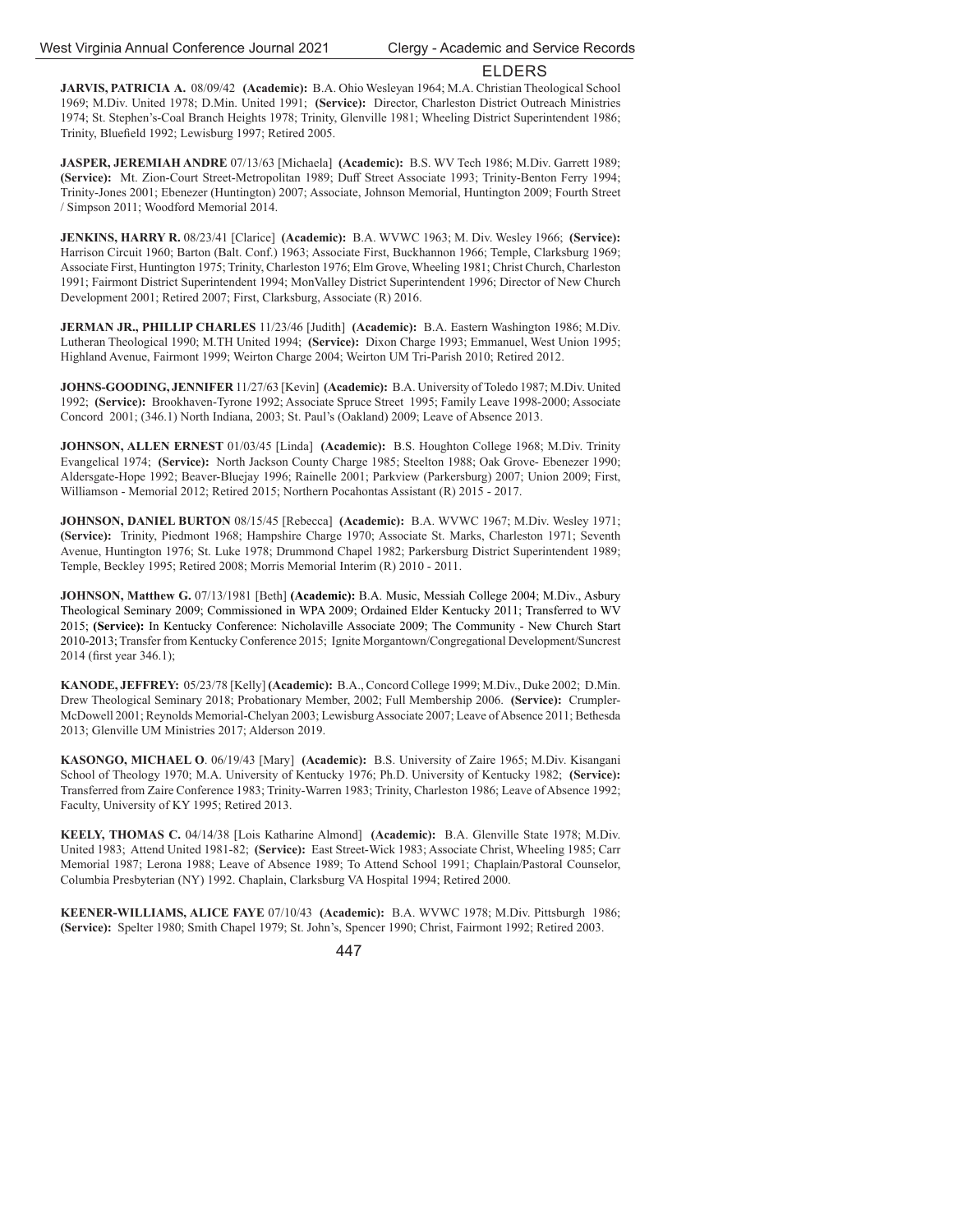**KELLEY, TIMOTHY J.** 9/4/76 **(Academic):** B.A., WV Wesleyan 2007; M.Div. United Theological Seminary 2010; Provisional Membership 2011; Full Membership 2014; **(Service):** Burnsville 2003; Trinity, Terra Alta, 2007; West Milford 2011; First, Sistersville 2016; Wellsburg - Franklin 2018.

**KELLY, III, JAMES FLOYD** 08/08/54 [Mary] **(Academic):** B.A. Glenville State 1977; M.Div. United 1983; **(Service):** Attend United Theological Seminary 1981-82; Meadowdale 1983; St. Luke's, Harrisville 1988; Temple, Clarksburg, 1997; St. Mary's 2000; St. Paul's (Parkersburg) 2007; Trinity (Pt. Pleasant) 2011; Retired 2019.

**KENASTON, DIANE MICHELLE** 12/31/85 [Adam Ployd] **(Academic):** B.A. University of Richmond 2008; M.Div. Emory University 2011; Provisional Membership 2011; Full Membership 2014; **(Service):** Crossroads - Waverly 2011; Crossroads 2013; 346.1 - Missouri Conference (University UMC) 2014; Sabbatical Leave 2021.

**KENASTON, JOSEPH SHELDON** 09/24/59 [Judi] **(Academic):** B.A. WVWC 1981; M.Div. Garrett-Evangelical 1984; D.Min., Perkins, S.M.U. 2000; **(Service):** British Methodist Church: Stretford-Urmston Methodist Circuit, Manchester, England 1984-1987; Associate Christ Church, Charleston 1987; Wayside, Vienna 1992; Lewisburg 2005; Southern District Superintendent 2013; Forrest Burdette 2021.

**KERR, JAMES MILTON** 08/28/37 [Carolyn] **(Academic):** B.A. WVWC 1960; M.Div. Garrett 1963; **(Service):** Rock Forge 1956; Wilsonburg 1957; Attend Garrett 1959; Kingsley (WI) 1960; Associate Spruce St., Morgantown 1962; Marlinton 1965; Barrackville 1968; First, Mannington 1980; Associate Bridgeport 1982; Duff Street 1986; Valley Chapel, Fairmont 1988; Executive Director, WV Council of Churches 1990; Retired 1996.

**KERR, THOMAS PATRICK** 11/02/48 [Denise] **(Academic):** B.A. WVWC 1970; M.Div. Methodist Theological School in Ohio 1973; B.S. WVU 1988; M.A. WVU 1993; D.Min. United Theological 2005; **(Service):** Pleasant Valley 1973; Salem-Pleasant Grove 1978; Associate, Spruce St., Morgantown 1981; South Morgantown 1990; Westover 1995; Leave of Absence, 1997-1998; Capon Bridge 1999; St. Paul, Oakland 2001; Wayside 2009; Retired 2014.

**KIMBLE, DANIEL E.** 05/12/60 **(Academic):** B.A., WVWC 1983; M.Div. United 1986; D.Min. United 1957; **(Service):** Adrian 1980; Brandt-McKendree (West Ohio Conference) 1983; Smithburg Charge 1986; Avery 1991; Leave of Absence 1996;Honorable Location 2004; Readmitted 2016; Bridgeport Associate 2016.

**KINKEAD, ANGELA GAY** 04/14/57: **(Academic):** B.A., WVWC 1979; M.A., Scarritt, 1986; M.Div., Vanderbilt 1997; Consecrated Diaconal Minister, 1987; Ordained Deacon 1992; Ordained Elder 2000; **(Service):** Educational Associate, Greenbrier United Methodist Church, Greenbrier, Tennessee and Admissions Assistant at Scarritt 1983-1985; Program Director, Madison United Methodist Church 1979-1983; Director of Education and Youth, Johnson Memorial, Huntington 1985-1986; Executive Director National Youth Ministry Organization 1988; Dean of Wesley Chapel, WVWC 2001; Pea Ridge 2015; Elizabeth Memorial 2020.

**KINSEY, WILLIAM** 08/12/31 [Donna] **(Academic):** B.A. Otterbein-Westerville, OH 1953; M.Div. United 1957; **(Service):** Transferred from Western Pennsylvania Conference 1991; Drummond Chapel 1990; Retired 1995.

**KNIGHT, ROY DEAN** 05/26/53 [Suzanne] **(Academic):** B.A. WVWC 1975; M.Div. Duke 1978; D.Min. United 1994; **(Service):** Attend School 1976; Associate First, South Charleston 1978; Concord 1982: St. John, Vienna 1987; First, Buckhannon 1994; Lauckport-Epworth 1999; First, Romney 2001; Retired 2016.

**KNOWLTON, PAUL SCOTT** 01/08/62 [Diane] **(Academic):** R.B.A., WVU-Parkersburg 2007; M.Div. United Theological Seminary 2010; Provisional Member 2010; Full Member 2013; **(Service):** Mason 2007; Wesley Chapel (Short Gap) 2013.

**KOPE, WILLIAM GLENN** 10/30/39 [Judith] **(Academic):** B.S. James Madison University 1969; M.Div. Asbury 1974; **(Service):** Bayard Charge (VA) 1967; St. Pauls, Pt. Pleasant 1973; Short Gap Charge 1976; North View 1980; Franklin-Mt. Zion 1985; Aldersgate-Hope, Wheeling 1988; Colliers 1992; Lumberport 1998; Retired 2002.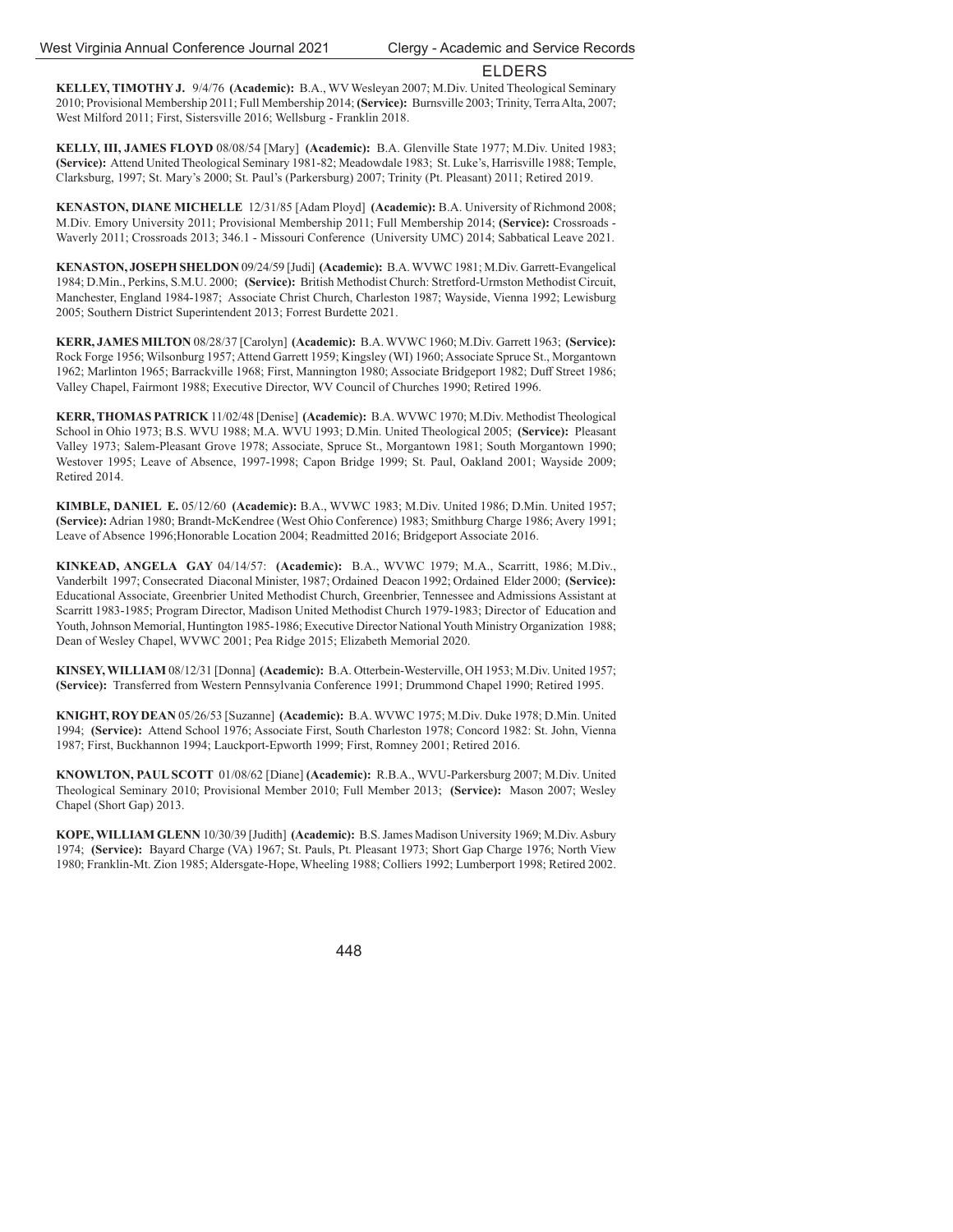**KRIMMEL, KENNETH W.** 08/26/59: [Ellen] **(Academic):** B.A. WVWC 1981; M.Div. Drew 1984; C.P.E University of Virginia 1987; D.Min. United 1991; **(Service):** Ellamore 1979-1981; Riverton 1984; Associate St. Marks, Charleston 1987; St. Marys, Beckley 1991; Epworth, Ripley 1995; Little Kanawha District Superintendent 2008; Director of Connectional Ministries 2016. Director of Connectional Ministries and Assistant to the Bishop 2017; Oak Hill 2018.

**LAMB, SARA FACEMYER** 3/28/70 [David] **(Academic):** B.A., Berea College, 1993; M. Div., Vanderbilt Seminary, 1997; Ordained Deacon, 1999; Ordained Elder, 2002; **(Service):** Fairview, 1997; Associate Temple, Beckley 2000; Concord 2004; Marshall University Campus Pastor 2006; Oak Grove - Ebenezer 2010; Fort Ashby 2015; Wayside (Vienna) 2018; Wayside (Vienna) and Sand Hill 2020.

**LANTZ, KEVIN P.** 12/13/56 [Kim] **(Academic):** B.A. Asbury 1980; M.Div. Asbury 1985; **(Service):** To attend Asbury 1984; Matoaka 1985; New Hope, Princeton 1989; Central, Huntington 1993; Mt. Pleasant, Mineral Wells 2005; Steele Memorial 2015.

**LEAP, KEITH EDWIN** 12/10/42 [Sharon] **(Academic):** B.B.A. Marshall 1976; M.Div. Asbury 1982; **(Service):** Associate Southside 1979; Christ 1980; May's Chapel 1980; Ceredo 1983; Conference Approved Evangelist 1987; Leave of Absence 1989; Dickson 1990; Riverview 1993; Trinity, Parkersburg 1995; First, Milton 1997; Highlawn (Huntington) 2004; Retired 2009; Salt Rock (R) 2009-2010; Community of Grace Associate (R) 2010-2012.

**LEFTWICH, NEIL** 07/26/1964 [Judy McFarland] **(Academic):** B.S. Penn State University 1986; M.Div. MTSO 1990; **(Service):** Western Pennsylvania Conference: Emmanuel (New Castle) 1990; Verona 1994; Homestead Ave., Johnstown 2001; Desert Southwest Conference: Sunrise 2004; Gila Mountain, Yuma 2008; West District Superintendent 2015; West Virginia Conference: Spruce Street 2018 (on loan 2018-2020); Transferred to West Virginia 2020. Spruce Street 2020; Northern District Superintendent 2021.

**LEPP, JOHN GEORGE** 10/21/34 [Sally] **(Academic):** B.S. Bowling Green State University 1956; M.Sc. Ohio State 1958; Ph.D Bowling Green State University 1974; M.Div. United 1980; **(Service):** Associate, Cross Lanes 1979; Morristown College 1980; Dean of Admissions, United Theological Seminary 1981; Leave of Absence 1986; Philippi 09/01/1986; Glen Dale 1994; Retired 1999.

**LIGHTNER, STEVEN EDWARD** 06/30/48 [Judy] **(Academic):** B.A., WVU, 1970; M.Div., Methodist Theological School in Ohio, 1995; Ordained Deacon 1995; Ordained Elder 2001; **(Service):** Leroy, 1993; Reynolds Memorial, 1995; Northeast Garrett 1998; Rees Chapel 2002; St. Paul, Fairmont 2004; Pennsboro 2006; Retired 2010; Harner Chapel (R) 2021.

**LINGER. MICHAEL DEAN** 02/26/60 [Denise] **(Academic):** B.A. WV State 1982; M.Div. United 1987; D.Min. United 1991; **(Service):** Ithara (West Ohio) 1983-1987; Attend United 1986; Salem 1987; Woodford Memorial 1990; Faith 1994; St. Matthew, Weston 2000; First, Parkersburg 2002; Peterstown 2004; Warwood - Short Creek 2006; Director House of the Carpenter 2011.

**LINHART, WILLIAM A**. 4/14/47 [Patti] **(Academic):** B.A., Davis & Elkins, 1969; B.S. West Virginia State, 1979; M.Div., Drew University 2005; Probationary Member 2005; Ordained Elder 2008; **(Service):** Keyser Associate 2005; Keyser-Faith 2008; Retired 2012.

**LIPPHARDT, JOHN W.** 09/12/48 [Nancy] **(Academic):** B.A. WVU 1970; M.Div. Duke 1973; TH.M Duke 1975; **(Service):** Lea's Chapel-Warren's Grove (NC) 1971; Pleasant Union (Western NC) 1973; Epworth, Parkersburg 1974; House of the Carpenter 1976; Johnson Memorial, Huntington 2008; Retired 2016; Director of Disaster Response (R) 2017-2021.

**LISTON, DOUGLAS EUGENE** 06/28/42 [Judith] **(Academic):** B.A. Shepherd College, 1991; M.Div., Wesley, 1995; D.Min., Wesley, 2005; Ordained Deacon 1997; Ordained Elder 1999; **(Service):** Cheat Lake-Calvary 1996; Aldersgate-Hope 1997; Greater Wheeling Cooperative Ministry 1999; New Life Blended Parish/Greater Wheeling Cooperative Ministry, 2003; New Life 2005; Retired 2007; Greggsville-Triadelphia (R) 2010 -2013; Ruble 2013 - 2016 (R).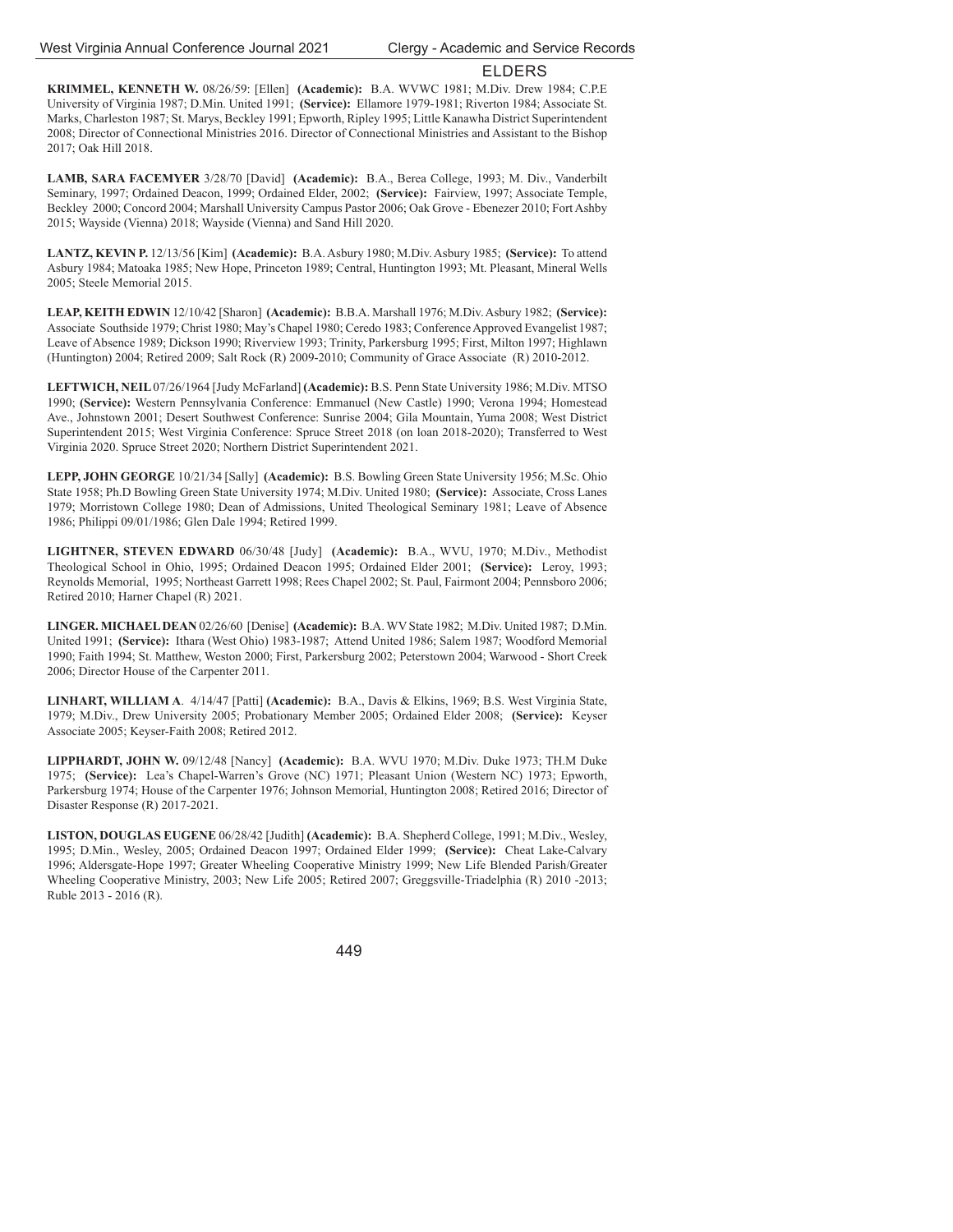**LISTON, JUDITH ANN** 01/16/50 [Douglas] **(Academic):** B.A. WVWC 1972; M.Div. Candler 1987; **(Service):** Mt. Hope Circuit 1987; St. Paul's, Fairmont 1989; Co-Pastor St. Mark's, Charleston 1999; First, Barboursville 2003; Christ, Wheeling 2013; Retired 2016.

**LONG, BRIAN KEITH** 11/26/65 [Connie] **(Academic):** Course of Study (Duke) 2000; R.B.A. Bluefield State 2001; M.Div., United Theological, 2006; Associate Member, 2001; Probationary Member (92 Disc.) 2008; Full Member 2011; **(Service):** Nallen 1989; Davy-Hemphill 1993; East Princeton 2001; Emmanuel, West Union 2004; Cedar Grove 2005; Reedsville 2013; Washington 2019.

LOUDERMILK, MICHAELA. 09/17/1969 [Cynthia "Jamie"] (Academic): B.A. Bluefield State 2009; M.Div. Asbury 2015; Provisional Membership 2016; Full Membership 2019; **(Service):** Nallen Circuit 1994; Mountain Top Ministries 2016.

**LOWTHER, DEWAYNE R.** 11/07/34 [Mary Virginia "Ginnie"] **(Academic):** B.A. WVWC 1957; M.Div. Garrett 1962; **(Service):** Trinity 1953; Wilsonburg Circuit 1954; Westfield (IL) 1957; Donovan (IL) 1959; St. Marks Associate 1962; Westover 1964; West Liberty 1967; Wesley, Charleston 1968; St. John's, New Martinsville 1972; Grace, Keyser 1977; Temple, Clarksburg 1980: Annual Conference Secretary and Chelyan (PT) 1984; (First elected Annual Conference Secretary in 1972); Annual Conference Secretary 1985; Retired 2002.

**LOWTHER, DANIEL C.** 12/24/1965 [Sue] **(Academic):** B.A. WVWC 2007; M.Div. United Theological Seminary 2010; Provisional Member 2010; Full Member 2013; **(Service):** Frenchton 2003; Knottsville 2010; Wyoming and Pineville - Matheny and Director of Field Service for New Vision Depot 2016;

**LOWTHER, W. SUE** 03/28/58 [Daniel] **(Academic):** B.A. WVWC 2006; M.Div. United Theological Seminary 2010; Provisional Member 2010; Full Member 2013; **(Service):** Orlando 2000; Wilsontown 2002; Blueville-Haymond-St. John's 2010.; Blueville-Haymond 2012; Mullens & Director of Administration - New Vision Depot 2016; Mt. Nebo 2020.

**LUDLE, MICHAEL D.** 5/7/69 [Stephanie] **(Academic):** A.A., Glenville State 1991; B.A., Alderson- Broaddus 1995; M.A.C.E., MTSO 1999; M.Div., MTSO 2005; Probationary Member, 2005; Full Member 2009; **(Service):** Aurora 2002; Sophia-Mabscott 2005; Bloomington 2008; St. John's (Spencer) 2010; Mt. Nebo 2014; Bethel / Mt. Nebo 2019; First, Ravenswood 2020.

**MALCOLM, THOMAS WILLIAM** 10/23/45 [Stephanie] **(Academic):** B.A., Marshall 1973; M.Div., Wesley 1977; D.Min., Wesley 2005. **(Service):** Mt. Salem 1970: Capon Bridge 1973; Heights 1976; Mt. Union-Cabell 1979; Mill Creek ChargeTyrand Parish 1981; Director Tyrand Cooperative Ministries 1983; Transferred to Holston Conference 1988; Transferred from Holston Conference 1989; East Bank-Dawes 1989; Disability Leave 1991; Highland Avenue 1992; Rees-Janes 1993; Trinity, Parkersburg, 1997; Main-Walnut-Mt. Zion, Franklin 2001; Christ (Sutton) 2003; St. Luke's (Harrisville) 2006; Retired 2008; Mt. Union (Huntington) 2014 -2020 (R); Dillon Chapel 2020 (R).

**MALICK, JAMES 3/8/54 [Jeanie] <b>(Academic):** B.A. Fairmont State 1977; A.A. Fairmont State 1977; Certificate in Theological Studies, United 2002; M.Div. United 2005; Probationary Member, 2005; Ordained Elder 2008; **(Service):** West Milford 2003; Memorial (Summersville) 2006; Peterstown 2010; Gassaway - Morrison 2013; Retired 2021; Duff Street (R) 2021.

**MARKINS, GREGORY** 10/15/1964 [Teresa] **(Academic):** R.B.A. Marshall University 2005; M.Div., Duke Divinity 2008; Probationary Member 2008; Full Member 2011; **(Service):** Beverly Hills Associate 2003 - 2005; Mt. Olivet 2008; Wayside (Vienna) 2014; St. Paul's (Nitro) 2017.

**MARKINS, TERESA GAYLE** 10/27/64 [Greg] **(Academic):** B.A., Marshall, 1997; M.Div., Duke, 2001; Ordained Deacon 2000; Ordained Elder 2003; **(Service):** Dillon Chapel 1995; Attend School (Duke Divinity), 1997; Lavalette 2001; Simpson, Moundsville 2008; Crossroads (Waverly) 2014; Dunbar 2017; St. John, Scott Depot 2020.

**MARTIN, JAMES W.** 06/19/56: [Betsy] **(Academic):** B.S. WVU 1978; B.S WVU 1985; M.Div. Candler School of Theology, 2004; Probationary Member, 2004; Full Member 2007; **(Service):** Blackwater 2004; Lubeck 2011; St. Matthew (Weston) 2019.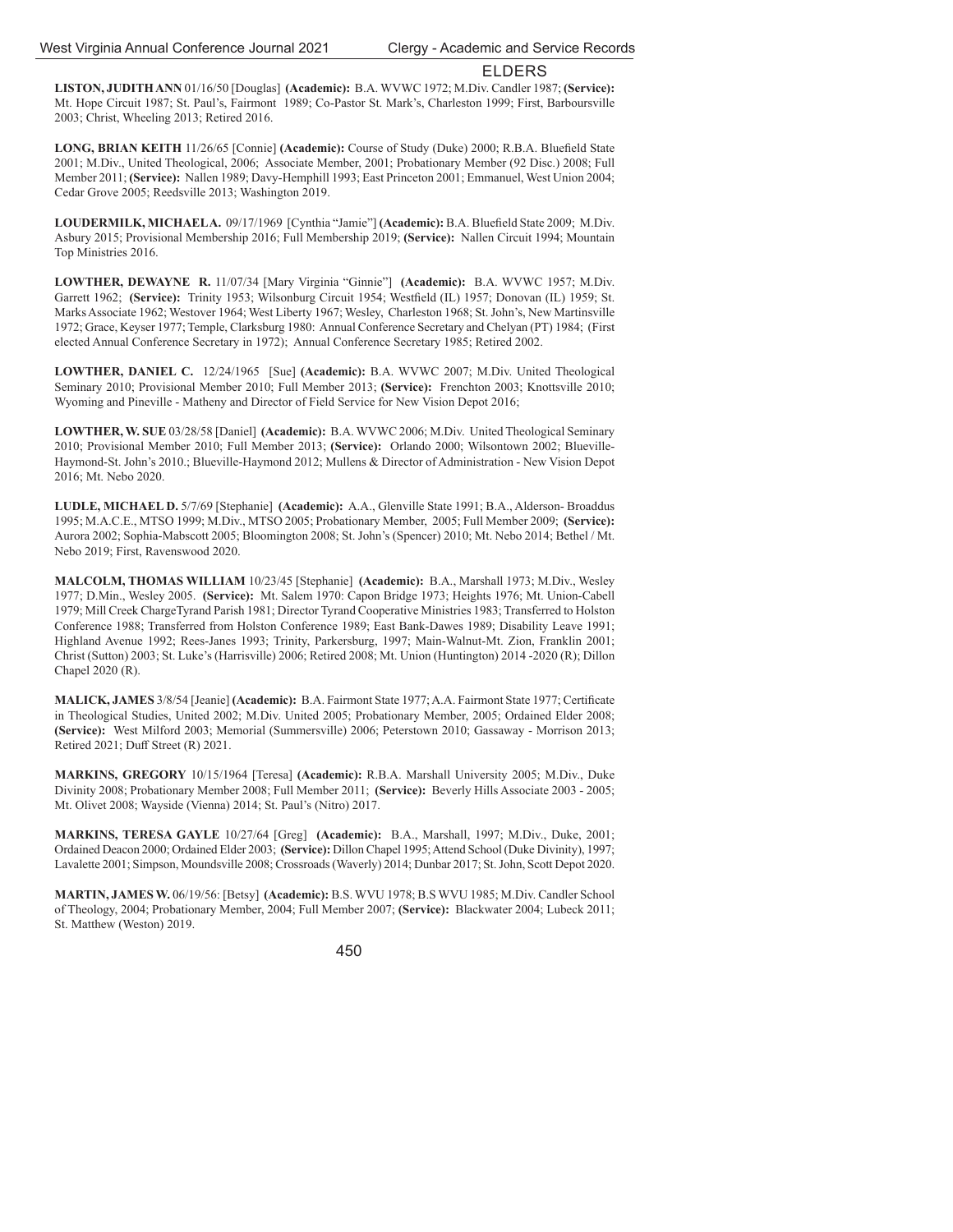**MARTIN, KELLY LOUISE** 01/05/83 **(Academic):** BA WVWC 2005; M.Div., Methodist Theological School of Ohio 2009; Provisional Membership 2011; Full Membership 2014; **(Service):** Faith-Richwood 2009; Pennsboro 2011; Mountaintop Ministries 2014; Good Shepherd, Grafton 2016; Union 2018.

**MASH, CAROLYN DIANE** 09/24/64 **(Academic):** B.A. WVU 1986;M.Div. Asbury Theological Seminary 2005; D.Min. Asbury Theological Seminary 2017; Probationary Member, 2006; Full Member 2009 **(Service):**  Stone Coal 2006; First (Clarksburg) Associate 2013; East Vienna - Wesley 2015; Memorial - Muddlety 2019.

**MASON, JOHN ALLEN** 06/28/37 [Maycle] **(Academic):** B.A. WVWC 1959; M.Div. Duke 1963; **(Service):** Knottsville 1958; Ebenezer-Westwood (NC) 1959; Harrells (NC) 1960; Trinity (NC) 1961; Masontown 1963; Calvary, Moundsville 1969; Steele Memorial, Barboursville 1975; Romney District Superintendent 1984; First, Dunbar 1990; Retired 2003; Wade - Emma 2013 (R); Poca 2014 (R).

**MATEER, PAUL R.** 05/02/59 [Leslie] **(Academic):** B.S. Berea College 1980; M.Div. Asbury 1983; **(Service):** Mill Creek Circuit 1980; Associate Temple, Beckley 1983; Trinity, Terra Alta 1984; Grantsville Charge 1989; Chelyan 1991; Business Manager, Burlington Homes for Children and Youth 1992; Capon Bridge 1995; Wesley Chapel 1999; Wesley, Kingwood 2002; New Martinsville 2008; Earl 2010; St. Peter/Trinity (St. Albans) 2018.

**MAXSON, DONALD STEVEN** 02/02/56 [Janis] **(Academic):** B.A. WVWC 1978; M.Div. Methodist Theological School in Ohio 1981; **(Service):** Lindside 1983; Associate, Beckley Temple 1985; Under Appointment in Western North Carolina Conference 1988-1992 (426.1); Humphrey's, Tornado 1992; St. Andrew's, Parkersburg 1999; North (Ravenswood) 2007; Retired 2018; Good Shepherd 2020 (R).

**MAY, CHARLES W.** 07/03/62 [Barbra Sue] **(Academic):** B.S., WVU 1985; M.Div., Pittsburgh Theological Seminary 2015; PMLS 2011; Provisional Membership 2015; Full Membership 2018; **(Service):** Sabra - Highland - Jones 2011; First - Otterbein, Preston 2016; Mt. Lake Park / Bethel 2019.

**MAY, CORBET N.** 01/03/71 **(Academic):** WVU -TECH 1994; M.Div, Asbury 2013; Provisional Member 2014; Full Member 2017. **(Service):** Brown - St. John 2009; St. Luke's, Craigsville 2014; Pisgah and Spanishburg - Bethel 2018.

**MCCARTNEY, ROSE MARIE(JO)** 08/20/53: **(Academic):** B.A., WVWC 1992; M.Div., Methodist Theological School in Ohio, 1996; Probationary member 1995; Full member 1998; **(Service):** Ellamore 1990; Sabra-Highland 1995; Hodgesville 1997; Leave of Absence 1999; Belington Charge 1999; Westover 2005; Retired 2018.

**MCCAULEY, RONALD M.** 03/22/37 [Margaret "Peg"] **(Academic):** B.A. WVWC 1959; M.Div. Wesley 1962; **(Service):** Associate First, Buckhannon 1962; St. Paul's, Clarksburg 1964; Associate First, Clarksburg 1965; Rainelle 1966; Christ, Parkersburg 1972; First, Ravenswood 1976; Beckley District Superintendent 1983; Drummond Chapel 1989; Suncrest (including Drummond Chapel) 2000; Retired 2002.

**MCCUNE, JAMES A.** 08/23/56 [Donna] **(Academic):** B.A. WVWC 1978; M.Div. Methodist Theological School in Ohio 1981; **(Service):** Adrian Charge 197679; Attend school 1980; Triadelphia 1981; St. John's, Scott Depot 1985; Campus Pastor, Marshall 1989; Grace – Janes, Keyser 2003; Keyser 2005; Grace (Keyser) 2006; Elizabeth Memorial 2016; Retired 2020.

**MCCUTCHEON, WILLIAM CALVIN** 05/14/37 [Sandra] **(Academic):** B.A. WVWC 1959; M.Div. Garrett 1963; **(Service):** Richland Center Circuit (IN) 1960; Craigsville Circuit 1964; Webster Springs Circuit 1969; Moorefield Circuit 1976; Summersville 1983; First, Romney 1993; Retired 2001; North Buckhannon (R) 2006;. West Buckhannon 2014 - 2018 (R).

**MCDOWELL, THOMAS DARRELL** 01/10/58 [Barbara] **(Academic):** B.A. Bluefield State 1986; M.Div. Duke 1991; D.Min. United Theological 2005; **(Service):** Pageton-Oakvale Charge, 1982; Yanceyville (NC), 1987; East Princeton Charge 1991; Associate Christ, Charleston 1995; Madison 1997; St. Paul's, Nitro 2003; Christ - St. Andrew's (Parkersburg) 2007; Washington 2015; First (Princeton) 2019.

**MCGRAW, KENTON** 09/17/34 [Dorothy] **(Academic):** B.A. Morris Harvey; M.Div. Methodist Theological School in Ohio 1994; **(Service):** Buffalo-Midway 1993; Buffalo 1998; Retired 2000; Wilkinson 2014 - 2017 (R).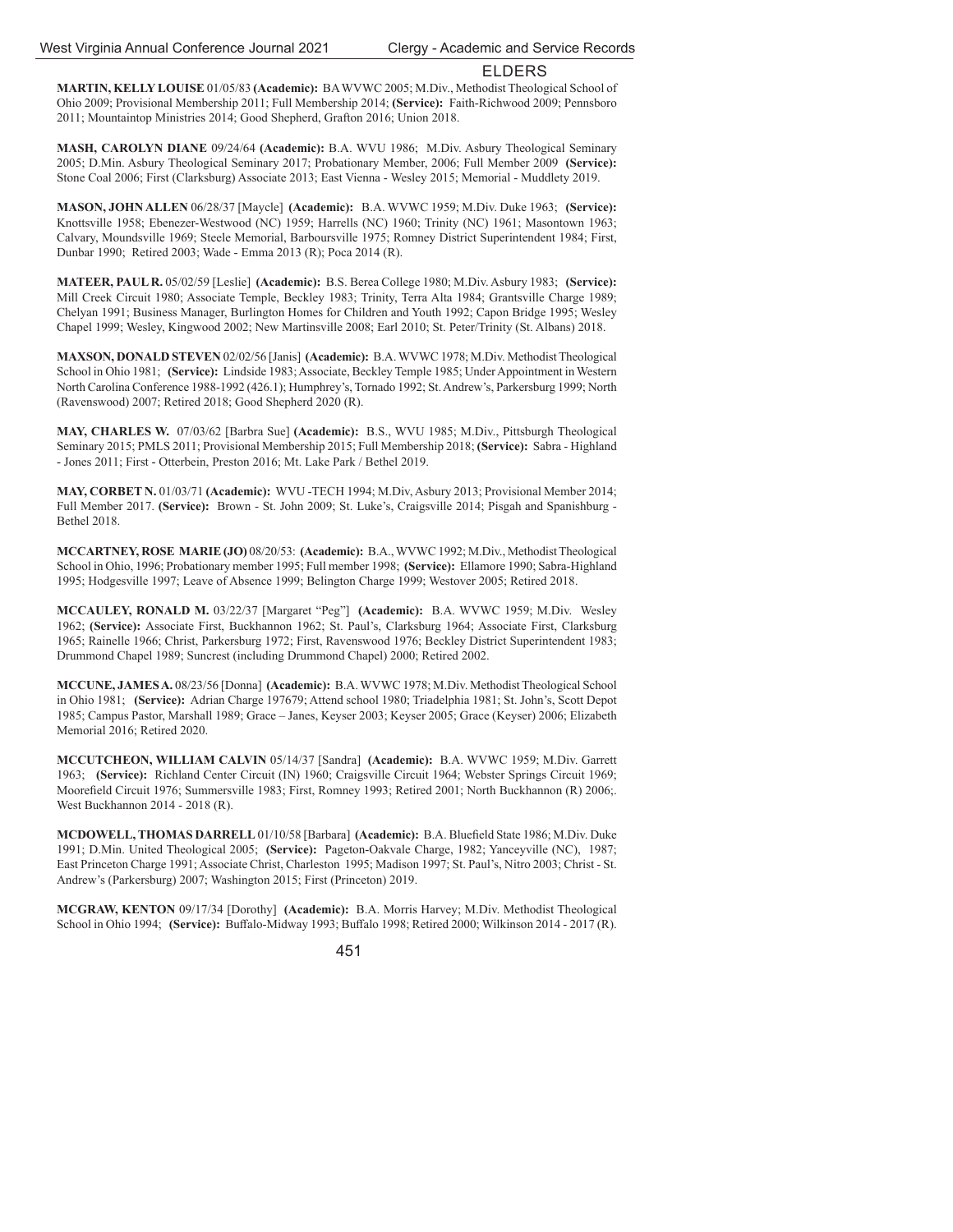**MCKAY, CAROL** 11/09/68: **(Academic):** B.S. Ohio Northern University 1991; M. Div. Methodist Theological School in Ohio, 1999; Probationary Member 2000; Ordained Elder, 2003; **(Service):** Associate Johnson Memorial, Huntington 1999; Lavalette 2008.; Weirton 2015.

**MCKEE, JOHN STEWART** 09/25/51 [Lisa] **(Academic):** M.Div. Wesley, 1995; Ordained Deacon 1997; Ordained Elder, 2003; **(Service):** Gihon, 1996; Leave of Absence, 1997; North Jackson County Charge 1998; Central, Hamlin 2000; New Haven 2005; Nicholas 2008; Retired 2019; Bennett / Dotson / Simpson 2019 (R).

**MCKEE, LISA LAVELLE**: 07/28/061 [John] **(Academic):** B.A. Marshall; M.Div. Wesley 1996; **(Service):** Epworth, Parkersburg 1996; Associate North Jackson County Charge 1999; Trinity-Walnut Grove 2000; Mason 2005; Bethesda Ministries 2007; Incapacity Leave 2010.

**MCNIEL, RICHARD "RICHIE" E.** 10/21/78 [Leslie] Probationary Member 2007; Full Member 2010; **(Service):** St. Mark's (Charleston) Associate 2007; Lakeview - St. Lukes, St. Albans 2008; Lakeview - Humphreys (Tornado) 2015; Beverly Hills 2020.

**MEADOWS, MICHAEL STEVEN** 02/27/57 [Martha] **(Academic):** B.A. WVU 2000; M.Div. UTS 2003; Ordained Deacon, 2001; Ordained Elder, 2004; **(Service):** Rock Creek-Naoma, 1987; Meadow Bridge 1989; Suncrest Assistant 1997; Suncrest Associate 2001; Gateway 2005; First (Buckhannon) 2010.

**MEIGHEN, DONALD DAVID** 12/31/44 [Mary] **(Academic):** B.S. Fairmont State 1967; M.Div. Methodist Theological School in Ohio 1970; **(Service):** Meadowdale Charge 1971; Associate First, Fairmont 1974; Campus Minister, WVU 1979; Leave of Absence 1985; Vincent Memorial 1986; Central, Fairmont 2001; Retired 2007.

**MERRIFIELD, STANLEY WARD** 12/22/42 [Nancy] **(Academic):** B.A. Fairmont 1981; **(Service):** To attend Methodist Theological School in Ohio 1982; Cheat Lake-Calvary 1983; Cheat Lake 1985; Rivesville-Highlands 1993; Retired 2011; Rivesville Circuit 2012 (R).

**MERRILL, THOMAS R.** 06/04/34 [Carolyn] **(Academic):** B.A. WVWC 1956; M.Div. Garrett 1960; M.A. Presbyterian School of Christian Education 1973; **(Service):** Mardela Springs Charge [Peninsula Conference] 1960; Chaplain, U.S. Army 1962; Faculty WV Wesleyan 1988; Transferred to WV Conference from Peninsula - Delaware Conference 1990; Retired 1996.

**MICHEL, LOUIS CRAIG** 05/07/38 [Donna Gail] **(Academic):** B.A. WVU 1960; M.Div. Drew 1963; S.T.M. Drew 1965; **(Service):** Steelton 1965; Associate First, Princeton 1968-69; 1972-74; Asbury, Charleston 1975; Dean of Chapel, WVWC 1981; Sabbatical 1983; Leave of Absence 1984; Jarvisville 1985; Barrackville 1989; Crim Memorial, Philippi 1992; First, Clarksburg 1999; Retired 2003.

**MILLER, CHARLES DEAN** 11/17/57 [Sharon] **(Academic):** B.A. Glenville State, 1992; M.Div., Eastern Mennonite; D.Min., Gordon-Conwell, 2002; **(Service):** Court Street, 1983; Nallen Charge, 1984; Mt. Hope, 1989; South Fork Charge, 1990; Union 1997; Trinity, Bluefield 2004; Oak Hill 2008; Earl 2018; Retired February 2020.

**MILLER, SHARON J.** 06/06/56 [Charles] (Academic): B.A.Bluefield State College and Concord College; M.Div. Eastern Mennonite 1997; D.Min. United Theological 2005; Ordained Deacon 1999; Ordained Elder 2001; **(Service):** Union Assistant 1997; Union and Main Street-St. James Assistant 1998; Greenville 1999; Peters Valley Charge 2002; East Princeton 2004; St. Mary's, Beckley 2008; Oak Hill Associate 2013; Faith (Richwood) and St. Luke's (Craigsville) 2018; Retired 2020.

**MILLER, WILLIAM D**. 03/14/40 [Eleanor] **(Academic):** B.A. WVWC 1962; M.Div. Duke 1966; M.A., Marshall University 1978; **(Service):** Job-Whitmer (NC) 1961; Associate St. John's, Durham (NC) 1962; Rougemont (NC) 1963; Campus Ministry Intern WVWC 1964; Cheat Lake 1966; Executive Director, Campus Ministry, Marshall 1969; (Interim pastor, Emmanuel, Huntington 1970-71); Salem-Pleasant Grove 1975; Elizabeth Memorial 1978; Sabbatical Leave 1986; Kenova 1987; Parkersburg District Superintendent 1995; Little Kanawha District Superintendent 1996; Retired 2002.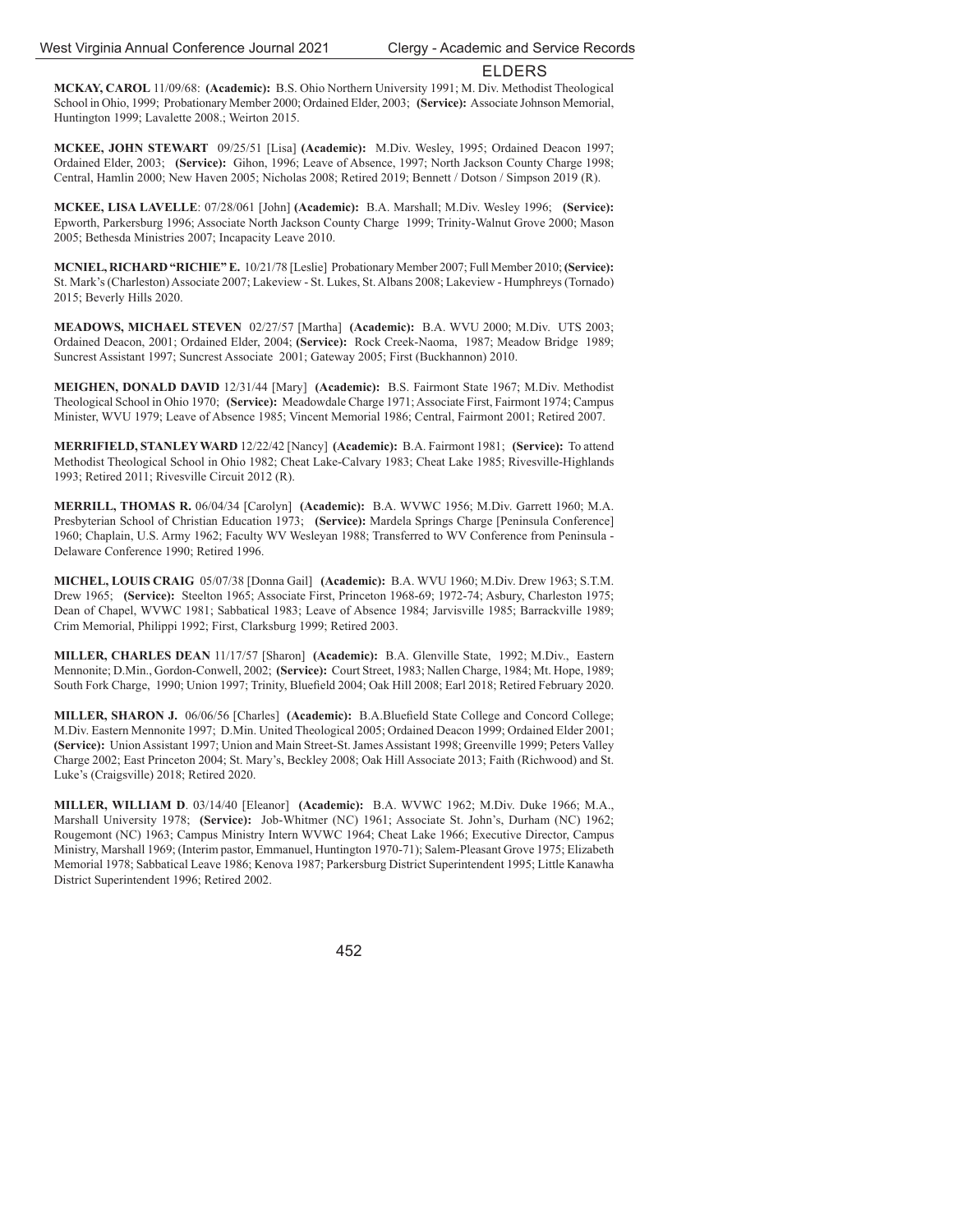**MOLL, BARRY R.** 05/16/54 [Pamela] **(Academic):** B.A. WVWC 1976; M.Div. Candler 1979; **(Service):** Canaan (Wilsontown) 1975; To Attend School 1976; West Milford 1979; Frankford 1983; Paden City 1992; Morris Memorial 2002; Elkins 2009; St. Peter / Trinity (St. Albans) 2013; Retired 2018.

**MOON, JENNA WRIGHT** 09/02/1984 [Jonathan] **(Academic):** B.A. West Liberty University 2009; M.Div. Wesley Theological Seminary 2014; Provisional Membership 2017; Full Membership 2020; **(Service):** Chaplain, US Army Reserve 2017.

**MOON, JONATHAN C.** 01/24/82 [Jenna] **(Academic):** B.A., Kennesaw State 2006; M.Div., Wesley Theological Seminary 2014; Provisional Member 2014; Full Member 2017; **(Service):** McHenry 2013; Hoyes-McHenry 2014; Christ Church Associate 2018.

**MOORE, SR., J. SAMUEL** 01/21/37 [Mary Lee] **(Academic):** B.A. WVWC 1960; M.Div. Drew 1963; **(Service):** Gormania 1963; Franklin 1969; Lubeck 1977; First, New Martinsville 1983; Wesley, Kingwood 1990; Retired 1998; Mt. Lake Park Bethel, Associate 2003.

**MORTON, PAUL T.** 02/19/37: **(Academic):** B.A. Asbury 1960; M.Div. Wesley 1964; Wesley (Washington, D.C.) 1960; **(Service):** Aldersgate, Charleston 1964; St. John's, Vienna 1969; Pea Ridge 1974; UMCOR 1977; Moundsville, Simpson 1985; St. Paul's, Parkersburg 1987; Leave of Absence 1994-2001; Retired 2002.

**MURPHY, JAMES O.** 05/16/1961 **(Academic):** Mars Hill University; M.Div. Duke Divinity School; Ordained Deacon 1996 and Elder 1998 in North Carolina Conference; **(Service):** Transferred to WV Conference from North Carolina Conference 2019; (Otterbein Elkins 346.1 2010-2016 ); West Milford (346.1 2016-2019) 2019; Calvary, Clarksburg, / Mt. Clare 2020; Leave of Absence 2021.

**NAGLIC, SR., FRANK** 04/11/53 [Cathy] **(Academic):** A.A. Culinary Institute of Arts 1984; R.B.A., Fairmont State 2009; M.Div. Wesley Theological Seminary 2013; Provisional Member 2013; Full Member 2016; **(Service):**  Durbin 2003; Wardensville 2010; Union 2014; Retired 2018.

**NAPIER, PAULA LEA** 04/17/1957 [Gregory] **(Academic):** B.A.West Virginia Tech 1979; M.A. Marshall University 1991; M.Div. METSO 2016; Provisional Membership 2017; Full Membership 2020; **(Service):** Canaan 2016; Trinity (Pt. Pleasant) 2019.

**NELSON, GARY E.** 03/15/55 [Patricia] **(Academic):** B.A. WVU 1977; M.Div. Drew 1980; D.Min, Counseling, Boston University 1997; **(Service):** Boothsville 1980; Appointed to attend Boston 1984; Under Appointment in Southern New England Conference 1986; Fellow, Daniellsen Institute, Boston 1988; Pastoral Counseling Consultation Center, Washington D.C. 1989; The Center for Pastoral Counseling of Virginia, 1996; Sand Hill 2006; Cross Lanes 2012; Retired 2018.

**NETTLES, JONATHAN KEITH** 05/26/59 **(Academic):** B.A. Asbury 1981; M.Div. Asbury 1984; **(Service):** To attend Asbury 1983; Keystone-Northfork 1984; Mt. Olivet-Pleasant Hill 1987; Central, Charleston, 1997; Poca 2000; St. Matthew (Weston) 2006; Christ - St. Andrews, Parkersburg 2015.

**NICKELL, JANE ELLEN** 11/27/58 **(Academic):** B.A., WVWC, 1981; M. Div., Vanderbilt, 2000; M.Phil, Drew University 2007; Ph.D., Drew University 2010; Ordained Deacon 2000; Ordained Elder 2002; **(Service):** Associate First, Huntington 2000; Appointed to Attend Drew University 2003; Chaplain - Allegheny College 2006.

**NOLAN, KENNETH E**. 02/15/54 [Linda] **(Academic):** B.A. Marshall 1976; M.Div. Methodist Theological School in Ohio 1981; **(Service):** Smithfield 1978; Union Circuit 1980; Apple Grove Charge 1981; Associate, Drummond Chapel, 1984; Bethesda 1986; Trinity-Walnut Grove 1991; Guyandotte-Glenwood [LTFT] 2000; Guyandotte-Glenwood 2001; Lauckport-Pettyville 2004; Lauckport-Parkview 2009; Retired 2016.

**NOLAN, THOMAS PATRICK** 09/20/58 [Ann] **(Academic):** B. A. Marshall 1980; M.Div. Duke 1983; **(Service):** Attend Duke 1982; Salt Rock-Mt. Pisgah 1983; Beaver-Blue Jay 1987; Christ, Clarksburg 1991; Beverly Hills 1995; First, South Charleston 2005; Westmoreland 2013; North (Ravenswood) and North Jackson Charge 2018.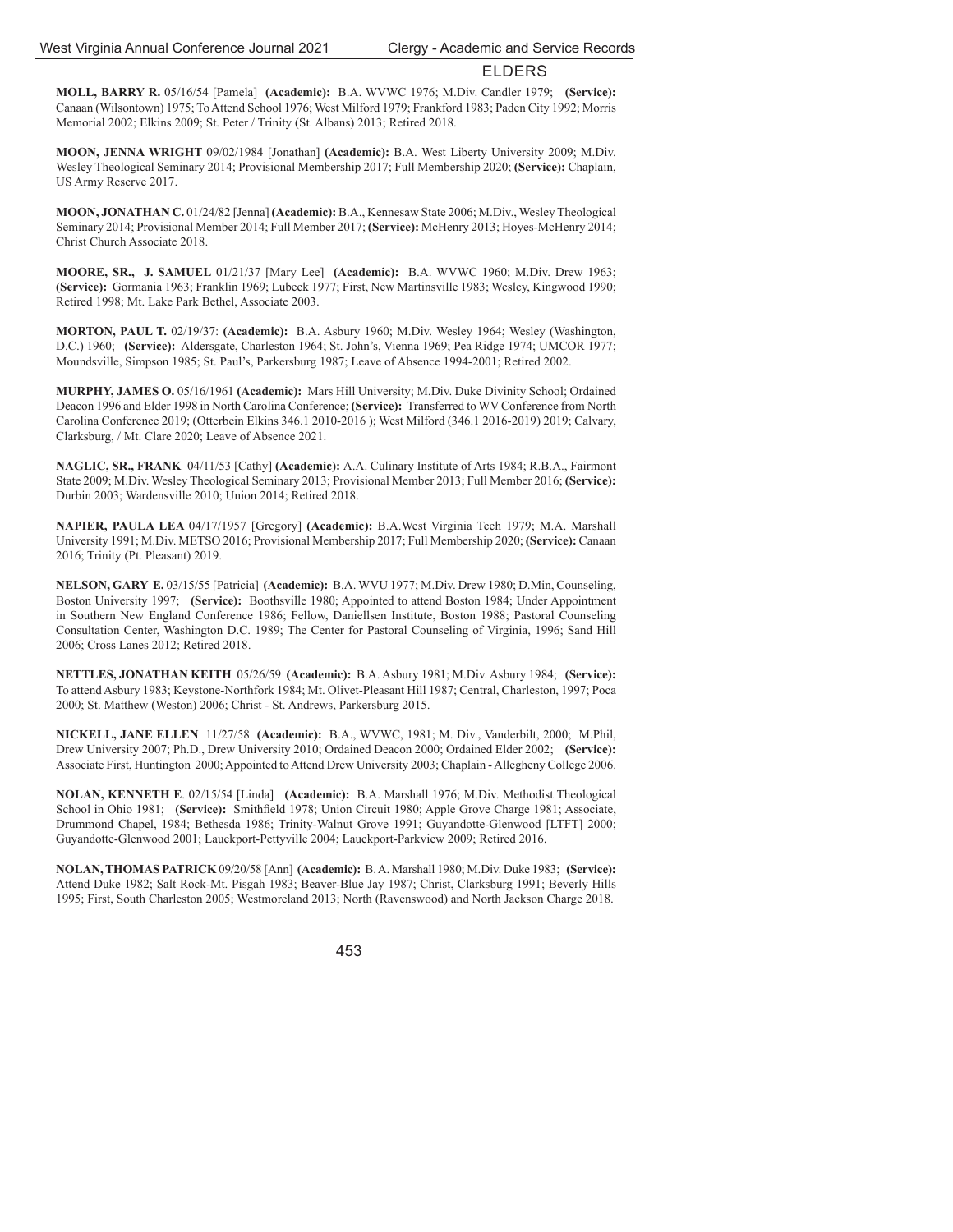**NORTON, JAMES EARLE** 11/11/41 [Martha "Polly"] **(Academic):** B.A. West Liberty State 1965; M.Div. Duke 1968; **(Service):** Castlesman's Run-Kadesh Chapel 1961; Associate, Simpson, Moundsville 1964; Mt. Olivet 1968; Associate, Spruce St., Morgantown 1971; Sistersville 1974; Franklin-Independence 1980; Elizabeth Memorial 1986; Valley Chapel, 1990; Retired 2003.

**OATES, HELEN R.** 11/08/56 **(Academic):** B.A. WVWC 1978; M.Div. Duke 1981; **(Service):** To attend Duke 1979; Lost Creek 1981; Darlington 1984; Darlington-St. John's 1986; Highland Avenue 1987; Catawba (LTFT) 1992; Lauckport [LTFT], 1997; Mt. Pleasant, Mineral Wells 1999; Southern District Superintendent 2005; Chapel Hill 2013; First, Williamstown 2020; First, Williamstown / Summit Valley 2021

**OGNIBENE, MARTHA SHERWOOD** 07/19/57 [Bart R. Thompson] **(Academic):** B.A., WVWC 1978; M.A., VPI 1982; M.Div., Methodist Theological School in Ohio 1998; Ordained Deacon 1997; Ordained Elder 2000; **(Service):** Gihon 1994; Gihon-Logan Memorial 1995; Dillon Chapel 1997; Colliers 2001; Wesley Chapel 2002; Northern District Superintendent 2013; Wesley, Morgantown 2021

**OSGOOD, THEODORE J.** 03/06/40 [Sandra] **(Academic):** B.A, Southwestern 1956; M.Div. Asbury 1967;Ordained Deacon in Central Kansas Conference 1968; Ordained elder in Northwest Indiana Conference 1968; **(Service):** Hicks Chapel (Kansas) 1961; Camden-Clymers (IN) 1966; Clymers-Webb Chapel 1968; Trinity, Frankfort (IN) 1970; Special Appointment, Navajo Methodist Mission School (NM) 1974; Matoaka 1976; Summit Valley 1980; First, Welch 1983; Moorefield 1996; Retired 2002; Cottageville 2011-2013 (R); St. Matthew Charge 2013-2020 (R).

**OTTO, JENNIFER ROLLER**: 05/28/72 [Dean Robert] **(Academic):** B.A., University of Charleston 1999; M.Div. The Methodist Theological School in Ohio 2003;Probationary Member, 2004; Full Member, 2007; **(Service):** Stealey 2002; Elm Grove 2017.

**PARKINS, JAY DOYLE** 12/15/59 [Rebecca] **(Academic):** B.A. University of Tennessee 1982; M.S. West Virginia University 1985; M.Div. United 1999; D. Min. United 2005; Ordained Deacon 1998; Ordained Elder 2001; **(Service):** Bruce McDonald Memorial 1998; Buff alo-Otter Branch 2000; Mt. Juliet 2004; Midland Trail Charge 2007; Duffey Memorial 2009; Christ Church, Charleston 2015.

**PAUGH, MATTHEW A.** 06/27/1979 [Melissa] **(Academic):** B.A., Messiah College 2001; M.Div. Assemblies of God Theological Seminary 2004; D.Min. Wesley Theological Seminary 2019; Completed PMLS 2012; Completed Course of Study 2016; Provisional Membership 2018; Full Membership 2021 **(Service):** Elk Garden 2012; St. Paul's (Oakland) 2014.

**PAYNE, DOYLE ELWOOD** 07/20/31 [Carolyn] **(Academic):** B.A. Bridgewater 1962; M.Div. United 1965; Transferred to WV Conference from Virginia Conference 1969; **(Service):** Petersburg 1968; Seventh Street, Parkersburg 1977; Central, Huntington 1980; Pineville Parish 1984; New Haven 1986; Otterbein 1988; St. Paul Oakland 1993; Retired 1996.

**PEERY, J. EDWARD**: 07/03/43 **(Service):** Attend school 1968; Executive Director, Florence Crittendon Home, Washington DC 1973; Director of Development Associated Pain Consultants, Inc. 1981; Director of Development, Friends House, Rockville, MD 1982; Director of Development, AODA Air Safety Foundation 1987; Retired 2015.

**PETERS, DAVID RUSSEL** 02/13/43 [Harriet] **(Academic):** B.A. WVWC 1965; M.Div. Duke 1968; Ordained Deacon 1966; Ordained Elder 1968; **(Service):** Associate St. Andrew, St. Albans 1968; Aldersgate 1969; Triadelphia 1972; Temple, Clarksburg 1975; Grace, Keyser 1980; President United Methodist Charities, Inc. 1991; President United Methodist Foundation of West Virginia, Inc.(formerly UM Charities of WV, Inc.) 1995; Retired 2008.

**PETERS, KENNETH S.** 2/01/53 [Beth] **(Academic):** B.S., University of Toledo, 1975; A.S., University of Toledo, 1977; M.Div., United Theological Seminary, 2008; Probationary Member 2008; Full Member 2011; **(Service):** Reedy 2004; Poca - Wilkinson 2006; White Sulphur 2011; Seventh Street (Parkersburg) 2014; Logan Memorial - Seventh Street Shared Ministries 2016; First (Ravenswood) 2017; Retired 2020.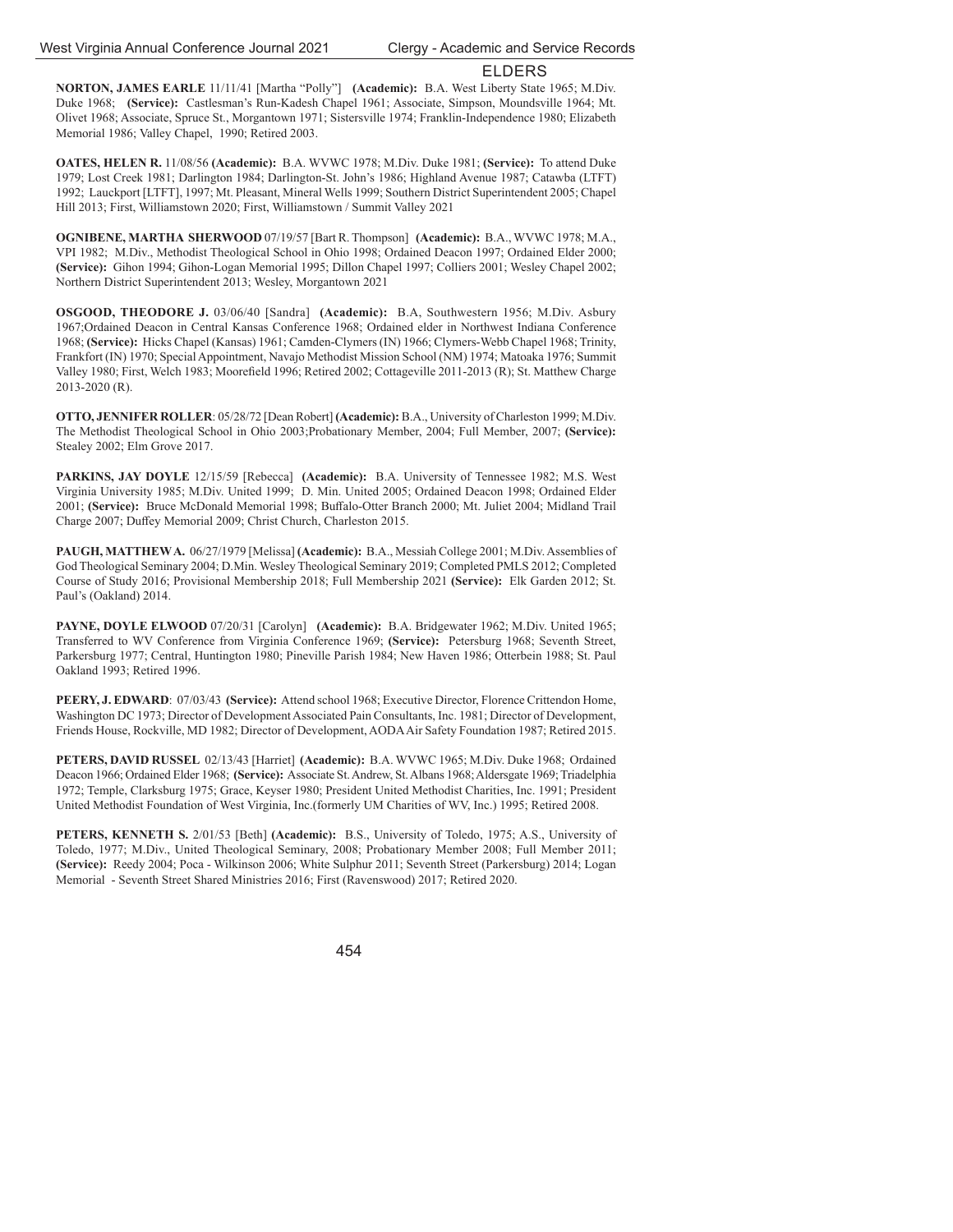**PETERS, M. ELIZABETH "BETH"** 02/25/55 [Kenneth] **(Academic):** B.S., WVU 1976; M.Div., United Theological Seminary 2003; Probationary Member, 2003; Ordained Elder 2006; **(Service):** New Hope Assistant 2000; Memorial, Spencer 2002; Humphreys (Tornado) 2006; Lewisburg Associate and John Wesley 2011; Cedar Grove 2014; Retired 2020.

**PETERS, LAWRENCE ALLEN** [Susan] 06/21/57: **(Academic):** B.A. Edinboro [PA] University 1985; M.Div., Wesley 1992; Ordained Deacon 1998; Ordained Elder 2001; **(Service):** Hampshire 1990; Trinity, Terra Alta 1998; Cheat Lake-Calvary 2001; West Mon 2004; Leave of Absence 2011; Par 346.1 to W.Pa. Conference 2019.

**PETERSON, CHARLES MORGAN** 11/11/43 [Rebecca] **(Academic):** B.A. WVWC 1965; M.Div. Duke 1969; ThM. Duke 1970; **(Service):** Associate Bland Street-Pipestem 1970; Mineral Wells-Pettyville 1973; Winfield 1977; Winfield-Fraziers Bottom 1978; Chaplain, Thomas Memorial Hospital/Hometown 1981; Chaplain and Director of Pastoral Care, Thomas Memorial Hospital 1983; Thomas Memorial Hospital and Shephard (PT) 1989-90; Thomas Memorial Hospital 1991; Appalachian Regional Healthcare, Inc. Chaplain 1995; Director, Appalachian Regional Healthcare Chaplaincy Services 2002; Retired 2015.

**PETRICH, PEGGY SCHARFF** 12/03/54 [John] **(Academic):** B.S. Illinois State 1977; M.Div. Pittsburgh Theological 1989; **(Service):** Catawba 1986; South Parkersburg 1992; Diamond-Temple, 1997; Associate Faith Church 2004; Retired 2006.

**PEYTON, SR, DALLAS V.** 08/31/48 [Linda Gail] **(Academic):** Regent's B.A. West Liberty State 1999; M.Div., Asbury Theological Seminary 2002; Ordained Deacon in Associate Member1999; Ordained Elder 2004; **(Service):** Friendship Charge 1994; Ceredo 1999; Kermit 2003; Lerona 2005; East Greenbrier 2007; Incapacity Leave 2010; Retired 2013; Thorpe 2013 (R); and Boyd's Chapel - Jenkin Jones 2013 (R); Matoaka 2015 - 2018 (R).

**POTESTA, MICHAEL ANTHONY** 02/08/1981 **(Academic):** B.A. West Virginia Wesleyan College 2014; M.Div. Wesley Theological Seminary 2017; Provisional Membership 2017; Full Membership 2020 **(Service):** CPE Residency St. Marys Hospital 2017; Raliegh Shared Ministries 2018 (Sept 1); Navy Chaplain 2020.

**PLYBURN, JAMES ALAN** 9/17/59 [Jennifer] **(Academic):** B.S., University of Cincinnati, 1982; M.Div., Asbury 2005; Ordained Elder 2008; **(Service):** Wayne 2005; Ravenswood 2011; South Parkersburg 2013; Lavalette & Mays Chapel 2021.

**PRICE, WILLIAM FORD** 08/13/57 [Carolyn] **(Academic):** B.A. Marshall 1980; M.Div. Harvard 1985; D.Min. United 1994; **(Service):** To Attend Harvard 1983; Humphreys-Robinson 1985; Associate Christ, Charleston 1992; Kenova 1995; Leave of Absence 2004; Honorable Location 2008; Membership restored 2013; Central (Huntington) 2013; Epworth, Ripley 2016.

**PULLINS, CHARLES A.** 10/01/50 [Vickie] **(Academic):** B.B.A., Marshall, 1978; M.Div. Duke, 1982; D.Min., United 1994; **(Service):** Dillon Chapel, 1974; To attend Duke, 1978; Gillburg [NC], 1978; St. Lukes, Craigsville, 1982; Morris Memorial, 1989; Midland South District Superintendent 2002; Temple, Beckley 2008; Retired 2012.

**RAGLAND, MARY HARRISON** 10/05/50: **(Academic):** B.A. Towson State University 1972; M.A. Washington College 1977; M.Div. Southern Baptist Theological Seminary 1983; Th.M Southern Baptist Theological Seminary 1986; Ordination 1983; Ordained Elder 2001; **(Service):** Central Baptist Hospital Chaplain/CPE Supervisor; Transferred to West Virginia Conference from Southern Baptist Convention 1999; Pastoral Care & Counseling, Cabell Huntington Hospital Chaplain/CPE Supervisor 1999; CPE Supervisor, WVU Hospitals 2000; Retired 1/1/2015.

**RAMSEY, KEN ALAN** 08/22/62 [Charlea] **(Academic):** B.A. WVWC 1984; M.Div. Candler 1986; D.Min. United 1991; Frenchton Charge, 1980; Associate Bridgeport 1986; Temple, Clarksburg 1989; Wesley, Morgantown 1997; Wesleyan District Superintendent 2008; Bridgeport 2012.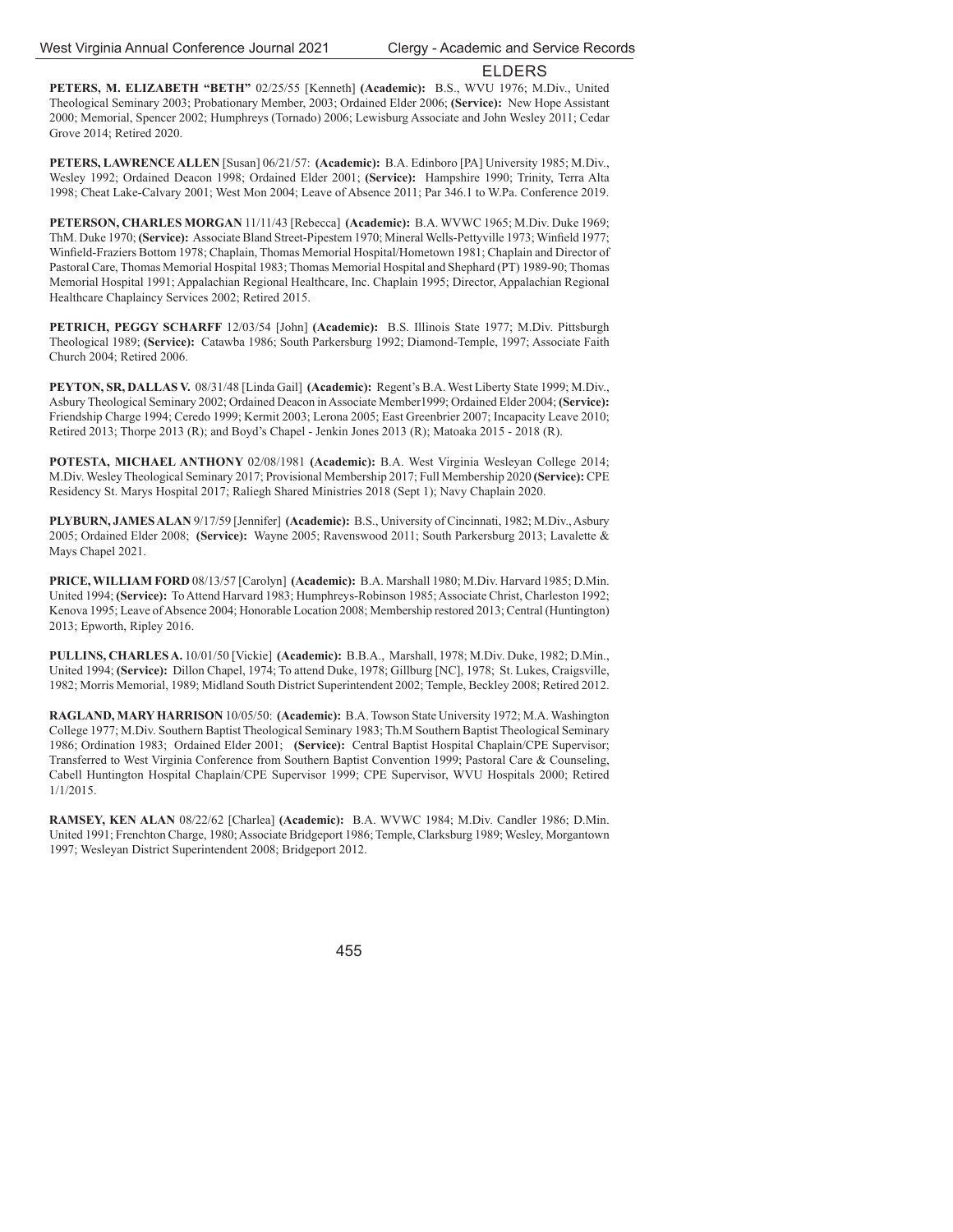**RAPKING, C. ALICIA RANDOLPH** 02/04/61 [Gary] (Academic): B. A. Pfeiffer College 1983; M.TS Wesley 1986; M.Div., Methodist Theological School in Ohio 1990; **(Service):** Associate First, Buckhannon 1988; Associate, First, Clarksburg 1989; First, Shinnston 1994; Central, Fairmont 1999; Crim Memorial 2001; Trinity Charge 2006; Upshur Parish House 2010; Upshur Parish House & Israel-Coffman 2017; Upshur Parish House and West Buckhannon (LTFT) 2018; First (Parkersburg) 2019.

**REBELO, PAUL G.** 12/30/68 [Christine] **(Academic):** B.A., University of Charleston; M.Div., Methodist Theological School in Ohio; Provisional Membership 1994; Full Membership 1997 - 2002; Re-admitted with Provisional Membership 2015; Full Member 2017; **(Service):** 426.1, Holston Conference 1995; Elizabeth 1996; West Side (Charleston) 1999; Withdrew to unite with Disciples of Christ 2002; Wesley (Kingwood) 2014 (347.2); 2015 (PE); 2017 (FE); Chapel Hill 2020.

**RECTOR, STEPHEN PAUL** 06/28/51 [Brenda Leigh] **(Academic):** B.A. WVWC 1973; M.Div Candler 1981; **(Service):** To attend Candler 1979; West Salem 1981; Associate Wesley, Morgantown 1983; Blueville-Haymond 1985; McMechen-Benwood 1989; Christ, Clarksburg 1995; St. Mary's, Beckley 2002; Bluewell 2008; New Martinsville 2017.

**REED, AMANDA GAYLE:** 7/28/77 **(Academic):** B.A. West Virginia State University, 2005; M. Div., Iliff School of Theology 2008; Probationary Member 2008; Full Member 2011. **(Service):** Evans UMC, Evans, Colorado (Rocky Mountain Conference); First, Welch - Court Street 2008; Rivesville-Highlawns 2012; 346.1 to Pacific Northwest (Gooding LTFT) 2017.

**REED, BRUCE D.** 10/09/52 [Judith] **(Academic):** B.A. WVWC 1976; M.Div United 1979; D.Min. United 1991; M.A. Counseling Marshall University Graduate College 1996; D.Min. Wesley 2017; **(Service):** Nestorville 1973; Gratis-Somerville (West Ohio Conference) 1976; Mt. Tabor-Quick 1980; First, Terra Alta 1982; Logan-Neighbert Memorial-Holden 1989; First, Parkersburg 1999; National Guard Chaplain 2002; Retired 2013.

**REED, JAMES HARRY** 03/15/51 [Doris] **(Academic):** B.S. Concord 1976; M. Div., Wesley, 1978; **(Service):** New Fayette Circuit 1993; East Princeton 1995; St. Mary's, Beckley 1998; St. Peter's, St. Albans 2002; Retired 2013; John Stewart 2015-2021 (R).

**REX, ANNE E.** 07/20/56 [Gary] **(Academic):** B.S., West Virginia State College; M.Div., Methodist Theological School in Ohio 1997; Ordained Deacon 1997; Ordained Elder 1999. **(Service):** Associate Christ Church, Charleston 1997; Aldersgate 2001; Family Leave 2004; North Georgia (346.1) 2005; Leave of Absence 2016; Retired 2019.

**RHODES, DAMON EARL** 11/08/53 [Judith] **(Academic):** B.A., Marietta College 1991; M.Div., Methodist Theological School in Ohio 1994; D.Min., Wesley 2007; Ordained Deacon 1993; Ordained Elder 1996; **(Service):** Gihon-River Hill 1991; Mason 1994; Summersville 2001; First (Buckhannon) 2006; First (Parkersburg) 2010.

**RHODES, SR., STEVEN CHARLES** 03/22/49 [Linda] **(Academic):** Regents B.A. WV State 1982; Attended United; **(Service):** Pleasant View Assistant 1976; Greenlee 1978; New Hope (West Ohio Conference) 1983; Mannington Circuit 1986; Fourth Avenue, Huntington 1993; First, Parsons 1998; St. Peter's, St. Albans 1999; West Side, Charleston 2002; Lubeck 2007; Main Street (Petersburg) 2009; Retired 2011; Fairview 2014-2015 (R); Christ Church, Charleston, Associate 2015 - 2016 (R); Wade-Emma 2016 - 2018 (R).

**RICHARDS, JAMES OLA** 08/03/58 [Rebecca] **(Academic):** B.A., Glenville State 1980; United; Ordained Deacon 1995; Full Member 1999; **(Service):** Leroy 1992; Burnt Hill Charge 1993; Wayne-Spurlock 1997; Winfield 2005; Kenova 2011.

**RICHARDS, MICHAEL CHARLES** 05/06/69: [Christina] **(Academic):** B.A., Fairmont State College 1995; M. A., WVU, 1996; M.Div., Pittsburgh Theological Seminary, 2000; D.Min. Pittsburgh Theological Seminary 2005; MSW, WVU 2016; Probationary Member, 1998; Full Member, 2002; **(Service):** Hammond, 1991; West Liberty-Short Creek 1996; St. Luke's, Craigsville 2000; Wayside (Vienna) 2005; Boothsville 2009 (name changed to Cornerstone Ministries 2018).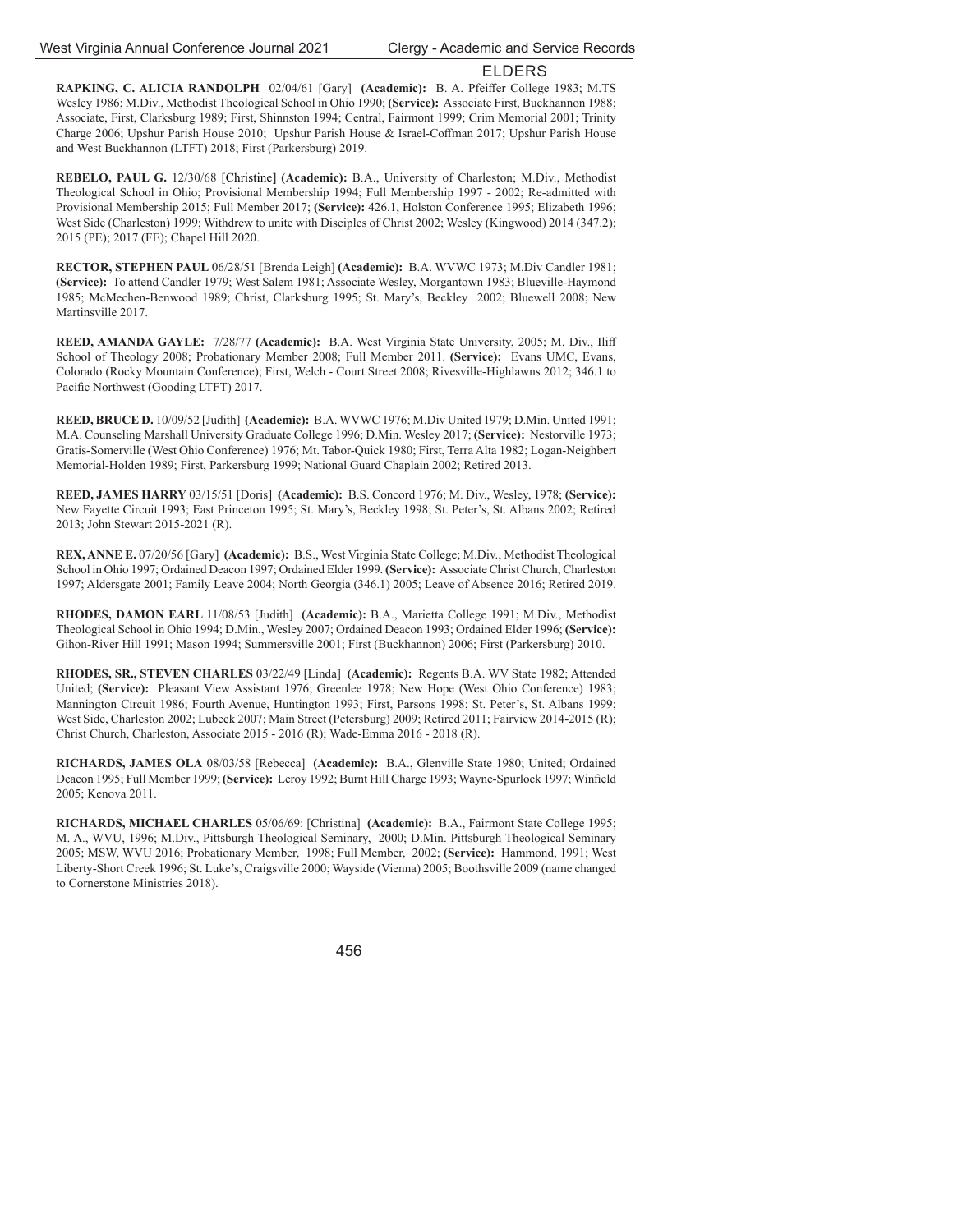**RICHARDS, MICHAEL GENE** 10/12/53 [Deborah] **(Academic):** B.A. WVWC 1976; United; Probationary Member 1995; Full Member 1999; **(Service):** Belington Charge 1990; Big Tygart 1993; First, Hinton 1997; Good Hope, Lost Creek 1999; Otterbein (Elkins) 2007; Midland Trail Charge 2009; Upper Shortline Charge 2011; Retired 2013; Belleville - Ford Chapel 2014-2019 (R); Fairview (Washington) 2019 (R).

**RIDENOUR, ALLEN CLYDE** 05/21/47 [Rita] **(Academic):** B.A. WVU 1970; M.Div. Duke 1974; D.Min. Trinity 1987; **(Service):** Associate Evansville 1967; Benton Ferry-Norwood 1968; Burlington Circuit (NC) 1970; Crumpler-McDowell 1974; Carr Memorial 1977; St. Paul's, Oakland 1981; First, South Charleston 1989; Leave of Absence 1996; Retired 1997.

**RIECKS, JOHN CHARLES** 05/02/43 [Alice] **(Academic):** M.ED. William & Mary 1965; Th.M. Southern Methodist 1972; **(Service):** Frankford Circuit 1972; War-Caretta 1975; St. Luke, St. Albans 1978; Sabbatical Leave 1987; To Attend School 1988-1991; Leave of Absence 1992; Counselor, Garnett Career Center 1994, Retired 2003.

**RIGGS, JAMES ROBERT** 03/05/55: **(Academic):** B.M. Westminster Choir College 1978; M.Div. Oral Roberts 1983; **(Service):** Smithville 1983; Kanawha Central 1986; Attend Westminster Choir College 1987; Rivesville-Highlands 1990; Memorial Spencer 1993; Leave of Absence 1997-2000; To attend school 2001; CPE Residency, VA Hospital, Clarksburg 2002; Presbyterian Church 2005; Roman Catholic Church 2010 {LTFT}; Chaplain, Amedisys Hospice 2015; 344.1D to Presbyterian Church (LTFT) 2017; LOA 2019.

**RITCHIE, KARIN ADAIR MARTIN** 12/30/63 [Todd] **(Academic):** B.S.N. WVWC 1986; M.Div. Duke 1992; **(Service):** Brookstown (NC), 1991; CPE Wesley Long Community Hospital (SC) 1992; St. Luke, St. Albans 1993; Leave of Absence 1999-2001; Associate Stout Memorial 2002; First (Ravenswood) 2007; Leave of Absence 2011; Beech Grove (LTFT) 2017.

**ROBERTS, AULBERT L**. 12/01/27 [Ladoris] **(Academic):** Attended Fairmont & Salem; **(Service):** Rinehart Charge 1961; Buckhannon Circuit 1964; South Chestnut Street 1969; Mt. Nebo 1976; Shinnston Circuit 1989; Retired 1992; Otterbein, Shinnston 2001.

**ROBERTS, GERALD A.** 05/26/58 [Juanita] **(Academic):** Regents B.A. Bluefield State 2000; Ordained Deacon and Associate Membership 2000; M.Div. United Theological Seminary 2006; Probationary Member, 2006; Full Member 2009; (Service): Coalwood-Roderfield 1995; Pineville-Wyoming 2000; Mullens 2005; East Greenbrier 2010; Carr Memorial 2016; Carr Memorial and New Salem 2018.

**ROBERTS, SAMUEL RICHARD, III**. 03/10/51 [Stella] **(Academic):** B.A. WVWC 1973; M.Div. Yale 1976; M.PHil Drew 1983; Ph.D. Drew 1985; **(Service):** To attend Yale 1974; Tornado 1976; Attend Drew 1980-84; Mannington Circuit 1985: Chaplain and Assistant Professor, Tennessee Wesleyan 1986; Retired 2012.

**ROBERTSON, NORVELL** 08/23/51 [Judith] **(Academic):** B.A. Virginia Wesleyan 1974; B.D. Wesley 1979; Transferred from Virginia Conference 1986; (Service): Jarrett-Bufflick 1986; Alaska Missionary Conference (426.1) 1990-1992; First Terra Alta 1993; Poca 1998; Leave of Absence 2000-2001; Eastern McDowell 2002; Retired 2003.

**ROWE, KARA DANEEN** 09/26/75 [Michael] **(Academic):** B.A., Marshall 1998; M.Div. Wesley 2010; Provisional Member 2010; Full Member 2014; **(Service):** Trinity, Keyser 2008; Spruce Street Associate 2010; First (Chester) - Newell 2013; St. Peters / Brown 2020.

**RUSSELL, PAUL D.** 05/13/51 [Verna] **(Academic):** B.A. WVWC 1973; M.Div. Wesley 1978; D.Min. United 1994; **(Service):** To attend School, 1972; Burlington 1978; Elizabeth 1984; St. Andrew's, Parkersburg 1991; Southern District Superintendent 1999; First, Huntington 2005; Stout Memorial, Parkersburg 2012; Retired 2016; Christ / St. Andrew's, Parkersburg July 1, 2020 - December 31, 2020 (R).

**RUSSO, JOHNNA LOUISE FARISS WHEATON**: 5/6/64 [Vincent Thomas Russo] **(Academic)**: B.S., Virginia Tech 1986; M. Div., Drew 2000; Probationary Member 2004; Full Member 2007; **(Service):** Boothsville 2002; Canaan 2009; Family Leave 8.1.2015.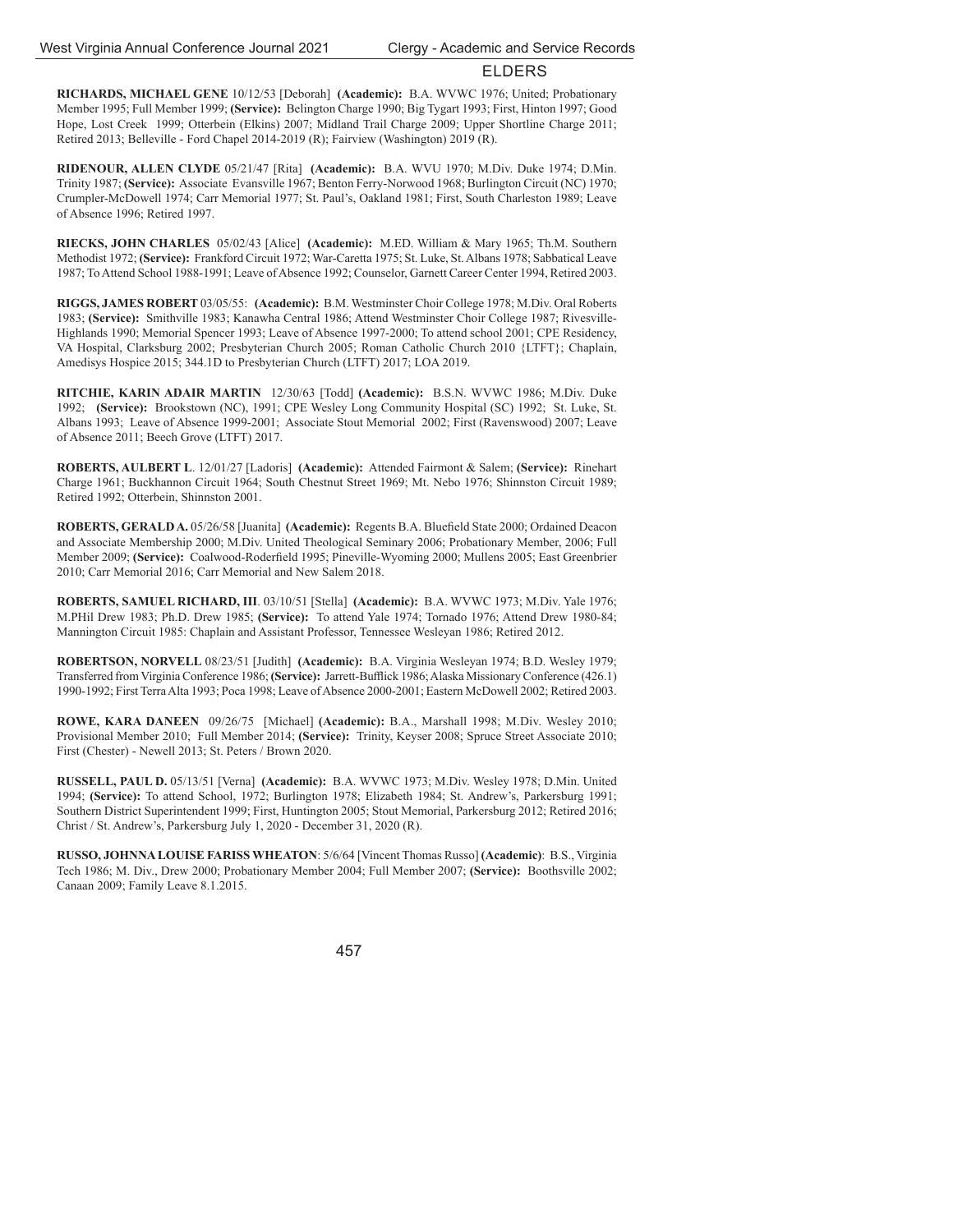**SALE, RICHARD HARVEY** 08/19/55 [Carol Markstrom] **(Academic):** B.S./B.A. WVU 1978; M.Div. Perkins-SMU 1992; **(Service):** To attend Perkins 1991; Salem 1992; Westover, 1997; Woodland 2000; First, Clarksburg 2009; MonValley Superintendent 2016; Retired 2018.

**SAUVAGE, JOHN R.** 11/13/52 **(Academic):** B.A. Marshall 1979; M.Div. United 1982; D.Min. United 1991; **(Service):** Fort Gay 1975; Good Samaritan 1977; Z. Warner 1981; Beaver-Blue Jay 1983; Peterstown 1987; Highlawn, Huntington 1999; Oak Hill 2004; Steele Memorial 2008; Retired 2015; Hinton Shared (R) 2019.

**SCHELL, CLIFFORD G.** 03/12/38 [Mary Ann] **(Academic):** B.A. Asbury 1960; B.D. Asbury 1966; **(Service):** Kitzmiller 1960; Fort Gay 1963; Chaplin (KY) 1964; Mt. Union 1966; Kenova 1970; First, Princeton 1987; Wesleyan District Superintendent 2001; Retired 2008; Flemington 2008 - 2012 (R).

**SCOTT, CHRISTOPHER** 08/16/84 [Kendra] **(Academic):** B.A., Shepherd University 2007; M.Div., Eden Theological Seminary 2012; Provisional Member 2014; Full Member 2017; **(Service):** Levelton 2013; Meadow River 2014; Chaplain/Director of Spiritual Life, WVWC 2015; Chaplain/Director of Spiritual Life, WVWC & South Buckhannon 2017; Winfield February 2018.

**SEARS, GREGORY SCOTT** 07/22/65 [Pamela Sue] **(Academic):** B.S. WV Tech 1992; M.Div. Duke 1996; **(Service):** To Attend Duke 1992; Ansted-Victor 1996; Peterstown 1999; Stout Memorial 2004; First, Princeton 2012; First (Huntington) 2019.

**SEDERS, BRIAN LEVI** 11/28/65 [Susan] **(Academic):** B.A. Alderson Broaddus 1988; M.Div. Ashland Theological Seminary 1994; **(Service):** Barberton: Moore Memorial (East Ohio Conference) 1990; Sistersville 1994; Duff Street 2007; First (Elkins) 2017.

**SELVARAJ, Y. MOSES** 11/27/33 [Rita] **(Academic):** B.S. Presidency College, Madras, India 1956; B.D. Union Biblical Seminary, Yeotmal, India 1964; M.Th. Howard University 1973: Transferred from South India Regional Conference 1986; **(Service):** Mathias 1986; Wardensville 1989; Darlington-St. John's 1992; St. John's, Parsons, 1997; General Evangelist 1999; Retired 2004.

**SHANHOLTZER, AMY MOCK** 09/16/65 [Craig] **(Academic):** B.A. WVWC 1987; M.Div. Candler 1996; **(Service):** Blueville-Haymond 1996; Duff Street 2001; Director of Evangelism and Congregational Development 2007; MonValley Superintendent 2018.

**SHEPARD, GARY N**. 07/27/53 [Diana] **(Academic):** B.A. Marietta 1976; M.Div. Duke 1979; D.Min. Pittsburgh Theological Seminary 2002; **(Service):** Williamstown Circuit 1974; Ellis Chapel (NC) 1976; Associate, Bridgeport 1979; Trinity, Hamlin 1981; Associate Johnson Memorial 1984; Montgomery 1987; New Cumberland 1989; First, Weirton 1994; Sabbatical Leave 2000; To attend Pittsburgh Theological Seminary 2001; Hope 2002; First, Clarksburg 2003; Oak Grove - Ebenezer 2009; Pea Ridge 2010; Retired 2015.

**SHEPHERD, II., JAMES EMOREY** 06/12/44 [Mary Lou] **(Academic):** B.A. West Liberty 1967; M.Div. Methodist Theological School in Ohio 1972; **(Service):** Castleman's Run-Kadesh Chapel 1964; Associate, Thomson 1966; Laurel Point 1967; Friendly 1968; To Attend School 1969; Rolling Hills Parish (OH) 1969; Hundred-Rush Run 1972; Fort Ashby 1983; Steele Memorial 1991; Associate Pea Ridge 1995; Oak Hill 1996; Oak Hill-Harvey Chapel 1999; First, Williamstown 2004; Retired 2005.

**SHIELDS, BETTY JEAN** 06/23/38 [Robert] **(Academic):** Regents B.A. West Liberty 1991; M.Div., United; Ordained Deacon 1994; Ordained Elder 1997; **(Service):** Court Street, Welch (PTLP) 1984; Court St. - Premier 1985; Pleasant Valley 1987; North Jackson County Charge 1992; New Hope 1995; Marlinton 2003; Retired 2008; Minnehaha Springs Associate 2010 - 2013 (R); Bluestone 2013 - 2018 (R); Mt. Horeb 2018 - 2021 (R).

**SHIELDS, JERRY KERMIT** 04/10/44 [Margaret] **(Academic):** B.A. Marshall 1967; M.Div. Drew 1971; **(Service):** Matoaka Charge 1971; Associate Christ, Wheeling 1973; Greenview 1974; Gassaway 1976; U.S. Navy Chaplain 1978; Retired 2015; First (Williamson) - Memorial (R) 2016; added Matewan (R) 2019.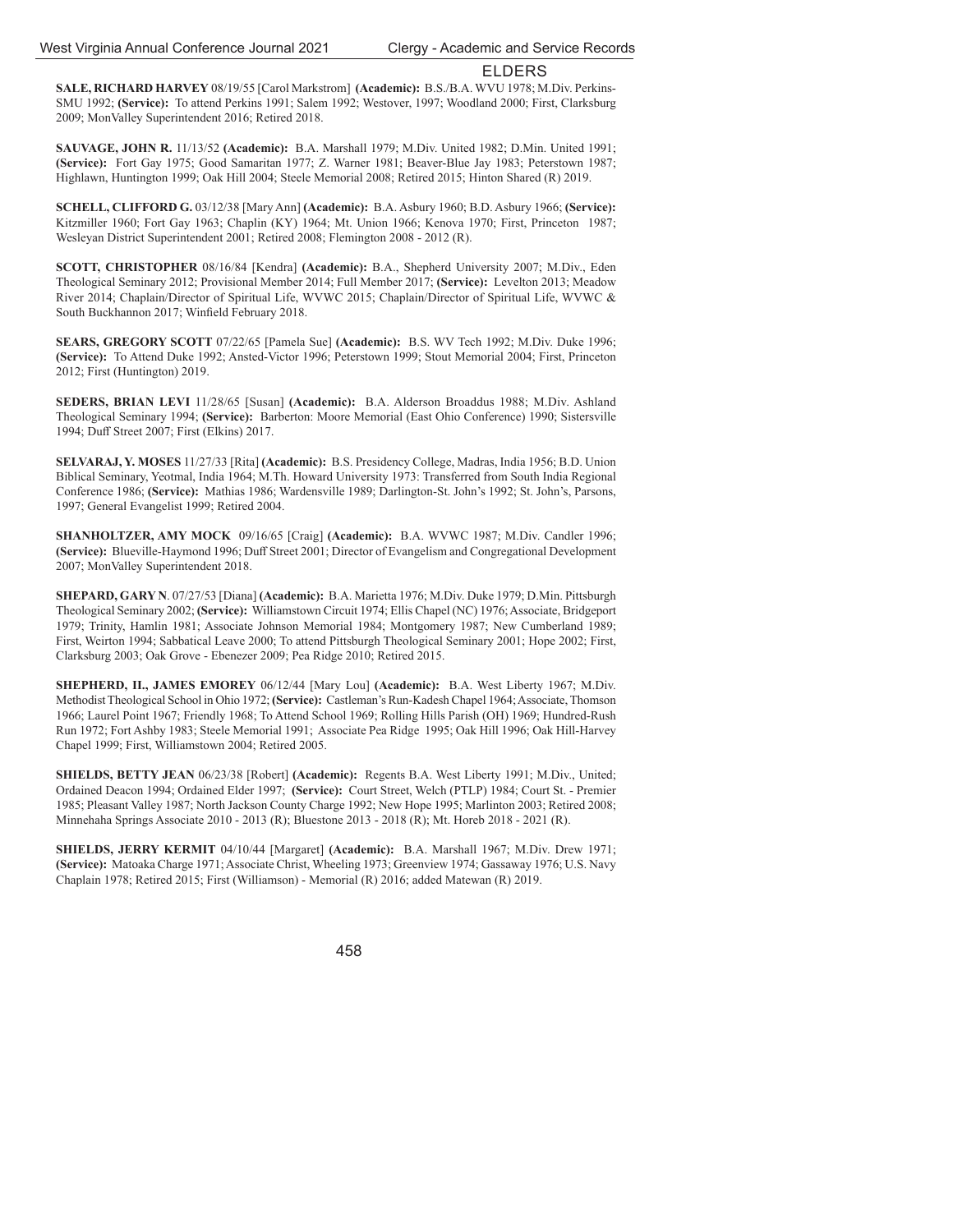**SHIELDS, ROBERT C.** 07/24/36 [Betty Jean] **(Academic):** B.A. Asbury 1959; M.Div. Asbury 1965; **(Service):** Talcott 1959; Springfield 1961; Hinton 1961; Rand 1965; Richlands 1967; Holden 1972; Gary 1972; Colliers 1987; North Ravenswood 1992; Carr Memorial 1995; Retired 2003; Minnehaha Springs 2003; Retired 2008; Minnehaha Springs 2010 - 2013 (R); Bluestone Assistant 2013 - 2018 (R).

**SHOMO, FRANK T.** 06/02/49 [Michelle] **(Academic):** B.A. WVWC 1971; M.S.M. Southern Methodist 1973; M.Th. Perkins 1976; D.Min. United 1994; **(Service):** Associate St. Marks, Charleston 1976; Associate Lewisburg 1979; Franklin-Mt. Zion 1981; St. Paul's, South Charleston 1985; Elizabeth Memorial 1996; Midland South Superintendent 2016; Retired 2019.

**SHORTRIDGE, MELISSA** 01/23/56 [Paul] **(Academic):** B.S., Mountain State University 2001; N, Div., Wesley Theological Seminary 2004; Probationary Member 2004; Full Member 2007; **(Service):** Meadowbridge Circuit 2001; South Morgantown 2004, Peterstown 2006; New Martinsville 2010; Greenbrier District Superintendent 2014.

**SHREVE, JOSEPH M.** 10/25/53 [Vicky Jean] **(Academic):** B.S. WVWC 1974; M.Div. Duke 1978; D.Min. St. Mary's 1989; **(Service):** Woodford-Rowan 1978; Kee Street 1985; St. Matthew, Weston 1992; First, Williamstown 2000; Johnson Memorial, Huntington 2004; Chapel Hill 2008; Retired 2013; North View 1/1/16 - 1/30/16 (R).

**SHUMAN, PAMELA S.** 06/11/51 [Daniel Bryan] **(Academic):** West Liberty 1972; Carlow College 1992; M.Div. Pittsburgh Theological Seminary 1998; Ordained Deacon 1994; Ordained Elder 2000; **(Service):** West Liberty-Short Creek 1992; Newell 1996; North Elkins 1998; St. Marys 2007; St. Paul's (Parkersburg) 2013; Retired 2017.

**SKAGGS, MARK D.** 09/27/52 [Betty] **(Academic):** B.S. Marshall 1974; M.Div. Methodist Theological School in Ohio 1992; M.A. WV College of Graduate Studies 1983; **(Service):** Frankford 1992; Rupert 1996; Leave of Absence 1997-1998; Gauley Bridge 1999 [LTFT]; Gauley River [LTFT] 2006; Retired 2015.

**SKINNER, CYNTHIA LOU** 01/20/1956 **(Academic)**: B.A. WVWC 2009; M.Div. Eastern Mennonite 2014; Provisional Membership 2019; Full Membership 2019; **(Service):** South Fork 2009; Riverton 2015.

**SMITH, JANICE VIRGINIA** 02/02/1943 [Glenn] **(Academic):** B.A. Indiana Univ. of Pennsylvania 1969; M. Div. METHESCO 2001; Ordained Deacon, 2001; Ordained Elder, 2003; **(Service):** Calcutta-Nine Mile 1998; Fairview 2001; Heights 2007; Barrackville 2011; Retired 2015; Brookhaven-Sturgiss-Tyrone 2015 - 2021 (R)

**SMITH, ROGER LEE** 03/24/46 [Marilyn] **(Academic):** B.A. WVWC 1968; M.Div. Duke 1971; D.Min. Methodist Theological School in Ohio 1986; **(Service):** Associate Christ, Wheeling 1971; Emmanuel, White Sulphur Springs 1973; Crossroads, Huntington 1976; Stout Memorial, Parkersburg 1980; Bluefield District Superintendent 1988; Spruce Street, Morgantown 1993; Christ, Wheeling 2003; Retired 2010. Interim First Ravenswood, 2011 (ending 6.30.11).

**ST. CLAIR, WILLIAM** 3/11/64 [Danielle] **(Academic):** B.A., University of Virginia 1986; J.D., Campbell University School of Law, 1989; M. Div., Vanderbilt 2008; Probationary Member, 2007; Full Member 2012; **(Service):** Appointed to attend school (Vanderbilt) 2007; 346.1 To Other Annual Conferences (Caribbean and Americas) 2008; Bethesda 2011; Appointed to another Christian Denomination (Methodist Church in the Caribbean and Americas) 2013; Legal Aid 2015; Leave of Absence 2019.

**STACKPOLE, DAVID ALLEN** 12/23/71 [Amy] **(Academic):** B.S., WLSC 1995; M.Div. MTSO 1999; Ordained Deacon 1998; Ordained Elder 2001; **(Service):** Brownsville (OH) 1993; Cranesville 1994; Elizabeth 1999; Fayetteville-Doggett Chapel 2002; Cross Roads (LTFT) 2006; To Attend School 2008; Leave of Absence 2009. Honorable Location 2014.

**STACKPOLE, GARY LEE** 08/14/43 [Janet] **(Academic):** B.S. Salem 1970; M.Div. Iliff 1973; **(Service):** Wallace 1968; Henry (NEB) 1970; Alderson 1973; Triadelphia 1975; Honorable Location 1978-1981; Mt. Union 1982; Broad Oaks, Clarksburg 1984; Moorefield 1992; Pea Ridge 1996; Chapel Hill 2001; Retired 2008.

**STARKEY, BONNIE K.** 09/10/1952 [Michael] **(Academic):** B.A., WVWC 2004; Associate Member 2005; Provisional Member 2016; Full Membership 2019; **(Service):** Burnsville 1997; Hodgesville 1999; Mill Creek 2004; Jane Lew 2011; Vincent Memorial - Broad Oaks 2016; West Milford 2020.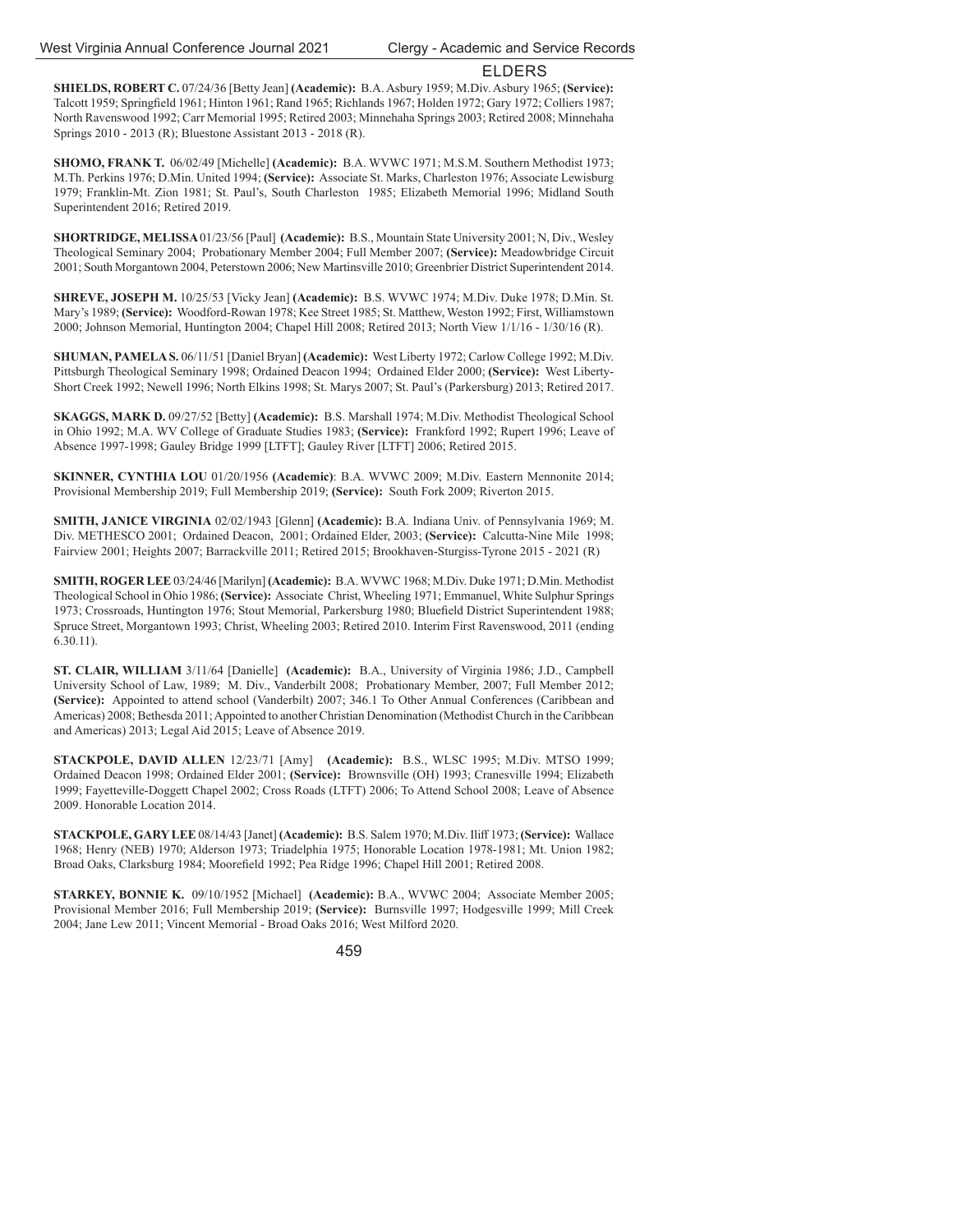**STARLING, BARBARA SUITS** 08/23/36: **(Academic):** B.A. WV State 1987; M.Div. Methodist Theological School in Ohio 1990; **(Service):** South Jackson Charge 1984; Steelton 1990; Rees Chapel, 1997; Retired 2002.

**STARLING, JR., SAMUEL E**. 05/06/40: **(Academic):** B.A. WVWC 1962; M.Div. Boston 1968; **(Service):** Johnstown 1959; Adrian 1960; First Congregational (MASS) 1963; Central, Buckhannon 1968; North Street-Fulton 1969; Forrest Burdette Memorial 1974; Simpson, Moundsville 1976; Ravenswood, First 1985; First, New Martinsville 1990; First, Keyser 1997; Retired 2002; Masontown - Bethlehem 2010 - 2015 (R); Pruntytown - Fetterman (R) 2016-2019.

**STAUB, ROBERT K.** 08/16/48 **(Academic):** B.A. West Liberty 1970; M.Div. Methodist Theological School in Ohio 1973; **(Service):** Central, Richwood (OH) 1971; Steelton, New Martinsville 1973; Triadelphia 1978; First, Shinnston 1981; Calvary, Moundsville 1987; Warwood 1991; New Cumberland 2003; Retired 2013.

**STEELE, JACOB DANIEL** 03/08/83 [Emily] **(Academic):** B.A. West Virginia Wesleyan 2005; M.Div., M.A. CM MTSO; 2010; Provisional Member 2011; Full Member 2014; **(Service):** Wayne 2011; Christ, Wheeling 2016.

**STEELE, JAMES CALVIN** 08/11/55 [Wanda] **(Academic):** B.A. Glenville 1978; M.Div. United 1985; **(Service):** To attend United 1984; Hatcher Circuit 1985; First, Mannington 1988; Lost Creek 1990; Philippi 1994; Volga [LTFT] 2000; Retired 2006.

**STEMPLE, DANIEL CHARLES** 08/07/50 [Elaine] Ordained Deacon, 2001; Ordained Elder, 2003; **(Service):** North Preston, 1991; Arnettsville, 1992; Blue Sulphur, 1997; Alderson 2001; Rees Chapel-Laurel Dale 2004; Retired December 2013.

**STEVENS, BENNIE L.** 12/23/43 [Correna] **(Academic):** B.A. Marshall 1978; M.Div. Methodist Theological School in Ohio 1981; **(Service):** Henderson Ct. 1975; Mason 1981; Heights, Pt. Pleasant 1994; Retired 2006.

**STILGENBAUER, DAVID W.** 01/28/65 [Shari Dawn] Probationary member 2007; Full member 2011; **(Service):**  Leroy 1997; St. Lukes, St. Albans 2001; Trinity, Parkersburg 2008; Ronceverte 2015; Rivesville / Highlawns 2019 .

**STINESPRING, WILBERT ALVIN "CASEY"** 04/29/46 **(Academic):** B.A. John Wesley 1969; M.Div. Methodist Theological School in Ohio 1976; **(Service):** Creston-Evans 1969; Limestone 1973; Elizabeth 1976; Grantsville Charge, 1984; Wayne 1989; Highlawn 1995; Christ, Parkersburg 1999; Wellsburg-Franklin 2005; Retired 2008; Beech Grove 2015-2017 (R).

**STODDARD, ROBERT G.** 03/08/49 [Susan] **(Academic):** A. A. Canada College 1971; B. A. San Jose State University 1976; M. Div. Pacific School of Religion 1979; D. Min. Asbury Theological Seminary 1998; (Service): First-Kerman [CA] 1979; Wesley-Fresno Associate [CA] 1983; Crystal Springs-San Mateo [CA] 1984; Sabbatical Leave 1993; Transferred from California-Nevada Conference, 1996; Rainelle 1994 [426.1]; Rainelle 1996; Bluewell 1998; First, Beckley 2003; Retired 2013; Coal City 2013-2016 (R).

**STONESTREET, RAYMOND** 06/12/64 [Elaine] **(Academic):** Regents B.A., WV State University 2004; M.Div., United Theological Seminary 2013; Provisional Membership 2015; **(Service):** Fisher Valley 2012; Kee St. 2013; Lavalette 2017; Lavalette and Mays Chapel 2020; Morris Memorial 2021.

**STURM, JAMES L.** 12/11/46 [Faye] **(Academic):** B.A. Fairmont 1988; M.A. Salem-Teikyo University 1995; Completed Advanced Course of Study 1997; Ordained Elder 1998; **(Service):** Bingamon 1986; Blacksville 1991; Crossroads-Waverly 1996; 346.1 (Mississippi) 2001; Retired 2012.

**SULGIT, CLARE JULIETTE** 08/31/70 [David Kaufman] **(Academic):** B.A., WVWC; M.Div., Duke, 1997; Ordained Deacon 1996; Ordained Elder 2000; **(Service):** To attend Duke 1996; Chaplain, Duke University Hospital 1997; Wellsburg 1998; Humphreys, Tornado 2004; Fayetteville-Doggett 2006; St. Marys 2016.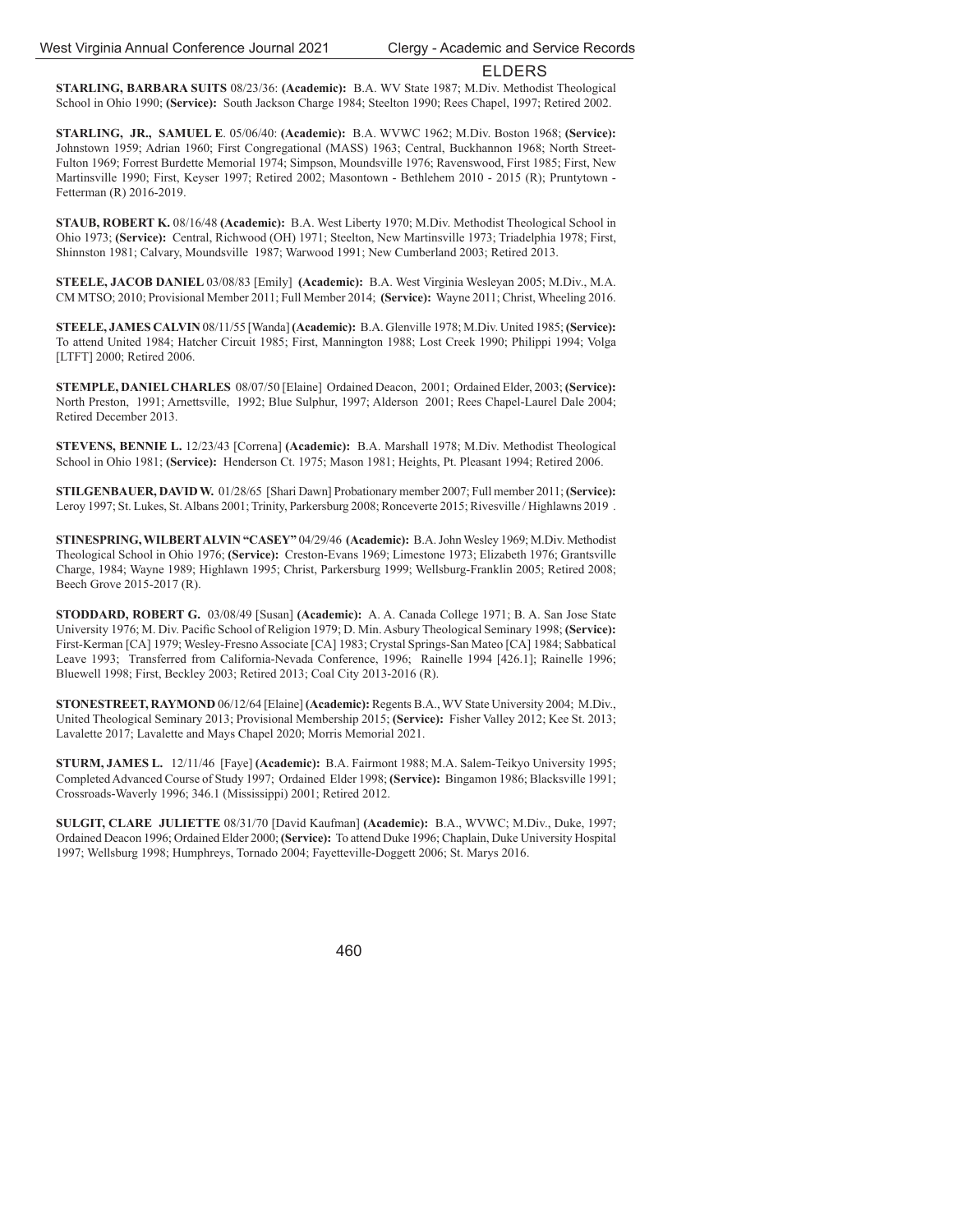**SWECKER, STEPHEN LLOYD** 03/07/44: **(Academic):** B.A. WVU 1966; M.Div. Wesley 1970; **(Service):** Walker Chapel (VA) 1967; Capon Bridge 1969; Oneonta Congregational (CA) 1970; Boston University 1972; First Church of Christ Congregational (MASS) 1973; Harner Chapel-Jones 1977; Editorial Staff of United Methodist Reporter, Dallas Texas 1982; Leave of Absence 1983; Editorial Staff, United Methodist Reporter, Dallas, Texas 1984; Leave of Absence 1994-98; Director, Center for Ecumenical Spirituality 1999; Editor, Zion's Herald 2000; Retired 2009; Waverly (R) 2021.

**SWEARENGIN, RICK D**. 09/26/66 [Melody] **(Academic):** B. A. Glenville State 2004; M.Div. United Theological 2008; Provisional Member 2009; Full Member 2012; **(Service):** Mt. Zion 1999; Mt. Nebo 2009; Madison 2014; Wesleyan District Superintendent 2020.

**SWEET, LEONARD I.** 05/14/47 [Karen] **(Academic):** B.A. University of Richmond 1969; M.Div. Colgate 1972; Ph.D. University of Rochester 1974; Transferred in 1990; **(Service):** President, United Seminary 1985; Dean, Drew University Seminary 1996; Professor, Drew University 2000; Retired 2019.

**TATE, KAREN KAY** 08/06/59 **(Academic):** B.S., WVWC 1982; M.S., Penn State 1987; M. Div. Methodist Theological School in Ohio 2013; M.A.C.M. Methodist Theologial School in Ohio 2015; Provisional Membership 2013; Full Membershiip 2018; **(Service):** Grantsville (PH) 2012 [SLP]; Grantsville (PH) [LTFT] 2013; Brookhaven-Tyrone [LTFT] 2014; Camden-Cowen-Halo 2015; Westover 2018; Vincent Memorial / Broad Oaks 2020.

**TAYLOR, JOHN H**. 10/11/26: **(Academic):** B.A. Cornell College 1949; B.D. Yale 1953; Transferred to WV Conference from Northern Illinois Conference 1982; **(Service):** Associate Christ, Charleston 1982; Matewan 1984; Retired 1992.

**TAYLOR, MARCY** 10/17/71 **(Academic)**: BSN-RN, WVU, 1994; Methodist Theological School in Ohio; Probationary Member 1999; Ordained Elder and Full Membership 2006; (Service): Associate Beckley Temple 1999; Leave of Absence 2000; South Morgantown 2004; Associate Suncrest (LTFT) 2005; Oak Grove - Ebenezer 2007; Chaplain, Tender Loving Care (of Amedisys) Hospice 2009; Leave of Absence 2010.

**TAYLOR, MICHAEL EUGENE** 05/29/59 [Susette] **(Academic):** B.A. Asbury 1981; M.Div. United 1988; **(Service):** To attend United 1986; Pruntytown-Fetterman 1990; Elizabeth 1992; First, Welch 1996; Grove Street, Petersburg 2001; Simpson, Moundsville 2005; Retired 2008; Chaplain, Northern Correctional Facility, Moundsville (R) 2016.

**TAYLOR, WAYLAND P.** 10/22/35 [Linda] **(Academic):** B.A. San Diego State 1958; M.A. San Diego State 1960; M.Div. Garrett 1964; Graduate Studies at Lousiana State University 1972-1974; **(Service):** Special Appointment, WVWC 1964; Sutton 1976; Parkview 1978; Sistersville 1980; Thomson 1982; Warwood 1986; Calvary Moundsville 1991; Barrackville 1995; Retired 2001.

**TENNANT, ANDREW DOUGLAS** 05/08/87 [Julie] **(Academic):** B.A., WVWC 2009; M.Div., Pittsburg Theological Seminary 2012; Provisional Member 2013; Full Member 2016; **(Service)**: Valley Chapel - Benton Ferry 2012; First (Sistersville) and Friendly 2018.

**THOMPSON, BART RAY** 5/5/69 [Martha Ognibene] **(Academic):** B.S Marshall, 1991; M.A. Marshall, 1993; M.Div., United, 1999; Ordained Deacon 1999; Ordained Elder 2001; **(Service):** Christ Church, Huntington, 1994: Associate Faith, Huntington 1996; Appointed to attend school, 1998; Bethesda, 1999; Trinity-Waldon, Piedmont 2003; Warwood - Short Creek 2013; Spruce Street 2021.

**THOMPSON, T. DAVID** 07/08/55 **(Academic)**: AB, Marshall University 1976; MA+45 Marshall 1979; M.Div. United Theological Seminary 2004; Probationary Member 2006; Full Member 2010. **(Service):** Lynn Chapel 1999; Richwood Charge 2006; Bruce McDonald Memorial 2008; First (Hinton) 2011; Beverly 2013.

**THOMPSON, III., WILLIAM G.** 09/26/38 [Carolyn] **(Academic):** B.A. WVWC 1960; M.Div. Wesley 1964; **(Service):** To attend School 1961; Associate, First, Parkersburg 1964; Ebenezer 1967; Mt. Hope 1969; First, Mannington 1974; Associate Johnson Memorial, Huntington 1976; Blueville 1978; Associate First, Clarksburg 1985; St. Peters, St. Albans, 1989; Retired 1999.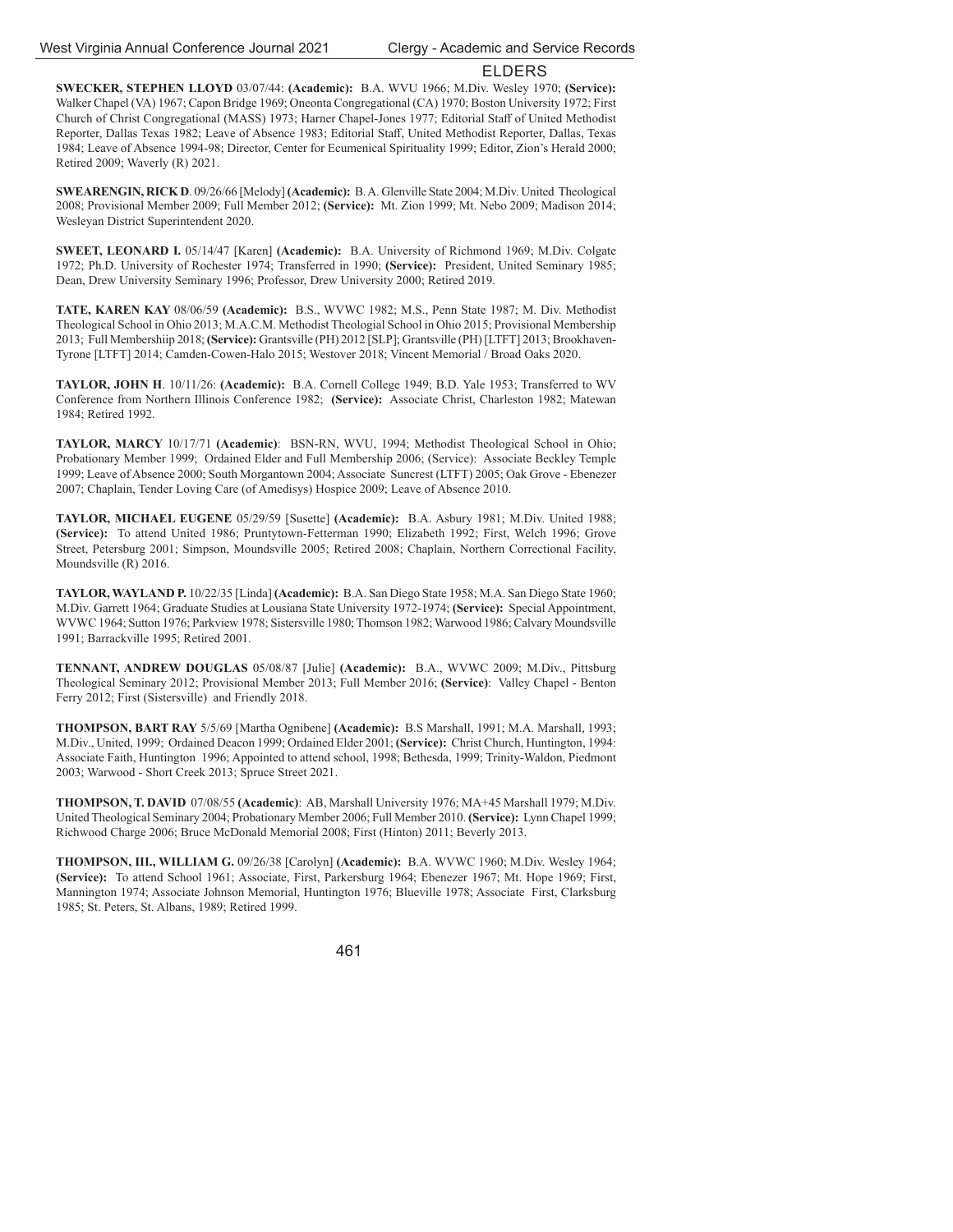**THORP, JR., ALBERT LINDSAY** 08/27/49 [Carol Lyn] **(Academic):** B.A. WVWC 1971; Th.M. Boston 1976; (Service): Quiet Dell-Monroe Chapel 1976; Moorefield 1987; Stout Memorial 1992; Kenova 2004; Retired 2011.

**THURMOND, REBA** 02/14/35: **(Academic):** B.A. Georgia Wesleyan 1957; M.RE Union 1965; M.Div. Pittsburgh Theological 1975; **(Service):** Wesley Foundation, WVU 1971; Retired 1998.

**TRIBETT, CARL DAVID** 09/23/57 [Dana] (Academic): A.A. WV Northern Community College 1977; B.A. West Liberty State College 1979; M.Div. United 2002; Ordained Deacon, 2002; Ordained Elder, 2005. **(Service):** Colliers 2002; Mountaintop Ministries 2005; Wellsburg - Franklin 2008; St. John's (Spencer) 2018.

**TUCKER, ANDREW ARTHUR** 08/02/35 [Mary Alice] **(Academic):** B.A. WVU 1965; M.Div. United 1969; S.T.M., United 1970; D.Min. United 1991; **(Service):** Kingwood Circuit 1961; Hillsboro (OH) 1965; First, Hillsboro (OH) 1968; Fairview (OH) 1969; Sistersville 1970; St. John, Vienna 1974; St. Johns, Spencer 1978; Associate Director Conference Council on Ministries 1982; Elm Grove 1991; Midland North District Superintendent 1996; Wesleyan District Superintendent, 1997; Retired 2001.

**TUCKER, DAVID EARL** 08/16/55 **(Academic):** B.A., East Coast Christian, 1984; M.Div., Graduate School of Theology, 1989; D.Min, Columbia Theological, 1994; Transferred in from Church of God, 1992; Ordained Deacon 1992; Ordained Elder 2000; Surrendered Credentials 2006; Reinstated as Local Pastor 2009; Orders Recognized and received as full member 2011; **(Service):** Chaplain, Orlando Medical Center 1993- 2006; Chaplain, Heartland Hospice, Brunswick, GA, 2009; Chaplain, Haven Hospice, Palatka, FL 2011; Retired 2019.

**TUTWILER, EDWIN ALLAN** 11/28/48 [Patricia] **(Academic):** B.A. WVU 1971; M.Div. United 1983; Attend United 1981; **(Service):** Pocahontas 1983; Quiet Dell 1987; St. Andrew, St. Albans 1995; Leave of Absence 1999- 2003; Coal Fork 2004; Retired 2012.

**UNDERWOOD, DONALD R.** 08/26/35 [Jacqueline] **(Academic):** B.A. WVWC 1963; M.Div. Boston 1967; **(Service):** Jane Lew Circuit 1962; Revere (MASS) 1965; Lakeview 1967; Parkview 1974; Warwood 1978; First, Weirton 1986; First, Parkersburg 1991; Retired 1999.

VAN STAVERN, CARL 11/05/59 [Rebecca] (Academic): Regents B.A., Bluefield State 2006; M.Div. Eastern Mennonite 2011; Provisional Member 2012; Full Membership 2015; (Service): Grace, Bluefield 2003; Walkersville 2006; Main Street (Petersburg) 2011; Wardensville 2014; Kee Street - Stinson 2017.

VAN STAVERN, REBECCA 03/17/59 [Carl] **(Academic):** Regents B.A. Bluefield State 2010; Eastern Mennonite 2011; Provisional Member 2012; Full Membership 2015; **Service:** Eastern McDowell 2005; Weston 2006; Open Door Ministries 2011; Peterstown 2017; Lindside / Peterstown Shared Ministry 2018.

**VETTER, JUDY R.** 06/25/53: **(Academic):** A.S. Ferrum College 1972; B.S. James Madison University 1974; M.A. WVU 1981; M.Div. Eastern Mennonite Seminary 2005; Probationary Member, 2005; Full Member 2008; **(Service):** Moorefield-Duffey Assistant 1998; Asbury-Baker's Chapel, Oak Grove 2001; Open Door Ministries 2005; St. Paul's (Paden City) 2011; FIrst, Romney 2016; Crossroads 2017; Retired 2018; Bloomington Associate and Elk Garden Associate and Swanton - Kitzmiller Asoociate 2018-2020 (R); South Fork 2020 (R).

**VILLINGER, FREDRIC W.** 09/05/39 [Elizabeth] : **(Academic):** B.A. WVU 1961; M.Div. Drew 1965; **(Service):** Associate Drummond Chapel 1965; Campus Pastor, Fairmont 1967; John Stewart, (SC) 1968; Peterstown-Ballard 1973; John Wesley-St. James 1976; Main St.-St. James 1979; To Attend School 1982; Harner Chapel-Mt. Pleasant 1983; Trinity, Glenville 1986; Rees-Janes 1988; First, Beckley 1993; Asbury-Rand 1995; Asbury-Darlington-St. John's, 1997; Grace, Keyser 2001, Retired 2003.

**VINCENT, RANDALL C**. 10/18/48 [Ruth Ann] **(Academic):** B.S., Fairmont State 1992; M.Div. United Theological Seminary 2003; Probationary Member, 2003; Full Member 2007; **(Service):** Blackshere 1998; Retired 2014; Fairview 2015 (R); Meadowdale (Interim) (R) 2018.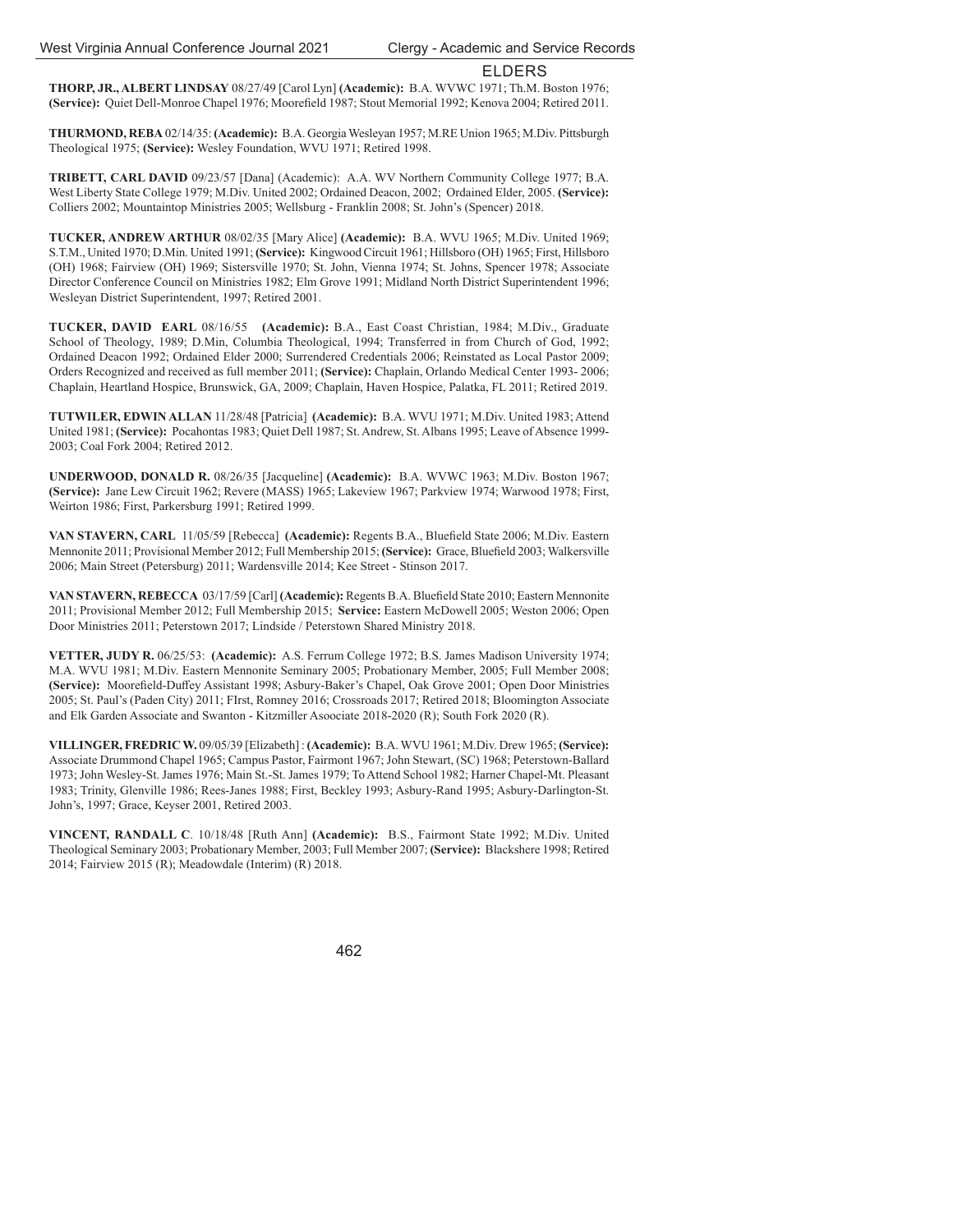**WACHTER, ROBERT SAMUEL** 03/02/45 **(Academic):** B.A., Otterbein 1967; M.Div., United 1970; **(Service):** Paradise 1987; Deep Creek Lake 1990; Transferred from Western Pennsylvania Conference 1997; Cranesville-Deep Creek Lake 1999; Deep Creek Ministries 2001; Associate Deep Creek Ministries 2009; Retired 2009; St. Paul's (Oakland) 2013-2014 (R); Paradise 2014 - 2018 (R); Friendsville 2018 (R)

**WAIDE, MICHAEL PAUL**: 03/18/78 **(Academic):** B.S., West Liberty 2000; M.Div., Emory 2005; Probationary Member, 2003; Full Member 2006. **(Service):** Associate Lewisburg 2003; Campus Pastor, Fairmont State University 2005; To Attend School (Syracuse University) 2009; Rivesville-Highlawns 2011; Faculty, Pierpont Community and Technical College at Fairmont State 2012.

**WALLER, RICHARD B.** 02/12/52 [Ann S. Hunter Waller] **(Academic)**: A.B. Glenville State 1975; M.Ed. Marshall University Graduate College 1982; M.Div. MTSO 2008; Provisional Member 2009; Full Member 2012; **(Service):** Buffalo 2005; Buffalo (Midland South District) and Mt. Union (Western District) 2011; Raleigh Shared Ministry 2013; Retired 2017.

**WATERS, DALE C.** 12/09/35 [Marlen] **(Academic):** B.A. Alderson Broaddus 1965; M.Div. United 1968; D. Min. United 1991; **(Service):** Belington Circuit 1960; Jacksonburg (OH) 1965; South Chestnut Street 1968; Fourth Avenue, Huntington 1969; Lewisburg District Superintendent 1975; First, Parkersburg 1980; Bridgeport 1984; Retired 1999.

**WATKINS, EARNEST R.**: 06/08/52 [Kim] **(Academic):** B.A. WVU 1974; M.A., California School of Professional Psychology 1978; Ph.D. Walden University 1994; M.Div. Union Theological Seminary 2004; Probationary Member, 2005; Full Member 2009; **(Service):** Greater Wheeling Cooperative Ministry Associate 2001; Simpson Memorial, Charleston, 2004; McHenry 2007; Brookhaven - Tyrone 2009; New Life 2014.

**WAYBRIGHT, ROGER LEE** 11/22/44 [Nancy] **(Academic):** B.A. Fairmont 1967; M.Div. United 1970; **(Service):** Associate, Simpson 1970; Colliers 1972; Associate Johnson Memorial, Huntington 1975; Emmanuel, White Sulphur Springs 1976; St. Matthew 1981; First, Fairmont 1988; Faith, Fairmont 2004; Retired 2008.

**WEAVER, ERIC C.**: 08/23/71 Probationary Member, 2005; Full Member 2011; **(Service):** Oak Grove - Ebenezer 2004; Leave of Absence 2007; Chaplain, Western MD Health Sytem 2009; Transitional Leave 2010; Chaplain, Federal Bureau of Prisons 2011.

**WEST, E. SHARON HARDMAN**: 10/07/37 [Norman] **(Academic):** B.S. Alderson Broaddus 1967; M.A. Marshall Graduate School 1982; M.Div. United 2000; Probationary Member 2001; Ordained Elder, 2004; **(Service):**  Walkersville Charge 1996; North Sutton Charge 1997; Haydenville Charge (OH) 1998; Lauckport-Epworth 2001; Epworth, Parkersburg 2004; Seventh Street, Parkersburg 2006; Retired 2008; Newlon 2009; Troy 2010.

**WEST, JR., ERNEST P. "JAY"** 01/14/65 [Pamela] **(Academic):** B.S., WV State, 1988; M.Div., Methodist Theological School in Ohio, 1996; D.Min. Wesley Theological Seminary 2016. **(Service):** 426.1 East Ohio 1994; Probationer Minister, Romford Circuit, Hornchurch, England 1994; Mt. Zion 1996; Calvary, Keyser 1998; US Army Chaplain 2002.

**WHITE, STEPHEN J.** 04/05/54 [Karen] **(Academic):** B.A. Asbury 1979; M.Div. Asbury 1982; **(Service):** To attend Asbury 1981; Stonecoal 1982; Brushfork 1985: Poca-Faith 1989; First, Gassaway 1998; St. Paul (South Charleston) 2007; Oasis-Trinity Charge 2014; Retired 2016.

**WHITLATCH RONALD ALLEN** 09/27/50 [Catherine] **(Academic):** B.A. Morris Harvey 1973; M.Div. Methodist Theological School in Ohio 1976; STM, Drew, 1982; **(Service):** Jane Lew Circuit 1968; Albright Circuit 1970; Fairplain Circuit 1971; Kermit 1976; Asbury (NJ) 1980; Meadowdale 1982; Missionary to Argentina, Bd. of Global Ministries 1983-2001; General Board of Global Ministries National Plan for Hispanic Ministries (to Iowa) 2001; General Board of Global Ministries National Plan for Hispanic Ministries (to Oregon-Idaho Conference) 2008; General Board of Global Ministries National Paln for Hispanic Ministires (Brazilian Ministries Coordinator) 2011; General Board of Global Ministries, Mission Interpreter for Northeastern Jurisdication 2012; General Board of Global Ministries, Missionary Support Coach 2015 - Nov.1 2016; Retired 2016.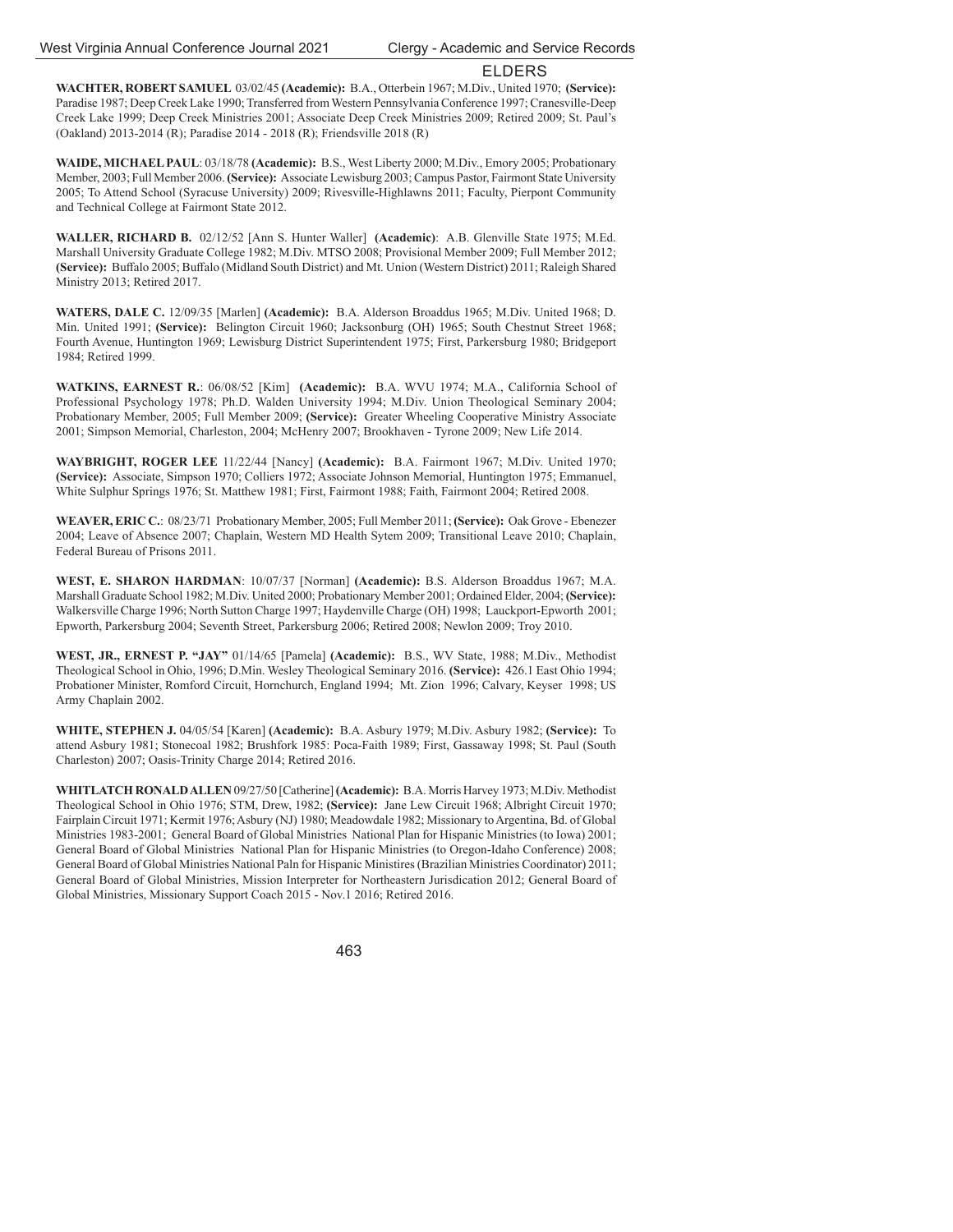**WICKLINE, BILLYREED** 12/31/24: **(Academic):** B.A. Emory & Henry 1947; B.D. Candler 1951; **(Service):** Bellepoint-Pisgah 1947; Gauley Bridge 1952; Associate St. Marks 1957; First, Terra Alta 1961; Fayetteville 1964; Fayetteville-Doggett 1968; Retired 1995.

**WILDMAN, JOHN E.** 11/22/38 [Madora Lou] **(Academic):** B.A. Salem 1971; M.Div. United 1974; D.Min. United 1978; **(Service):** Harrisville 1965; West Union 1967; Smithburg 1969; New Hope (OH) 1971; Associate Spruce Street 1974; Mason 1978; Christ, Clarksburg 1981; First, Weirton; Highlawn 1994; Fayetteville-Doggett 1995; Main Street, Petersburg 1998; Retired 2002.

**WILKINS, ROBERT CLARK** 05/14/44 [Florence] **(Academic):** B. A. WVWC 1979; M.Div. Methodist Theological School in Ohio 1983; D. Min. United 2005; **(Service):** Volga 1977; Williamsport (East Ohio) 1980; To attend Methodist Theological School in Ohio 1982; Emmanuel, West Union 1983; Wayne 1988: Project Director, Heart and Hand House, Philippi 1989; Appalachian Ministry Director, Southern WV Mission Consultant 2010.

**WILLIAMS, FELICA B. WOOTEN** 01/30/60 [Denis] **(Academic):** A.S. Mountain State University 1984; B.A. WVU-Institute of Technology 1986; M.S.Ed. Marshall University 1994; Ph.D., Education Leadership and Policy Studies, Virginia Tech, 2000; M.Div. United Theological Seminary 2011; Provisional Member 2011; Full Member 2014; **(Service):** John Stewart (Bluefield) and Bluefield State College (extension ministry) 2011; Simpson (Charleston)/St. Stephens/Conference Staff (Director of Diversity and Inclusion) 2014; Simpson (Charleston)/St. Stephens 2016; Ronceverte 2019; Concord & Vines and Branches Campus Ministry 2021.

**WILLIAMS, JENNIFER CHRISTINE** 02/29/1972 [Scott] **(Academic):** B.A. University of California at Santa Barbara 1994; M.Div. Duke U. Divinity School 1998; Ordained Deacon 1998; Ordained Elder 2000 (North Carolina Conference); Transferred from North Carolina Conference 2002; **(Service):** Lumberport-Otterbein 2002; Wesley, Kingwood 2008; Avery 2014.

**WILLIAMS, ROBERT LEE** 08/26/51: **(Academic):** B.A. University of Mississippi 1974; M.Div. Memphis Theological 1989; D. Min. Trinity Theological Seminary, Newburgh, Indiana 2014; **(Service):** Crocket-Booten-Spurlock 1990; Maybeury-Elkhorn 1991; Grantsville, MD 1994; Bramwell, 1997; Bruce McDonald Memorial-Man-Accoville 2001; Bruce McDonald-Accoville 2002; Bruce McDonald Memorial 2003; Elizabeth 2008; Frankford 2017; Retired 2019; Belington / Junior (R) 2019.

**WILSON, JR., CHARLES E.** 04/30/47 [Carolyn] **(Academic):** B.S. Concord 1970: M.Div. United 1982; **(Service):** To attend United 1979: Associate Trinity, Bluefield 1982; Spanishburg 1984; Earl 1999; Retired 2010.

**WILSON, HUGHLLYN O.** 07/01/36 [Peggy] **(Academic):** B.A. University of Charleston 1959; B.D. Vanderbilt 1963; **(Service):** South Fork 1963; Lubeck 1966; St. Paul, Fairmont 1970; Westover 1972; Guyandotte 1978; Humphreys, Tornado 1984; Greenville 1985; Retired 1997.

**WILSON, WILLIAM H.** 01/26/51 [Jane] **(Academic):** B.A. WVWC 1972; M.Th. Perkins 1976; D.Min. Drew 1991; Honorary D.D., WVWC 2013; **(Service):** Fairview 1968; Murdoch Avenue 1969; Asbury(TX) 1972; Wichita Falls (TX) 1974; Greenview 1976; Chaplain, Glenwood Park Home-Greenview 1978; To attend school 1982; Associate Director of Chaplaincy, Methodist Hospital of Dallas, TX 1983; Bluewell 01/1988; Potomac Highlands District Superintendent 1996; Western District Superintendent 2000; Director of Connectional Ministries and Assistant to the Bishop 2004; Retired 2013; Beverly Hills (R) September 2014 - June 2015; Cross Roads (R) 2018-2019.

**WINFREE, OLEN E.** 08/14/53 **(Academic):** B.S. Bluefield College 1980; **(Service):** Rosemar 1989; South Morgantown 1995; Pruntytown-Fetterman 1997; Calvary, Moundsville 1999; Vincent Memorial 2001; Lumberport - Otterbein 2008; First (Welch) - Court St. - Hemphill 2012; Welch Charge 2021.

**WOLFE, KRYSTA REXRODE** 06/10/88 [Kevin "Adam" Wolfe] **(Academic):** B.A., WVWC 2010; M.Div., Vanderbilt 2013; Provisional Member 2013; Full Member 2016; **(Service):** Cheat Lake - Calvary 2013; St. Andrew, St. Albans, Associate 2015; Cross Lanes, 2018.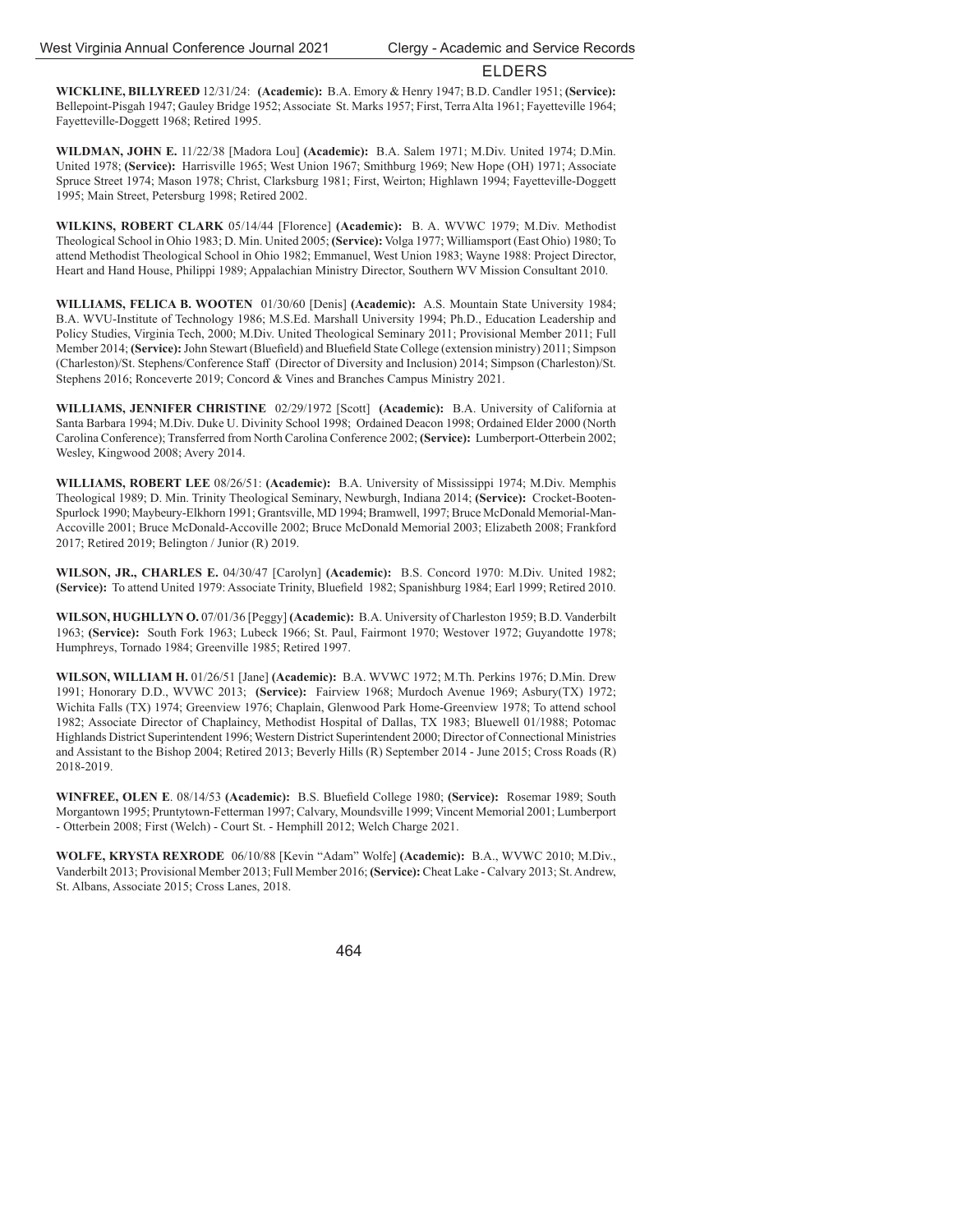# DEACONS IN FULL CONNECTION

**WOOD, GERALD EMERSON** 09/24/51 **(Academic):** B.A. WVWC 1973; M.Div. Methodist Theological School in Ohio 1978; E.D.D. WVU 1995; **(Service):** Bethesda 1975; Cedar Grove, Parkersburg 1978; Associate Johnson Memorial, Huntington 1979; Dean of the Chapel, WVWC 1983; Vice-Pres. Student Services, Waynesburg (PA) College 1995; Davis & Elkins College V-Pres Institutional Advancement 2000; President, Defiance College, Ohio 2002; Transitional Leave 2008; Doane College, V-Pres. Institutional Advancement 2009-10; Parkview Hospital/ Bethany UMC - Indiana Conference 2010; Beverly Hills 2015; 346.1 (West Ohio) 2019.

**YANERO, ETHELDEANE JOYCE** 08/18/48 [Franklin] **(Academic):** B.A., WVWC, 1995; Ordained Deacon, 1999; Ordained Elder, 2004; **(Service):** Adrian, 1993; South Buckhannon, 1995; Bristol, 1997; Associate First, Clarksburg 1999; Calvary, Clarksburg 2004; Retired 2011; East View 2018 - 2021 (R).

**YOUNG, WILLIAM ROGER** 10/03/52 [Deborah] **(Academic):** B.S. WV State 1974; M.Div. Asbury 1977; **(Service):** Associate First, Princeton 1977; First, Hinton 1979; Resident Minister, Yellowstone National Park, WY 1983; Retired 2015.

## **DEACONS IN FULL CONNECTION**

**ANDREWS, DINA** 08/19/58 (Academic): B.A., Ohio Univeristy 1979; MA Counseling Ministries 2010 and M.Div. 2012, Methodist Theological School of Ohio; Provisional Member 2010; Full Member 2014; **(Service):**  To attend school, 2010; Director, Circles Campaign of the Mid-Ohio Valley and St. Paul's (Parkersburg) 2012; Associate St. Paul's (Parkersburg) 2013; Stephenson (Parkersburg) 2014; To Attend School 2016; Lead Chaplain, Davis Medical Center, Elkins 2017; Lead Chaplain, Davis Medical Center, Elkins and Israel - Coffman Chapel [LTFT] 2018.

**BAKER, ELIZABETH WINGOLD** 05/15/48 (Academic): Radford University; Certification in Christian Education 1998; Consecrated Diaconal Minister, 1999; Ordained Full Member Deacon, 2002; Certification in Spriritual Formation, Pittsburgh Theological Seminary, 2007; **(Service):** Director of College Ministry for Drummond Chapel, 1994-1999; Brookhaven-Tyrone 1999; First, Clarksburg, Deacon Associate 2005; Retired 2013.

**DONATHAN, DAVID F**. 03/31/63 [Karen] **(Academic):** B.M., University of Akron 1985; MA/Church Music, Scarritt Graduate School 1987; BGTS requirements, United Theological Seminary 2009-2010; Provisional Member 2011; Full Member 2014; **(Service):** Minister of Music/Organist, Christ Church, Charleston, 2011.

**ECHOLS, SUE WELLS** 11/18/42 **(Academic):** Consecrated Diaconal Minister, June 15, 1997; Ordained Full Member Deacon 2000; **(Service):** Coordinator, United Seminary Master of Divinity Program in West Virginia 1997; Director, Duff Street Community of Care Counseling Service 2000; Director, Community of Care Counseling Service-Clarksburg Cooperative Parish 2001; Director, Community of Care Counseling Center-Franklin, 2002; Deacon Associate Franklin – Walnut – Mt. Zion, 2003; Deacon Associate Mountaintop Ministries 2004; Counselor, Community Care Counseling Center 2006; Mountaintop Ministries Deacon Associate [LTFT] 2008; Retired 2014.

**ELLIS, C. SUZANNE**: 10/24/49 **(Academic):** AB, WV Wesleyan 1971; MA, Marshall University 1975; M.Div., Methesco 2001; Probationary Member, 2001; Ordained Deacon, 2004; **(Service):** Deacon Associate Beverly Hills 2001; Campus Pastor, Marshall University 2003; Johnson Memorial (Huntington) Christian Educator [LTFT] 2006; Lavalette Christian Education [LTFT] 2009; Retired 2011.

**FARLEY, DANIEL W.** 02/09/44 [Betty] **(Academic):** B.S., Concord College , 1967; MSW, West Virginia University 1971; Ph.D., Century University 1994; Consecrated Diaconal Minister, 1977; Ordained Full Member Deacon, 1997; **(Service):** WV Annual Conference, Div. of Health and Welfare Ministries, Director, Social Services/Executive Director, Health and Welfare Agencies 1973; President/Chief Executive Officer, GlenWood Park Retirement Village 1979; Retired 2012 (December 31).

**FIZER, CLAUDIA A. KREBS** 10/9/47 [Scott] **(Academic):** B.A., Marshall University 1970; M.A., Marshall University 1973; M.A., COGS 1984; MDiv, United Theological 1999. Probationary Member, 2001; Ordained Full Member Deacon, 2005. **(Service):** Asbury-Darlington-St. John's Deacon Associate, 2000; Hurricane High School, Special Education, 2003; Winfield Deacon Associate 2009; Retired 2011; Robinson (R) 2018.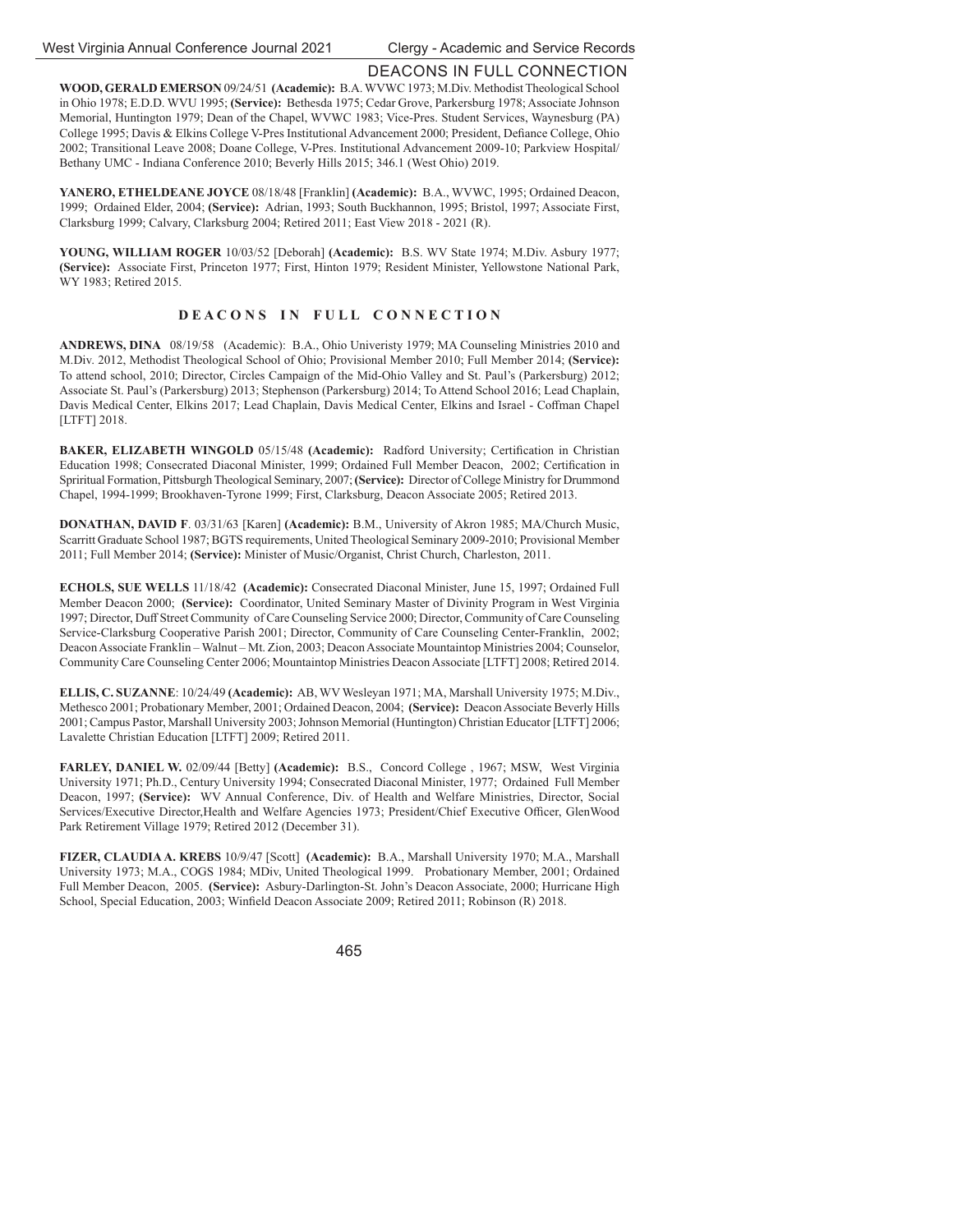## DEACONS IN FULL CONNECTION

**FLANAGAN, JANET L.** 05/29/54 [Randall] . **(Academic):** B.A. West Virginia Wesleyan 1976; M.A. WV COGS 1987; D.Min. United Theological Seminary, 2006; Probationary Member, 2007; Full Member Deacon 2011. **(Service):** Director, UTS WV In-Context Program 2007; Christ Church Deacon Associate 2013; Transitional Leave 2015; Chaplain, West Virginia Caring 2015.

**HARMAN, JANET** 10/20/50 [Newt] **(Academic):** B.S., Central Missouri State University, 1976; M. S., University of West Virginia College of Graduate Studies, 1990; Certification in Counseling; Consecrated Diaconal Minister, June 14, 1998; Ordained Full Member Deacon, 2001; **(Service):** Deacon Associate St Andrew, St Albans 2001; St. Mark's, Charleston, Deacon Associate 2008; Retired 2018.

**LACARIA, JOHN F.** l0/05/49 [Lin] **(Academic):** B.A., WVWC , 1971; M.A.R.,Yale Divinity School, 1974; D. Min. United 2005; Consecrated Diaconal Minister, 1986; Ordained Full Member Deacon, 1997; **(Service):** Public School Teacher, Region Fifteen School System, Southbury CT, 1973-1977; Director of Christian Education, Memorial United Methodist Church, Summersville 1977-1980; Director of Christian Education, Cross Lanes United Methodist Church 1980-1986; Diaconal Minister, Cross Lanes United Methodist Church 1986; Associate Director, Conference Council on Ministries 1991; Annual Conference Program Staff & Cross Lanes 2001; Associate Director, Connectional Ministries 2002; Director of Leadership Formation and Ministry Support 2004; Assistant to the Bishop / Director of Connectional Ministries 2013; Assistant to the Bishop 2016; Retired 2017; Executive Director of Disaster Recovery 2017 - 2021 (R).

**LOWTHER, MARY VIRGINIA** 03/03/35 [Dewayne] **(Academic):** B.S., WVWC, 1968; M.S., West Virginia University, 1980; Consecrated Diaconal Minister, 1994; Ordained Full Member Deacon, 1997; **(Service):** Administrative Assistant, Conference Council on Ministries 1984; Administrative Assistant, Conference Council on Ministries and Christ Church, Charleston, 1997; Administrative Assistant for Conference Program Staff and Christ Church, Charleston, 2001; Retired 2002.

**MACDONALD, BONNIE GLASS** 07/03/62 **(Academic):** B.A. DePauw University 1984; M.Div. Louisville Presbyterian Theological Seminary 1992; D.Min. Louisville Presbyterian Theological Seminary 2006; Consecrated Diaconal Minister (Kentucky) 1993; Ordained Deacon (Kentucky) 1997; Transferred to WV Conference 2015 **(Service):** Christ Church, Louisville (Kentucky) 1994-2012; Hosparus Hospice of Louisville (Kentucky) 2012 - 2013; Director of Leadership Formation and Ministry Support 2013 (2013-2015 as Para. 346.1 from Kentucky) 2015.

**MOORE, HEATHER RENEE** 9/26/1990 [Kevin Patrick, Jr.] **(Academic):** B.A. West Virginia University 2013; Studied at Wesley Theological Seminary 2013-2014; M.Div. Perkins School of Theology 2017; Provisional Member 2017; Full Member 2020; **(Service):** Kanes Creek - Mt. Vernon [LTFT] 2017; CPE Residency, Ruby Memorial Hospital 2021.

**PLOYD, ADAM DOUGLAS** 09/06/81 [Diane Kenaston] **(Academic):** B.A. Wake Forest 2003; M.Div. Candler Theological Seminary 2006; Ph.D. Emory University 2013; Provisional Member 2014; Full Member 2017; **(Service):** Eden Theological Seminary, Faculty (Church History and Historical Theology) 2014; Vice Principal, Wesley House Cambridge, England 2021.

**ROGERSON, BARBARA BARTZ** 8/4/51 [Russell] **(Academic):** B.S., S.U.N.Y. New Paltz, 1973; M.S., W.V.U., 1995; M.A.S.M., United Theological Seminary 2007; Probationary Member 2008; Full Member 2011; **(Service):**  Director, The Log House at Sweet Trees 2008.

**RUEHL, CHRISTINA S.** 12/31/81 [John] **(Academic):** B.A. Stetson University 2007; M.Div. Emory University 2010; Provisional Member 2011; Full Member 2014; **(Service):** Deacon Associate, Stout, Parkersburg, 2011; Transitional Leave 2014; 346.1 - South Georgia 2016.

**TAYLOR, JEFFREY A.** 04/28/61 [Mary] **(Academic):** B.S., WVU 1983; J.D., WVU College of Law 1986; Certification MTSO 2014; Provisional Member 2013; Full Member 2016; **(Service):** Director of UM Foundation 2013.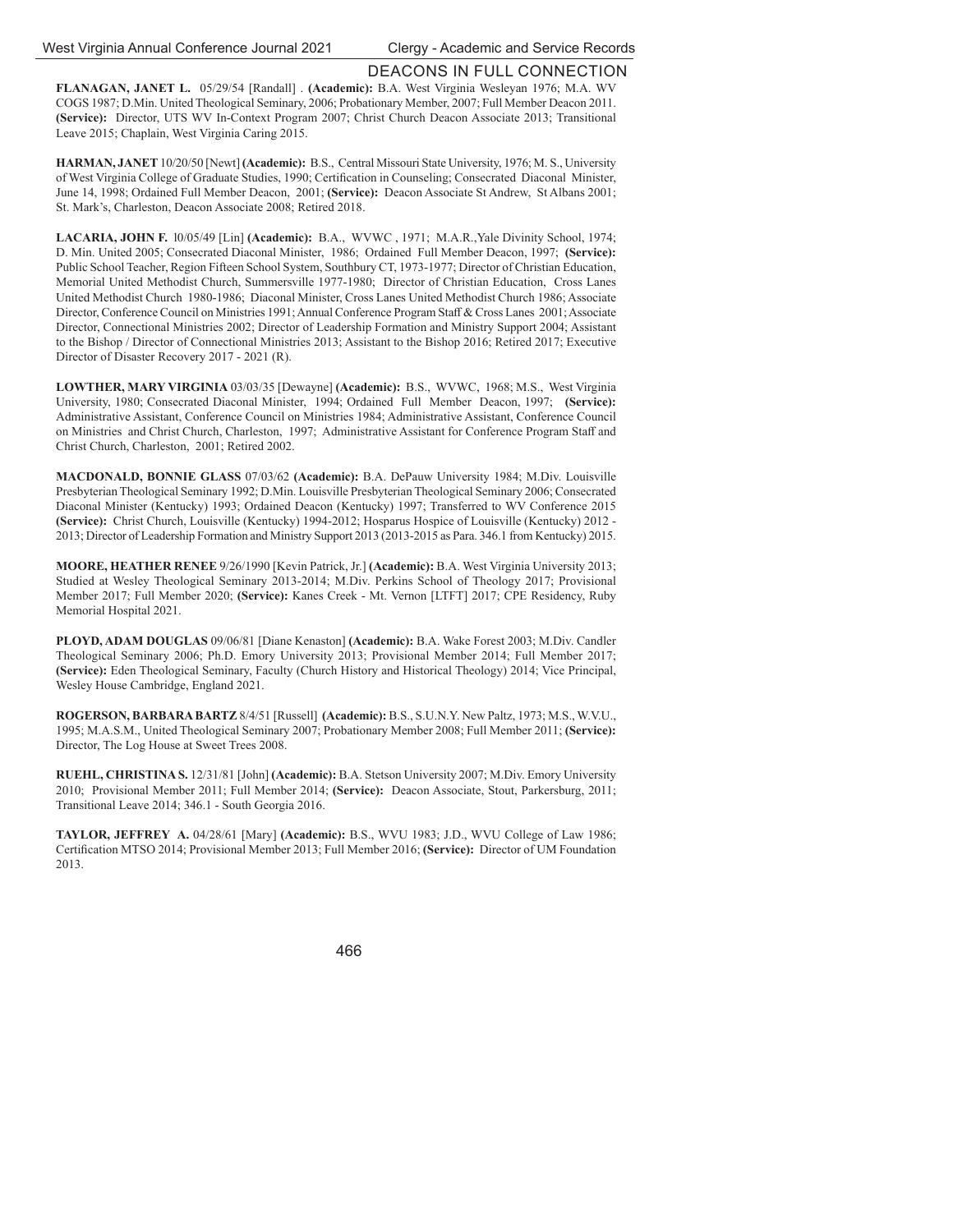## PROVISIONAL MEMBERS

**WEBB, JOSEPH DELANO** 04/19/1963 [Lorie Ann] **(Academic):** B.A. Glenville State 1985; M.A. (Christian Ministry) Asbury 2014.; Provisional Membership 2016**;** Full Membership 2019; **(Service):** Sand Hill 2016; Communications Media / Info Support and Marketing 2018.

**WHITE, NANCY K. HENDERSON** 12/28/64 [Roy] **(Academic):** B.A., WVWC, 1987; M.A., Methodist Theological School in Ohio, 1995; Certified Associate in Christian Education, 1991; Consecrated Diaconal Minister, 1995; Ordained Full Member Deacon, 1998; Certified Director of Youth Ministries, 1998; (Service): Director of Education Ministries, Christ United Methodist Church, Wheeling, 1987; Director of Christian Education, St. Paul's, Nitro 1996; Eastern Cabell Shared Ministries 2017; Milton/Bethesda 2021.

**WIBLIN, MARIA** 09/30/1970 **(Academic)**: B.A., Mount Union College 1992; M.A.R.E., United Theological Seminary 1994; M.S., Wright State University 1999; Transferred to WV Conference from Iowa 2020; **(Service):**  St. Mark's UMC (Iowa Conference) 2000; Hennepin Ave (Minnesota) 2010; Hillcrest Family Services (Iowa) 2011; Fairmont State Campus Ministry (346.1 in WV) 2013; Fairmont State and Masontown/Bethlehem (346.1) 2017; Fairmont State and Masontown/Bethlehem 2020.

**WILLIAMS, GEORGE ALAN** 07/05/67 **(Academic):** BSJ WVU 1989; J.D., WVU College of Law; M.Div., Asbury Theological Seminary 2012; Commissioned Deacon 2012; Full Member 2015. **(Service):** Forrest Burdett Deacon Associate 2012; Baber-Agee 2013; Johnson Memorial Deacon Associate 2014; Children's Home Society 2019.

## **PROVISIONAL MEMBERS (Elder Track)**

**ALLEN, SARAH E**. 11/23/1988 **(Academic):** B.S. West Liberty University; M.Div. Asbury Theological Seminary 2017; Provisional Membership 2019; **(Service):** Walnut Grove 2017; Middlebourne 2019.

**BLANCHARD, RODNEY** 03/01/64 [Patty] **(Academic):** RBA West Virginia State University 2011; Provisional Membership 2019; **(Service):** Cottageville (PTLP) 1996-2000; Jacob Albright Interim 2003; Cedar Grove (PTLP) 2004; Kanawha Charge (PTLP) 2007; Big Tygart (LP) 2012; Spruce Grove 2005; Kanawha 2007; Lubeck 2019.

**BURGE, MICHAEL ANTHONY** 07/12/1990 [Alexia] **(Academic):** B.A. WVU 2013; M.Div., Asbury Theological Seminary 2020; Provisional Membership 2019; **(Service):** Stealey (Clarksburg) 2017; Stealey / Temple (Clarksburg) 2019.

**COLLINS, JONATHON** 12/28/89 **(Academic):** B.S. University of West Alabama 2013; M.Div. Asbury Theological Seminary 2017; Provisional Membership 2020 **(Service):** Enterprise 2017; First, Chester, / Newell 2020; First, Chester / Nessly Chapel 2021.

**DAVIS, BRADLEY GENE** 12/16/71 **(Academic): B.A. (History)** WV State University 2012; M.Div. Methodist Theological School of Ohio 2020; Provisional Membership 2020; **(Service):** Kermit 2014; Seventh Street 2017; Seventh Street / Logan Memorial Shared Mnistry 2019; Nighbert Memorial 2020.

**HURLEY, DARRELL TODD** 01/19/72 [Debbie] **(Academic):** A.A.Wor-Wic Community College 2011; B.A. University of Maryland 2013; M.Div. United Theological Seminary 2017; **(Service):** Wayne 2018.

**LOWDEN, SARAH ELIZABETH** 12/07/1963 **(Academic):** B.S. University of Maine 1992; M.S. WVU 2000; M.Div. MTSO 2017; **(Service):** St. Paul's (Parkersburg) Associate 2014; Upper Shortline Charge 2015; East Ohio Conference 2017; Mason Circuit Charge 2019.

**MALEKE, RAYMOND** 12/20/1981 [Elizabeth] **(Academic):** B.Th. The Indonesian Christian University in Tomohon 2004; Th.M. Western Theological Seminary 2012; M.Div. San Francisco Theological Seminary 2011; Provisional Membership 2019; **(Service):** Lauckport-Parkview 2018; Stout Memorial, Parkersburg, Associate 2020; Parkview / St. Andrew's 2021.

**MAYES, NANCY CAROLYN** 12/03/1933 **(Academic):** B.A., Lynchburg, 1989; M. Div., Union, 1992; Ordained Deacon 1994; **(Service):** Union Circuit 1993; St. Paul's, Pt. Pleasant 1998; Retired (PE-R) 2002; Leon 2002-2004 (R); Beech Hill 2004-2011 (R); Union Charge 2011-2013 (R); Bachtel 2013-2019 (R).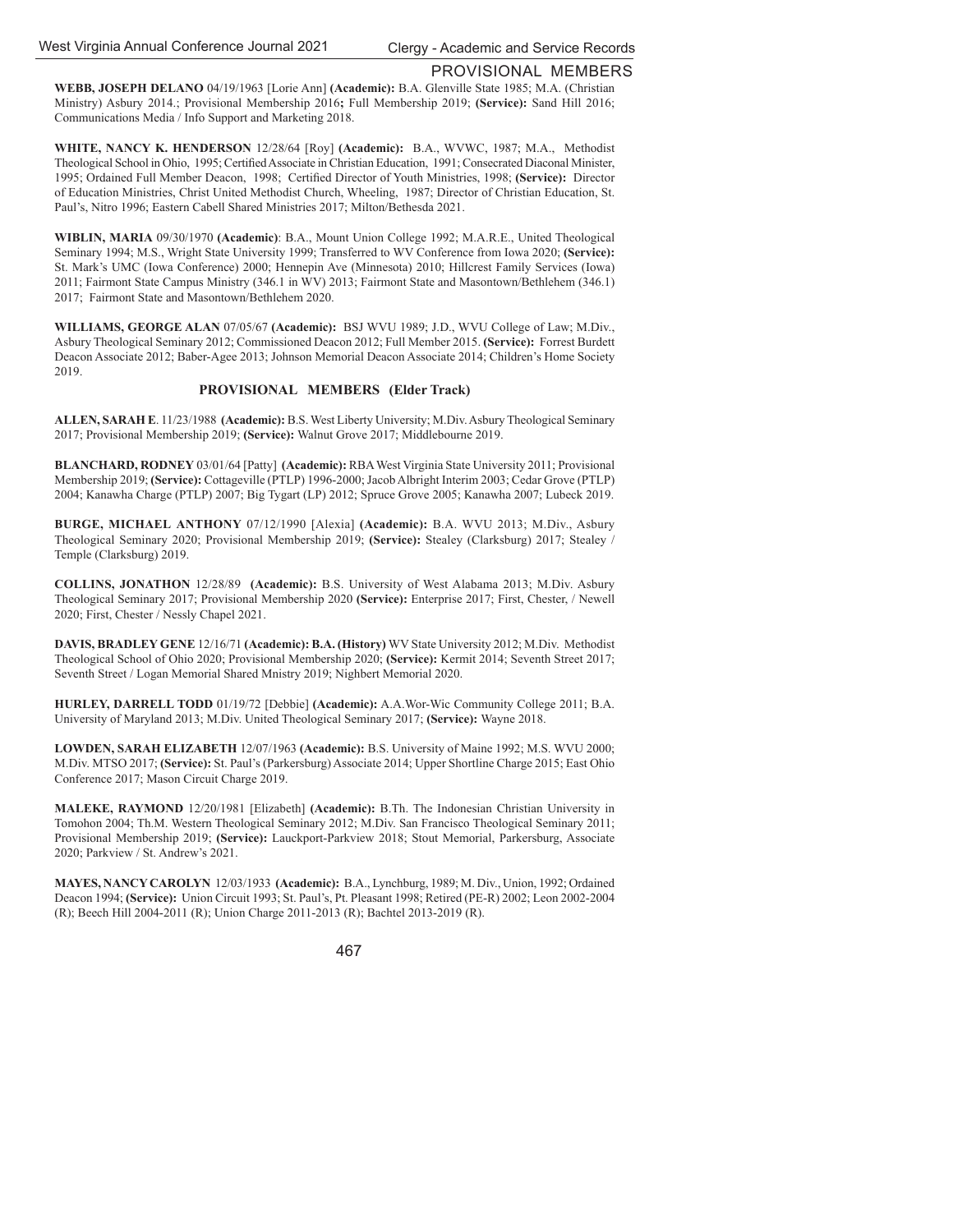## PROVISIONAL MEMBERS

**MCCUNE, DUSTIN DARRELL GLENN** 05/29/81 (Academic): B.S. Fairmont State University 2004; M.Div. Asbury Theological Seminary 2018; Provisional Membership 2019; **(Service):** Duff Street - Temple (Clarksburg) Associate 2013; Cross Roads (Huntington) 2019.

**REXROAD, MICHAEL LEWIS** 08/28/1970 [Amy] **(Academic):** B.A., Trevecca Nazarene University 1995; M.A. Trevecca Nazarene University 2002; M.Div. Nazarene Theological/Asbury 2021. **(Service):** Central (under paragraph 346.1 2016-2021) 2021.

**STILGENBAUER, DONALD** 01/28/1965 RBA West Liberty University 2012; Attending United; Provisional Membershp 2018. **(Service):** Leroy 2006; Mt. Zion Charge 2009; Colliers 2012; Clendenin - Burke 2018.

**STILGENBAUER, SHARI DAWN** 06/10/1971 [David] **(Academic):** Regents B.A., WV State 2003; M.Div. United Theological Seminary 2007; Provisional Membership 2015; **(Service):** Otterbein 2004; Mt. Salem - Otterbein 2005-2006; Discontinued 2008; Reinstated 2012; Pisgah 2013; New Creation 2015; Lost Creek 2019.

## **A S S O C I A T E M E M B E R S**

**BEECHER, BARBARA "TONI"** 08/25/46 Associate Membership 2005; **(Service):** New Fayette 1995; Peora 1996; Nicholas 2001; New Haven 2008; Hundred 2011; Retired 2012; Wallace 2013-14 (R).

**BLANCHARD, JR., WILLIAM "Brad"** 02/27/55 Associate Memberhip 2006; **(Academic):** Attend United 1988 **(Service):** Cox Landing 1991; Salt Rock-Mt. Pisgah 1992; Kimball-Superior 1994; Kimball 2005; Kimball-Northfork-Elkhorn 2006; Bethel 2008; Lumberport - Otterbein 2013; Medical Leave 2018**;** Retired 2020.

**BRAMBLE, GEORGE V.** 02/23/47 [Cheryl] **(Academic):** Attended Glenville; Ordained Deacon, 1992; Associate Membership 1992; **(Service):** Parkersburg Circuit (SLP) 1981;Kanawha 1985; Glasgow 1990; Glasgow-Cedar Grove 1993; Central, Charleston 2000; Quiet Dell 2007; Retired 2013.

**BROWN, RONALD CYRIL** 10/17/49 Ordained Deacon, 2001; Associate Membership, 2001; **(Service):** Troy Charge 1992; Jane Lew 1996; Christ, Clarksburg, 2002; Christ, Clarksburg-Mt. Hope 2004; Johnson Avenue 2008; Hodgesville (LTFT) 2010; Weston 2012 (LTFT); Burnsville 2020.

**BUTCHER, VERLIN E.** 01/04/34 [Roberta] **(Academic):** Attended Fairmont and Davis & Elkins; Ordained Deacon, 1962; Associate Membership, 1971; **(Service):** Fairmont Circuit 1959; Evansville 1960; Elkins Circuit 1963; Summersville Circuit 1965; Nicholas Circuit 1968; Williamsburg 1970; Leivasy 1977; Levelton 1980; Bellepoint 1989; Smithburg Charge 1992; Retired 1996; Main Street-St. James 1998-2000; Williamsburg 2001; West Greenbrier 2007 - 2015 (R)

**CHESTER, RICHARD LEE** 03/09/54 [Brenda] **(Academic):** Associate in Arts, Southern West Virginia Community & Technical College, 2000; MTSO Course of Study, 2001; Bachelor of Science Organizational Leadership, Management and Development, Mountain State University, 2002; Ordained Deacon, 2003; Associate Membership 2003; **(Service):** Glen Daniel 1989; Herndon Circuit 1997; Hatcher Circuit 2000; Lerona 2007; Greenview 2013; Greenview - New Hope 2016; Retired 2019.

**CHOI, TERESA YEON** 2/1/47 [Sung K.] **(Academic):** B.A,, KORYO Bible College, 1975; B.A. KAZS College, 1990; D.Min, Trinity 2001; Associate Membership 2008. **(Service):** Korean Ministry, First, Huntington 2001 (LTFT beginning 2008).

**COSNER, ANGELA M.** 03/25/57: **(Academic):** A.S., Davis & Elkins, 1987; Ordained Deacon, 1996; Associate Membership, 1996; **(Service):** St. Paul, Parsons (PTLP) 1990; Burlington UMC and Spiritual Life Coordinator for Burlington United Methodist Family Services, Inc. 1996; Chaplain, Burlington UM Family Service, Inc, 2003; Swanton-Kitzmiller 2009; Medical Leave 2014.

**CRAWFORD, FLO ANN** 04/21/47 [Larry V.] Ordained Deacon, 2002; Associate Membership, 2002; **(Service):**  Robinson-Johnston 1991; North Jackson County Charge 1995; South Morgantown 1997; Retired 2010.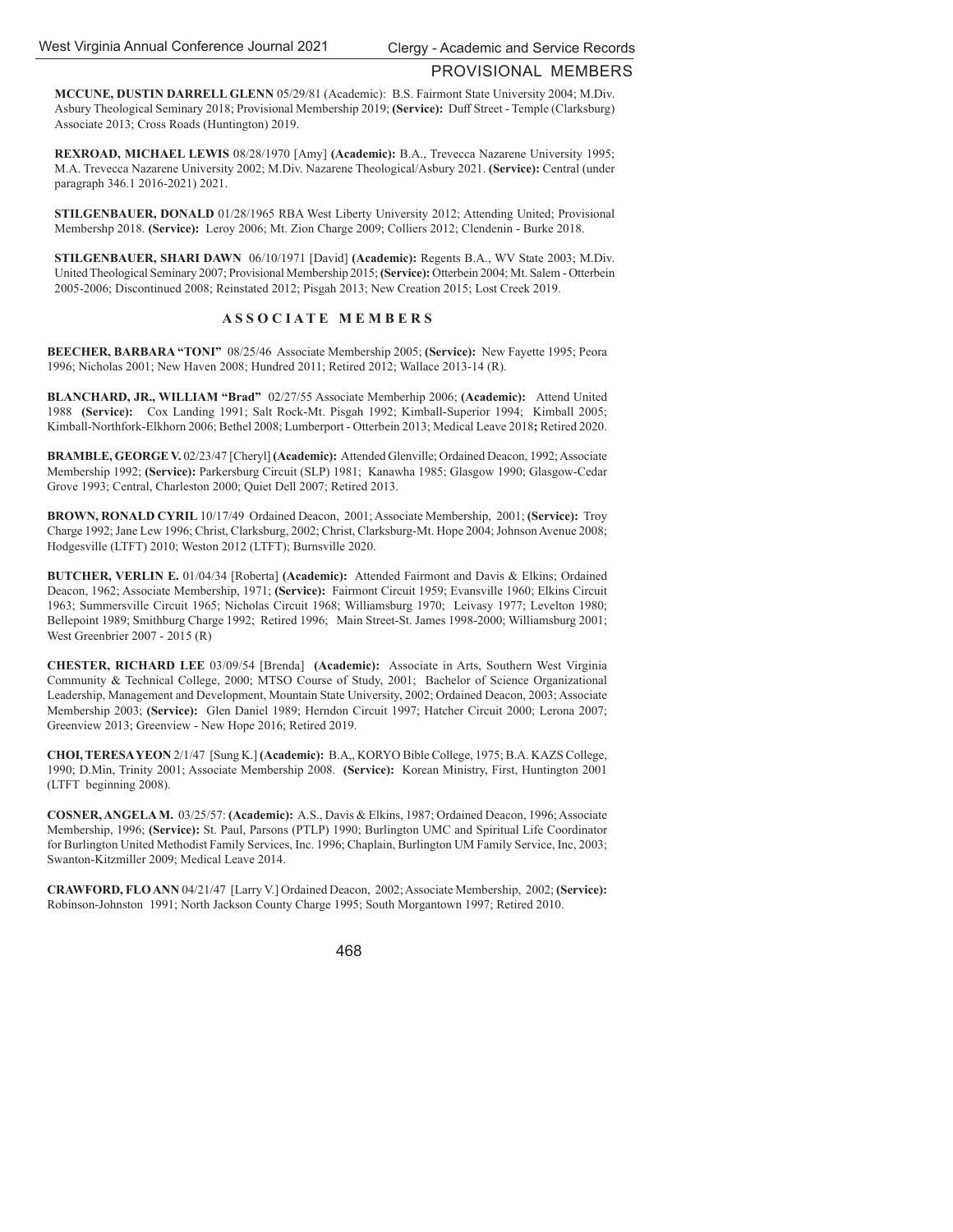**DAILY, JAMES EVERETTE** 12/22/38 **(Academic):** Ordained Deacon 2005; Associate Membership, 2005. **(Service):** Hominy Falls 1990; Webster Springs 1997; Mt. Nebo 2002; Retired 2009.

**DOBBINS, WILMA M**. 11/30/48 [Donald] Ordained Deacon, 1996; Associate Membership, 1996; **(Service):**  Cowen Charge 1989; Newton-Wallback 1993; Wallback 1999; Montgomery-Boomer 2001; Montgomery 2007; Retired 2013; Clay 2015 (R).

**DUNCAN, RICK A.** 06/01/53 [Debra] Associate Membership 2006. **(Service):** Montcalm 1985; Anawalt 1992; Bluewell Assistant 1999; Thompson's Chapel 2000; Bramwell 2001; First (Hinton) 2006; Alderson 2011; Retired 2019.

**DUSKEY, HAROLD L.** 03/15/34: **(Academic):** Attended Glenville; Associate Membership, 1971; **(Service):** Mt. Olive 1958; Spencer Circuit 1961; Reedy Circuit 1965; Burnsville Circuit 1969; Earl 1981; Retired 1999; Craigsville Circuit 2001 - 2006 (R); Hominy Falls 2007 - 2016 (R).

**FITZWATER, DONALD LEE** 07/25/35 [Glenda Jean] **(Academic):** Attended Fairmont, Davis & Elkins and Potomac State; Ordained Deacon, 1989; Associate Membership, 1989; **(Service):** Belington Circuit 1978; Beverly 1990; Retired 2006.

**FORD, IRENE** 10/06/27 **(Academic):** Attended WVWC; Ordained Deacon, 1992; Associate Membership 1992; **(Service):** Bristol 1983; Christ-Owings 1989; Greysville-Washington Lands 1994; Retired 1996; Nessley Chapel, 1997-2002.

**FRANCIS, HAROLD BRYAN** 03/01/43: **(Academic):** Attended Glenville; Ordained Deacon, 1989; Associate Membership, 1989; **(Service):** Freemansburg Charge 1976; Burnsville Charge 1981; Mt. Nebo 1989; Elizabeth 2002; Retired 2003.

**FRUM, JOHN WILBERT** 12/11/47 [Dorothy] Ordained Deacon 2000; Associate Membership 2000; **(Service):**  Auburn 1992; Crossroads-Waverly 2001; St. Luke's, Harrisville 2008; Retired 2016.

**FURR, J. RUSSELL** 11/13/55 [Rosemary] Ordained Deacon 2002; Associate Membership 2002; **(Service):** Waldeck Charge 1990; Bethel 2013; Rivesville-Highlawns 2017; Retired 2019.

**GROVES, SAMUEL R**. 08/29/43 [Betty] Ordained Deacon, 2000; Associate Membership 2000; **(Service):** Hinton Circuit 1992; Talcott 1997; Johnson Memorial, Alderson 2004; Retired 2008.

**HARRISON, ANN** 12/27/39 [Roger] **(Academic):** B.A., WVWC, 1961; Ordained Deacon 2007; Associate Membership 2007; **(Service):** St. Paul, Oakland Assistant 1997; Elk Garden 2001; South Branch 2006; Retired 2010; South Branch Associate 2012 (R); St. Paul, Williamsport, Associate 2016 -2018 (R); St. Paul, Williamsport 2018 (R).

**HARRISON, SR., ROGER ALAN** 06/17/39 [Ann] **(Academic):** B.A. Salem 1968; Attended Methodist Theological School in Ohio and Princeton; Ordained Deacon 1975; Associate Membership1982; **(Service):** Jane Lew Circuit 1963; Bristol Circuit 1965; Reedsville 1967; St. Paul's, Fairmont 1969; Cameron 1971; McMechenBenwood 1978; Mannington Circuit 1981; Broad Street, Weston 1985; Main Street, Petersburg 1991; St. Paul, Oakland 1996; Retired 2001; South Branch 2012 (R); St. Paul, Williamsport 2016 - 2021 (R).

**HECKERT, RODNEY D.** 03/09/56 [Paulette] **(Service):** Mt. Clare 1990; Calvary (Clarksburg) - Mt. Clare 2011; Hodgesville 2013.

**HELMS, GARY EDWARD** 04/28/47 [Connie] **(Academic):** A. A. West Virginia Career College (Management) 1978; B.A. Fairmont State College (Education) 1988; Completed Ministerial Course of Study 1993; M. A. West Virginia University (Special Education 1994; Doctor of Religious Studies, Trinity Theological Seminary 1996; Ordained Deacon 1997; Associate Membership 1997; **(Service):** Sturgiss 1984; Brown's Chapel-Halleck 1985; Masontown 1988; Riverside-Granville 1991; West Mon 1996; Reedsville 2002; Retired 2010; Community 2011 (R); Community - Johnson Chapel 2013 - 2015 (R).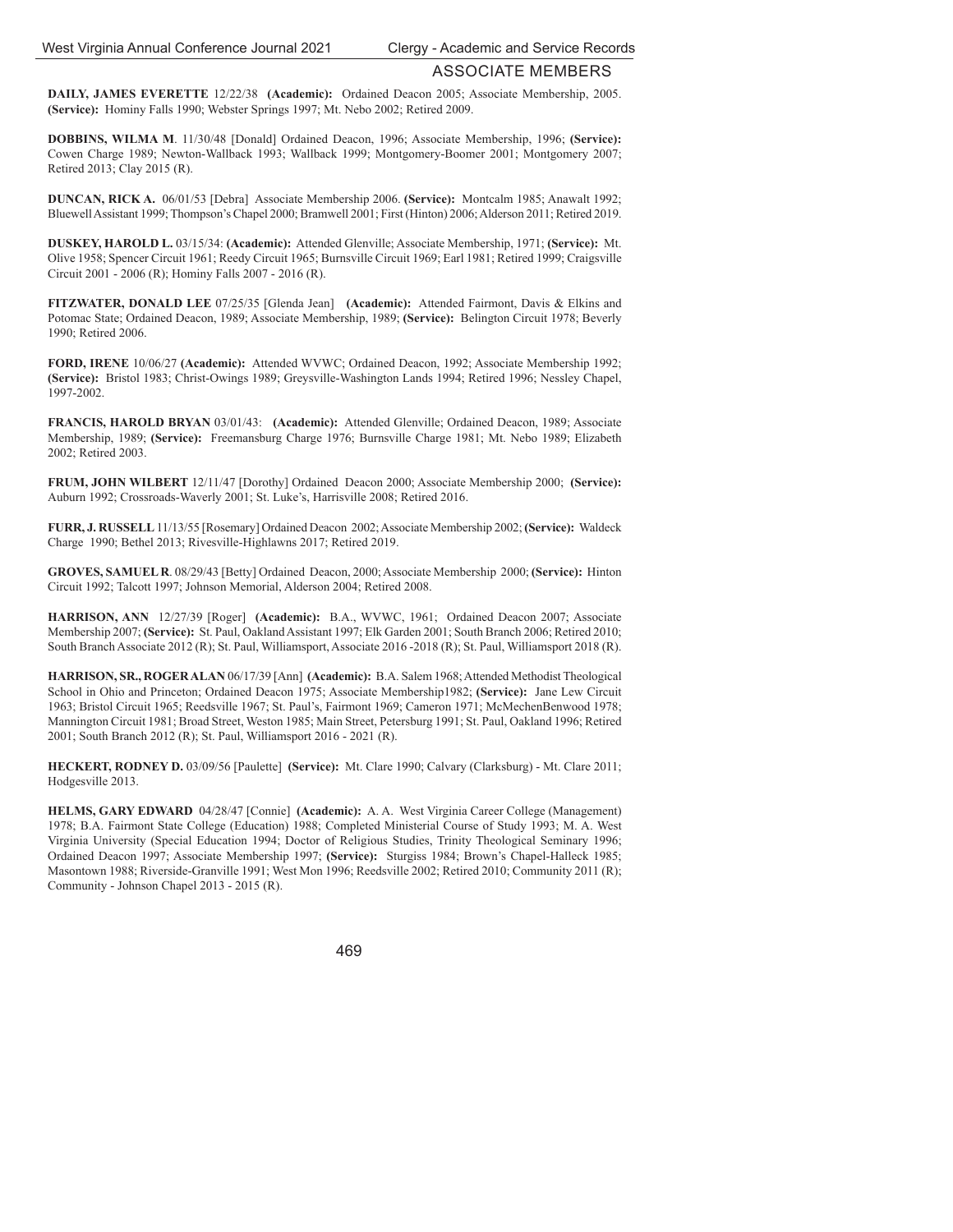**HICKS, CHARLES E.** 05/28/48 [Joy Lynn] **(Academic):** Attended WV Tech; Ordained Deacon 1991; Associate Membership 1991; (Service): Rock Creek 1979; Gauley Bridge-Boomer, 1981; Coal Fork, 1987; First, Parsons 1992; Calvary, Ripley 1998; Retired 2020.

**HOLCOMB, ROBERT DEAN** 07/06/51 [Verma] **(Academic):** Associate Degree Glenville State College 1988; Course of Study, Wesley, 1992; Ordained Deacon, 1996; Associate Membership 1996; **(Service):** Walnut Grove 1983; Lizemores 1984; Cowen 1985; Burnsville Charge 1989; Lerona 1994; Cox Landing 2004; Mt. Lake Park - Bethel 2009; Retired 2014; Aurora 2017 - 2018 (R).

**JOHNSON, JIMMY JOE** 10/04/39 [Melba] **(Academic):** Attended WV State and Fairmont; Ordained Deacon, 1969; Associate Membership, 1981; **(Service):** Newton Amma 1965; Hinton Circuit 1967; Elk Garden 1970; Jarvisville 1977; Fairview 1985; Blackwater 1994; Retired 2001.

**JONES, JR., CARROLL** 08/13/32 [JoAnn] **(Academic):** Attended Aurora University; Ordained Deacon, 1987; Associate Membership, 1987; **(Service):** St. John's, Charleston 1980; Associate Director Charleston District Outreach Ministries 1983; Wesley Chapel 1984; Z. Warner 1985; Lavalette 1993; Retired, 1997; Fisher Chapel 1999-2001 (R).

**JUSTICE, CHARLES RICHARD** 07/17/52 [Nancy] **(Academic):** Ordained Deacon 2005; Associate Membership 2005. **(Service):** Mahone Chapel 1994; Mahone Chapel-Hernshaw 1998; Nighbert Memorial-Holden 1999; Broad Street (Weston) 2010; Retired 2018.

**LANCASTER, DAVID L.** 01/29/52 [Linda] **(Academic):** Completed Course of Study (Duke) 1997;Associate Membership 2009; **(Service):** Minnora 1991; Mt. Zion 1992; Blacksville 1996; Memorial (Summersville) 2010; Retired 2019; Jordan Chapel (R) 2020.

**LEWIS, T. GREGORY** 08/16/45 [Sue] **(Academic):** B.A., Fairmont 1985; Completed Course of Study 1970; Associate Membership, 1974; **(Service):** Newlon 1964; Basnettville 1966; Greenville 1969; Short Gap 1973; Green Bank 1976; Nestorville 1979; Albright 1988; Disability Leave 1992-2000; Incapacity Leave 2001-2002; Retired 2011.

**LIVELY, JUDITH ANN** 10/14/39: **(Academic):** A.A. Fairmont 1983; Completed Fourth Year Conference Course of Study, 1979; Ordained Deacon, 1984; Associate Membership, 1984; **(Service):** Laurel Point Ct. 1979; Smithfield 1983; Bristol 1989; Parkview 1991; Mannington Circuit 1995; Mannington Charge 1999; West Mon 2002; Albright 2004; Retired November 2004.

**MASSEY, JOHN A**. 09/02/51 [Patricia] **(Academic):** A.S., B.A., WV Tech; Ordained Deacon 2005; Associate Membership 2005; **(Service):** Emma Chapel 1999; Glasgow-Cedar Grove 2000; Canaan Charge Associate 2007; Glasgow - Cedar Grove 2008; Glasgow - Mt. Juliet 2011; Retired 2013; Glasgow (R) 2016 - 2021.

**MAYFIELD, JEFFREY L.** 09/02/56 Associate Membership 2010; **(Service):** Big Tygart 2000; Gateway 2012; Mason 2015; Crossroads 2018.

**MCBEE, BETTY HELEN** 10/16/27 **(Academic):** Completed Third Year Conference Course of Study 1980; Ordained Deacon, 1985; Associate Membership, 1985; **(Service):** Flemington Charge 1979; Booth-Union 1984; Retired 1991; Pitcher 1999-2002 (R).

**MCCAULEY, CARROLL L**. 10/04/37 [Dorothy] **(Academic):** Attended WVWC and Alderson-Broaddus; Associate Membership, 1971; **(Service):** Nestorville 1961; Pleasant Hill 1964; Beverly 1978; South Parkersburg 1983; Bellemeade 1992; Retired 2000.

**MCVEY, ROBERT DANIEL** 10/09/52 [Kathy] **(Academic):** Attended WVU-P; Ordained Deacon, 1993; Associate Membership, 1993; **(Service):** Cairo 1987; Sandyville 1989; Mannington Circuit 1993; Edgelawn 1995; Edgelawn - Epworth 2006; St. John, Vienna, - Rosemar 2009; Retired 2014.

**MILLIREN, ROBERT L**. 05/07/45 **(Academic):** Course of Study 1991; Ordained Deacon, 1997; Associate Membership, 1997; **(Service):** Gandeeville-Speed 1988; Friendsville 1991; Retired 2007.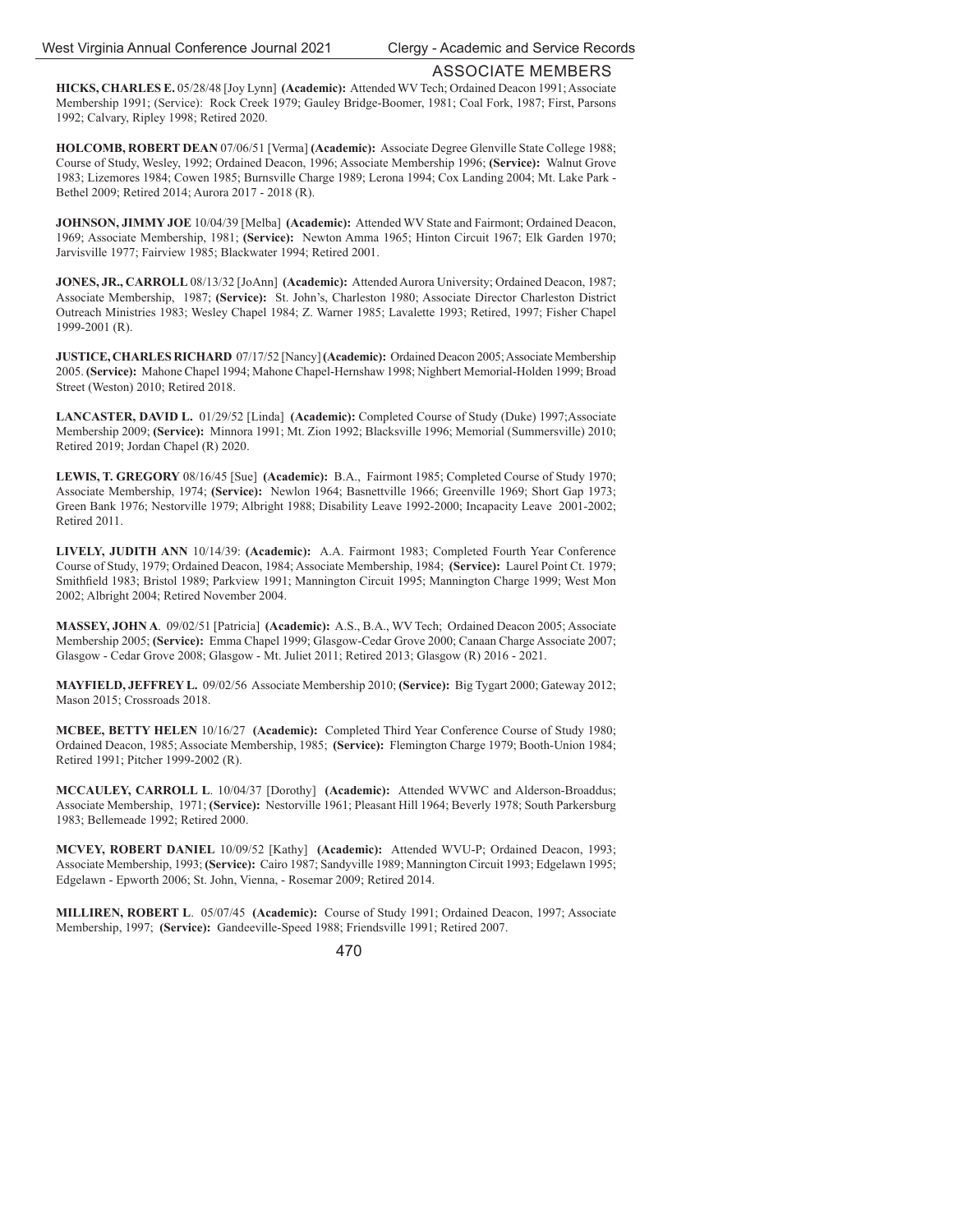**MORRISON, JOHN MICHAEL** 06/25/47 [Donna] **(Academic):** B.S. Fairmont State College 1969; Ordained Deacon, 1998; Associate Membership 1998; **(Service):** Monongalia 1993; Memorial, Williamson 1998; St. John's, Parsons 2002; Glen Dale - Pleasant Hill 2011; Retired 2019..

**MULLINS, WALTER CECIL** 07/06/48 [Kathy] **(Academic):** B.A. Glenville State 1991; Ordained Deacon, 1998; Associate Membership, 1998; **(Service):** Troy 1987; Franklin-Mt. Zion 1992; Lost Creek 2001; First, Hinton 2004; Wardensville 2006; Retired 2010.

**NEWLON, DONALD KEITH** 12/06/41 [Irene] Ordained Deacon, 1995; Associate Membership, 1995; **(Service):**  Auburn 1981; Hundred-Rush Run 1993; Emmanuel, West Union 1999; Retired 2003; Spruce Grove 2007-2011 (R).

**PAYTON, LINDA B.** 06/26/45 Ordained Deacon 2004; **(Service):** Smith Memorial 1994 (LP); Faith, Huntington, Assistant 1999 (LP); Mansfield 2000 (LP) 2004 AM; Camden/Cowen/Halo 2010; Talcott 2013; Retired 2015.

**PEGGS, CLARA JANE** 03/01/47 **(Academic):** B.A. Glenville State 1969; Course of Study 1989; Ordained Deacon, 1998; Associate Membership, 1998; **(Service):** Orlando 1985; Braxton Charge 1987-1988; Smithville 1993; Newburg 1996; Steelton 2001; New Martinsville 2002; Hundred-Rush Run 2003; Incapacity Leave 2007; Retired 2012; Freemansburg 2017 - 2021 (R).

**PHILLIPS, GARY R**. 05/30/44 [Dorothy] **(Academic):** Attended WVWC and Glenville; Ordained Deacon, 1988; Associate Membership, 1988; **(Service):** Arden 1980; Hodgesville 1986; Elkins East 1988; Pendleton-Grant 1995; Retired 2007; Northern Pocahontas 2010-2014 (R).

PRICE, KENNETH EDWARD 09/18/48 (Academic): B.S. (Christian Ministries) Bluefield College 1999; 5 year Course of Study (Duke) 1997; Adv. Course of Study 1998; Advanced Study 2000; **(Service):** Greenville Charge (PTLP) 1984-85; Hinton Circuit (PTLP) 1990-92; Collierstown Charge (VA Conf) 1993-99; Associate Membership (Virginia Conference) 1997; Associate Membership transferred to West Virginia, 1999; First, Hinton, 1999; First, Welch-Court St. 2003; Carr Memorial - Glenwood Park Chaplain 2008; Carr Memorial 2014; Retired 2016.

**RANKIN, GARY N.** 05/05/53 [Brenda Ann] **(Academic)**: attended Belmont College and Columbus State Community College; PMLS 2005; Course of Study (Spring Heights) 2011; Associate Membership 2016. **(Service):** Triadelphia 2005; Bloomington 2010; Augusta 2017; Retired 2021; Fourth Street/Pleasant Hill (R) 2021.

**ROBERTSON, OLEN BRUCE** 11/22/41 [Linda] **(Academic):** Course of Study 1977; Ordained Deacon, 1975; Associate Membership, 1996; **(Service):** Maybeury-Elkhorn 1972; Calvary, Clarksburg 1987; Retired 2004; Hatcher-Oakvale 2010-2011 (R); Hatcher-Oakvale 2013-2014 (R).

**ROBINETTE, JR., LACY JOE** 10/29/38 [Penny] **(Academic):** B.A. Bluefield State 1983; Ordained Deacon, 1992; Associate Membership, 1992; **(Service):** War-Caretta 1988; Aurora 1996; Retired 2001; Garrett-Highlands 2002; Retired 2010. Wesley - Sandlick 2011 - 2021 (R).

**RUNNION, SANDRA** 12/18/40 Ordained Deacon, 2000; Associate Membership, 2000; **(Service):** Cottageville, 1992; North Parkersburg, 1994; Associate Wayside 1998; Retired 2008.

**SAGER, JR., RALPH G.** 03/15/32 [Ruth] **(Academic):** B.A. Marshall University 1985; Ordained Deacon, 1970; Associate Membership, 1975; **(Service):** Roxalana 1963; Good Samaritan 1966; Associate Fourth Avenue, Huntington 1972; Z-Warner 1973; Associate First, Huntington 1977; Heights 1979; Associate Johnson Memorial, Huntington 1983; Mt. Union 1984; Retired 1995; Associate Steele Memorial 1995-2016 (R).

**SANDY, LOIS RAE** 10/25/44 [Roger] **(Academic):** B.S. Fairmont State College 1989; Ordained Deacon, 1999; Associate Membership, 1999; **(Service):** Flemington 1990; Brookhaven-Tyrone 2005; Retired 2007; Astor - Trinity - Warren 2009 (R); Flemington Assistant 2011-2014 (R).

**SAUNDERS, DENNIS WAYNE** 12/28/48 [Tammy] Ordained Deacon (1992 Discipline) and Associate Membership 2006. **(Academic):** WV State Police Academy, 1975; WV Corrections Graduate 1988; Wesley Course of Study 1999; Regents Bachelor of Arts, WV State 2001; **(Service):** Ellenboro 1994; War-Caretta 1996; Dallas Circuit 1998; Coal Fork 2000; New Haven 2004; Pineville-Wyoming 2005; Incapacity Leave 2007; Retired 2014.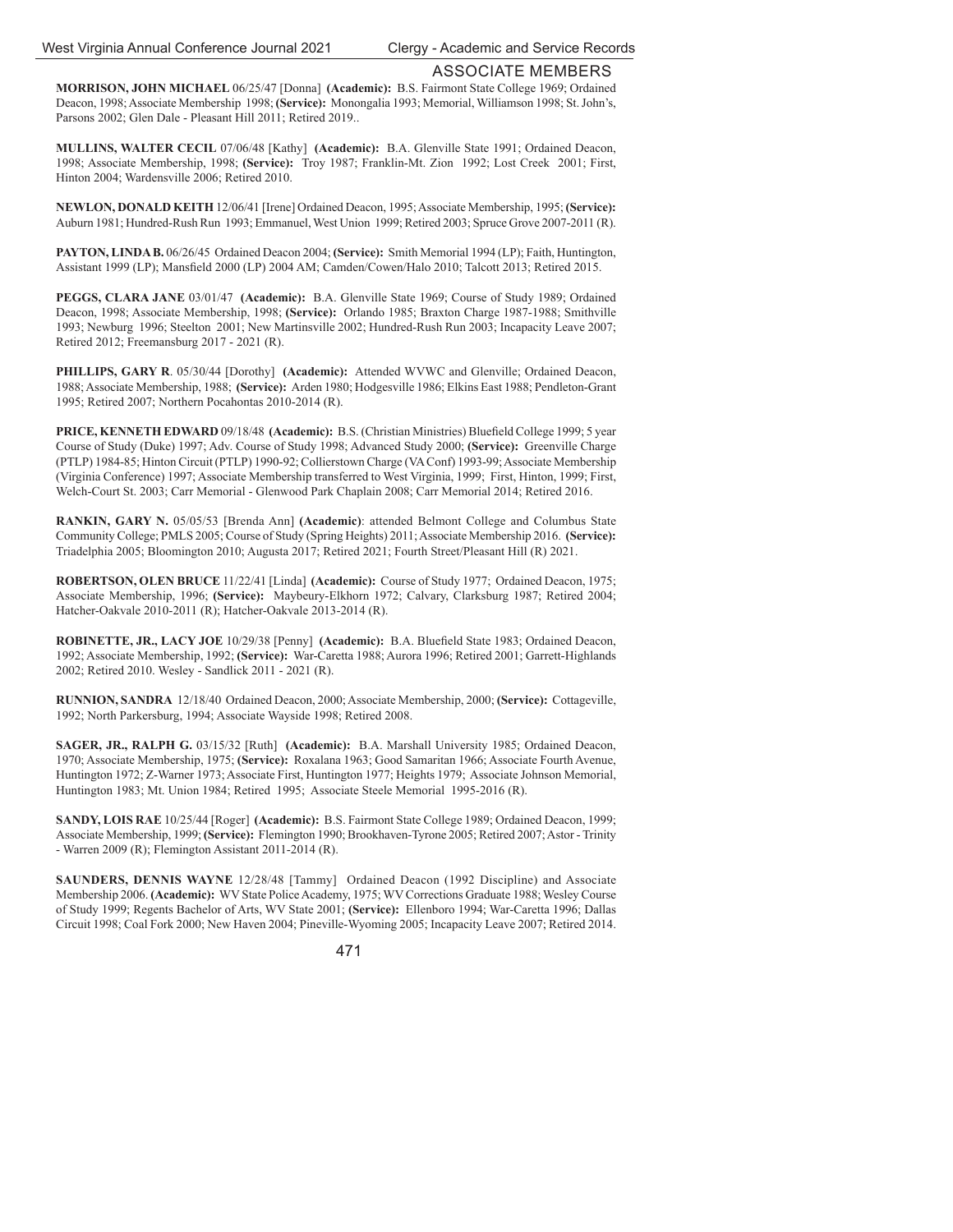**SHREVE, DEBORAH**: 10/25/53 Ordained Deacon, 2000; Associate Membership, 2000; **(Service):** Springfield 1995; Mathias 2005; Augusta 2013; Retired 2017.

**SISLER, ROBERT A**. 10/13/58 [Donna] **(Academic):** B.S. Fairmont State 1983; M.A. WVU 2008; PhD Redding University 2009; Completed Course of Study (Duke) 2008; Associate Membership 2009; **(Service):** Newburg 2003; Mansfield 2010; Reedsville 2019; Retired 2021.

**SISLER, SHELBA JEAN** 08/07/39 [Ernest] Ordained Deacon, 1977; Associate Membership, 1977; **(Service):**  Bethlehem-Love-Otterbein 1990; Gormania 1995; Pruntytown-Fetterman 1999; Retired 2001.

**SMITH, MICHAEL DEWAIN** 12/14/52 [Violet] **(Academic):** Rhema Bible School 1990; Ordained Deacon, 1999; Associate Membership, 1999; **(Service):** Reader 1990; Oak Grove-Ebenezer 1997; Lerona 2004; Peterstown 2013; Nighbert Memorial 2017; Nighbert Memorial and Pecks Mill 2019; Retired 2020.

**STEVENS, CHARLES LYNN** 09/01/48 [Deborah] **(Academic):** Attended Salem and WV Tech; Completed Duke University Course of Study, 1987; Ordained Deacon, 1990; Associate Membership, 1990; **(Service):** Doddridge Circuit 1983; Powellton-Deep Water 1986; Chesapeake-Hernshaw 1990; Cheseapeake 1993; Rupert 1998; North Elkins 2007; St. Lukes, Craigsville 2010; Retired 2014.

**STEWART, DOROTHY L. SMITH** 8/22/47 [Carl Lee] (Academic): B.A., WV Wesleyan 1969; Ordained Deacon 2008. **(Service):** Nestorville 2002; Bramwell-Brushford 2010.

**STUMP, JUDITH M.** 06/13/53 [Clifford] Associate Membership 2012. **(Service):** Albright 2005; Mill Creek Valley 2007; Keyser Faith 2012; Retired 2015.

**TENNEY, CONRAD JUNIOR** 08/27/30 [Celia] **(Academic):** B.A. Glenville 1985; Ordained Deacon, 1984; Associate Membership, 1984; **(Service):** Hacker Valley Charge 1976; Weston Charge 1983; Retired 1993; Newlon 1994-2008.

**THOMAS, DONALD M**. 10/06/29 [Montana] **(Academic):** Attended Fairmont and WVWC; Ordained Deacon, 1959; Associate Membership, 1970; **(Service):** Pleasant Valley 1956; West Farmington 1961; Rivesville 1968; Rivesville-Highlawns 1969; Christ, Fairmont 1973. Retired 1992; Alma-Ripley 1994-2002 (R); Alma - Ripley Chapel 2013 (R).

**THORNTON, JANIEVE:** 3/12/43 [Grayson] Completed studies for Local Pastors License 1981; Completed Course of Study (Duke) 1985; Ordained Deacon aand Associate Membership 1986; **(Service):** Forrest Burdette Associate 1981; Hamlin 1982; First, Huntington Associate 1985; Honorable Location 1993 (Waterlook UMC, West Ohio Conference, Local Pastor Ad Interim LTFT); Removed from Honorable Location and Retired 2008; Waterloo, West Ohio Conference 346.1 LTFT 2008-Dec, 2009.

**WHITE, NANCY HAGER** 09/21/32: **(Academic):** A. A., Brevard, 1952; B.S., Appalachian State, 1964; M.A., Marshall, 1968; Completed Duke Course of Study, 1996; Completed Duke Advanced Course of Study, 1998; Ordained Deacon, 1998; Associate Membership, 1998; **(Service):** Spurlock Memorial 1993; Grace, Bluefield 1994, Retired 2003; West Hamlin 2003 - 2007 (R).

**WINE, WILLIAM MARTIN** 05/22/55 [Doris] **(Academic):** Ordained Deacon, 2005; Associate Membership 2005. **(Service):** Tanner 1988; Freemansburg 1990; Leave of Absence 2007; Orlando [LTFT] 2014; Retired 2017; Orlando 2017 - 2021 (R).

**ZIMMER, MARY ELLEN** 05/09/62**; (Academic):** BS Early Childhood Education, Ohio University; M.Ed. Human Relations Devpt., Ohio University; MA Missions and Evangelism, Asbury Theological Seminary; Basic COS; Associate Membership 2012; **(Service):** Oak Hill/ Dale Charge (West Ohio Conference) 1996; Grantsville 1997; Red Hill - Murphytown 2009.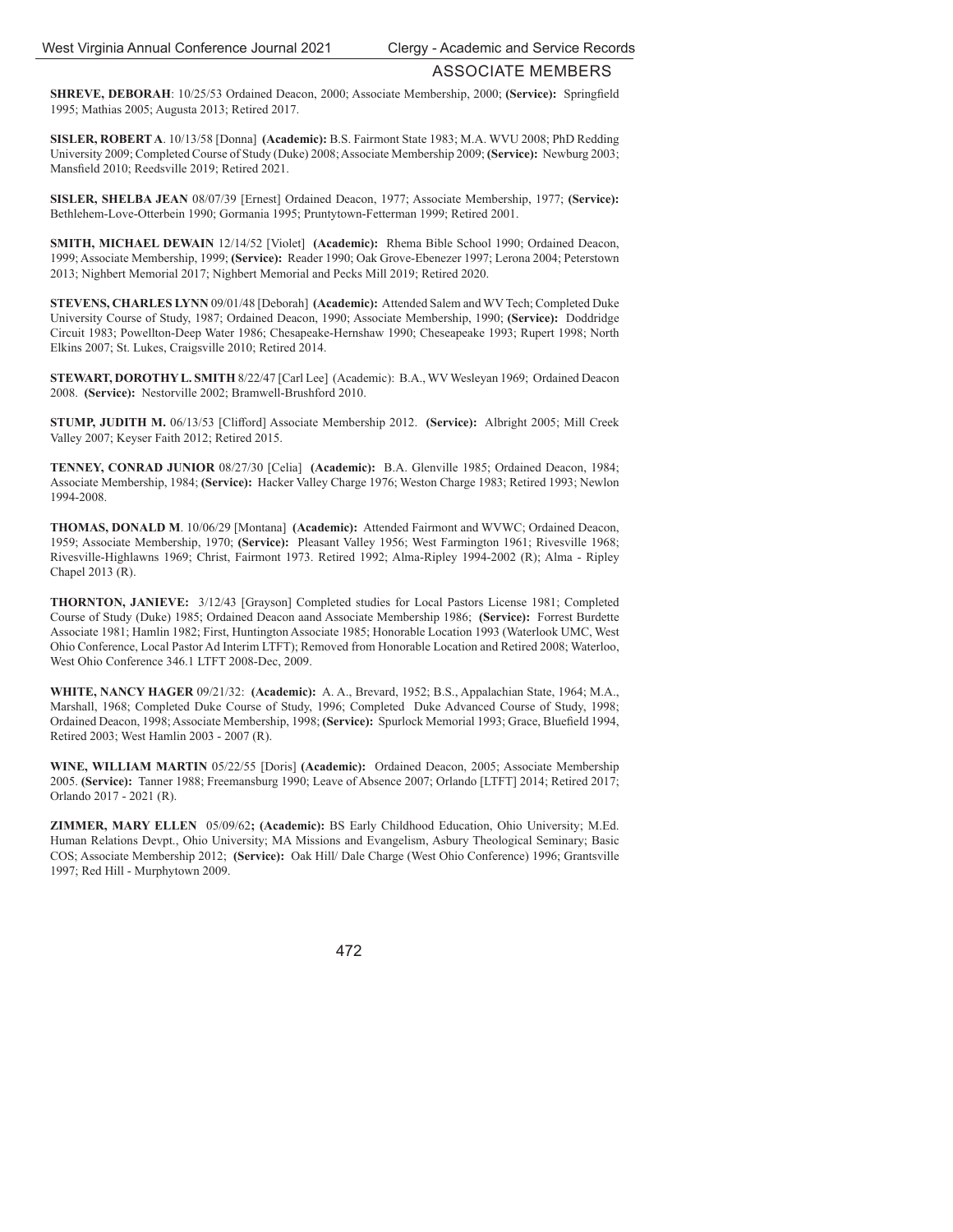DIACONAL MINISTERS

## **D I A C O N A L M I N I S T E R S**

**BURGER, THOMAS GLEN** 03/29/46 [Bettijane] **(Academic):** B.S.J, WVU 1968; M.P.A. WV College of Graduate Studies 1979; Consecrated Diaconal Minister June 16, 1996; Certification - Communications. (Service): Associate Director Conference Council on Ministries 1996; Director of Communications, Office of Connectional Ministries 2002; Retired 2008.

**FYGETAKES, LAURA**: Consecrated Diaconal Minister June 11, 2000; **(Service):** Director of Christian Education, First, Beckley 2000; Crescent Elementary School Teacher 2004; Southern District Education Specialist 2016.

**GOLDEN, HELEN** 01/07/20: **(Academic):** B.S.M. Oberlin 1944; Consecrated Diaconal Minister 1977; **(Service):**  Director of Music, Bridgeport 1977; Retired 1982.

**HESSELGESSER, IRENE ELIZABETH** 11/23/13: **(Academic):** B.A. Otterbein 1935; M.A. Northwestern University 1940; Commissioned as Foreign Missionary 1947; Commissioned as Deaconess 1971. Certified as Lay Worker 1975; Consecrated Diaconal Minister 1977; **(Service):** Missionary Service in Brazil 1940-1947; Executive Secretary of Latin American Area, Foreign Department of Woman's Division 1962-1968; Church and Community Worker 1971-1979; Retired 1979.

## **LOCAL PASTORS AND PART-TIME LOCAL PASTORS**

**ACORD, JONATHAN M.** [LP] [Dara] 05/14/90 PMLS 2019; **(Service):** Hoyes / McHenry 2019; Director of Religious and Spiritual Life

**ACORD, RONALD DURWIN** [LP] 06/04/57 [Joetta] **(Service):** Wyoming County Vocational Center 1975; Nallen Charge 1989; Blair Charge 1989; Rock Creek Circuit 1993; Braxton 1994; Upper Shortline Charge 2002; Matewan 2006; Delilah-Oceana 2015.

**ADAMS, TERESA** [LP] **(Service):** First, Barboursville 2020; Dallas / Sand Hill 2021.

**ADKINS, CARL "SKIP"** [PTLP] 9/10/53 **(Service):** Bowman - Lynn Camp 2011.

**ADKINS, PATRICIA** [LP-R][Allen Gene Adkins] 11/26/44 **(Service):** Greenville 2002; Retired 2007; Monroe 2010.

**ADKINS, JIMMY D**. [LP-R] 5/13/52 **(Service):** Clay-Braxton; Walnut Grove - Upper Sleith 2009; Retired 2018

**ALT, ANGEL** [LP] 06/06/66 **(Service):** Elk Garden 2015; Burlington UM Family Services 2016.

**ALTIZER, DAVID** [PTLP] [Eva] **(Service):** Beaver-Blue Jay 2015; Scarbro & New Hope 2020.

**ANDERSON, DONNA** [PTLP] **(Service):** Fairview 2018.

**ARCHER, VERA** [LP-R] 09/15/52 **(Sevice):** St. Matthew Charge 2007; Cottageville 2013; Retired 2018; Cottageville (R).

**ARMSTRONG, ROLAND** [LP-R] 01/29/47 [Susan] **(Service):** Mansfield 1990; Smoot 1995; Durbin 1998; Mingo 2000; Retired 2002.

**ARTHUR, JEFFREY WAYNE** [LP] 07//08/56 [Linda] **(Service):** Mountain 1996; Southwest 1998; Jarrett-Bufflick 2001; Fourth Avenue (Huntington) 2006; Incapacity Leave 2012.

**ASHWORTH, DENNIS** [PTLP] 10/17/46 PMLS 2011 **(Service):** Smith Memorial 2011.

**BAER, JR., ROBERT L.** [LP] 09/17/63 **(Academic):** AS (1984) BS (1986) Davis and Elkins College; M.Div. United Theological Seminary 2008; **(Service):** Ellamore 2003; Belington 2005; Riverton 2010; Peters Valley 2015.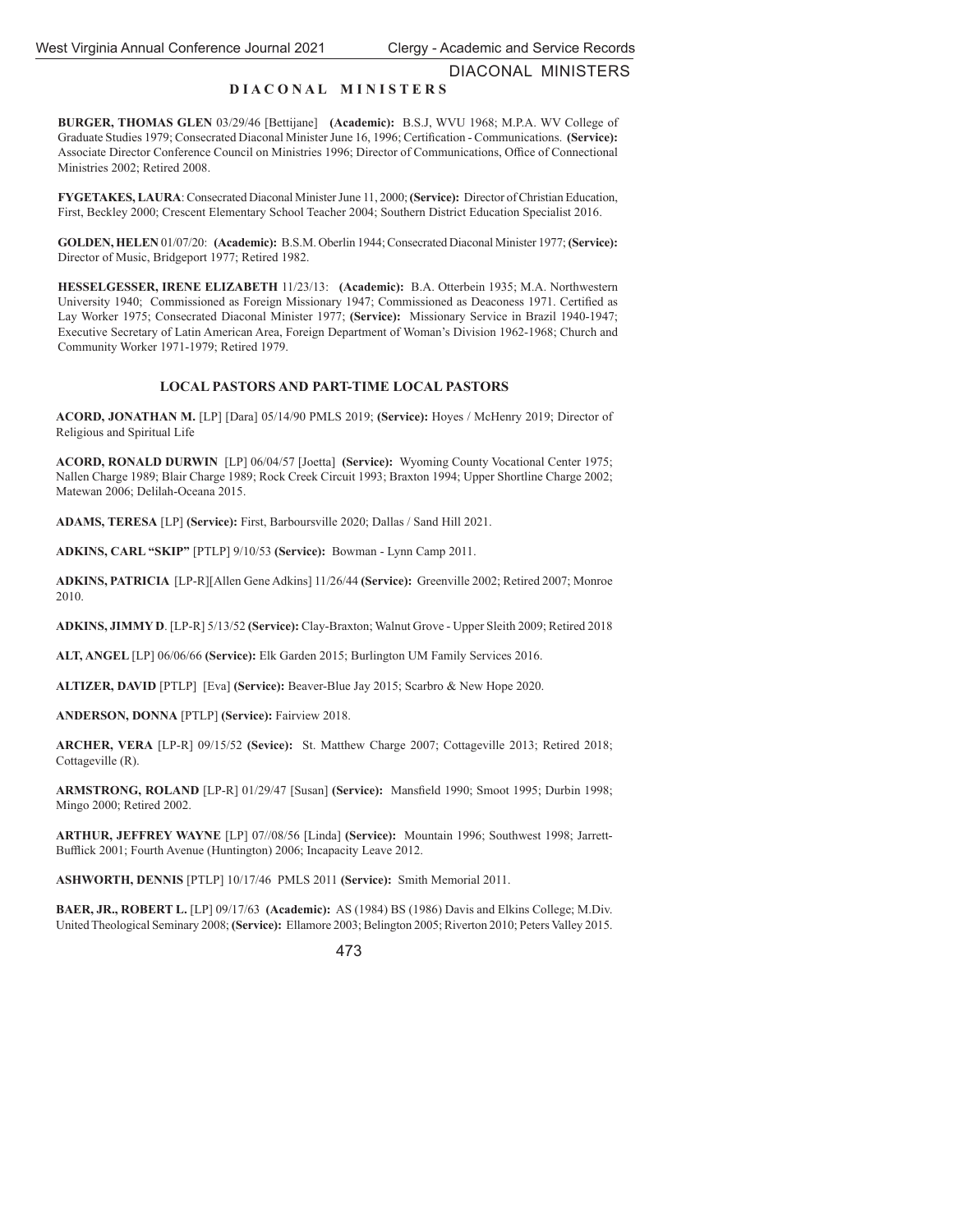**BAILEY, WILLIAM F.** [LP-R] 01/14/41 (Service): Jeffrey-Brushton 1989; Brushton 1998; Brushton-Hernshaw 2000; Retired 2005.

**BAKER, BEVERLY** [PTLP] **(Service):** Beaver / Bluejay 2020

**BALDWIN, PAUL D.** [LP-R] 09/01/27 [Shirley] **(Academic):** B.S., Morris Harvey College; M.A., Marshall College. **(Service):** Robinson Chapel 1979; Southwest 1986; Retired 1998; Humphrey's, Sissonville 1998-2001.

**BALIS, G. EDWIN** [LP-R] 07/16/47 **(Service):** Auburn 2006; South Chestnut Street, Clarksburg 2015.

**BALIS, JASON** [PTLP] PMLS 2020; **(Service):** Doddridge 2020.

**BARTON, BRADLEY S.** [PTLP] 07/28/52 **(Service)**: St. George 2015.

**BARTRUG, DUANE** [PTLP] 12/09/59 **(Service):** Bingamon 1996; Christ, Shinnston 1998; Christ-Otterbein 1999; Christ, Shinnston 2001; Arnettsville 2021.

**BEAGLE, PATTY L. BUCEY** [LP-R] 09/23/37 **(Service):** Nessley Chapel 1988; Independence 1989; Pleasant Valley, Weirton 1996; Retired 2008.

**BEATTY, CARL** [PTLP] 04/19/52 **(Service):** Lynn Chapel 2008.

**BEEMAN, L. ERIC** [LP] 07/11/56 Complete PMLS 2012; **(Service):** South Elk Garden 2012; Trinity (Terra Alta) 2013.

**BEEMAN, RITA G.** [LP] 5/15/48 **(Service):** Hampshire 2001; Pendleton-Grant 2007.

**BENNETT, REBECCA** [LP] 06/19/65 [George] **(Service):** South Branch 2000; Open Door Ministries 2011; Bayard - Mt. Storm 2012.

**BELT, ROBERT KEITH** [PTLP] 06/07/63 **(Service):** Wirt Charge 2010; Burnt Hill 2015; East Vienna / Wesley Shared Ministry 2019.

**BERTY, CHRISTIE** [PTLP] 07/22/81 [Jason] **(Service):** Baber-Agee 2014.

**BESSEY, THEODORE** [LP-R] 05/30/1953 **(Service):** Friendsville 2017; North Elkins 2018; First / Otterbein (Preston) 2019; Retired 2021.

**BIAS, THOMAS** [LP] 9/28/50 **(Service):** Van 2012.

**BIBLE, EARL BENJAMIN** [LP-R] 06/24/37 [Doris] **(Service):** Allegheny 1983; Retired 2002; Allegheny 2002.

**BIVENS, PENNY** [PTLP] 07/27/51 [Henry] Completed PMLS 2011; (Service):Bluestone Assistant 2011; Smoot 2017.

**BLAKE, DANNY T.** [PTLP] 04/27/50 [Tammy] **(Service):** Catawba 1998; Carolina 2010.

**BLANKS, MICAH** [LP] 06/02 1990 **(Service):** Hatcher-Oakvale 2014; Highland Avenue 2015; Highland Avenue and Warren 2019.

**BLOOM, RICK W**. [PTLP] 02/11/1951 [Shauna] **(Service):** Howesville 2021.

**BOLEY, ANDREW** [LP] **(Service):** Troy 2018; Meadow Bridge Danese Charge 2019; Beverly / Mill Creek 2021.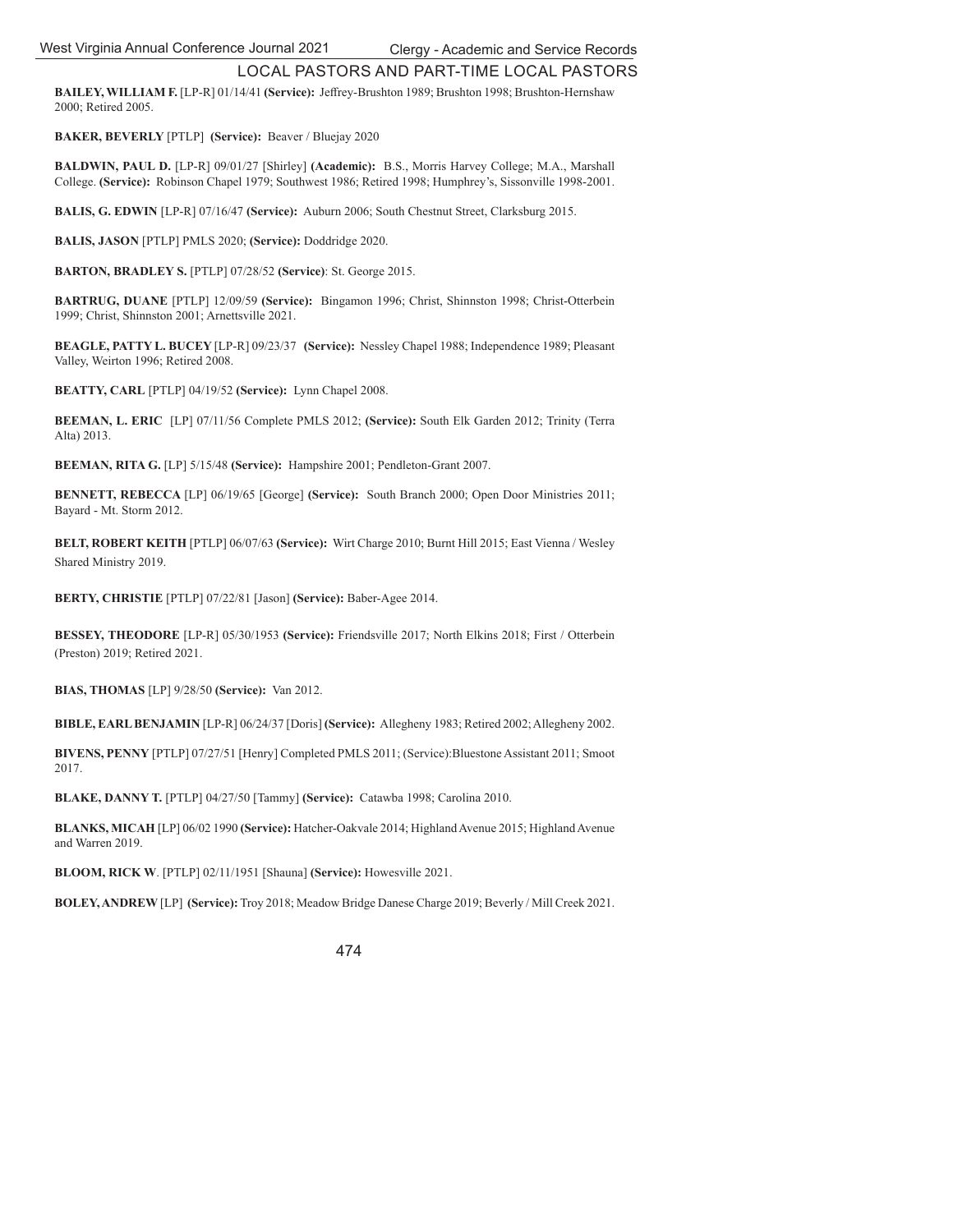**BOLEY, BRIAN** [LP] 10/24/60 [Saundra] **(Academic):** BS Physics WVU 1982; MBA WVU 1983; M.Div. United Theological Seminary 2013; **(Service):** Belmont - Nine Mile 2011 (PT); Quiet Dell 2013; Calvary (Clarksburg) - Mt. Clare 2018; Cedar Grove 2020.

**BOLEY, SAUNDRA** [PTLP] 4/26/55 [Brian] **(Service):** Johnson Avenue 2014 and Liberty (Clarksburg) 2014; Lost Creek 2016; Approved but not appointed 2019; Seventh Street 2020.

**BOURGEAU, ARTHUR EUGENE** [LP-R] 11/22/34 **(Academic):** Completed Local Pastor's License Studies 1983; **(Service):** Taft (FL) 1969; Braxton Charge 1983; Camden-Cowen Charge 1986; Jane Lew Charge 1993; Kanawha-Putnam 1995; Retired 1997; North Sutton 2002; Ivydale 2009 - 2011.

**BOYCE, JERRY LEE** [LP] 11/10/57 [Kathy] **(Service):** Ellenboro 1986; Freemansburg 1987; Kermit 1992; Christ-Otterbein, Shinnston 1994; Cameron-Clouston 1998; Incapacity Leave 2001; Philippi 2002; Junior Circuit 2003; Mingo 2006; Incapacity Leave 2012.

**BRINKER, LORETTA J.** [LP-R] 06/07/51 **(Service):** Patterson Creek 2001; Forest Glen-St. Paul's 2005; Baker 2006; Retired 2017.

**BROADWATER, MICHAEL J.** [LP-R] 08/01/48 **(Service):** Bethany (Parkersburg) 2006.Retired 2016.

**BROSKY, JOHN M.** [LP] 10/2/60 [Wanda] **(Service):** Blacksville 2017.

**BROSKY, WANDA** [LP-R] 08/12/41 [John] **(Academic):** B.A., WVU 2004; **(Service):** Eden - Mt. Union 2004; Monongalia 2015; Brookhaven / Tyrone 2021 (R).

**BROWN, DWAYNE** [LP] 03/17/69 [Elizabeth] PMLS 2011; **(Service):** Walkersville 2011; Weston / Walkersville 2019; Tennerton / Mt. Hope 2021.

**BROWN, WAYNE L.** [LP-R] 10/16/46 [Nancy] **(Service):** Slate Chapel 1994; Pleasant Grove 2004; Retired 2013.

**BRUCE, JOHN** (PTLP) **(Service):** Mathias 2021.

**BUMGARNER, JOHN** [PTLP] 01/02/52 [Frankie Jo] **(Service):** Union Circuit 2014.

**BUNTING, JAY** [LP] 11/30/68 [Heather] **(Service):** Talcott 2015; Blackwater 2018.

**CALMBACHER, HARRIET "PENNY"** [LP] 08/19/54 **(Service):** Fourth Street-Simpson 2005; Follansbee 2011.

**CAMP, CAROLL VERLIN** [PTLP] 04/19/50 **(Academic):** Completed Course of Study (Duke University) 1994. **(Service):** St. Matthew 1990; Palestine-Pisgah 1990; West Jackson County Charge 1993; Leroy 2009; Rosemar 2016..

**CAPLINGER, KENNETH D.** [PTLP] 06/22/54 **(Service):** Burlington-South Elk Garden 2003; Burlington 2005; Ebenezer- Mt. Pisgah - Springfield 2008; Retired 2020.

**CARICO, LAWRENCE E.** [PTLP] 01/19/53 **(Service):** Crockett-Booten 1992.

**CARSON, RUBY ELIZABETH** [LP] 05/07/65 **(Service):** Bingamon 2000; Peora 2001; Hundred Charge 2012; Sandyville 2020.

**CASTO, JOHN** [LP-R] 4/4/49 **(Service):** North Jackson Charge 2008; Newburg 2010; Retired 2016.

**CHAMBERS, JACQUELINE** [LP] 04/21/56 [Samuel Russell] **(Service):** Jane Lew 2016; Valley Chapel / Benton Ferry 2021.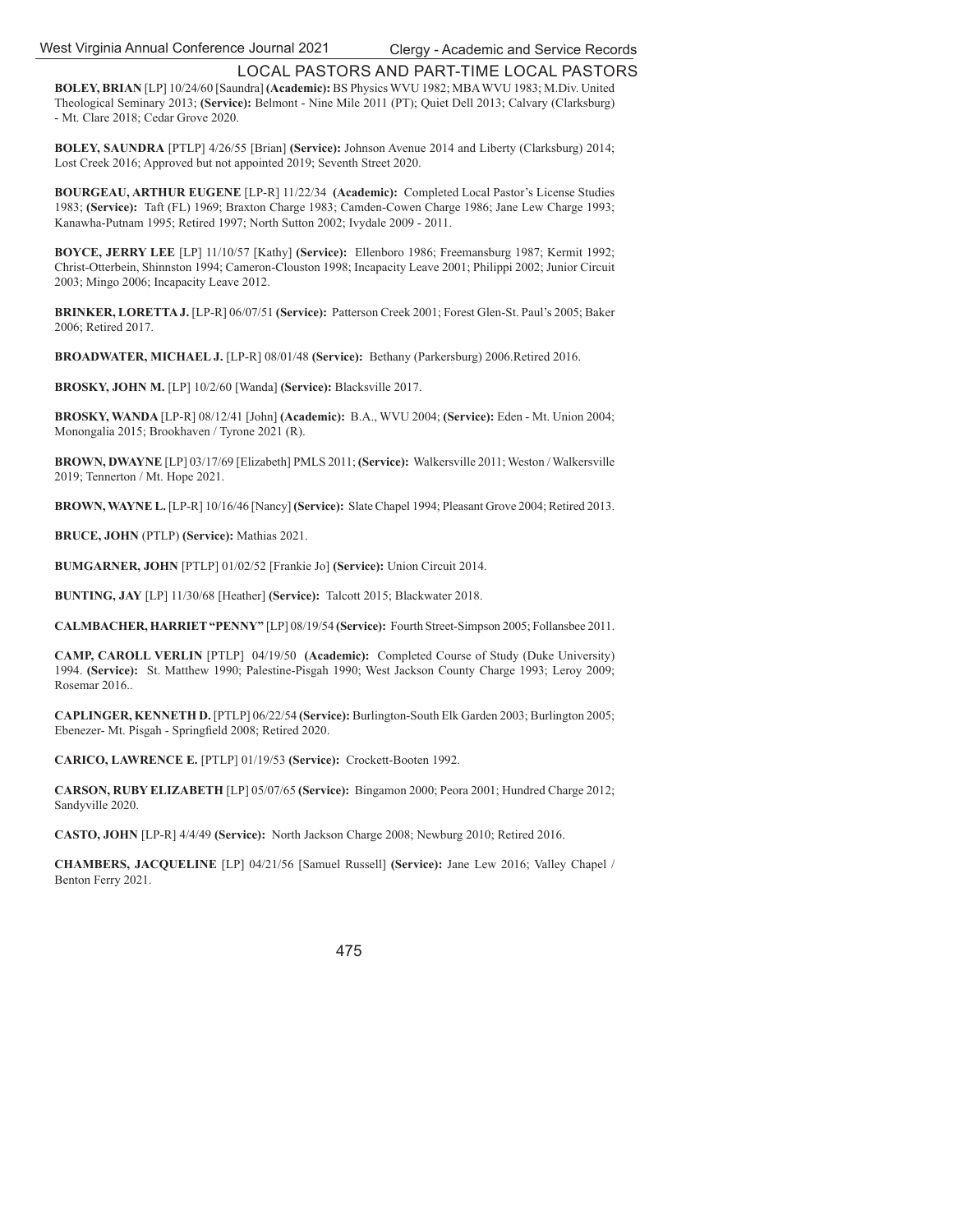**CHIEN, MARY BETH P.** [LP] 12/01/55 **(Academic):** Provisional Member 2010; Local Pastor License 2018; **(Service):** Duff Street Deacon Associate, 2010; Duff Street/Temple Deacon Associate 2016; Trinity - Waldon (Piedmont) 2018.

**CLARK, BRONSON** [LP] **(Service):** Eastern Cabell Shared Ministries 2017.

**CLINE, JAY** [LP] 07/11/70 [Julia Ann] Reinstated 2015; **(Service):** Flemington 2015.

**COCHRAN, EARL** [LP-R] 03/18/48 [Carol Sue] **(Service):** Fisher Valley 2014; Approved Not Appointed 2019.

**COLE, ROBERT DEAN** [PTLP] PMLS 2020; **(Service):** St. John, Vienna 2020

**COLEMAN, JENNY PHARES** [PTLP] [Evan Coleman] PMLS 2021 **(Service):** Camden/Cowen/Craigsville 2021.

**COLEMAN, MICHAEL** [PTLP] 11/22/58 **(Service)**: Diamond 2006.

**COLLETT, M. JOYCE** [LP-R] 10/11/35 [Berlin] **(Service):** Baker 2000; Hundred-Rush Run 2002; Retired 2003; Cameron-Clouston 2005; Swanton - Kitzmiller 2006; Forest Glen - St. Paul's 2010; Retired 2016; Trinity (Keyser) 2018 - 2021 (R).

**COLOMBO, BEVERLY** [PTLP] 07/26/70 [Rudy] **(Service):** South Parkersburg Associate & Logan Memorial 2013 - 2014; Lewisburg Associate 2016; Lewisburg 2020.

**CONRAD, JOHN** [PTLP] 07/06/49 **(Service):** Strange Creek 2003; Frametown 2007; Walnut Grove - Upper Sleith 2018 and Frametown /Eureka and Ivydale 2021.

**COON, KENNETH R.** [LP-R] 12/30/45 **(Service):** Wesley-St. Stephens 1993 (Jan - June); Palestine/Pisgah 1993; Fisher Chapel 1995; Greenlee 1998; Midway - Frazier's Bottom 1999.; Retired 2012; Midway - Frazier's Bottom (R) 1999-2019; Fisher Valley (R) 2019.

**COON, PAUL** [PTLP] 06/27/60 PMLS 2011. **(Service):** Mountain 2011; Coal Fork - Hernshaw Charge 2016..

**COTTRELL, STEWART** 5/29/75 [Janice**]** [PTLP] **(Service):** Mountain 2017.

**CRAWFORD, FREDRIC "RICK"** [LP] 11/4/1969 [Amy] **(Service):** Fayetteville - Doggett 2018.

**CRAWFORD, WILLIAM A.** [PTLP] 02/17/55 [Kathy] **Service):** Hatcher - Oakvale 1990; Matoaka 2010; Boyd's Chapel - Jenkinjones & Thorpe 2017; Bethel / Spanishburg / Mt. Horeb 2021.

**CRITES, TREASEA** [PTLP] 05/31/1961 **(Service):** French Creek Charge 2021.

**CUMMINGS, DANNY D.** [PTLP] 02/16/58 **(Service):** East Jackson Charge 2002.

**CUMMINGS, FORREST H.** [LP-R] 11/04/44 [Audrey] **(Service):** Stinson 1962; Big Laurel 1965; New Hope 1970; Midkiff 1974; Yawkey 1976; Cabin Creek 1978; Lower Creek-Bedford 1980; Good Samaritan 1985; Mount Union, Huntington 1997; Retired 2010.

**DALTON, JR., CASPER** [LP] 11/01/48 [Deborah Ann] **(Service):** Newburg 1990; Johnson Chapel 1996; Spanishburg-Bethel 1999; Retired 2014; Sturgiss / Mt. Zion 2019.

**DAMEWOOD, DAVID** [L-R] 02/17/44 **(Service):** Matoaka 2000; Retired 2007; Painters - James 2013 (R).

**DANIELS, DESTRY E.** [LP] 07/18/59 [Jodi] **(Service):** Belington Circuit 2003; Tug Fork Charge 2010; Good Hope 2012.

**DANIELS, ERIN** [PTLP] 06/07/81 [Jeremy] **(Service)**: Dawes-Chelyan 2014; Frazier Bottom - Wilkinson 2015; Dunbar Associate 2016; Approved not appointed 2019; Fairview 2021.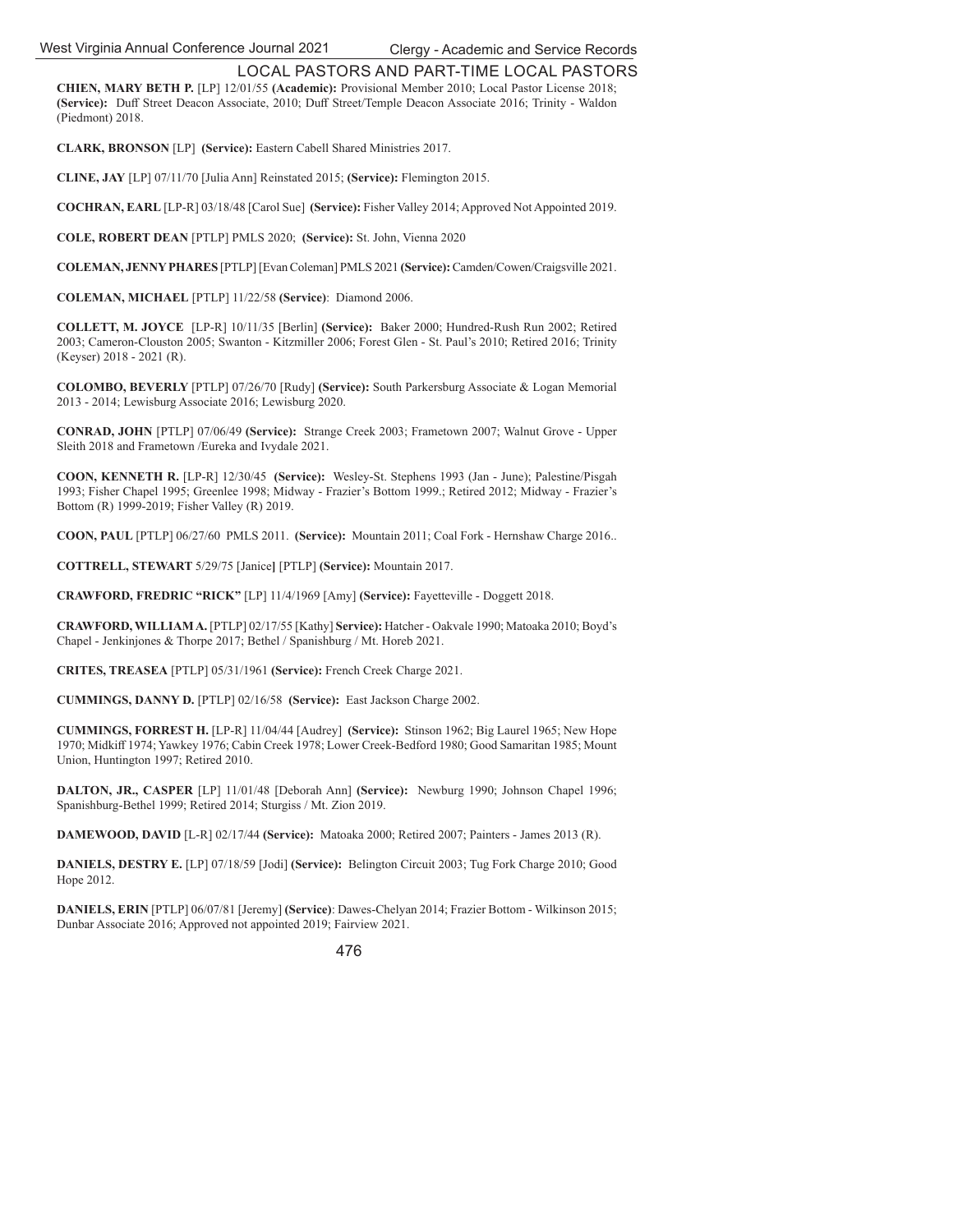**DANIELS, JEREMY** [PTLP 08/01/80] [Erin] **(Service):** Dawes-Chelyan 2014; Forrest Burdette Associate 2015.

**DARLINGTON, THOMAS JOSEPH** [LP-R] 03/04/47 [Donna] **(Service):** Harvey Chapel-Beard's Fork 1984; Powellton 1990; Powellton-Beard's Fork 2000; Retired 2009; Powellton 2009 (R) and Kincaid 2012 - 2021 (R)

**DAUGHERTY, BRIAN** [PTLP] **(Service):** First (Hinton) 2017; St. Paul's (Parkersburg) 2019.

**DAVIS, JOHNNY** [PTLP] [Angie] **(Service):** Waldeck 2021.

**DAVIS, LUCINDA J.** [PTLP] 10/7/1966 [Steven] **(Service):** Ebenezer / Springfield 2020.

**DAVIS, STEVEN** [PTLP] 11/24/64 [Lucinda] PMLS 2010 **(Service):** Blue Sulphur 2011; Hampshire 2012 (LP); Hampshire (PTLP) 2017.

**DAVIS, VERL "V.J."** [PTLP] [Angie] **(Service):** Hamrick Assistant 2021.

**DAVIS, WILLIAM** [LP-R] 09/23/49 **(Service):** Auburn 2002; Smithburg 2005; Smithville 2009; Retired 2014; Smithville 2014 - 2021 (R).

**DEAN, JULIE M.** [LP] 09/17/78 (Service): Otterbein 2019.

**DENT, PHILLIP R**. [LP-R] 02/07/52 [Tracey] **(Service):** Jacob Albright 1991; Ansted 1999; St. John's (Parsons) 2011; Retired 2018; St. Matthew Charge 2019 (R).

**DEVAUGHN, DARRIN** [PTLP] 12/17/68 **(Service):** Cairo 2010; Chesterville - Merrill Chapel - Slate 2013; Pisgah 2015; Leroy 2019.

**DIETZ, PETER** [LP-R] 12/10/55 [Sharon] **(Service):** Waldeck 2013; Retired 2021; Troy 2021 (R).

**DIETZ, SHARON** [LP-R] 1/24/53 [Peter] **(Service):** Stonewall 2013; Retired 2018.

**DOBBINS, DONALD RAY** [LP-R] 11/03/44 [Wilma] **(Service):** Reedy Charge 1991; Clay Charge 1992; East Bank 2001; LIzemore 2007 -2021; Retired 2012; Lizemore 2012 - 2018 (R)

**DORSEY, ELLA** [LP] 5/12/53 **(Service):** John Wesley 2000; Approved but not appointed 2002; Incapacity Leave 2005; Ebenezer February 2014; Retired 2019; Monroe (R) 2019-2021; White Sulphur Shared Ministries (R) 2021.

**DOVE, WARREN C. [**LP] 12/26/51 [Mary Frances] **(Service):** Brown 1993; Newell 1999; Parkview 2001; Hamlin Community 2010.

**DUNLAP, CINDY JANE** [PTLP] 12/14/18 **(Service):** Clay 2001; Clay-Bethel 2004.

**DUNLAP, ROGER M.** [PTLP] 3/19/1954 **(Service):** Strange Creek 2000; Clay Associate 2003; Dyer 2012.

**DURST, WILLIAM A.** [LP-R] 09/15/48 (Jean C. Maust) **(Academic):** B.S. Frostburg State University 1970; M.A. (Religion) Lancaster Theological Seminary 1983; **(Service):** Assigned Supply Cranesville Charge 1999- 2001; Grantsville 2004; Deep Creek Ministries 2011; Pennsboro 2014; Walnut Grove 2019; Retired 2021; Walnut Grove (R) 2021.

**EAKLE, JIM W.** [LP-R] 08/15/36 **(Service):** Kanawha 1991; Retired 2000; Gihon 2000-2021 (R).

**EATON, JERRY ROY** [LP-R] 11/01/36 **(Service):** Pleasants Circuit; Ravenswood Circuit; Leroy; Eureka-Pleasant Grove 1993; Reedy 1998; Retired 2001; Reedy 2001 (R); Riverhill 2002 - 2008 (R).

**EFAW, ANNA M.** [LP] 03/13/67 **(Service):** South Fork 2016; Aurora 2018 (beginning Jan 1); Pennsboro 2021.

**EPLING, NATHAN** [LP] 05/06/84 **(Service):** Doddridge 2009; Main Street (Petersburg) 2014; Madison 2020.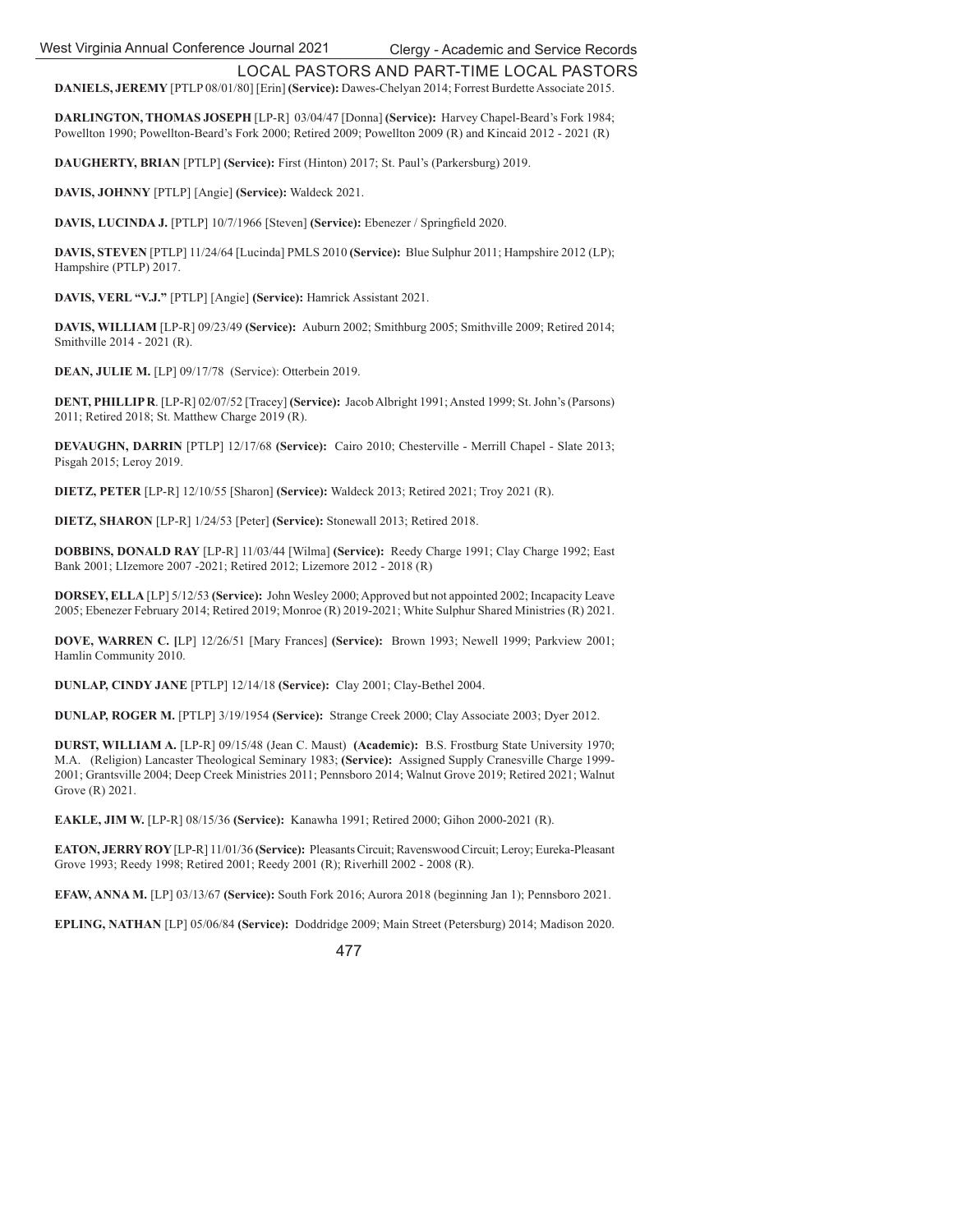**FARMER, KEVIN LEE** [LP] 6/23/71 [Amber] PMLS 2008 **(Service):** Wesley - Sandlick 2008; Hatcher - Oakvale 2011; Claypool 2013; Approved Not Appointed 2019.

**FILE, ELLEN LILLY** [LP] 08/24/1955 [Robert] **(Academic):** B.A., Duke 1977; JD, WVU College of Law 1980; Local Pastor's Licensing School 1997; M.Div. United 2012; **(Service):** Temple, Beckley, Associate 1998; Oak Hill Associate and Beckley Center Chaplain 2002 - 2011**;** Discontinued 2011; Reinstated 2013; Chaplain, Burlington UM Family Services - Beckley Center 2013.

**FISHER, CASSIE** [LP] **(Service):** Camden / Cowen / Craigsville 2019; Richwood Charge 2021.

**FISHER, DAVID LEE** [LP-R] 01/30/53 [Gloria Ann] **(Academic):** Completed Local Pastors' License Studies 1992; Completed Appalachian Pastors' School, Red Bird Mission, 1994; Completed Course of Study, Wesley Seminary, 1995; **(Service):** Braxton Charge 1991; Claypool 1995; North View 2007; North Elkins 2010; Retired 2016; French Creek (R) 2019 - 2020.

**FLAITZ, ALAN** [LP] 12/18/53 **(Service):** Upper Shortline 2007; Monongalia 2009; Fourth Street / Simpson 2014; First, Barboursville 2021.

**FLEMING, DANNY** [LP-R] 1/24/49 **(Service):** Jarvisville 2007; Retired 2017.

**FLINT, SR., JACK O.** [LP-R] 02/23/35 [Betty] **(Service):** West Marion 1996; South Fairview 1998; Retired 2005; Evansville 2012 - 2021 (R).

**FLYNN, SR., JOHN H.** [LP] [Judy] 06/15/56 **(Service):** Pleasant Hill 2001; Nestorville 2010; Blueville-Haymond 2016; Blueville / Haymond / Trinity 2019; Medical Leave 2020.

**FLYNN, JUDITH A.** [LP] 09/26/56 [John] Completed licensing school 2008; **(Service):** Greggsville-Ruble 2007; Belington 2010; Belington - Junior 2013; Knottsville 2016.

**FORKEY, APRIL [PTLP] 04/21/57 (Service):** Greenlee - Wesley Chapel 2004; Bufflick-Wellford 2006; McMechen / Hope 2007; New Life / Hope 2019.

**FORREN, BRENDA M.** [LP-R] 10/18/55 [Dallas] **(Service):** Trinity, Keyser 2001; Burlington 2008; Israel - Coffman Chapel 2013; Retired 2017.

**FOX, JONATHAN** [PTLP] PMLS 2020 **(Service):** Belington Circuit 2020.

**FREEMAN, ARNOLD DAVID** [PTLP] 08/10/68 [Donna Diane] **(Service):** Newburg 2017.

**FRETWELL, ANN** [LP-R] 08/13/47 **(Service):** Mingo 2007; Retired 2017.

**FULL, GENE** [LP-R] 10/19/43 [Nadine] **(Service):** St. Matthias Charge 2013; Retired 2017; St. Matthias Charge 2017-2018 (R); East Vienna 2018-2019 (R); Stephenson (Parkersburg) (R) 2019; Logan Memorial (R) & Stephenson Memorial (R) 2020.

**FULLEN, A. EUGENE** [LP-R] 10/19/43 **(Service):** Peters Valley 2004; Retired 2015; John Wesley, Lewisburg 2015 (R).

**FULTON, ROBERT O.** [LP] 10/12/85 **(Academic):** PMLS 2019; **(Service)**: Elkview 2019.

**FUNKHOUSER, MICHAEL** [LP-R] 10/27/57 Licensed 2004; COS 2011; (Service): Cacapon 2004; Retired 2018.

**FURBEE, CHARLES** [LP-R] 09/01/47 Licensed 1999; Discontinued 2002; Reinstated 2006; **(Service):** Wirt Charge 1999 - 2001; Pleasant Hill 2007; Pleasant Hill (Parkersburg) - Riverhill 2008; Retired 2018; Pleasant Hill (Parkersburg) Riverhill 2018 (R).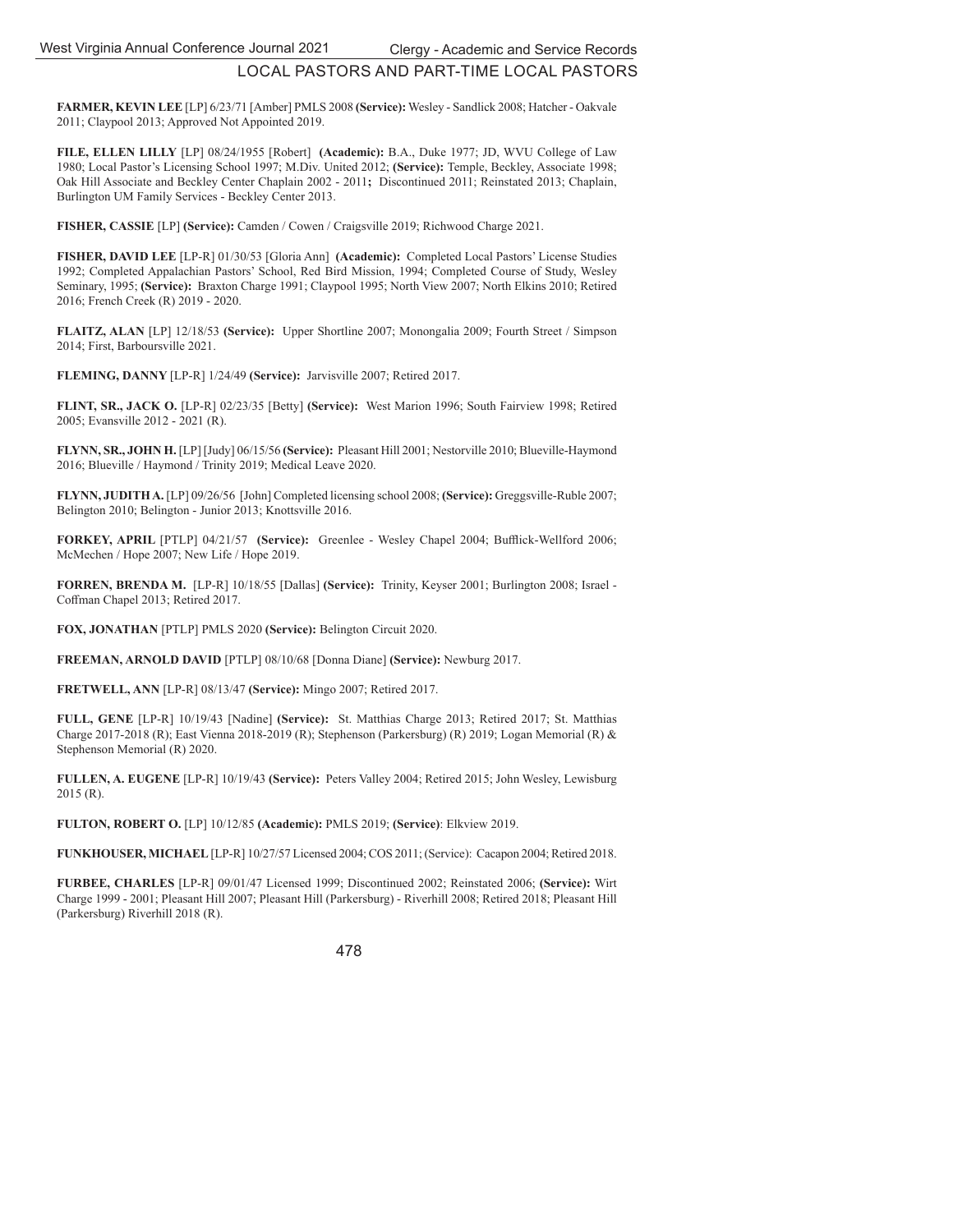**GALLIAN, LESLIE** [PTLP] 9/30/64 Licensed 2007; **(Service):** Valley Grove 2007; Approved not appointed 2016.

**GAMBLE, RON** [LP] 05/22/67 **(Service):** Nestorville 2018; Meadow River 2019.

**GEORGE, CHERYL L.** [LP] 05/18/64 [Harold] **(Academic):** PMLS 2007; **(Service):** Hampshire Associate 2007; Aurora 2012; Baker 2017; Main Street, Petersburg 2020; Main Street, Petersburg, & St. Paul, Williamsport 2021.

**GEORGE, JR., HAROLD D.** [LP] 08/07/58 [Cheryl] **(Academic):** PMLS 2007; Course of Study, Wesley 2012. **(Service):** Hampshire Charge 2007; Rowlesburg 2012; Open Door Ministries 2017.

**GERSTELL, III, JOSEPH ERNEST** [LP-R] 09/30/50 [Mary] **(Service):** South Elk Garden 1994; North Branch 2000; Retired 2016.

**GILLESPIE, KEVIN** [LP] 10/30/63 [Terri Lynn] PMLS 2019; **(Service):** Big Tygart 2019.

**GLOTFELTY, MELVIN "ROSS"** [PTLP] 5/10/52 [Linda] **(Academic):** B.A. Frostburg State 1984; M.A. Frostburg State 1989**; (Service):** Elk Garden 2009; Cranesville 2011.

**GORDON, GARY G.** [LP-R] 03/09/39 [Louetta] **(Service):** Cowen 1997; Durbin 2000; East Greenbrier 2002; Minnehaha Springs 2008; Craigsville Circuit 2010.

**GORLEY, SR., GARY WAYNE** [LP] 12/04/40 [Barbara] **(Service):** Richlands 1994; Baker 2002; Mill Creek Valley 2004.

**GRADDY, ISHMEAL L.** [LP-R] 04/06/46 [Janet] (**Service):** Knottsville 2007; Farmington 2010; Retired 2013.

**GRAY, JAMES "PAT"** [PTLP] 08/10/68 **(Service):** Hico/Victor 2014

**GRAY, JAMES "OZ"** [LP-R] 09/18/50 [Helen] **(Academic):** Licensing School, Duke Divinity; **(Service):** Victor 1998; Camden-Cowen 2000; Belington Circuit 2010 - October 1, 2016; Retired 2016.

**GREEN, JERRIE** [LP-R] 01/10/42 **(Service):** Calcutta-Nine Mile 2005; Retired 2008.

**GRIFFIN, III, MITCHELL** [LP-R] 02/07/39 **(Service):** Tallmansville Harmony 2009.

**GUIDO, BEN** [LP-R] 8/23/55 [Caroline] **(Service):** South Chestnut Street (Clarksburg) 2012; Retired 2015.

**HALL, ROTHA** [PTLP] 08/30/42 **(Service):** Howesville 1997 - 2003.

**HALL, TOM** [PTLP] **(Service):** Cairo 2013

**HAMRIC, GLEN R.** [LP-R] 12/28/34 [Georgianna] **(Service):** Mill Creek Valley 1996; Retired 2003.

**HAMRICK, CHARLENE** [LP-R] 07/15/52 **(Service):** Heights 2011; Medical Leave 2013; Retired 2018.

**HAMRICK, TONJA** [PTLP] 10/19/1961 **(Service):** Webster Springs 2021.

**HANNA, EMORY** [LP-R] 06/04/49 **(Service):** Main Street - St. James 2001; Richlands 2007; Retired 2021; Richlands (R).

**HARRIS, MARK A.** [PTLP 8/23/55 **(Service):** Baber-Agee 2007; Buff alo - Mt. Union 2013; Fairview 2017; Fairview / Midway Shared Ministries 2019; Buffalo / Midway 2021.

**HARRIS, MARK S.** [PTLP] 07/13/68 PMLS Spring 2015; **(Service):** Brandonville 2015; Ebenezer / Washington Lands 2020.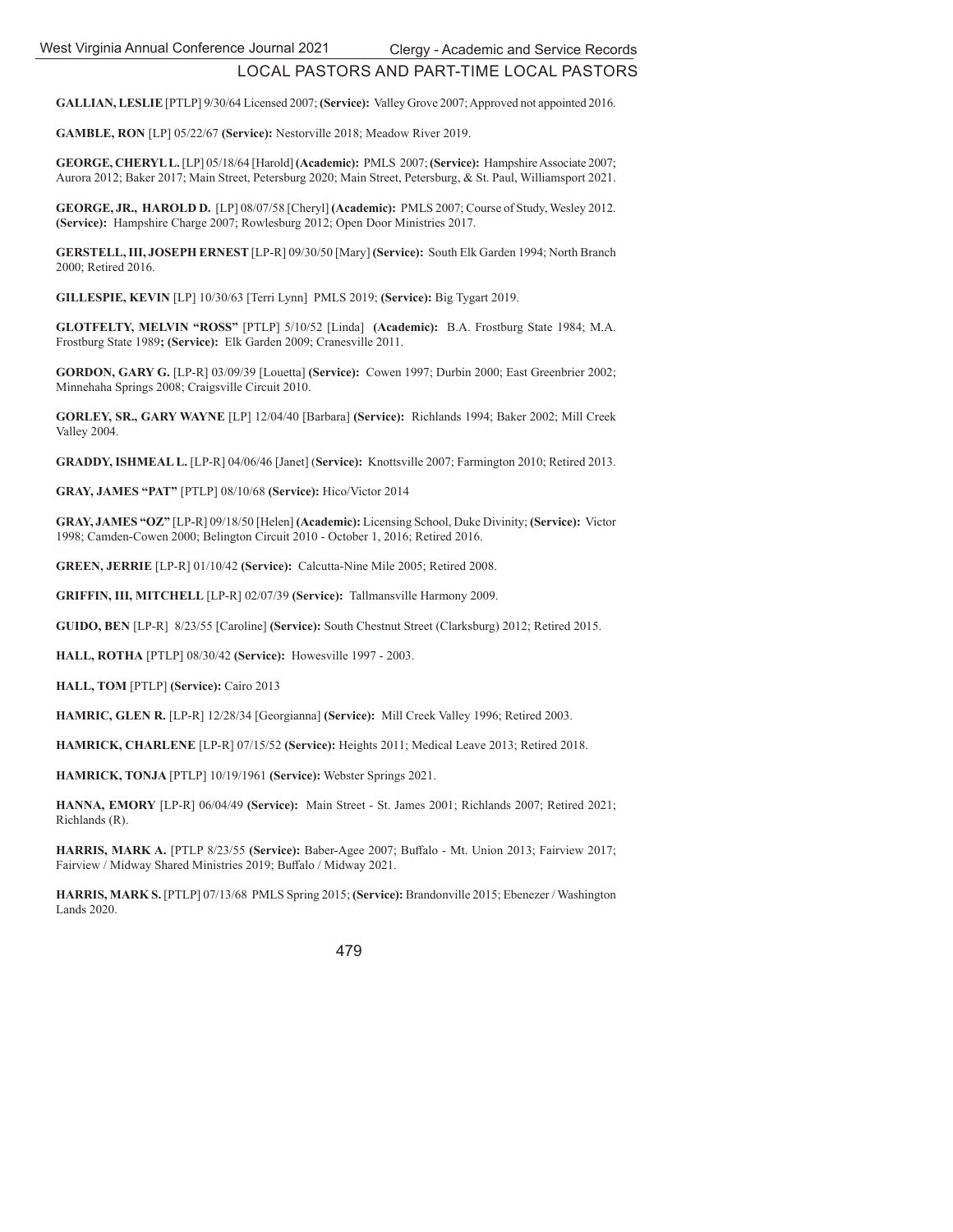**HART, JR., GILBERT** [PTLP] 08/28/57 [Barbara] **(Academic):** Course of Study at MTSO 2011; **(Service):** Associate-Good Hope Charge 1996; Eden-Mt. Union Charge 1998 - 2004; Glenville Charge 2009; Flemington 2013; Cross Roads 2015.

**HATTON, CHARLENE HAMRICK** [PTLP] 07/15/52 **(Service):** Mingo 1998; Frenchton 2000; South Buckhannon 2003; Gary 2004; Hundred 2007; Heights 2011.

**HAUGHT, RICKY L.** [LP-R] [Debra Ann] Completed PMLS 2009 **(Service):** Kanawha Associate 2012; Kanawha 2016; Retired 2021; Kanawha 2021 (R).

**HAUGHT, SAMUEL J.** [LP] 07/24/67 **(Service):** Rowlesburg 2000; Talcott 2004; Blue Sulphur 2012; Trinity Charge 2016.

**HEAVNER, ROBERT** [LP-R] **(Service):** South Buckhannon 2011; South Buckhannon 2013; Retired 2017

**HEDRICK, JONATHAN LEWIS** [LP] 10/22/55 [Wilma] **(Service):** Mathias 1991.

**HEDRICK, LARRY F.** [LP-R] 02/27/1952 Retired 2017.

**HENSLEY, SR., HOMER HAROLD** [LP-R] 06/24/45 **(Service):** Minnora Assistant 1993; Newton 1999; Mountain 2001; Rosedale-Upper Sleith 2005; Memorial, Spencer, 2009; Retired 2015.

**HENSLEY, STEPHEN** [LP] 11/05/64 [Terry] **(Service):** First, Huntington Associate 2007.

**HICKMAN, MICHAEL C.** [PTLP] **(Academic):** AA, WVU-P 1981; BSW, Glenville State 1984; Piano Proficiency Certificate, Marshall University 1987; **(Service):** St. Mathias Charge 1999 -2006.

**HICKMAN, PHILLIP E.** [LP-R] 07/31/51 [Micki] **(Service):** Cowen Charge 1993; Bethel 1997; Retired 2017.

**HICKMAN, TIMOTHY A.** [PTLP] 12/23/60 **(Service):** Minnora 2000.

**HILL, R. EARL** [LP-R] 06/09/52 **(Service):** Crumpler - McDowell 2004; Incapacity Leave 2011; Retired 2017.

**HIMES, AARON W.** [PTLP] 3/4/1951 [Brenda] **(Service):** Baker 2020.

**HOLBERT, HARRY A**. [PTLP] 07/31/49 [Martha] PMLS 2011; (Service): West Marion 201; Peora 2012.

**HOLBERT, MARTHA** [PTLP] 08/17/51 [Harry Allen] **(Service):** Wallace 2015.

**HOLBROOK, MARY ANN** [PTLP] 09/03/51 [Charles] **(Service):** Valley Grove 1993; Diamond 1994; Dawes 2011.

**HOLLEY, JR., WILLIAM S.** [LP-R] 5/18/49 **(Service):** East Jackson County Charge 1991; South Jackson County Charge 2002; Retired 2011.

**HOOPER, WAYNE** [LP-R] 06/24/48 **(Academic):** Regents B.A. West Virginia State College 1993; Certified Health Consultant Professional Designation, Purdue University/National Blue Cross Blue Shield Association 1990; **(Service):** Otterbein 2003; Wade-Wilkinson 2004; Wade-Emma 2008; Retired 2013.

**HOPKINS, PAUL** [LP] 1/16/1961 **(Service):** Bethel-Ivydale 2018.

**HORNBECK, VIRGIL CLAYTON** [LP-R] 09/15/18 **(Academic):** Completed Conference Course of Study 1965; **(Service):** Gandeeville-Walton 1965; Belleville 1967; Bristol 1971; Peora 1975; Little Levels 1977; Waldeck 1979; Walkersville 1981; Hacker Valley 1984; Retired 1989.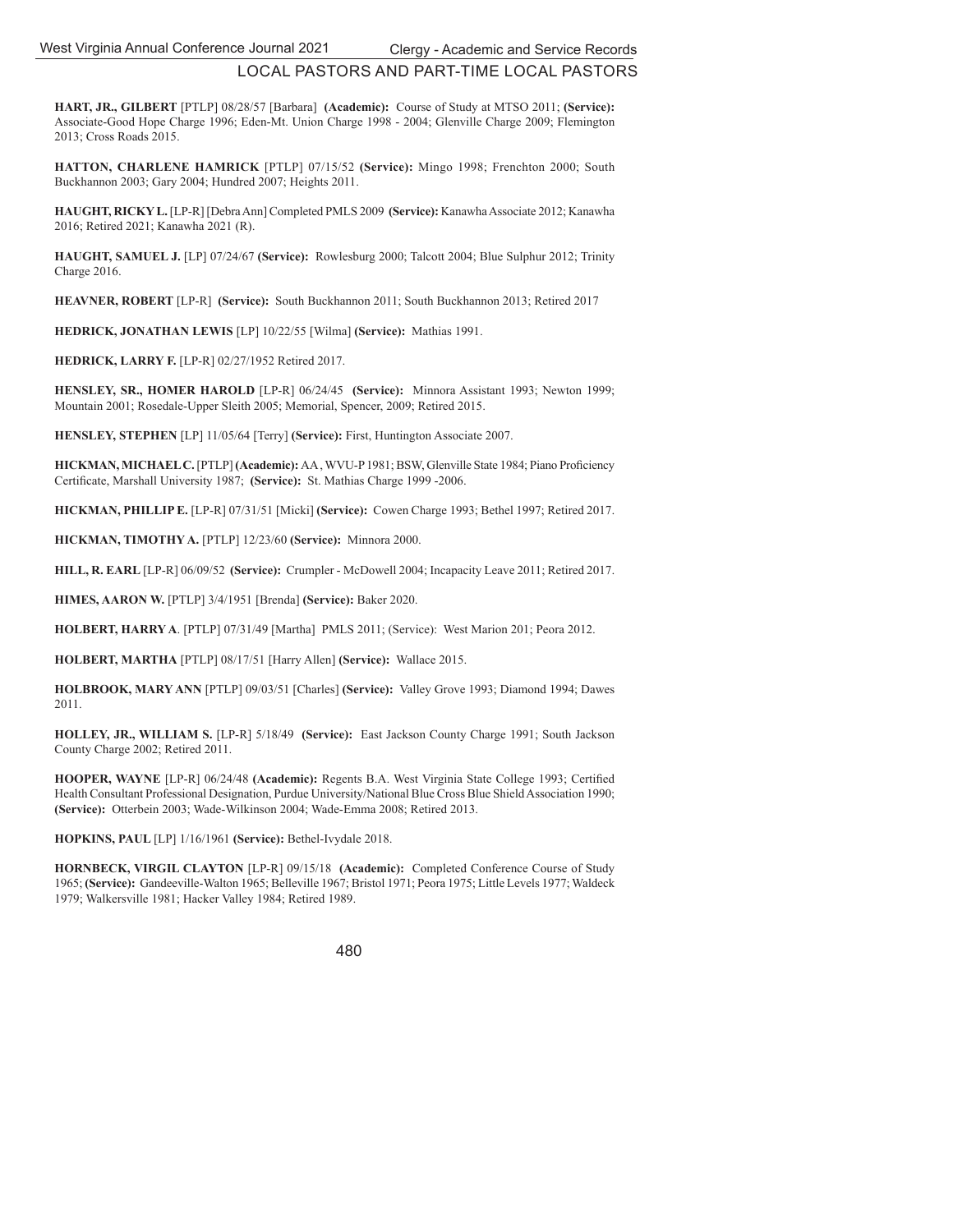LOCAL PASTORS AND PART-TIME LOCAL PASTORS **HOWARD, SHARON** [PTLP] 04/19/1957 **(Service):** Main Street (Ronceverte) 2021.

**HUFFMAN, KENDRA** [PTLP] PMLS 2020 **(Service):** Harmony Charge 2020.

**HULLEY, ALAN** [PTLP] 08/13/1976 **(Service):** Highland Ave. (Fairmont) 2021.

**INMAN, STEPHEN** [LP-R] 10/02/51 **(Service):** Licensed 1994; Reinstated 2001; Discontinued 2003; Reinstated 2008 Robinson -Johnston Chapel 2001-2002; Robinson-Johnston Chapel 2008; Retired 2018.

**JAMES, DARIUS VAUGHN** [LP-R] 06/07/38 **(Service):** Flatwoods-Heaters Charge 1990; Retired 2000.

**JARRETT, ELIZABETH** [PTLP] **(Service):** Jarvisville 2020.

**JEFFREY, THOMAS** [PTLP] 5/17/48 [Mary] **(Academic):** M.A., Marshall University; Completed Course of Study 2011; **(Service):** Davis Bowen 2002; West Hamlin 2007.

**JERMAN, JUDY** [LP-R] 12/21/47 [Philip] **(Service):** Pleasant Valley, Weirton 2008; Weirton UM Tri-Parish 2010.; Retired 2012.

**JONES, CAROLYN SUE** [LP] 12/16/41 **(Service):** Jacob Albright 2002; Red Hill - Murphytown (name change) 2008; Retired 2009..

**JONES, DAVID** [PTLP] 02/24/71 PMLS 2011; **(Service):** Blackshere 2011; Blackshere / Farmington 2021.

**JONES, HERMAN** [LP-R] 03/29/41 [Paulette] **(Academic):** B.A., Morris Harvey 1969; Teaching Certification, Morris Harvey 1979; COS (Duke) 1966; **(Service):** Chesapeake 1966; Calvary 1969; Baber Agee 1993 - 1996; Greenville Associate 2012; Reinstated 2013; Retired 2013; St. Paul's (Ansted) (R) 2014.

**JONES, JUSTIN** [PTLP] 9/20/1983 [Ann Chatel Jones] **(Service):** South Preston 2014; St. Paul's (Parsons) 2019.

**JONES, LARRY R.** [LP-R] 10/12/41 Completed Licensing School 1983; Completed Course of Study (Duke) 1989; **(Service):** Walkersville Charge 1983; Clay Charge 1986; Newton 1988; Newton-Wallback 1989; Bethel 1991; Bruce McDonald Memorial 1997; Pleasant Hill (Calhoun) 1998; Arnoldsburg Charge 2004; Retired 2004; Memorial, Spencer,and Reedy (R) 2008-2009; Reedy (R) 2009 - 2013; Reedy Charge (R) 2019 2020.

**KEADLE, KATHY** [LP-R] **(Service):** Alderson Assistant 2016; Retired 2019.

**KEITH, GREGORY** [PTLP] **(Service)**: Laurel Point / Limestone 2021.

**KEITH, LLOYD E.** (LP-R) 9/13/1943 Completed PMLS 2012; **(Service):** South Jackson Charge 2012; Chesterville - Merrill Chapel - Slate 2015; Retired 2016; Chesterville - Merrill Chapel - Slate 2016 (R).

**KENDALL, KENNETH E.** [LP-R] 05/24/56 [Beverly] **(Academic):** Completed First Year Conference Course of Study 1981; **(Service):** Leroy Charge 1980; Waldeck Charge 1981; Nestorville 1988; North View Clarksburg 1994; Incapacity Leave 2007; Retired 2019; Freemansburg 2019 (R).

**KEPLINGER, CONNIE STEWARD** 05/08/51 [Curtis] **(Academic):** B.A., WVU, 1993; M.A., Eastern Mennonite, 1996; M.Div, Asbury Theological Seminary 2000; Ordained Deacon 1997; **(Service):** Appointed to attend Asbury, 1997-1999; Beckley Center Chaplain 2000; Beckley Center Chaplain and Oak Hill Associate 2000; Incapacity Leave 2002; Discontinued Provisional Membership 2012; Retired 2016.

**KERNEN, RALPH** [PTLP] 4/16/1956 **Service:** Mt. Salem 2018

**KERNIK, SHERI** [LP] **(Service):** Pineville - Matheny 2013; St. Paul's, Paden City 2016.

**KESSELL, LEONARD** [LP-R] **(Service):** South Jackson Charge 2015; Retired 2016.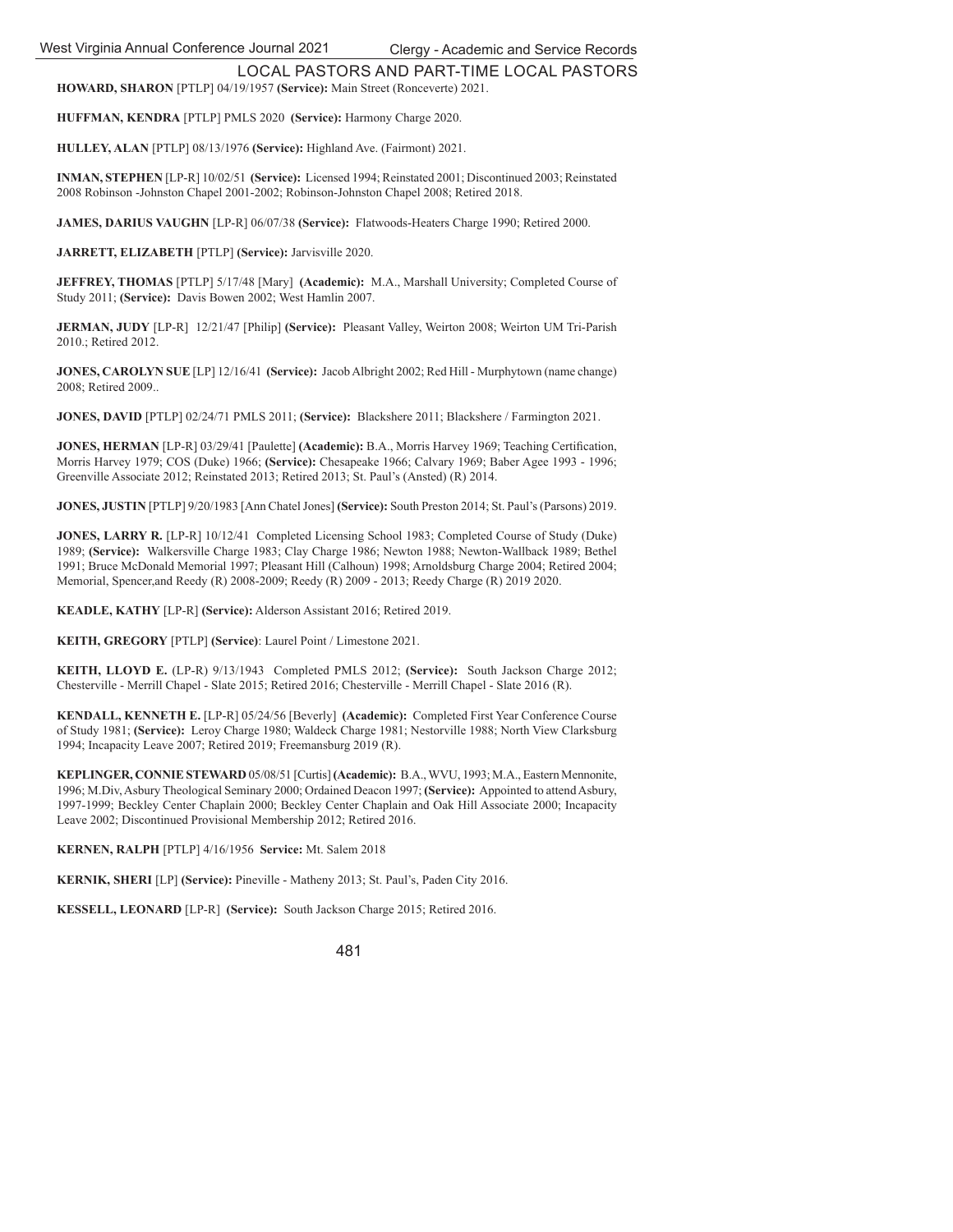**KEYSER, CHRIS** [PTLP] 12/26/1966 **(Service):** Hernshaw Charge 2021.

**KILE, ARTHUR STANLEY** [LP-R] 06/12/25 [Jessie] **(Service):** Riverton 1969; South Branch 1981; Retired.

**KILE, CASSANDRA L**. [PTLP] **(Service):** Mt. Pleasant Associate 2019.

**KILLINGSWORTH, NANCY S.** [LP-R] 11/14/1942 **(Service):** Adrian 2000; Retired 2019.

**KINCAID, DARRELL DEAN** [LP] 10/01/86 [Emily] **(Service):** Midland South Associate 2020; Gauley River 2021.

**KINCAID, JR., GERALD** [LP-R] 10/6/45 [Annette] **(Service):** Oceana - Sun 2004; St. Paul's (Ansted) 2011; Spanishburg - Bethel 2014; Retired 2018; Mt. Hope and Scarbro (R) 2018 - 2020.

**KINCAID, WILLIAM HARLOW** [LP-R] 09/20/43 [Shirley] **(Service):** Hico Circuit 1987; Coal Fork 2012; Gauley River 2015; Retired 2016; Gauley River 2016-2021(R); Midland Trail Charge 2021 (R).

**KINDER, DANNY LEE** [LP] 08/22/69 [Missy] **(Service):** Blair-Jeffrey 1998; Mt. Tabor-Quick 1999; Elkview Charge 2006; Aldersgate 2019.

**KINDER, DAVID G.** [LP-R] 09/30/42 **(Service):** Peech Creek-Peck's Mill 1999; Mahone Chapel 2003; Retired 2017; Mahone Chapel 2017 (R).

**KING, ANDREW JAMES** 08/27/85 [PTLP] **(Serice):** Lewis 2020.

**KING, MICHAEL** [PTLP] **(Service):** West Jackson Charge 2016.

**KING, ROBERT D.** [PTLP] 01/11/53 **(Service):** Quiet Dell Associate 2005; Hodgesville 2012; Stone Coal - Horner 2013.

**KLAGES, RAYMOND ALLEN** [LP-R] 05/12/33 [Freda] **(Service):** Pleasant Valley [Marshall] 1991-2002; Retired 2007; Marshall Charge (R) 2010-2020; Wayman's Ridge (R) 2020.

**KNOTTS, ASHLI "KATIE"** [PTLP] 03/21/1985 (Service): Meadow River Assistant & Ronceverte Assistant (Trinity) & White Sulphur Shared Ministries Assistant 2021.

**LAMBERT, MICHAEL L.** [PTLP] 3/5/1971 [Ann] **(Academic):** PMLS 2019; **(Service):** Allegheny Associate 2019.

**LANG, JAMES** [LP-R] 9/29/1943 **(Service):** West Buckhannon 2003; Bridgeport Associate 2005; Retired 2016.

**LANGENSTEIN, CATHERINE GRACE** [LP] 01/13/1993 [John] **(Service):** Brandonville 2020; Gateway 2021.

**LANGENSTEIN, JOHN** [LP] 07/03/1995 [Grace] **(Service)**: North View 2021.

**LANHAM, JARROLD L.** [LP-R] 01/09/37 **(Service):** Jackson Charge 1983; West Ohio Conference 1985; First, Huntington 1988; New Fayette Circuit 1989; Calvary, Richwood 1993; Fourth Avenue, Huntington 1998; Retired 2006; Fairview 2006.

**LANTZ, J. MICHAEL** [LP-R] 06/01/54 **(Service):** St. Paul, Parsons 1996; Retired 2019; First / Otterbein (Preston) 2020 (began 11/20) (R).

**LEA, ERIN SEARS** [LP] 01/20/1996 [Luke] **(Service):** CPE Residency, Vanderbilt University Medical Center 2021.

**LEE, LUCINDA** [PTLP] 07/29/63 **(Service):** Albright 2015.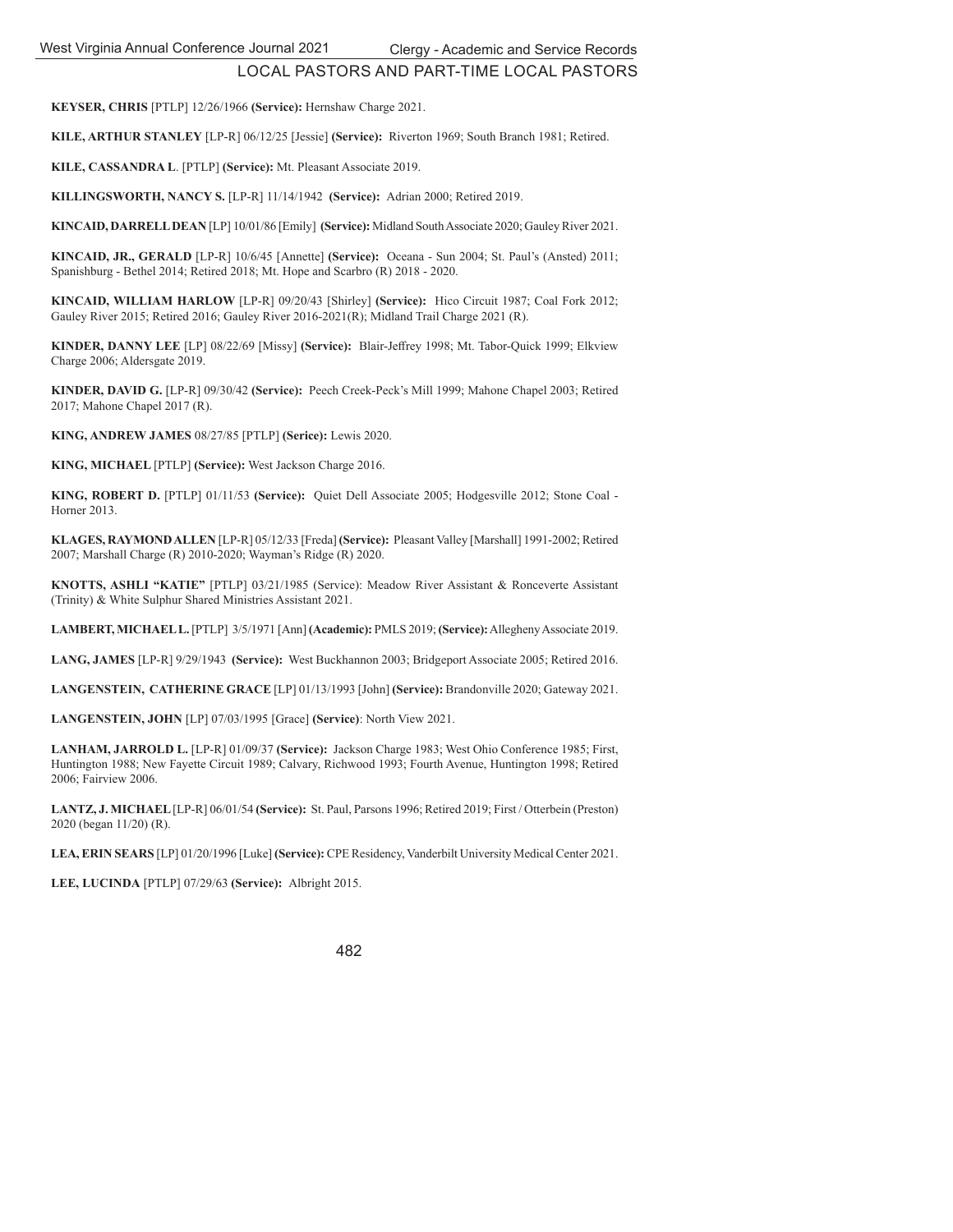LOCAL PASTORS AND PART-TIME LOCAL PASTORS **LEMASTER, RONALD** [SLP] **(Service):** Ceredo 2003.

**LEWIS, KEITH A.** [LP] **(Service):** Farmington 2000.

**LUCKEYDOO, LARRY** [LP-R] 9/30/1942 **(Service):** Mt. Union-Pliny 1996; Bachtel-Graham Station 1997; Bachtel - Graham Station 2007 (R); Graham Station 2013 - 2019 (R).

**LUDLE, MICHAEL L.** [PTLP] 11/4/1992 **(Academic):** B.A., WVWC 2015; PMLS 2016; **(Service):** Burnsville Charge 2016-2018.

**LUSK, BETTY** [LP-R] **(Academic):** Completed Five-year Course of Study, Methesco, 1999; **(Service):**  Maplewood Circuit 1994; Beckley Temple Associate 1996; Kincaid Circuit 1997-2000; Beaver-Blue Jay 2001; Associate,Temple, Beckley 2009; Blue Jay Associate (R) 2010; Fairview 2014-2015 (R); Beaver-Blue Jay 2016- 2019 (R).

**MACE, SHELLY** [PTLP] 12/24/70 **(Service):** Louisa Chapel 2007.

**MACEK, BOB** [PTLP] 01/05/53 **(Service):** Nessly Chapel 2013.

**MALONA, JERRY** 5/12/1946 [LP-R] Licensed 2007; **(Service):** Gandeeville-Speed 2007; Retired 2013.

**MALCOLM, STEPHANIE** [LP-R] 10/02/47 **(Service):** Main -Walnut - Mt. Zion 2002; Flatwoods-Morrison 2003 - 2005; Retired 2010.

**MANN, ROBERT L**. [LP-R] 01/19/41 **(Service):** Edray 2000; Marlinton - Edray 2008; Retired 2011.

**MARSH, THOMAS** [LP-R] 07/01/48 Licensed 2005; **(Service):** Mt. Horeb 2005; Retired 2018.

**MARTIN, JAMES E**. [LP-R] 11/21/56 **(Service):** Bethlehem-Love-Otterbein 1999; Augusta 2001; Pruntytown-Fetterman 2004; Matewan 2015; Retired 2019.

**MATHENY, MARGARET** [LP-R] Licensed 2002; Certified Christian Ed 2002; Discontinued 2004; Reinstated 2005; **(Service):** Chesterville-Merrill Chapel 2005; Retired 2006.

**MATTHEWS, JR., THOMAS F.** [LP] 12/19/61 [Mary] **(Service)**: Bloomington 2017; Bloomington and Elk Garden and Swanton / Kitzmiller 2018.

**MAYBERRY, SCOTT** [LP] 7/24/52: [Lynn] **(Service)**: Hinton Circuit 2007; East Princeton Charge 2008; Perry Memorial 2012.

**MAYS, CHARLES** [LP] 11/26/1957 **(Service):** Cox's Landing 2016; Cox's Landing - Sunrise 2019.

**MAYFIELD, MARK** [PTLP] 04/03/60 **(Service):** St. Matthias Assistant 2000; St. Matthias 2006.

**MCCAULEY, DAVID L.** [LP] 01/20/69 [Teresa] **(Service):** Minnehaha Springs 1998; Fairview 1999; Emmanuel, West Union 2005.

**MCCAULEY, ROGER L.** [LP] 07/28/43 [Diana] **(Service):** Madison Circuit 1988.

**MCCLINTIC, ROBERT BRUCE** [PTLP] 01/06/47 [Nellie] **(Academic):** B.S., Concord, 1979; M.S., WVCOGS, 1988; Course of Study 1989; **(Service):** Alvon-Eastern Greenbrier 1979; East Greenbrier Assistant 1997.

**MCCORMICK, DIXIE** [LP-R] 06/17/42 **(Service):** Queens 2000; Stonecoal 2003; Tennerton 2004; Retired 2007.

**MCCUNE, BARRY** [PTLP] 01/28/1965 PMLS 2019; **(Service):** Lizemore 2019.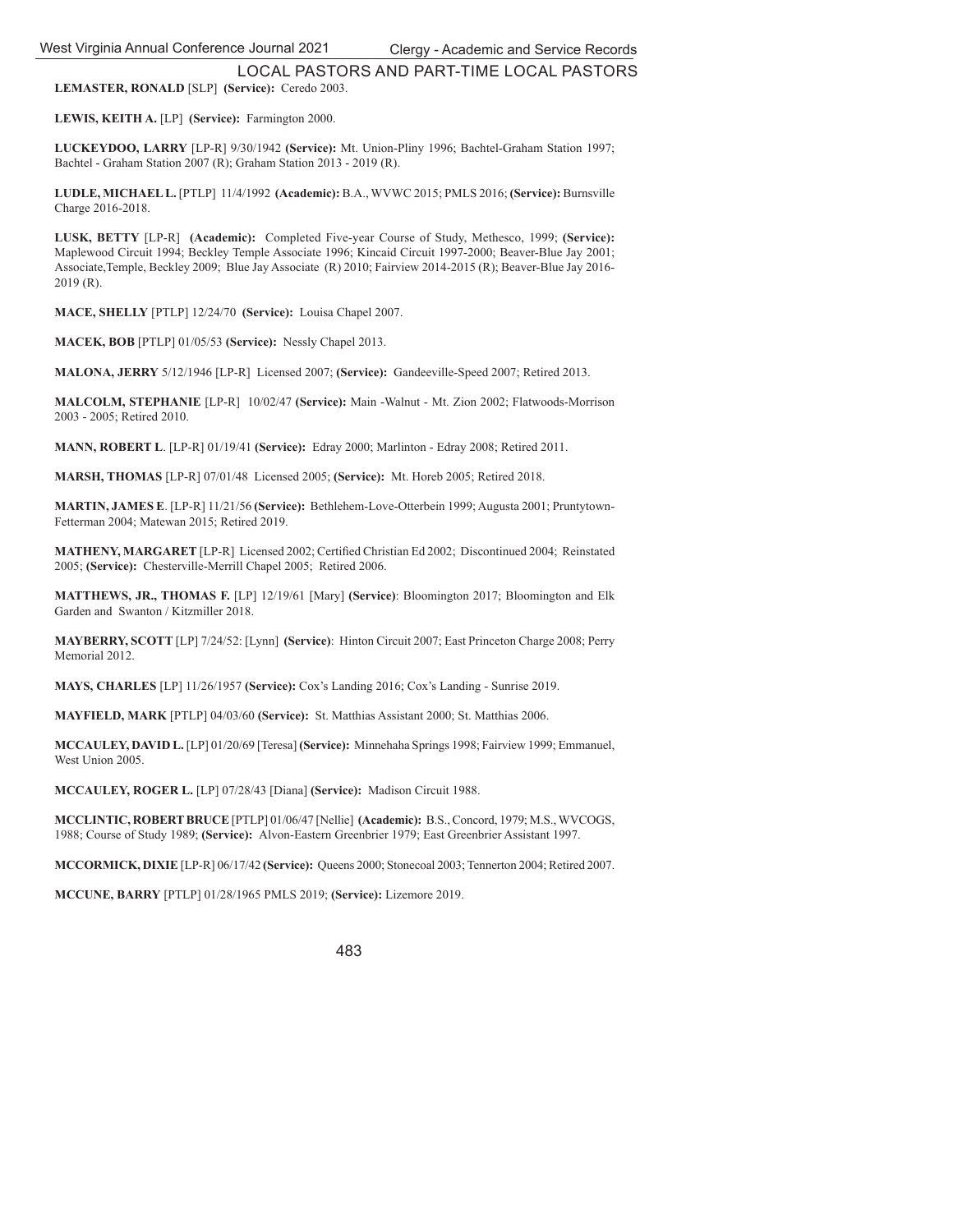LOCAL PASTORS AND PART-TIME LOCAL PASTORS **MCCUTCHEON, MARK** [LP] 07/02/70 Reinstated 2010 **(Service)** Wilsontown 2010.

**MCDOUGAL, ERNEST** [PTLP] **(Service):** Lazear Chapel - Wick 2015; St. Paul's, Paden City, Associate 2016; Approved Not Appointed 2017.

**MCDOUGAL, SHARON** [PTLP] PMLS 2019 **(Service):** Archers Chapel / Little 2019

**MCGUINN, A. ALANNA** [PTLP] 05/14/48 **(Service):** Capon Bridge 2016.

**MCKEE, ROGER GLEN** [LP-R] 06/15/48 [Wilma] **(Service):** Mt. Zion 1985; Lewis Charge 1986; Retired 2013; Lewis (Tornado) (R) - 2013 - 2020.

**MCKENZIE, LUKE** [PTLP] PMLS 2020 **(Service):** South Branch 2020.

**MCKINNEY, BOBBY JOE** [LP-R] 02/28/47 Retired 2011.

**MCQUAIN, ROBIN** [PTLP] [Thomas] Completed PMLS 2012; **(Service):** North Parkersburg Charge 2012 - 2014; Discontinued 2014; Reinstated 2015. North Parkersburg Charge 2015; St. Matthias 2019.

**MECHLING, GERALD CALVIN** [PTLP] 09/03/37 [JoAnn] **(Academic):** B.A., West Liberty 1987; **(Service):**  Marshall Circuit 1984.

**MEEKS, WILLIAM E.** [LP-R] 01/22/50 **(Service):** Huntington Circuit Assistant 2000; Huntington Circuit 2002; Kermit 2005; Incapacity Leave 2008.; Retired 2015.

**MERRYMAN, DAVID L.** [LP] 06/27/53 PMLS 2011; **(Service):** Webster Springs Assistant 2011; Hico / Victor 2012; Marlinton - Edray 2013; Christ (Sutton) / Flatwoods 2021.

**METHENEY, RICHARD C.** [LP-R] 01/12/59 **(Service):** Beech 2000; Pleasant Hill, Calhoun 2004; Knotts Memorial / Pleasant Hill (Calhoun) 2021 (R).

**METZNER, SUSAN** [PTLP] 11/27/57 **(Service):** Hamrick 2014.

**MILLER, CRAIG** [PTLP] **(Service)**: Huntington Circuit 2014.

**MILLER, MICHAEL** [PTLP] 4/18/1954 PMLS 2019; **(Service):** Wade Chapel / Emma Chapel 2019.

**MILLER, A. SEAN** [PTLP] 05/14/67 Licensed 2010; **(Service):** Cottageville 2010.

**MINNICH, VICKIE J.** [LP-R] 10/26/53 **(Service):** Swanton-Kitzmiller 2002; Associate Keyser 2006; Keyser - Faith 2015; Retired 2016.

**MITCHELL, ALAN RANDALL** [LP-R] 07/12/1954 [Karen] **(Academic):** B.A. WVU-Parkersburg 1982; Completed Course of Study 2000; Completed Advanced Course of Study at Duke 2014; Provisional Membership 2016-2020; Retired Local Pastor 2020 (October); **(Service):** Creston 1995; Burnt Hill Charge 1997; Creston 2006; Crossroads - Waverly 2008; Incapacity Leave 2011; Fairview (Washington) 2013; North Elkins 2016; Good Shepherd 2018-2020; Smithville 2021 (R).

**MOLL, BRANDON** 05/08/1979 [PTLP] **(Service):** Webster Springs 2008; St. Luke's, Craigsville & Faith, Richwood 2020.

**MORRISON, WILLIAM L.** [LP-R] 06/25/47 **(Service):** Smithville 1999; Retired 2003.

**MORROW, AMY** [PTLP] **(Service):** Heaters 2020.

**MOUNTS, EMORY F.** [LP-R] 02/17/35 **(Academic):** Course of Study 1992; **(Service):** Hominy Falls 1986; Lindside 1991; Retired 2001; Painters-James 2001.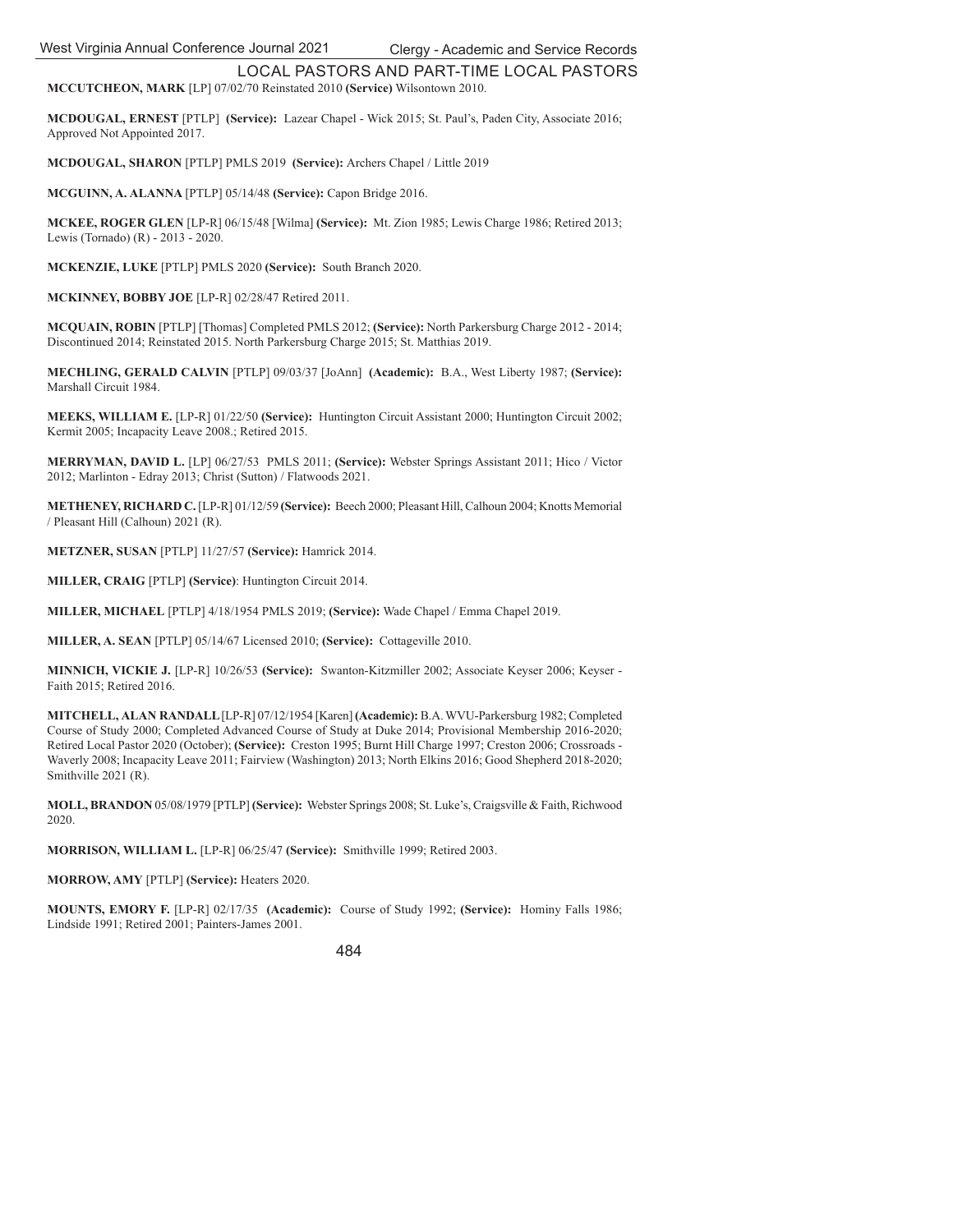**MOUSER, CARL WAYNE** [LP-R] 02/03/54 [Patricia] **(Academic):** B.A., Alderson-Broaddus 1992; **(Service):**  Volga 1989; Weston Charge 1993; Kermit 1998; Lindside 2001; Retired 2016; Greenville, Mt. Hedding, St. John's 2016.

**MOYER, STELLA FAYE** [PTLP] 09/22/54 **(Service):** Rowan Memorial 1998; Rowan Memorial-Cassity 2002.

**NAPIER, PAULA** [LP] 04/17/57 **(Academic):** M.Div. MTSO 2016; **(Service):** Canaan 2016.

**NEAL, JEFFREY "SCOTT"** [PTLP] 1/9/1966 **(Academic):** PMLS 2019; **(Service):** Chelyan / Dawes 2019.

**NEAL, JULIA DAWN MORRISON** [LP-R] 6/30/1942 **(Academic):** PN, American Institute of Practical Nursing 1969; Course of Study, Meadville, PA, 1973; M.Div. Ashland Theological Seminary 1994; **(Service):** Assistant First, Clarksburg 1995; Christ, Weirton 1999; Cheat Lake-Calvary 2004; Retired 2010.

**NEELY, ROGER** [LP] 01/25/1952 **(Service):** Mingo 2018.

**NELSON, DONALD ROY** [LP-R] 01/17/42 [Janet] **(Service):** South Elk Garden 1987; Tennerton 1990; Bloomington 1996; Retired 2008.

**NELSON, JEANIE** [PTLP] **(Service):** Marlinton - Edray Assistant 2016; Retired 2020.

**NOLTE, MARY ANN** [PTLP] PMLS 2011 **(Service):** Wood Hill 2011.

**NUTTER, CARLOS W.** [LP-R] 03/26/40 **(Service):** Wirt Charge 2002; Retired 2010; Spruce Grove 2011.

**OSBORNE, MARK** [PTLP] 04/01/65 **(Service):** Mannington Charge 2008.

**PALMER, MIKE** [PTLP] **(Service):** Greggsville - Triadelphia 2013.

**PAINTER, HAWLEY** [LP-R] 03/14/45 **(Service):** Frankford 2001; Incapacity Leave 2007; Retired 2012.

**PARK, TIFFANY** [PTLP] 7/3/1994 PMLS 2020 **(Service):** Cacapon 2020.

**PARSONS, NEIL L.** [LP] 07/29/54 **(Service):** Garrett Highlands 1997; St. George 2002; Hospice Chaplain 2007; Blackwater 2011; St. John's (Parsons) 2018.

**PARSONS, ROGER L.** [PTLP] 11/25/56 [Beverly] **(Service):** East Jackson County 1990; Merrill-Slate 1992; Chesterville-Merrill Chapel-Rose Hill 1995; Cairo 2005; Pisgah 2008; Belmont - Nine Mile 2013.

**PATRICK, HERMAN CLYDE** [LP-R] 03/24/46 Course of Study 2008; **(Service):** Wyoming 2011; Retired 2016;

**PEACE, DOUGLAS ANTHONY** [PTLP] **(Service):** Ruble 2016; Approved Not Appointed 2017.

**PEAKE, KYLE** [LP-R] 12/08/39 **(Service):** Kermit 2009; Fort Gay 2011; Retired 2016; Fort Gay 2016 (R).

**PETERS, DAVID A.** [PTLP] 08/13/73 **(Service):** Wade-Wilkinson 2002; Fisher Chapel 2004; Fisher Valley 2006; East Bank 2012; Not appointed 2014; East Bank August 2014 & Mt. Juliet 2021.

**PETTRY, GARY W.** Completed PMLS 2012; **(Service):** Thompson's Chapel 2012.

**PHILLIPPI, KARA** [PTLP] **(Service):** Frenchton 2013; Westmoreland 2018.

**PHILLIPS, TAMMY D.** [PTLP] 07/12/60 **(Service):** Wallace 2011; Arnettsville 2013; Nestorville 2019.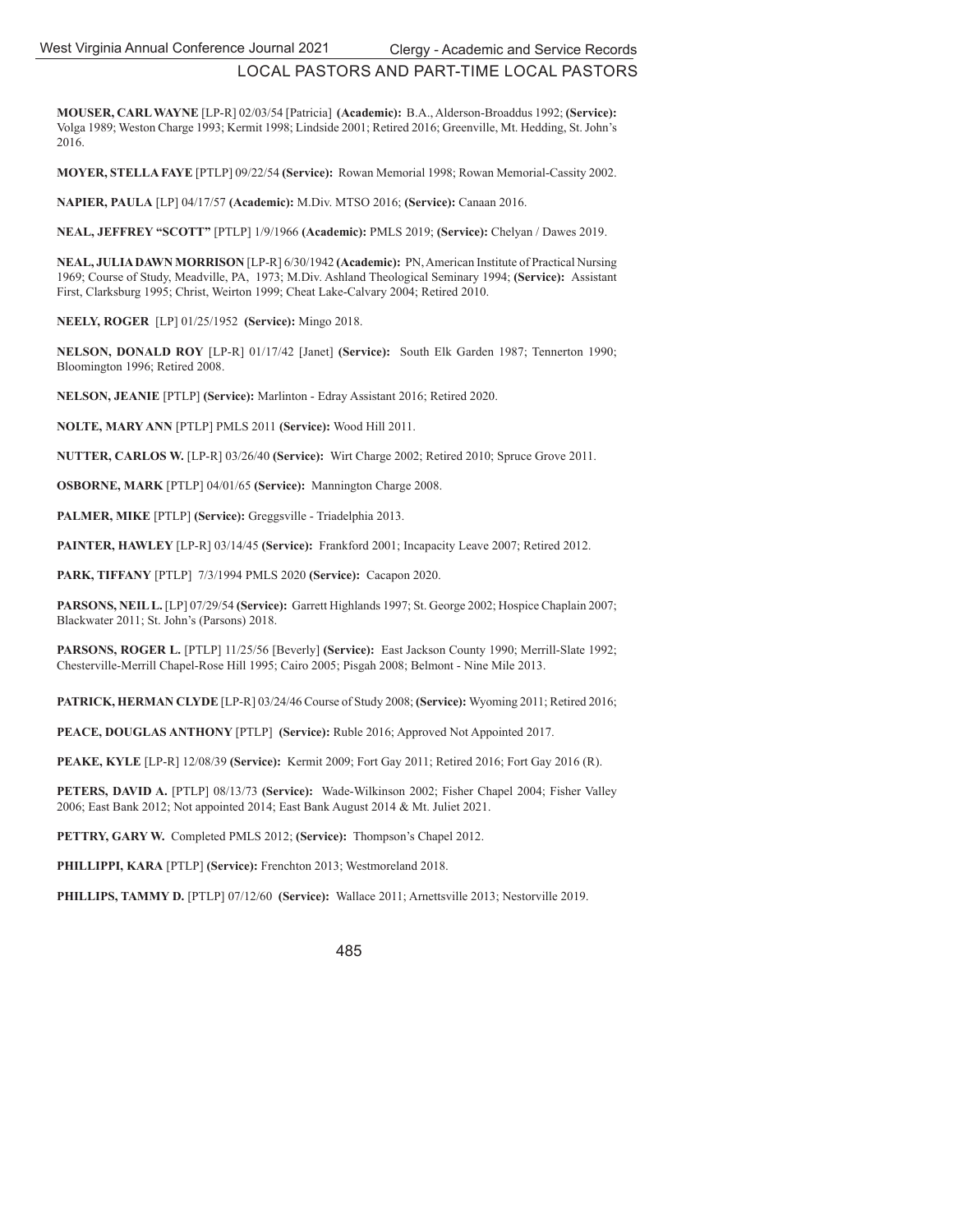**PIEKARSKI, MICHAEL** [LP] **(Service):** Bowman-Lynn Camp 2018.

**PINSON, RONALD** [PTLP] PMLS 2019 **(Service):** Kermit 2019.

**PLASS, III, FRANK C.** [PTLP] 04/18/44: **(Academic):** B.A., WVWC 1994; B.S.W., Mountain State University 2003; Course of Study "ALPS" 2006. **(Service):** Tallmansville 1994; Belmont, Parkersburg 1995; Riverview 1997; Pocahontas 2006.

**PLUM, BRIAN** [LP] 05/18/57 **(Service):** Enterprise 2005; Calvary ( Clarksburg) - Mt. Clare 2013; Broad Street 2018..

**POLAND, KIMBERLEY M**. [PTLP] 05/02/1960 **(Service):** South Elk Garden 2015; Emoryville (new charge name for South Elk Garden) 2018; Elk Garden 2020.

**PRICE, ALAN** [PTLP] 7/3/1950 **(Service):** Flemington 2019.

**PRINCE, STEPHEN R.** [PTLP] **(Service):** Sabra - Highland - Jones 2017.

**PROFFIT, KARA** [LP] **(Service):** New Beginnings 2019; East Elkins 2020.

**PYSELL, JUDY** [PTLP] 07/21/1946 (Service): Meadow Bridge / Danese 2021

**RADCLIFF, CARL** [PTLP] **(Service):** Bristol 2001.

**RAHR, JAMES** [PTLP] **(Service):** West Liberty Associate 2014; Harmony Charge 2017 Retired 2020.

**RANDOLPH, BENJAMIN** [PTLP] 8/26/1980 PMLS 2019; **(Service):** Bridgeport Associate 2019.

**RAPKING, ETHAN** [LP] **(Service):** Trinity - Warren 2018; Pennsboro 2019; CPE Residency, Ruby Memorial Hospital 2021.

**RAPKING, WILLIAM GARY** [LP-R] 03/18/50 [Alicia] **(Academic):** B.S., WVU 1972; Ordained Deacon 1991; **(Service):** Adrian 1988; Wallace 1989; West Milford 1991; Associate Crim Memorial 2001; Junior Circuit 2002; Philippi 2003; Junior 2006; Retired 2012; Israel-Coffman Chapel 2017 - 2019 (R).

**RAWLINGS, SHERRY LYNNE** [LP-R] 02/11/1961 PMLS 2009 **(Service):** Blacksville 2010; Retired 2017

**RAYBECK, RALPH E.** [PTLP] **(Service):** Love Chapel - Otterbein 2006 - 2009.

**REBELO, LAWRENCE** [LP] 12/06/1995 [Christina Snodgrass] **(Service):** Associate, Life 2021.

**REED, GARY WAYNE** [LP] 12/15/59 [Beth] **(Service):** Arden 1993; Ellamore 1995; Brandonville 1997; Pendleton - Grant 2014; Talcott 2018; North Harrison Charge 2020.

**REED, SHIRLEY** [LP] 09/03/1955 **(Service):** Keyser-Faith 2016; Augusta 2021.

**REED, STEPHON** [LP] 09/21/50 [Shirley] **(Service):** Rees Chapel - Laurel Dale 2014; Rees Chapel 2015.

**REXROAD, BARBARA K.** [LP] 01/28/1957 **(Service):** Duling-Headsville-Markwood 2000; Riverton 2001; Garrett Highlands 2010.

**REWERTS, GAGE** [LP] 06/25/1987 **(Service):** Smith Chapel - Trinity 2018; New Beginnings, Parkersburg 2020.

**RILEY, DELISA M.** [PTLP] **(Service):** Howesville 2017.

**RITCHIE, PAM** [PTLP] 05/18/1957 **(Service):** North Jackson Charge 2010; Mill Creek 2015; Retired 2021.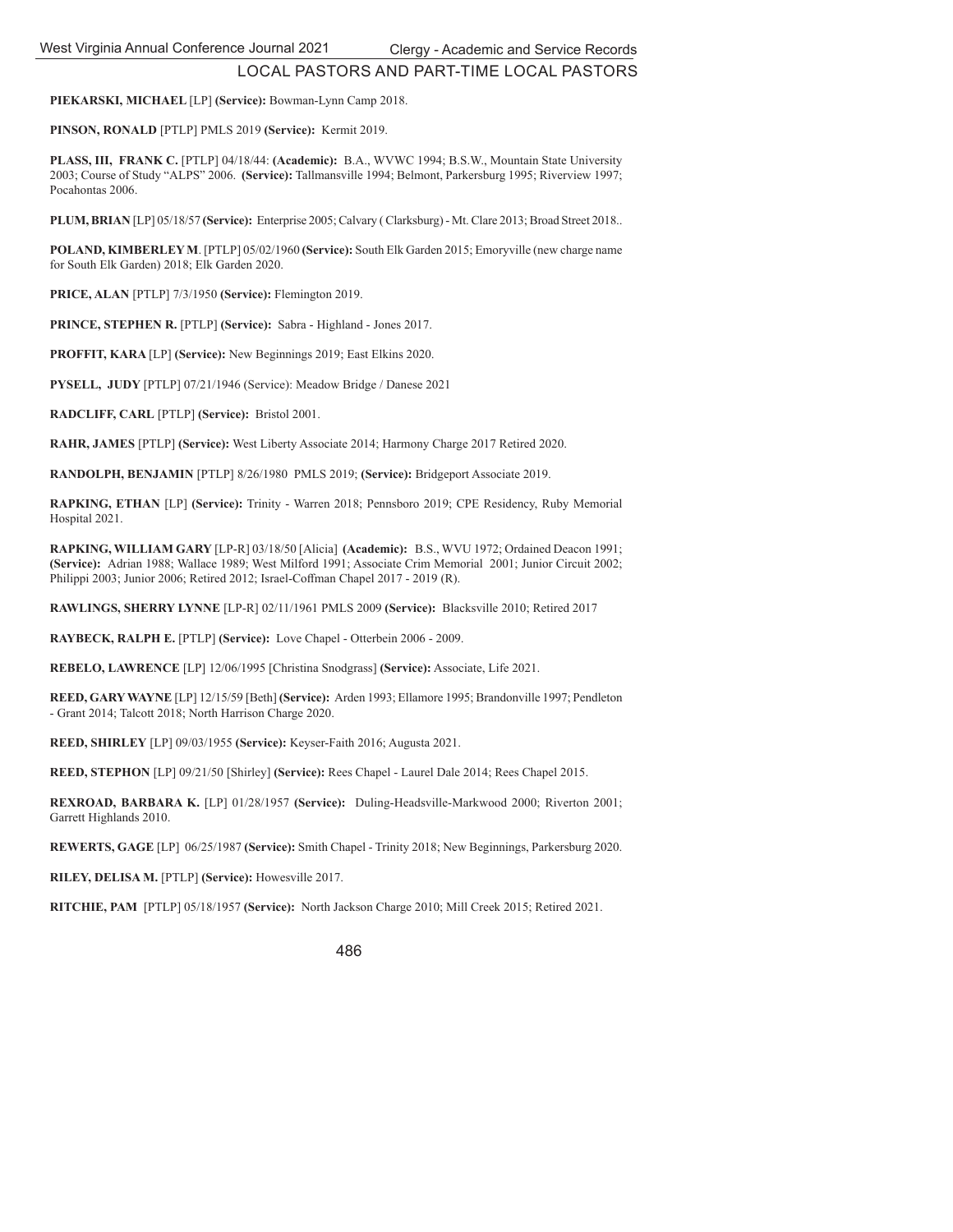**ROGERS, BARBARA J.** [PTLP] 10/30/1954 **(Service):** West Buckhannon 2008; East Elkins 2012; Retired 2020.

**ROGERS, HEATHER E.** [LP] 12/19/1970 [James] **(Service):** Mathias 2018; Warwood / Short Creek 2021.

**ROWE, E. GLENN** [LP-R] 10/30/1940 **(Service):** Clifton Circuit 2009; Retired 2016.

**RUMBERG, DAVID** [PTLP] 12/08/1952 **(Service):** Associate, First Beckley (Part-time) and Coal City (Part-time) 2009; Beaver - BlueJay 2013; Raleigh Shared Ministry Associate 2015.

**RUNNION, PATTY** [LP-R] 12/19/52 [Steven] **(Academic):** Licensed Local Pastor 2001; Duke Course of Study 2006; **(Service):** Davy-Hemphill 2001; New Salem-Sandlick 2004; Clifton Circuit 2006; Hinton Circuit Assistant 2008; Fort Spring 2010; Tornado 2011; Retired 2015; Hatcher-Oakvale 2015-2016 (R).

**RUSH, DONAL L.** [PTLP] 01/03/1958 **(Service):** Laurel -Limestone 2015; Oak Grove / Fairview 2021.

**RYDER, JERRY E.** [LP-R] 12/16/1952 **(Service):** Mt. Pisgah 1997; Z. Warner 1999; Retired 2015.

**SADLER, ARMAND VON** [LP-R] 08/28/47 [Kathy] **(Service):** Leivasy Assistant 1987; Iaeger 1995; Blue Sulphur 2001; Retired 2010.

**SAPP, CHARLES** [LP] **(Service):** Lazear Chapel - Wick 2018.

**SARGENT, RANDY [PTLP] 06/02/1956 (Service):** Grace (Bluefield) 2014 and Thompson Chapel 2014; Mt. Olivet - Rock - Wesley Chapel and Thompson Chapel 2018 & John Stewart 2021.

**SAUNDERS, ROSEMARY M.** [PTLP] 10/17/1949 **(Service):** Wadestown 1998.

**SAYERS, JENNIFER** [PTLP] **(Service):** Fairmont Regional Hospital Therapist/ Chaplain; 2017; Chaplain, Center for Hope and Healing, Bridgeport 2021.

**SHRADER, MARK** [PTLP] **[Pam] (Service):** Raleigh Shared Ministry Associate 2015; Mullens 2020.

**SHREVE, BRENDA E.** [LP-R] 02/10/1952 **(Academic):** Licensed 1989; Course of Study (Duke) 1995; **(Service):** Elk Garden 1989; Grantsville 1997 - 2002; Discontinued 2004; Reinstated as Local Pastor 2012; Trinity, Keyser 2012; Retired 2018.

**SHUFF, TIM** [PTLP] 2/21/1970 **(Service):** Huntington Circuit 2018; Claypool 2019.

**SIMMONS, KELLY** [PTLP] 06/14/1963 (Service): Tallmansville: Queen 2009; Israel-Coffman Chapel 2010; Mathias 2013; Otterbein, Elkins 2016; Medical Leave 2019.

**SIMMONS, VERL L.** [LP-R] 05/26/42 [Linda] **(Academic):** Course of Study 1994; **(Service):** Adrian 1986; Walkersville 1987; Webster Springs Assistant 1988; Mill Creek 1988; Stone Coal 2004; Retired 2006.

**SIMMS, RANDOLPH** [LP-R] 03/03/1942 **(Service):** Volga Charge 2008; Minnehaha Springs 2013; Retired 2016; Nallen Circuit (R) 2016.

**SIMS, JAMES** [LP-R] 06/06/1953 Licensed 2008; (Service): Riverton Associate 2008; Harmony Hollow Farm Ministry 2015; Retired 2016.

**SITES, RANDALL** [LP-R] 08/06/1949 (Judy) **(Service):** Mt. Union, Pliny 2008; Bruce McDonald Memorial (Man) 2011; Retired 2016.

**SMEARMAN, MARVA** [PTLP] 08/20/1965 [Mark] PMLS 2011; Completed Course of Study 2017; **(Service):**  Monroe 2011; Greenview / New Hope 2019.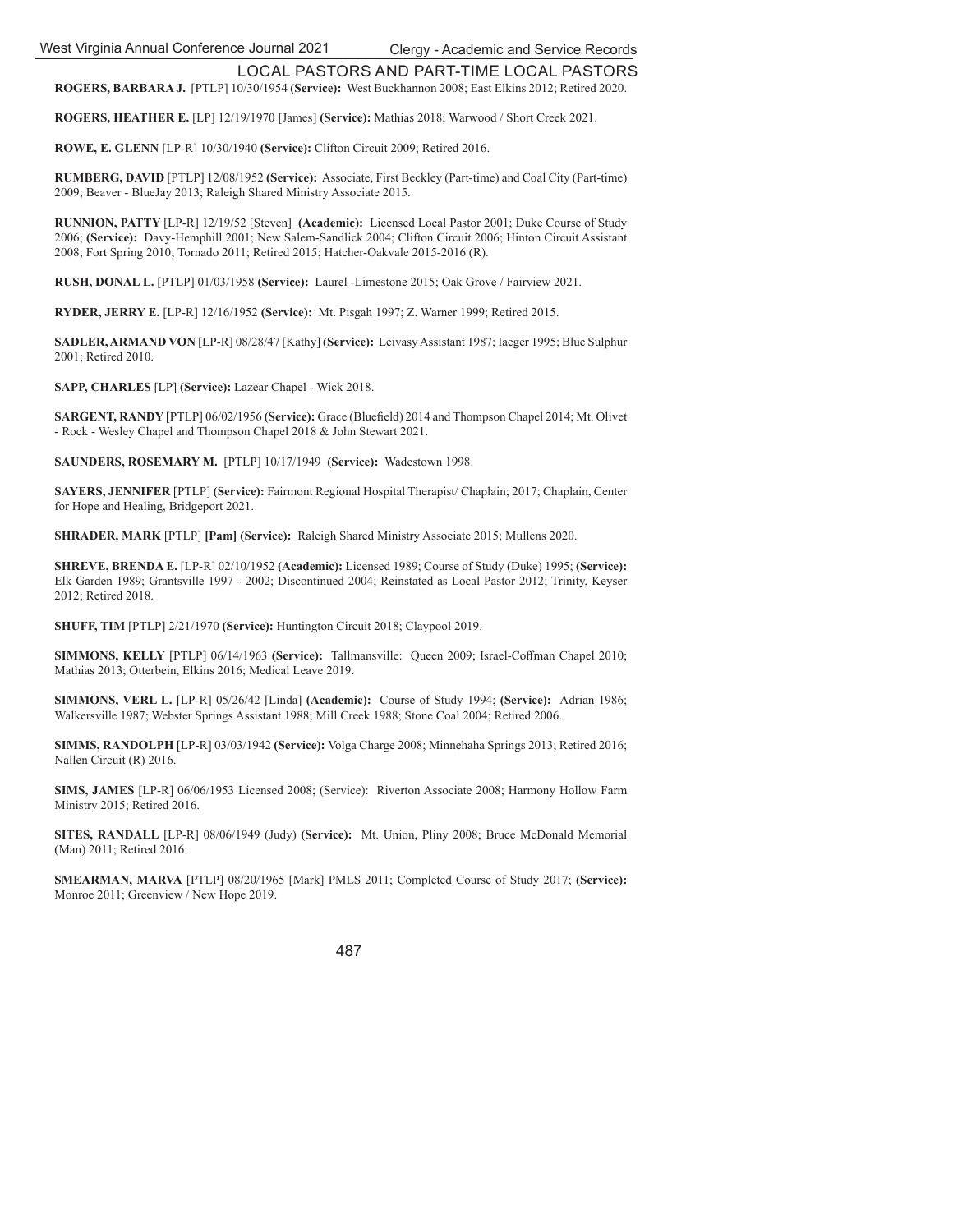**SMITH, JONATHAN E**. [LP] 02/02/1956 **(Service):** Friendsville 2010; Highland Ave. - First Monongah 2012; Highland Avenue - First Monongah 2013; Memorial-Reedy 2015.

**SPATAFORE, Jr., FLOYD** [LP-R] 11/04/1938 PMLS 2011 **(Service):** First (Monogah) 2011; Retired 2012.

**SPERLAZZA-ANTHONY, DARLENE** [LP-R] **(Service):**West Liberty Federated 2021.

**SPRAGUE, JAMES E.** [PTLP] 07/21/1950 **(Service):** Associate Kanawha 2004; Pettyville 2016.

**SPROUT, EDWIN L.** [LP-R] 09/01/1953 **(Service):** Kanawha Assistant 1998; Riverhill 1999; Summitt Valley 2002; Retired 2021.

**STEELE, GARY WAYNE** [PTLP] 07/26/1954 [Roberta] **(Service):** Catawba Assistant 1996.

**STEWART, GINA** [PTLP] 07/02/1969 Completed PMLS 2012. **(Service):** Granville-Riverside 2012; Tygart River 2014; Nestorville 2016; Medical Leave 2018.

**STEWART, JASON** [PTLP] 01/04/1972 **(Service):** Herndon Circuit 2000; Itmann - Milam 2006.

**STEWART, REBECCA A**. [LP] 07/30/1965 **(Service):** Tygart River 2016.

**STILES, DUANE L.** [LP-R] Completed PMLS 2012. **(Service):** South Fairview 2012; Retired 2021; Monongalia (2021) (R).

**STINEBISER, LESTER** [LP-R] 07/23/1925 [Edna] **(Service):** Doddridge Charge 1991; Retired 1999.

**STOCKWELL, KENNETH** [LP-R] 04/23/1937 **(Service):** Webster Springs 2003; Bellepoint 2005; Retired 2007.

**STONE, TERRY** [LP] 12/15//1949 **(Service):** Bruce McDonald Memorial, Man 2016.

**STOVER, AROLETTE** [LP-R] 08/26/1940 **(Service):** Kincaid Circuit 2000; Kincaid-Workman's Creek 2002; Fairview/Workman's Creek 2012; Retired 2014; Workman's Creek 2014 (R).

**STRAHIN, THOMAS E.** [PTLP ]06/20/1960 **(Service):** Tunnelton 2014.

**STRALEY, MARTIN** [PTLP] 11/19/1980 **(Service):** Mathias 2016; Bethel 2017.

**SUBRAMANIAM, VYAPURI A.** [LP-R] 05/15/06 [Mary] **(Academic):** Course of Study in Singapore 1946; **(Service):** Retired 1969;John Wesley 1971-1975 (R); Silverton 1976-77 (R).

**TALBERT, ROBERT** [LP-R] 07/04/46 [Theresa] **(Service):** Hopewell 1991; Mays Chapel 1992; Retired 2012; Mays Chapel 2012-2013 (R).

**TAYLOR, LISA** [PTLP] 10/06/1953 **(Service):** Logan Memorial 1996; Edgelawn-Epworth Assistant 2007; Associate, St. Paul's, Parkerburg 2009.

**THEODORO, BARBARA** [PTLP] 09/23/1957 **(Service):** Lower Shortline Charge 2002.

**TENNEY, SABRINA** [LP] **(Service):** Frenchton 2020; Aurora 2021.

**TERRELL, SR., CARL** [PTLP] 12/17/1953 **(Service):** Dawes-Chelyan 2016.; Simpson 2019 and St. Stephen's Shared Ministry and Canaan 2019.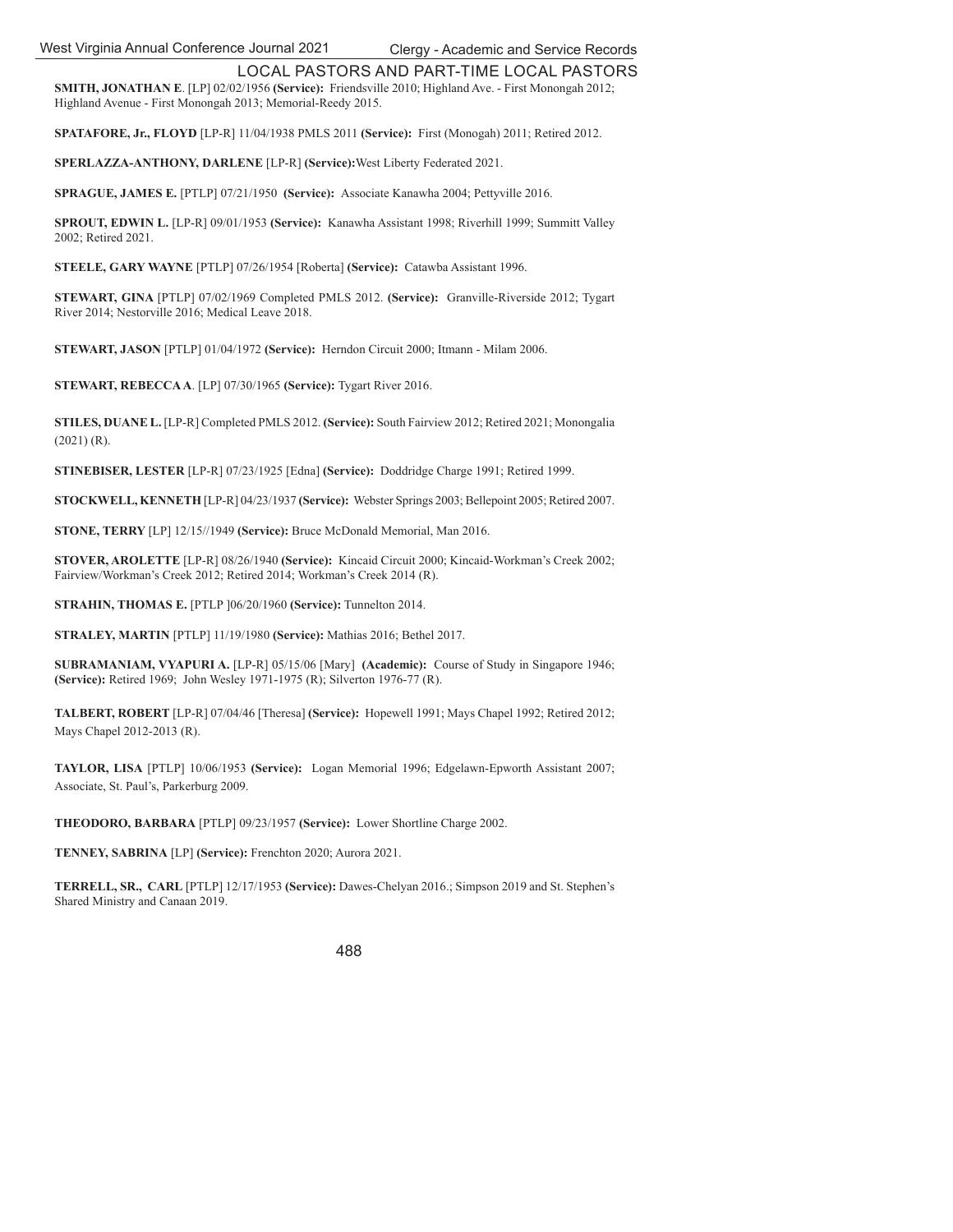**THOMAS, CLARENCE A.** [LP-R] 12/18/1950 [Joyce] **(Service):** Craigsville Circuit; Camden/Cowen/Halo Assistant 2013; First (Williamson) - Memorial 2015; Belington - Junior 2016; Retired 2019; Simms (R) 2020.

**THOMASON, AUDRIA L.** [LP] 02/25/1968 **(Academic):** B.S., WVWC 1990; M.Div. MTSO 2008; Provisional Member 2009 - Discontinued membership 2017; **(Service):** (Jelloway UMC 2005-2008 - East Ohio Conference)**;**  Hamlin Community 2008; West Milford 2010; Poca-Wilkinson 2011; Levelton [LTFT] 2014; Woodland - Fairview 2016.

**THOMPSON, PAUL L.** [LP] 06/25/59 (Service): Coalwood-Roderfield 2001; Smoot 2004; Freemansburg 2007; Jarvisville 2017; North Elkins 2019.

**TILLER, R. DENVER** [PTLP] 04/08/1946 [LauraAnn] **(Service):** West Greenbrier 1997; Williamsburg 2007.

**TOOTHMAN-SHOUP, TAMARA** [LP] **(Academic):** M.Div. MTSO; Previous Service West Ohio; **(Service):** Mansfield 2019.

**TOTE, RONDLE** [PTLP] 02/02/1983 **(Service):** Greenview - New Hope Associate 2016; To attend school at Duke Divinity (appointed in the Virginia Conference) 2018.

**TRITT, STACY** [PTLP] 12/12/1990 **(Service):** Westover 2021.

**UTTERBACK, TERRY** [PTLP] 07/17/1967 **(Service):** Greenville Associate 2007; Greenville 2012; Bethel, Mt. Alexander, Wayside 2016.

**VALLANDINGHAM, JR., CHARLES E.** [LP-R] 07/14/1950 PMLS 2006; **(Service):** Levelton 2006; St. James 2008; Smoot 2011; Retired 2012; New Creation Associate 2014-2015 (R).

**VAN CAMP, JEAN** [LP-R] **(Service):** Lazear Chapel-Wick 2000; Retired 2007.

**VAUGHT, PEGGY** [LP] 01/21/1957 **(Service):** Montgomery 2018.

**WALKER, SR., LARRY A.** [LP-R] 12/03/1947 **(Service):** North Sutton 1993; Kanawha-Putnam 1997; Wallback 2001; Davy-Hemphill 2004; Retired 2011; East Jackson Charge 2011 (R); Ellenboro 2013 (R); Jarvisville 2017  $-2020$  (R).'

**WALTERS, WILLIAM "WALT"** [PTLP] 11/27/1962 [Teresa] **(Service):** Elk Garden 2021.

**WARNER JR., WILLIAM WELTON** [LP-R] 11/11/1939 **(Academic):** Course of Study 1994; **(Service):** Arden 1987; Belington Circuit 1990; Newville-Centralia 1992; Minnehaha Springs 1994; Greenville 1997; Disability Leave 2000; Incapacity Leave 2001-2005; Retired 2005.

**WEAVER, DAVID A.** [PTLP] 07/24/57 [Sandy] **(Academic):** PMLS 2002; **(Service):** Arnoldsburg Assistant (Orma) 2003; Beech-Orma 2004; Mt. Zion Charge 2012.

**WEAVER, MARY** [LP-R] **(Service):** Doddridge 2014; Ellenboro 2017; Retired 2019.

**WEAVER, SHAWN** [LP] **(Service):** Cheat Lake - Calvary 2018; Jane Lew / Bendale 2021.

**WEBB, DAVID** [PTLP] 09/15/1954 **(Service):**Mt. Union (Pliny) - Buffalo 2017; Pendelton - Grant 2018.

**WEBB, GEORGE** [PTLP] 10/23/1950 PMLS 2011; **(Service):** Humphreys Memorial 2011.

**WEISENBERGER, JAMES** [PTLP] **(Service):** Liberty, Clarksburg 2001; Approved Not Appointed Beginning 2007.